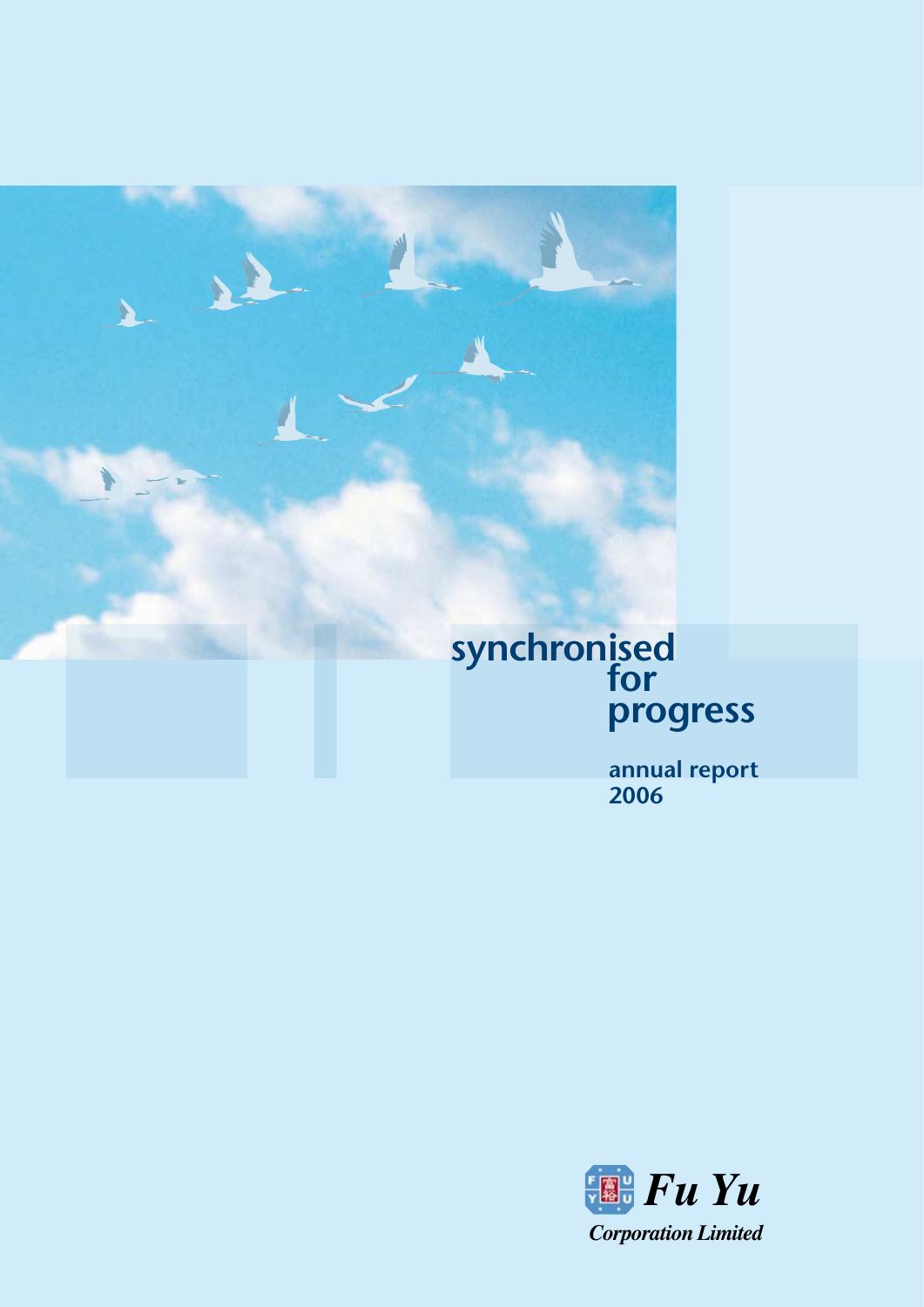## **Contents**

## **01 / Mission Statement**

- **02 / Chairman's Statement**
- **04 / Operations Review**
- **06 / Awards and Certifications**
- **07 / Group Structure**
- **08 / Board of Directors**
- **10 / Key Executives**
- **12 / Our Network**

## **13 / Corporate Milestones**

- **14 / Corporate Governance Report**
- **25 / Financial Statements**
- **86 / Statistics of Shareholdings**
- **88 / Notice of Annual General Meeting**
- **90 / Notice of Nomination Proxy Form**

## **Corporate Information**

## **Board of Directors**

Ching Heng Yang (appointed as Executive Chairman on 11 December 2006)

Tam Wai

Ho Nee Kit

Lui Choon Hay (resigned as Executive Chairman and CEO on 11 December 2006, and resigned as a director on 16 January 2007)

Yuen Chung Sang Samuel (resigned on 23 May 2006)

Lim Shook Kong

Tan Yew Beng

Jen Shek Voon

## **Executive Directors**

Ching Heng Yang, Chairman Tam Wai Ho Nee Kit

## **Non- Executive Directors**

Tan Yew Beng, Independent Jen Shek Voon, Independent Lim Shook Kong, Non-independent

## **Audit Committee**

Jen Shek Voon, Chairman Tan Yew Beng, Vice-Chairman Lim Shook Kong

## **Nominating Committee**

Tan Yew Beng, Chairman Jen Shek Voon Lim Shook Kong Lui Choon Hay (resigned on 16 January 2007)

## **Remuneration Committee**

Tan Yew Beng, Chairman Jen Shek Voon Lim Shook Kong Lui Choon Hay (resigned on 16 February 2006)

**Company Secretary** Low Geok Eng Susie

## **Registered Office**

No. 2 Serangoon North Avenue 5 Singapore 554911 Tel: (65) 6484 8833 Fax: (65) 6482 0622 Website: www.fuyucorp.com

## **Share Registrar**

Lim Associates (Pte) Ltd 3 Church Street #08-01 Samsung Hub Singapore 049483

## **External Auditors**

Ernst & Young One Raffles Quay North Tower Level 18 Singapore 048583

Audit Partner: Winston Ngan Wan-Sing *Since the financial year beginning 1 January 2002*

## **Bankers**

Citibank N.A. DBS Bank Ltd Maybank Berhad RHB Bank Berhad Standard Chartered Bank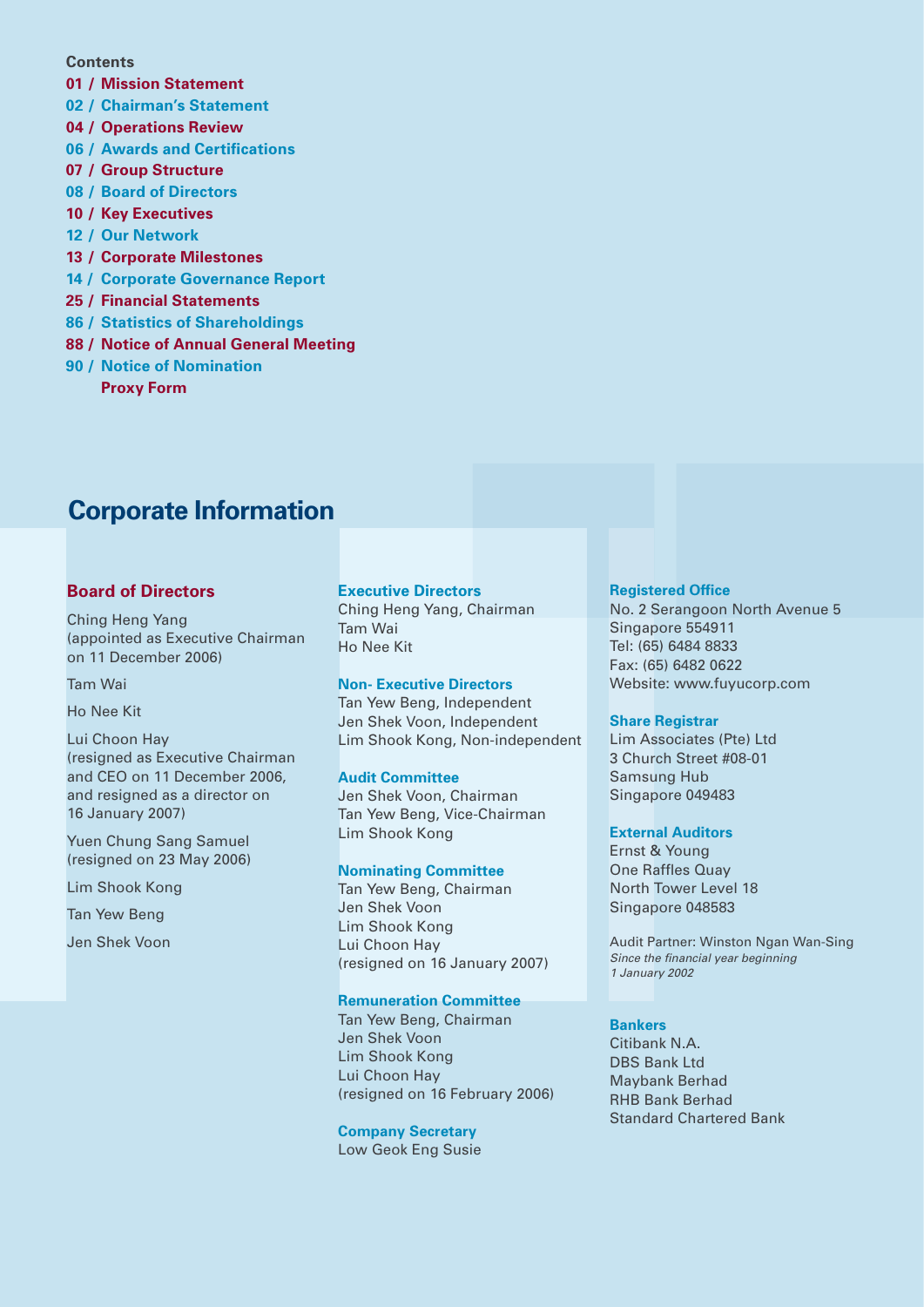**Mission Statement Fu Yu aims to be the preferred global partner in engineering plastic products, from design to full assembly.**

**We will deliver our vision through: embracing technology and creativity; providing satisfaction to our customers; continuous learning for our people; and maximising returns to our shareholders.**

**Corporate Profile** Fu Yu was established in 1978 as a partnership fabricating injection moulds and manufacturing plastic injection parts. Fu Yu has since grown to become a listed corporation with a growing global presence. We are now one of the largest manufacturers and suppliers of high-precision injection moulds and plastic parts in Asia.

Currently, we have 12 plants in Singapore, Malaysia and China.

Taking a vertically integrated approach towards greater profitability, our operations make a complete range from design to fabrication to assembly, and include finishing activities such as silk screening, pad printing, ultrasonic welding, heatstaking and spray painting.

The markets we serve include the information technology, telecommunications, automotive, medical, electronics and electrical appliance sectors.

Fu Yu has approximately 11,000 employees around the region who embrace technology and creativity, customers' satisfaction and people excellence.

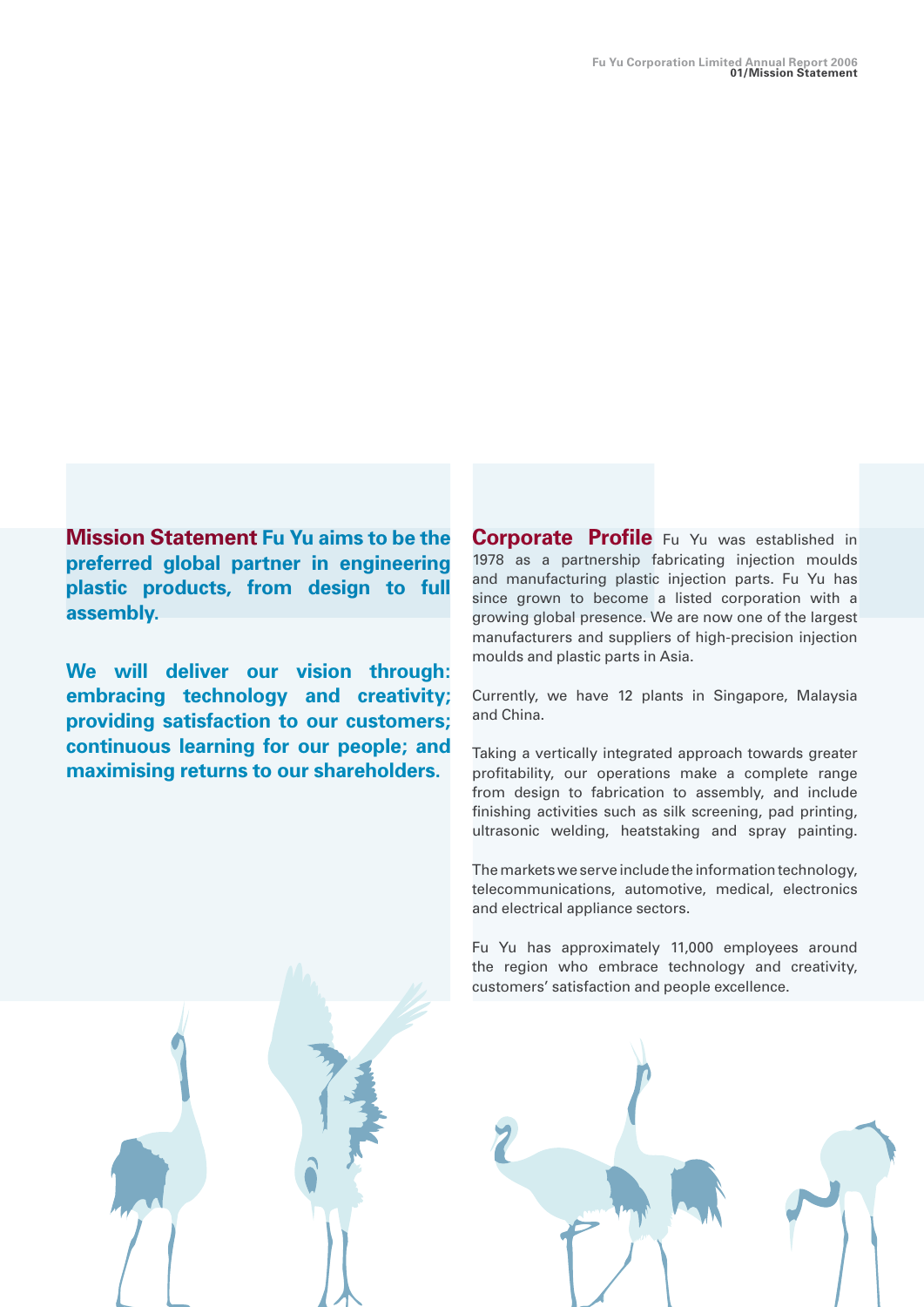## **Chairman's Statement**





## **A Challenging Year**

2006 was a challenging year for the Group.

There was much sales activity in China following our rapid expansion into the country last year. Operationally, we were still responding to management changes arising from cost management issues of 2005 and significant adjustments made in respect of bad and doubtful debts, and slowmoving and obsolete inventories.

The Group's sales decreased by S\$9.9 million, or 2.4%, from S\$425.6 million in FY 2005 to S\$415.7 million in FY 2006. The Group's loss after tax attributable to shareholders of the Company stood at S\$20.5 million.

## **Riding The Waves**

Crude oil prices remained relatively high throughout 2006. This, compounded with price pressures from our customers and our difficulty in transfering costs such as transportation, packaging and labour to our customers eroded our margins measurably.

Secondly, the provision for inventory obsolescence and doubtful debts in the China segment significantly impacted our bottom line. Improved inventory control measures and customer credit reviews have been put in place to minimise the recurrence of such unfavourable circumstances in the future.

Thirdly, although sales improved in China, the Group's revenue decreased as compared to 2005. This was due to project delays and projects coming to end-of-life cycles earlier than expected, as well as the intense price pressures faced in Malaysia which persisted in 2006. The weaker order books and slower business activities in Singapore, have further deteriorated our sales performance.

Lastly, the foreign exchange loss of S\$3.2 million versus a gain of S\$3.0 million in 2005 due to a weakening of the USD against a stronger SGD, was also one of the contributing factors to our losses.

Management initiated a rationalisation program in our regional offices, especially in China during the last quarter of 2006. This not only involved allocating experienced personnel to bring regional offices under HQ control, it also involved implementing cost control measures, tightening internal controls and raising efficiency. We have recently conducted a review of this program and hope that we shall be able to announce the appointment of a CEO, the appointment of which will assist management in he effective implementation of this program.

## **Aligning For Progress**

On management level, concerted effort was made to expand our core activities of fabricating high-precision injection moulds, manufacturing precision plastic injection parts and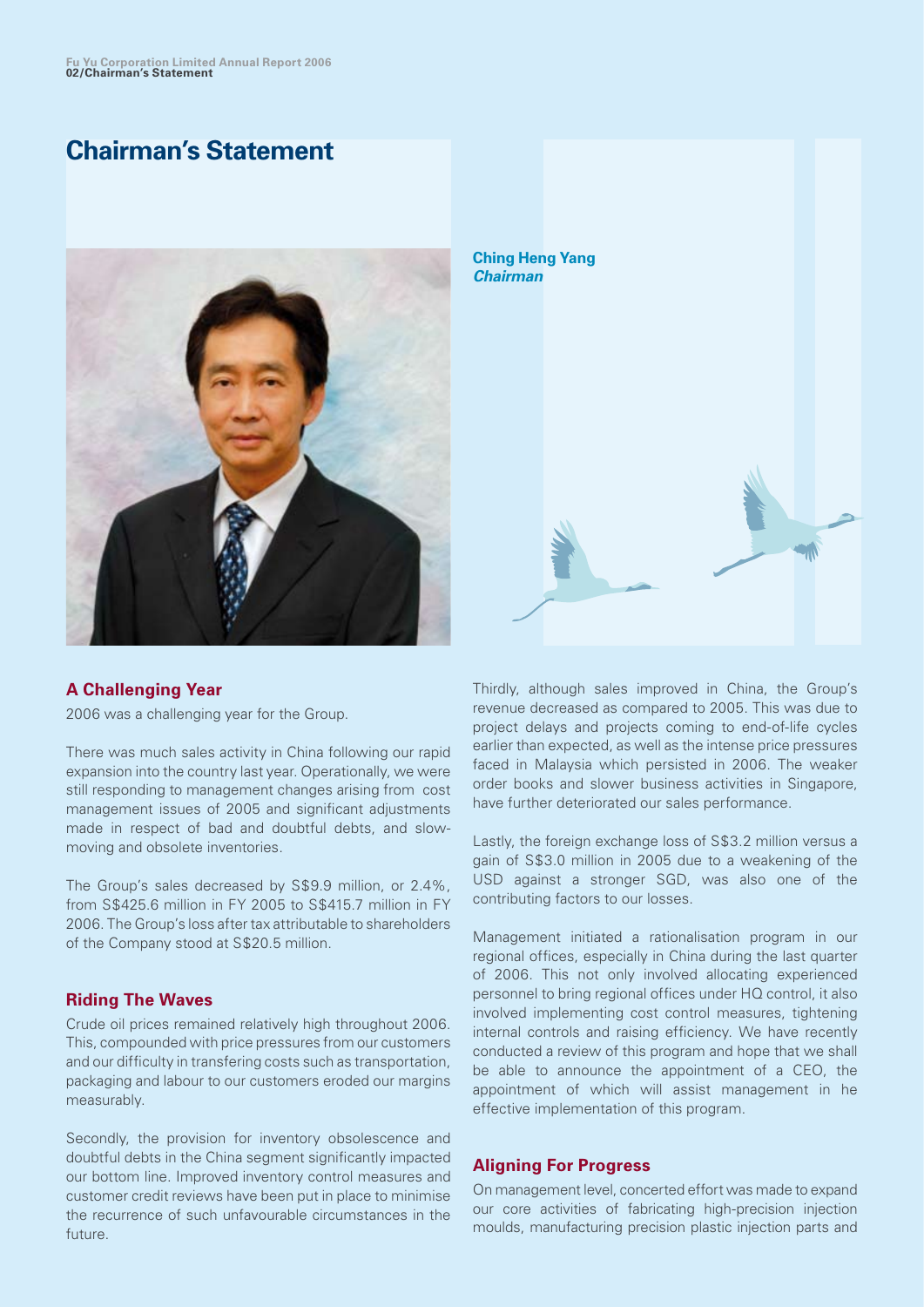

components, and improving our secondary processes and sub-assembly activities. This direction proved a strategic move as it had led to strategic new joint ventures in Malaysia and the incorporation of a new wholly-owned subsidiary in Singapore, SolidMicron Technologies Pte Ltd.

The Group's investments in new machines and facilities in our regional plants in 2005 have enabled us in securing customers' confidence and to meet the needs of our valued customers who have maintained their high confidence in our capabilities.

I am confident that better performance can be expected from many of our investments in 2007.

## **Significant Events**

Our former Executive Chairman and CEO and also one of the Founders of the Company, Mr. Lui Choon Hay, resigned as a director from the Fu Yu group of companies on 16 January 2007 as a result of his failure to exercise his fiduciary duties as a director and had possibly breached Section 157 of the Companies Act.

I am honoured to take on the role of Chairman of Fu Yu. I am also pleased to announce that on 22 March 2007, Mr Tam Wai, currently an Executive Director, is appointed as Vice Executive Chairman and Mr Hew Lien Lee, who is the Group General Manager and also Managing Director of the

Company's subsidiary company, LCTH Corporation Berhad, is appointed as an Executive Director and Chief Operating Officer of the Company. Mr Lim Shook Kong, currently non-executive and non-independent Director and Group General Manager of LCTH Corporation Berhad, is appointed as Finance Director and Chief Financial Officer of the Company.

## **With Appreciation**

The Board of Directors and I wish to express our sincere gratitude to our customers, suppliers, bankers, business partners and investors for their continued support extended to Fu Yu .

Last but not least, I would like to thank our management and staff for persevering through the challenges, maintaining high morale and consistently contributing your best to the Group. In addition, I would like to thank members of the Board for their valuable contributions and assistance rendered to the Company in these challenging times. I look forward to a fruitful year ahead and the successful restructuring of the Company and the Group.

**Ching Heng Yang** Chairman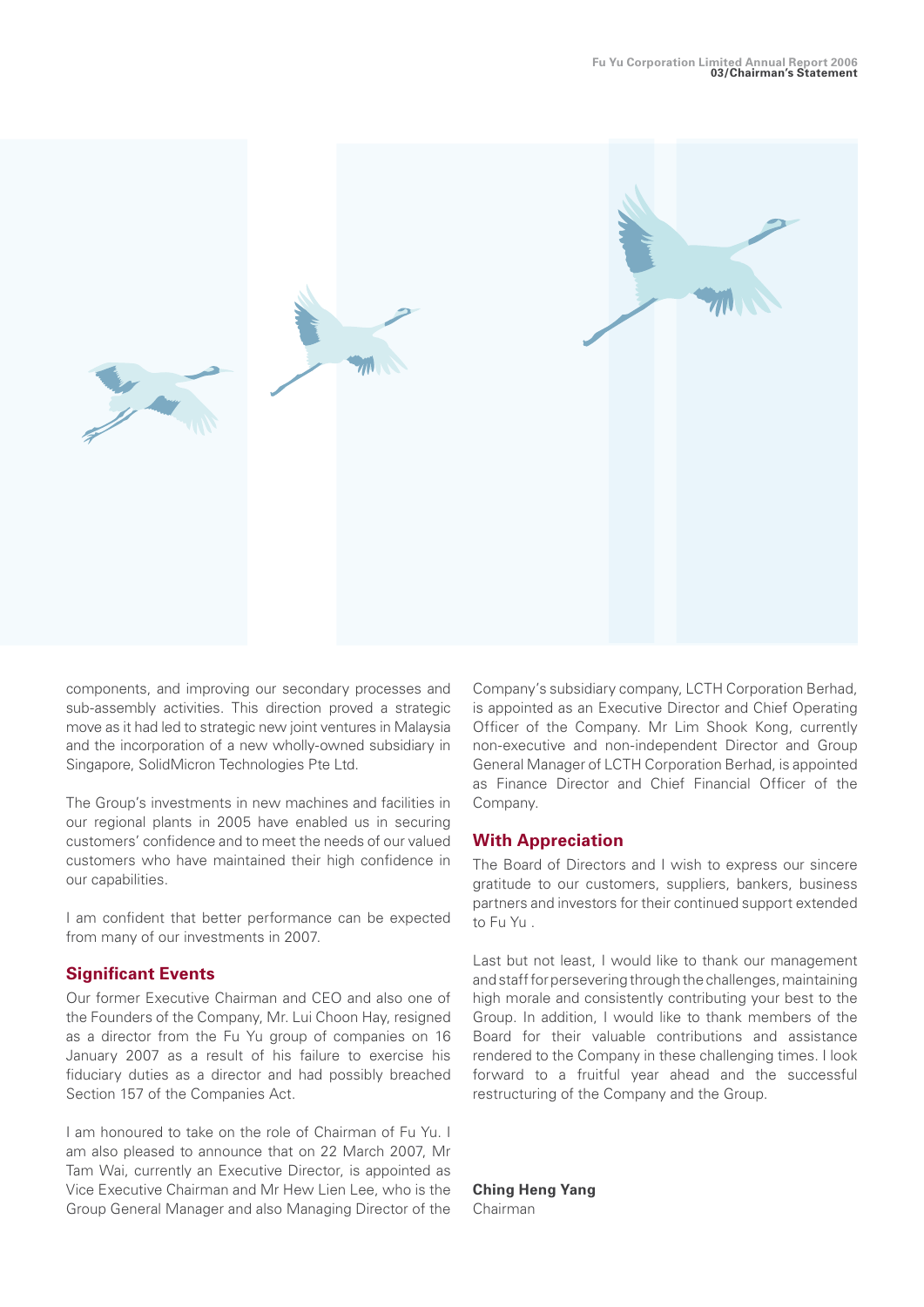## **Operations Review**



Financial year 2006 was a challenging year for the Fu Yu Group.

Our Singapore operations registered a revenue of S\$66.3 million. In Malaysia, a revenue of S\$133.8 million was achieved, while in China, revenue increased by S\$11.1 million or 5.4% from S\$204.5 million in 2005 to S\$215.6 million in 2006. The Group's loss after tax attributable to the shareholders of the Company stood at S\$20.5 million.

## **Singapore**

In line with management's move to venture into businesses that are synergistic with our core operations and which can lead to broadening our capabilities, SolidMicron Technologies Pte Ltd, a new wholly-owned subsidiary, was incorporated in June 2006. SolidMicron is associated with pioneering inventors of Metal Injection Moulding (MIM) and Ceramic Injection (CIM) technologies. Its vision towards the future will reach new heights with innovative materials and technologies encompassing semi-solid injection moulding of light metal alloys, developing light metal alloys with strength of steel, nano-structured materials, bio-implants, nano-component manufacturing, advanced shape memory alloys, advanced metal-matrix composites and complete module manufacturing.

With the completion of the sale and leaseback of the property situated at No. 2 Serangoon North Avenue 5 Singapore 554911 during the year, the net proceeds arising from the sale amounted to approximately S\$40 million. The cash proceeds have been utilised to repay the Company's bank loans, freeing our cash flow substantially.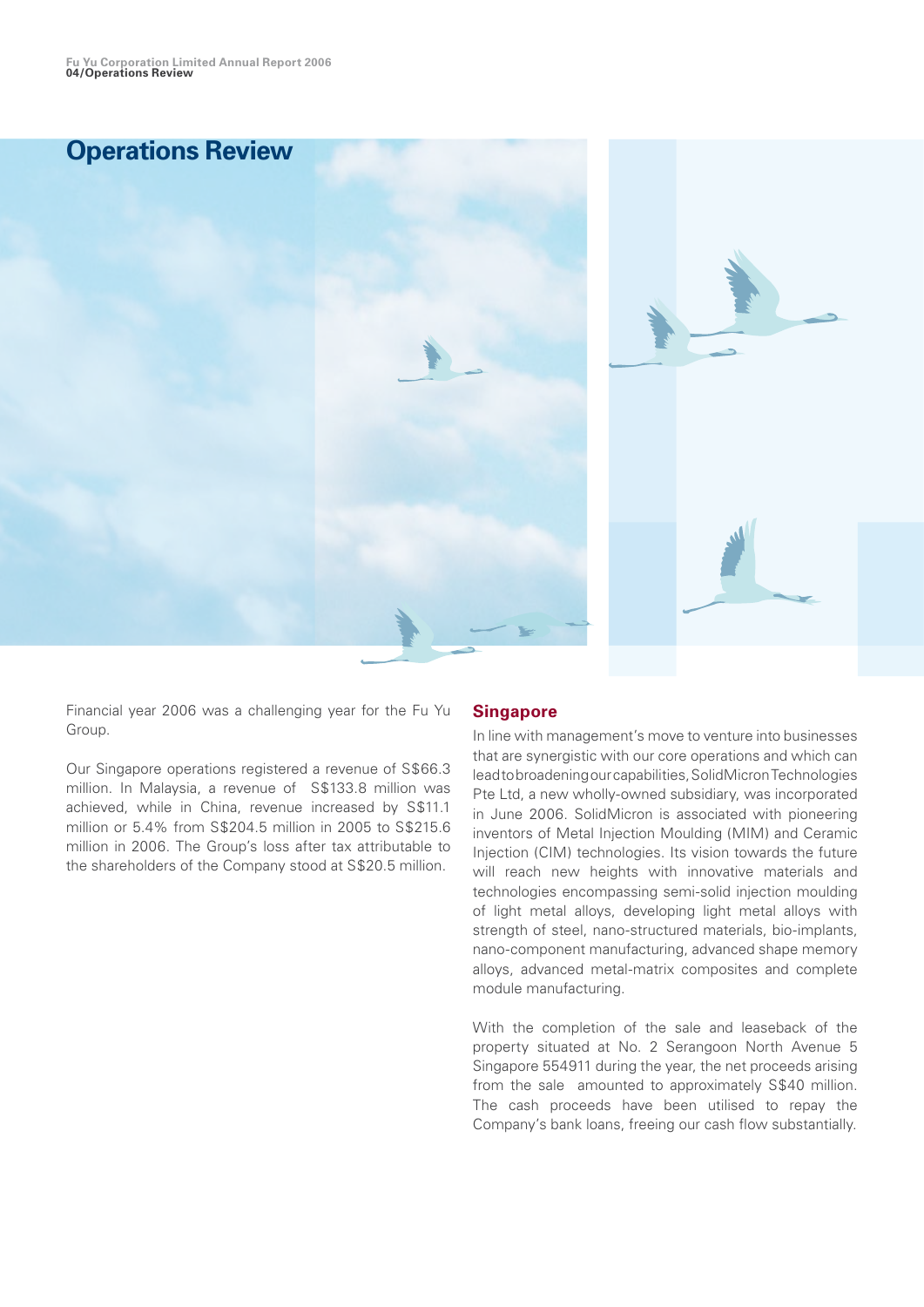

## **Malaysia**

Growth was hampered in Malaysia this year on the back of project delays due to customers' rescheduled launches, early product end-of-life cycle and intense price pressures. We expect a better year ahead as Classic Advantage Sdn Bhd, began operations from its new plant and office premises located at Johor Technology Park, Johor, Malaysia, with increased capacity and capabilities expanded in 2005.

On 12 July 2006, our Malaysian arm, LCTH Corporation Berhad (LCTH), entered into a Joint Venture Agreement with Owens-Illinois Plastics Pte Ltd (OIP), a private limited company incorporated in Singapore and a member company of Owens-Illinois Inc, a company listed on the New York Stock Exchange. The Joint Venture incorporated a company in Malaysia called O-I Plastics Malaysia Sdn Bhd ("OIM") whereby LCTH is a 40% equity partner and OIP is the other 60% equity partner.

The principal business of OIM is to manufacture, sell and distribute specialty moulded plastic parts, assemblies and filled goods. OIM will initially make plastic parts for ink printer cartridges that OIP currently manufactures in Singapore with the expectation of more projects to come. Operations commenced on 1 March 2007.

## **China**

We experienced increased sales in the China segment this year. However, the bottom line was affected by the losses stemming from bad debts, obsolescentce inventories and rising operating costs.

In response to the expanded operations, we initiated a rationalisation programme that placed experienced personnel in the regional offices to bring them under HQ control. This involved implementing cost control measures, tightening of internal controls and improvements in efficiency.

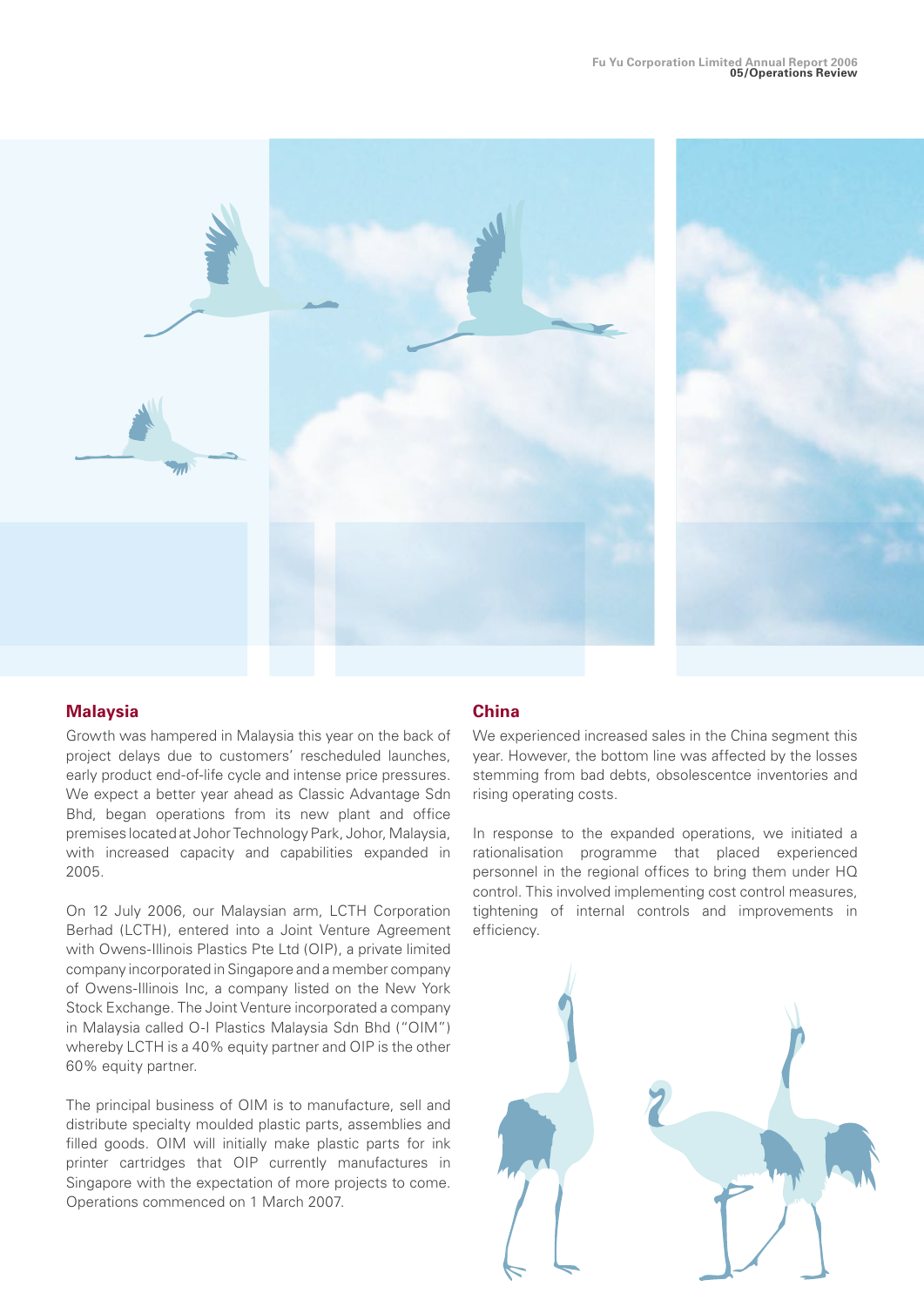# **Awards and Certifications**

## **Awards received by Fu Yu Group in Year 2006**

| <b>Company</b>                               | <b>Awards</b>                                                                                                   |
|----------------------------------------------|-----------------------------------------------------------------------------------------------------------------|
| Fu Yu Moulding & Tooling (Shanghai) Co., Ltd | • "Annual Supplier Performance Award" from<br>KeyTronic Computer Peripherals (Shanghai) Co., Ltd                |
| Fu Yu Moulding & Tooling (Dongguan) Co., Ltd | • "2005 Foreign-owned Enterprise Outstanding<br><b>Contribution Award"</b><br>• "Income Tax Contribution Award" |

## **Corporate ISO and QS Certification for Fu Yu Group as at end of Year 2006**

| <b>Company</b>                               | ISO 9001:2000 | <b>QS 9000</b> | ISO 14001 | <b>TS 16949</b> |
|----------------------------------------------|---------------|----------------|-----------|-----------------|
| Fu Yu Corporation Ltd                        | $\bullet$     | $\bullet$      |           |                 |
| NanoTechnology Manufacturing Pte. Ltd.       |               |                |           |                 |
| Classic Advantage Sdn. Bhd.                  |               | $\bullet$      |           |                 |
| Fu Hao Manufacturing (M) Sdn. Bhd.           |               |                |           |                 |
| Fu Yu Moulding & Tooling (Tianjin) Co., Ltd  |               |                |           |                 |
| Fu Yu Moulding & Tooling (Shanghai) Co., Ltd |               |                |           |                 |
| Fu Yu Moulding & Tooling (Dongguan) Co., Ltd |               | $\bullet$      |           |                 |
| Fu Yu Moulding & Tooling (Suzhou) Co., Ltd   |               |                |           |                 |
| Fu Yu Moulding & Tooling (Wujiang) Co., Ltd  |               |                |           |                 |
| Fu Yu Moulding & Tooling (Zhuhai) Co., Ltd   |               |                |           |                 |
| Qingdao Fu Qiang Electronics Co., Ltd        |               |                |           |                 |

## **2007 Corporate Certification Plan**

| <b>Company</b>                               | <b>Plan</b>                                                        |
|----------------------------------------------|--------------------------------------------------------------------|
| Fu Yu Corporation Ltd                        | To obtain ISO 13485                                                |
| SolidMicron Technologies Pte. Ltd.           | To obtain ISO 9001:2000 & TS 16949                                 |
| NanoTechnology Manufacturing Pte. Ltd.       | To obtain ISO 13485                                                |
| Classic Advantage Sdn. Bhd.                  | To obtain ISO 14001, OHSAS 18001<br>& upgrade QS 9000 to ISO 16949 |
| Fu Hao Manufacturing (M) Sdn. Bhd.           | To obtain ISO 14001                                                |
| Fu Yu Moulding & Tooling (Tianjin) Co., Ltd  | To obtain ISO 14001                                                |
| Fu Yu Moulding & Tooling (Shanghai) Co., Ltd | To obtain ISO 14001                                                |
| Fu Yu Moulding & Tooling (Suzhou) Co., Ltd   | To upgrade QS 9000 to ISO 16949                                    |
| Fu Yu Moulding & Tooling (Zhuhai) Co., Ltd   | To obtain ISO 14001                                                |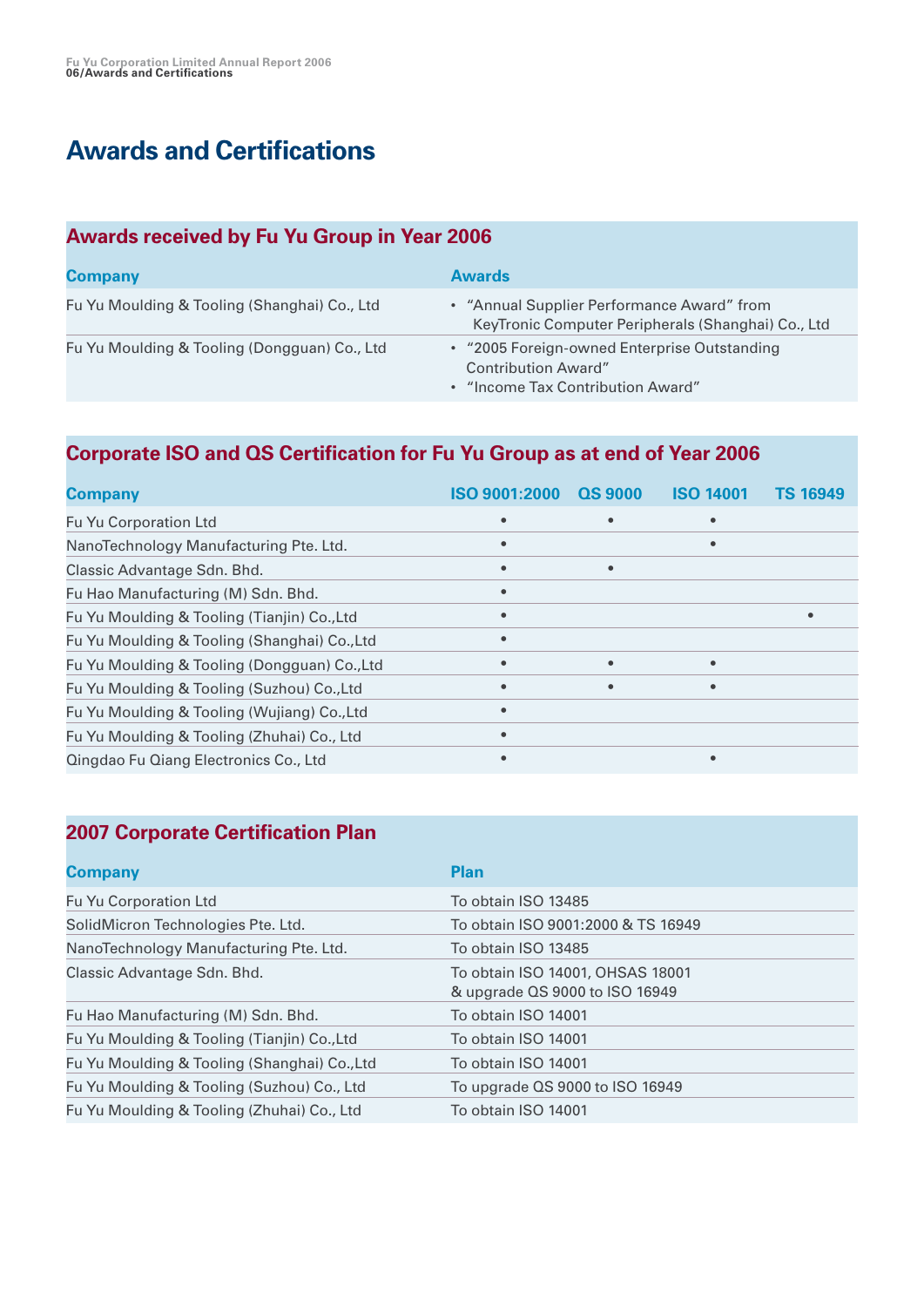## **Group Structure As at 20 March 2007**

| <b>Fu Yu Corporation Limited</b>                                      |  |      |                                                                                            |           |                                                                          |
|-----------------------------------------------------------------------|--|------|--------------------------------------------------------------------------------------------|-----------|--------------------------------------------------------------------------|
|                                                                       |  |      |                                                                                            |           |                                                                          |
| <b>NanoTechnology</b><br><b>Manufacturing Pte. Ltd.</b><br>80%        |  | 100% | <b>Fu Yu Investment Pte Ltd</b>                                                            | $-70.97%$ | <b>LCTH Corporation Berhad</b>                                           |
| <b>SolidMicron</b><br><b>Technologies Pte. Ltd.</b><br>100%           |  |      | <b>Fu Yu Moulding &amp; Tooling</b><br>(Tianjin) Co., Ltd<br>100%                          |           | <b>Classic Advantage</b><br><b>Sdn. Bhd.</b><br>100%                     |
| <b>Fu Yu Moulding &amp; Tooling</b><br>(Dongguan) Co., Ltd<br>100%    |  |      | <b>Fortune Mission Sdn Bhd#</b><br>100%                                                    |           | <b>Fu Hao Manufacturing</b><br>Sdn. Bhd.<br>100%                         |
| <b>Fu Yu Moulding &amp; Tooling</b><br>(Shanghai) Co., Ltd<br>100%    |  |      | <b>Fu Yu Guadalajara</b><br><b>S.A.De C. V.</b> #<br>100%                                  |           | <b>O-I Plastics Malaysia</b><br>Sdn. Bhd.<br>40%                         |
| <b>Fu Yu Moulding &amp; Tooling</b><br>(Suzhou) Co., Ltd<br>100%      |  |      | <b>Kodon (Tianjin)</b><br><b>Electronics &amp; Electrical</b><br><b>Apparatus Co., Ltd</b> |           |                                                                          |
| <b>Fu Yu Moulding &amp; Tooling</b><br>(Zhuhai) Co., Ltd<br>100%      |  |      | 48%                                                                                        |           |                                                                          |
| <b>Fu Yu Moulding &amp; Tooling</b><br>(Wujiang) Co., Ltd<br>100%     |  |      |                                                                                            |           |                                                                          |
| <b>QingDao Fu Qiang Electronics</b><br>Co., Ltd<br>100%               |  |      |                                                                                            |           |                                                                          |
| <b>Fu Ying Moulding &amp; Tooling</b><br>(Shanghai) Co., Ltd*<br>100% |  |      |                                                                                            |           |                                                                          |
| <b>Fu Yu Electronics</b><br>(Dongguan) Co., Ltd*<br>100%              |  |      |                                                                                            |           |                                                                          |
| <b>Fu Yu Trading Limited</b><br>100%                                  |  |      |                                                                                            |           |                                                                          |
| <b>Fu Yu International Enterprise</b><br><b>Limited</b><br>100%       |  |      |                                                                                            |           |                                                                          |
| <b>Chang Fu Resources</b><br>Pte Ltd*<br>100%                         |  |      |                                                                                            |           |                                                                          |
| <b>IFN Pte Ltd*</b><br>100%                                           |  |      |                                                                                            |           | Notes: * Dormant<br># Company under<br>members' voluntary<br>liquidation |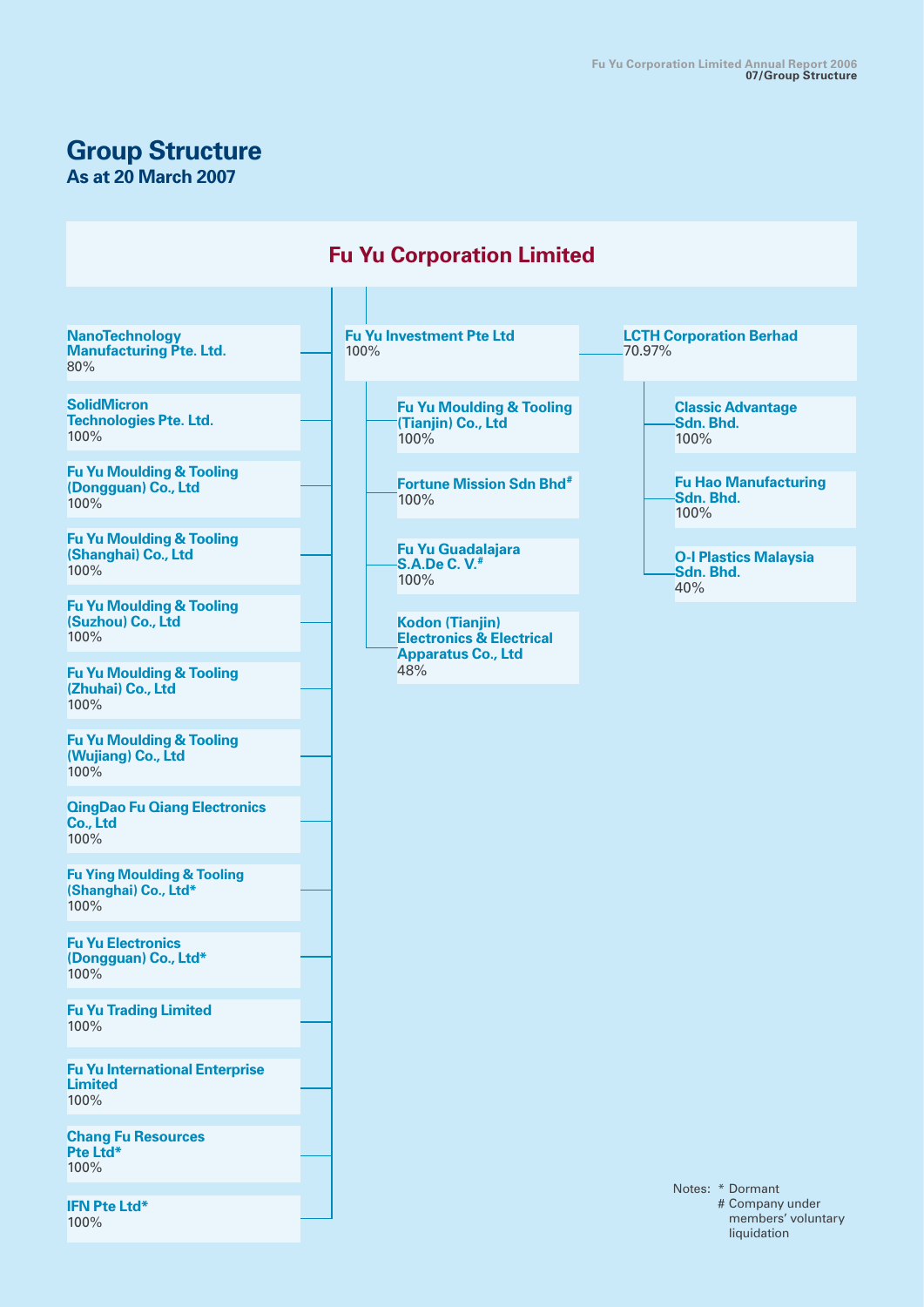## **Board of Directors**



Left to right (front): Ho Nee Kit, Ching Heng Yang, Tam Wai. Left to right (back): Tan Yew Beng, Jen Shek Voon, Lim Shook Kong.

### **Ching Heng Yang Executive Chairman, Executive Director**

Mr Ching, 56, one of the co-founders of Fu Yu, is the Executive Chairman and Executive Director of the Group. He was appointed as an Executive Chairman on 11 December 2006. Mr Ching was appointed as the Executive Director on 10 December 1980 and was last re-elected on 28 March 2005. Mr Ching oversees the plastic injection moulding, finishing and sub-assembly operations of the Group. He is also responsible for the investment in factory buildings and machinery of the Group. Mr Ching has over 33 years of experience in the mould fabrication and plastic injection moulding industry.

He is a member of the Singapore Institute of Directors.

At 31 December 2006, Mr Ching holds 0.72% direct interests and 57.09% deemed interests in the Company.

#### **Lui Choon Hay Executive Director** *- resigned on 16 January 2007*

Mr Lui, 68, is the Executive Director of Fu Yu Group. He was last re-elected as a Director on 31 March 2006. Mr Lui retired as an Executive Chairman and CEO on 11 December 2006 and resigned as a director on 16 January 2007. He is the founder of Fu Yu in 1978. He left China for Hong Kong in 1962 and was involved in tooling making and designing for ten years before he came to Singapore in 1973. With his extensive experience in this field, Mr Lui, together with 3 other partners, founded Fu Yu in 1978. Fu Yu was one of the few local companies formed at that time to serve the MNCs in Singapore for supplies of high precision injection moulding tools and precision engineering plastics parts. Mr Lui was appointed as Executive Director of Fu Yu since 10 December 1980 and he is heavily involved in all facets of the business operations of the Group. He plays a key role in the Group's overseas business and strategic planning. He is a member of the Singapore Institute of Directors.

At 31 December 2006, Mr Lui holds 2.12% direct interests and 57.26% deemed interests in the Company.

**Tam Wai Executive Director**

Mr Tam, 56, one of the co-founders of Fu Yu, is the Executive Director of the Group. He was appointed as the Executive Director on 10 December 1980 and was last re-elected on 31 March 2006. Mr Tam oversees the mould design and fabrication operations of the Group. Prior to founding Fu Yu, he was involved in mould design and fabrication for 10 years in Hong Kong specialising in high precision moulds for the electronic and electrical industries. Mr Tam has over 37 years of experience in the mould fabrication and plastic injection moulding industry.

He is a member of the Singapore Institute of Directors.

At 31 December 2006, Mr Tam holds 2.03% direct interests and 57.14% deemed interests in the Company.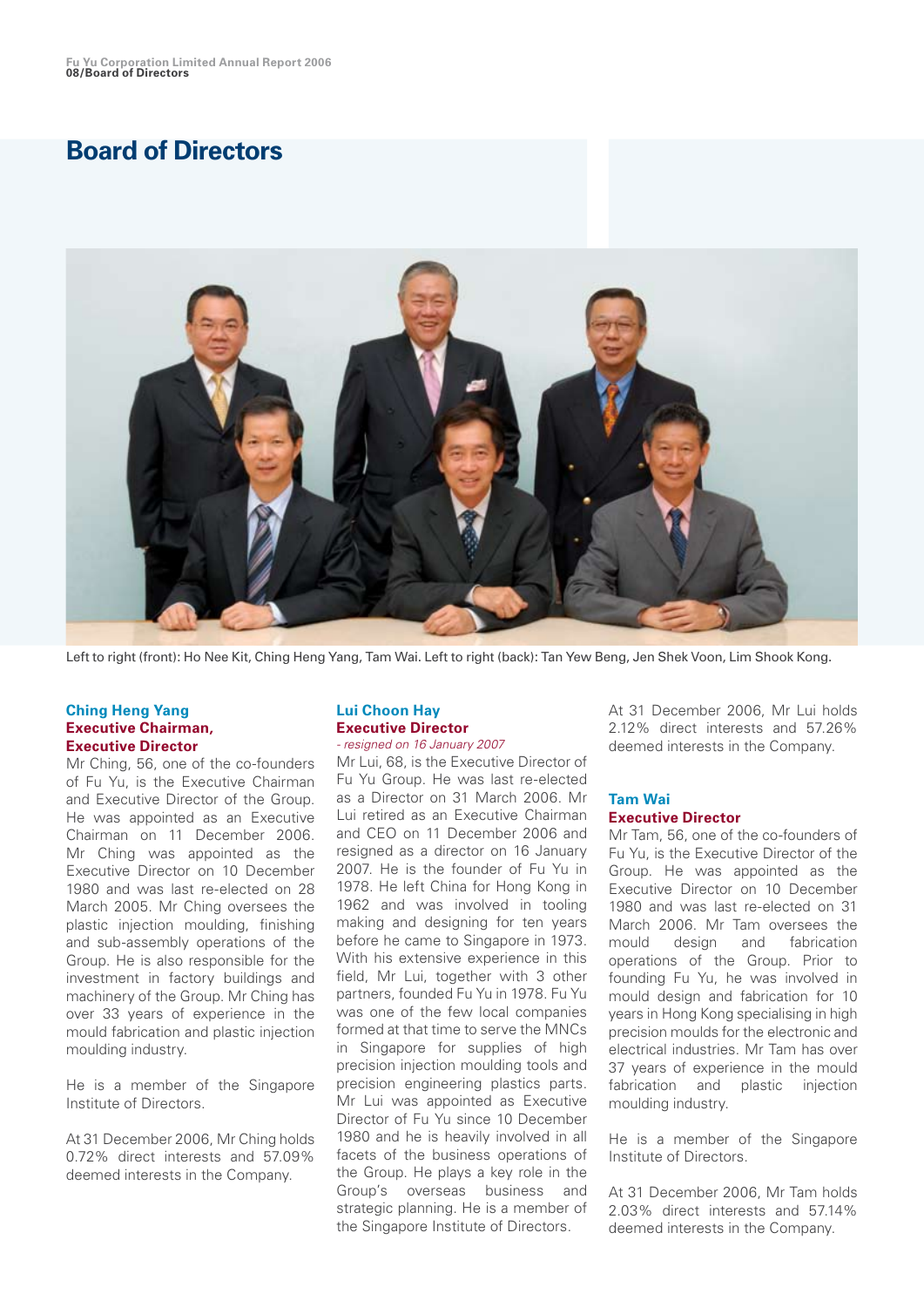## **Ho Nee Kit Executive Director**

Mr Ho, 53, one of the co-founders of Fu Yu, is the Executive Director of the Group. He was appointed as the Executive Director on 10 December 1980 and was last re-elected on 29 March 2004. He will stand for re-election as a Director at the forthcoming Annual General Meeting ('AGM'). Mr Ho jointly oversees the mould fabrication, plastic injection moulding, finishing and sub-assembly operations of the Group. Prior to joining Fu Yu, Mr Ho worked for a plastics injection company as a toolmaker. Realising the potential of the precision mould making industry in the 1970s, together with the other 3 partners who also shared the same vision of the industry, they founded Fu Yu in 1978.

He is a member of the Singapore Institute of Directors.

At 31 December 2006, Mr Ho holds 2.08% direct interests and 57.09% deemed interests in the Company.

## **Tan Yew Beng Non-Executive Director, Independent Director**

Mr Tan, 50, is a non-executive and independent director of Fu Yu. He was appointed as Director on 22 May 1995 and was last re-elected on 29 March 2004. He will stand for re-election as a Director at the forthcoming Annual General Meeting ('AGM'). He is the Chairman of the Remuneration and Nominating Committees and a member of the Audit Committee. He is also a director of several Singapore and Malaysia companies.

Mr Tan holds a Bachelor of Commerce Degree from the Nanyang University, Graduate Diploma in Marketing Management from the Singapore Institute of Management and Diploma in Marketing from the Institute of Marketing, United Kingdom.

He is a member of the Singapore Institute of Directors.

At 31 December 2006, Mr Tan holds 0.26% indirect interests in the Company.

## **Jen Shek Voon Non-Executive Director, Independent Director**

Mr Jen, 60, is a non-executive and independent director of Fu Yu. He was appointed as Director on 1 July 2005 and was last re-elected on 31 March 2006.

Mr Jen currently manages his own accounting practice as a sole proprietor. He is also an independent and nonexecutive director on the Board of Directors of a number of publicly listed companies in Singapore and Malaysia. Mr Jen is currently a Senior Adviser to Ernst & Young, but no longer performs any professional work for the accounting firm.

Until his retirement in 2002, Mr Jen was a Partner of Ernst & Young since 1980, serving major clients in Singapore, Brunei and served in the region as its Executive Partner-Far East and Country Managing Partner of its Brunei firm.

Mr Jen is a Public Accountant Singapore, licensed by the Singapore Accounting and Corporate Regulatory Authority (ACRA), and a fellow member of the Singapore Institute of Directors. He is a practicing member of the Institute of Certified Public Accountants of Singapore (ICPAS). He is also a member of the Information System Audit and Control Association (ISACA), British Computer Society (BCS), Institute of Internal Auditors (IIA) and the Malaysian Institute of Accountants (MIA).

Mr Jen holds an Accounting Degree (Honors) from the University of Singapore, post-graduate Commerce Degree (Honors) from the University of New South Wales. He is also a fellow member of the Institute of Chartered Accountants Australia and the Taxation Institute of Australia.

#### **Lim Shook Kong, FCA, CA(M), MSID Non-Executive Director Group General Manager, LCTH**

Mr Lim, 55, was appointed as a nonexecutive and independent director of Fu Yu since 22 May 1995 and was Chairman of the Audit Committee until June 2004. As a non-executive and non-independent director he is a member of the Audit Committee, Remuneration Committee and Nominating Committee. He was last re-elected on 28 March 2005.

Mr Lim was appointed as the Group General Manager of LCTH Corporation Berhad, the Malaysia subsidiary of Fu Yu Corporation Limited, listed on the Main Board of Bursa Malaysia Securities Berhad, Malaysia on 3 June 2004. He is also the Corporate Affairs Manager of Fu Yu Investment Pte Ltd, a wholly owned subsidiary of Fu Yu from June 2004.

Mr Lim is a non-executive and independent director of Permasteelisa Pacific Holdings Ltd, a public listed company on the Main Board of the Singapore Exchange.

Mr Lim is a Fellow of the Institute of Chartered Accountants England and Wales, a member of the Faculty of Finance and Management, Institute of Chartered Accountants England and Wales, a member of the Malaysian Institute of Accountants and a member of the Singapore Institute of Directors.

Mr Lim has over 30 years of experience in audit, accounting, financial management, corporate finance and corporate governance in various companies / industries in Singapore and Malaysia.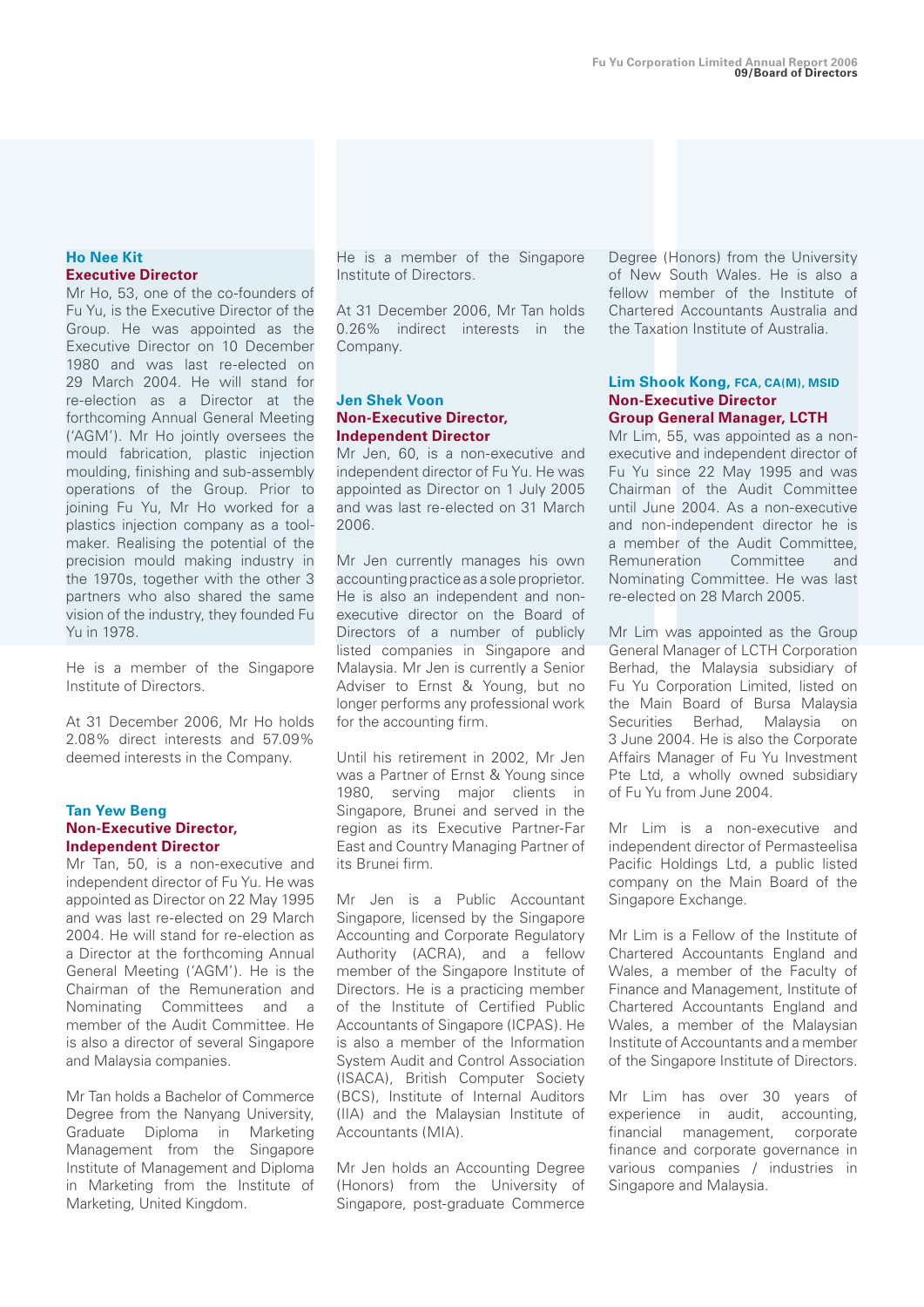## **Key Executives**



## **Hew Lien Lee Elson Group General Manager Managing Director, LCTH Corporation Berhad**

Mr Hew, 50, is the Group General Manager of the company. Apart from overseeing the group business activities, he is also the Managing Director of LCTH Corporation Berhad ("LCTH"), the Malaysia subsidiary of Fu Yu Group, listed on the Main Board of Bursa Malaysia Securities Berhad, Malaysia on 8 November 2004. Mr Hew joined Fu Yu in 1984 and holds a Diploma in Electrical Engineering. With 28 years of experience in the plastic injection moulding industry, he has played an instrumental role in the successful listing of LCTH. He is responsible for the overall strategic direction and management of the LCTH Group. Mr Hew is a member of the Singapore Institute of Directors.

## **Tan Lay Kheng Group Human Resource Manager**

Madam Tan, 53, is the Group Human Resource Manager and oversees the management and development of human resources across the Group. She is also responsible for the administrative function of the Group. Madam Tan has 23 years of experience in Industrial Relations Management. She holds a Bachelor of Art Degree.

## **Hau Jong Lin Group Materials Manager**

Madam Hau, 51, is the Group Materials Manager. She has been with Fu Yu since 1995. She began her Fu Yu career as the Purchasing Manager, before also taking charge of the Planning and Store department. Her more than 20 years of working experience and academic achievement have enhanced her professional profile in this industry. She holds a Diploma in Logistics Management, a Bachelor of Arts and a Master of Business Administration. Madam Hau was appointed by Singapore Institute of

Purchasing and Materials Management (SIPMM) as a panel member of Advisory Group.

### **Ng Kim Hwee Group Information Technology Manager**

Mr Ng, 47, joined Fu Yu in 2003. He is the Group IT Manager. He oversees the management of SAP System and IT infrastructure of the Group. Mr Ng holds a MBA in information system and has more than 20 years of experience pertaining to management of information technology.

## **Cheah Ngook Wah Group Financial Controller**

Ms Cheah, 33, is appointed as the Group Financial Controller of Fu Yu Group in June 2006. She joined Fu Yu as Group Accountant in August 2002 and was promoted to Group Senior Accountant in June 2004. Prior to joining Fu Yu, she was an auditor with two of the Big 4 accounting firms for 5 years. Ms Cheah is a Certified Public Accountant Australia and graduated from the University of Western Australia.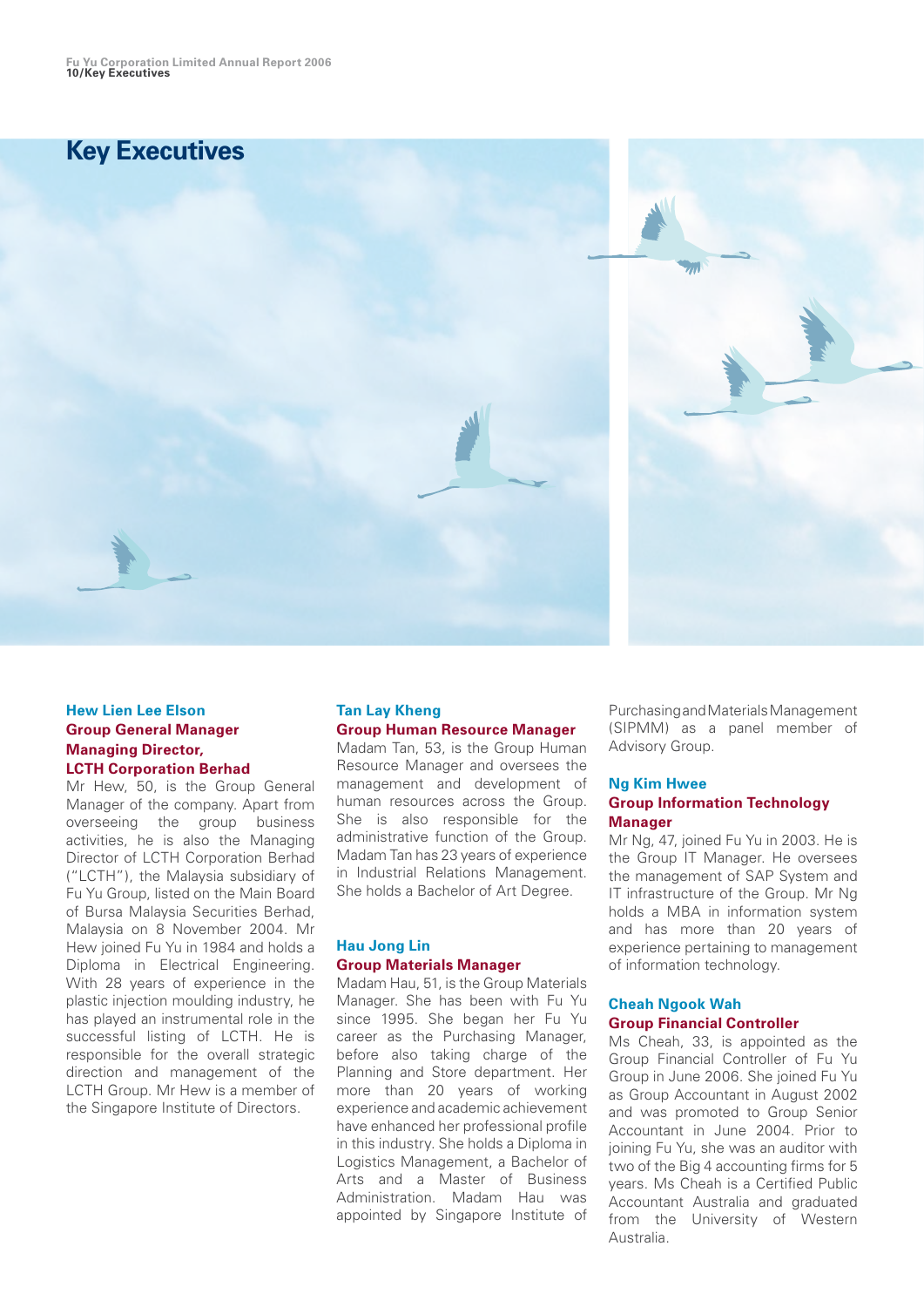### **Yee Keng Yip General Manager NanoTechnology Manufacturing Pte. Ltd.**

Mr Yee, 53, joined Fu Yu in 2004. He is the General Manager of NanoTechnology Manufacturing Pte. Ltd. ("NanoTech"), a subsidiary of Fu Yu Group. Mr Yee oversees the strategic, business, technology development and operations of NanoTech. Prior to joining NanoTech, he has 28 years of experience in Ultra-Precision Manufacturing. Mr Yee holds a Master of Business Administration from the University of Brunel (United Kingdom).

#### **Dunstan Haridra Peiris General Manager SolidMicron Technologies Pte. Ltd.**

Mr Dunstan, 58, graduated in Metallurgical Engineering from the University for Professional Studies, Giessen in West Germany and completed his post graduate studies in Metallurgical Manufacturing and Materials Engineering from the Technical University Berlin, West Germany. He pioneered the development and commercialization of Metal and Ceramic Injection Moulding (MIM/CIM) in Asia. In 1990 he was commissioned to develop and commercialize MIM/CIM technologies under Singapore Technologies. Since then he has been instrumented in starting many operations in Singapore and overseas. Mr Dunstan is a recipient of the 1993 National Technology Award and has served as a member of the Advisory Committee of Materials Engineering/Advance Materials Research Center of the Nanyang Technological University. He has acquired many years of working experience in the metallurgical and materials engineering fields in Europe and Asia and has published and presented papers on new technologies at many international conferences and registered many patents. In the year 2006, he set up SolidMicron Technologies, to give new momentum and direction to novel technologies and advanced materials.

### **Goh Guey Shen Vincent Assistant General Manager Classic Advantage Sdn Bhd**

Mr Goh, 46, joined Fu Yu in 2002. He is the Assistant General Manager of Classic Advantage Sdn Bhd, a subsidiary of LCTH Corporation Bhd. Mr Goh has more than 21 years of experience in managing Manufacturing Operation and Business Unit. He holds a Degree in Electrical Engineering and First Class Master Degree in Business Administration from the University of Hull, England. He is a fellow member of the Institution of Plant Engineers and The Institute of Business Administrative (FIBA) in United Kingdom.

Mr Goh is a Registered Engineer under Board for Engineers' Registration United Kingdom (E. C.) and a corporate member of the Malaysia Institute of Management (MMIM).

### **Gary Teh Tuan Hock Assistant General Manager Fu Hao Manufacturing (M) Sdn Bhd**

Mr Teh, 47, joined Fu Yu in 2003 as the Assistant General Manager in Fu Hao, a subsidiary of LCTH Corporation Bhd. Mr Teh is responsible for overseeing the daily operations of Fu Hao. He posses more than 16 years of experience in Heading and Managing Manufacturing Operations in plastic injection moulding. He holds a Honour Degree in Economics from the London School of Economics, United Kingdom.

### **Raymond Chung Chee Kwai Assistant General Manager Fu Yu Moulding & Tooling (Dongguan) Co., Ltd & Fu Yu Moulding & Tooling (Zhuhai) Co., Ltd**

Mr Chung, 55, joined Fu Yu in 1996 as Project Manager. He was promoted to Business Development Manager for all China plants in 2000. In year 2003, he was posted to Fu Yu Dongguan as Assistant General Manager till now. Mr Chung has 30 years of experience in the plastic industry.

### **Loo Boon Tong General Manager Fu Yu Moulding & Tooling (Shanghai) Co., Ltd**

Mr Loo, 58, is appointed as the General Manager for Fu Yu Shanghai Operation since 2006.

Mr Loo has more than 10 years experience in Shanghai with several positions held. He is also having more than 18 years experience in the electronics industry. Before joining Fu Yu he was responsible for starting up a green field operation in Ho Chi Minh City, Vietnam.

Mr Loo graduate in 1972 with a Bachelor of Science degree from the University of Singapore. He also holds a Graduate Diploma in Financial Management from the Singapore Institute of Management and Bachelor of Engineering degree from the University of Aston, United Kingdom.

#### **Teh Chin Weng General Manager Fu Yu Moulding & Tooling (Tianjin) Co., Ltd & QingDao Fu Qiang Electronics Co., Ltd**

Mr Teh, 58, joined Fu Yu in 2006 as the General Manager in Fu Yu Tianjin and Qingdao Fu Qiang. He is responsible for the overall business operations of Fu Yu Tianjin and Qingdao Fu Qiang. Mr Teh brings with him more than 30 years of experience in plastic injection moulding. He holds and Advance Diploma in Business & Management from West Glamorgan Institute of Higher Education, United Kingdom and a Full Technological Certificate from City & Guilds of London Institute, United Kingdom.

Mr Teh is a member of Institute of Engineers, United Kingdom, a member of British Institute of Management, United Kingdom. He is also registered as Technician Engineer with the Council of Engineering Institutions, Engineers Registration Board, United Kingdom.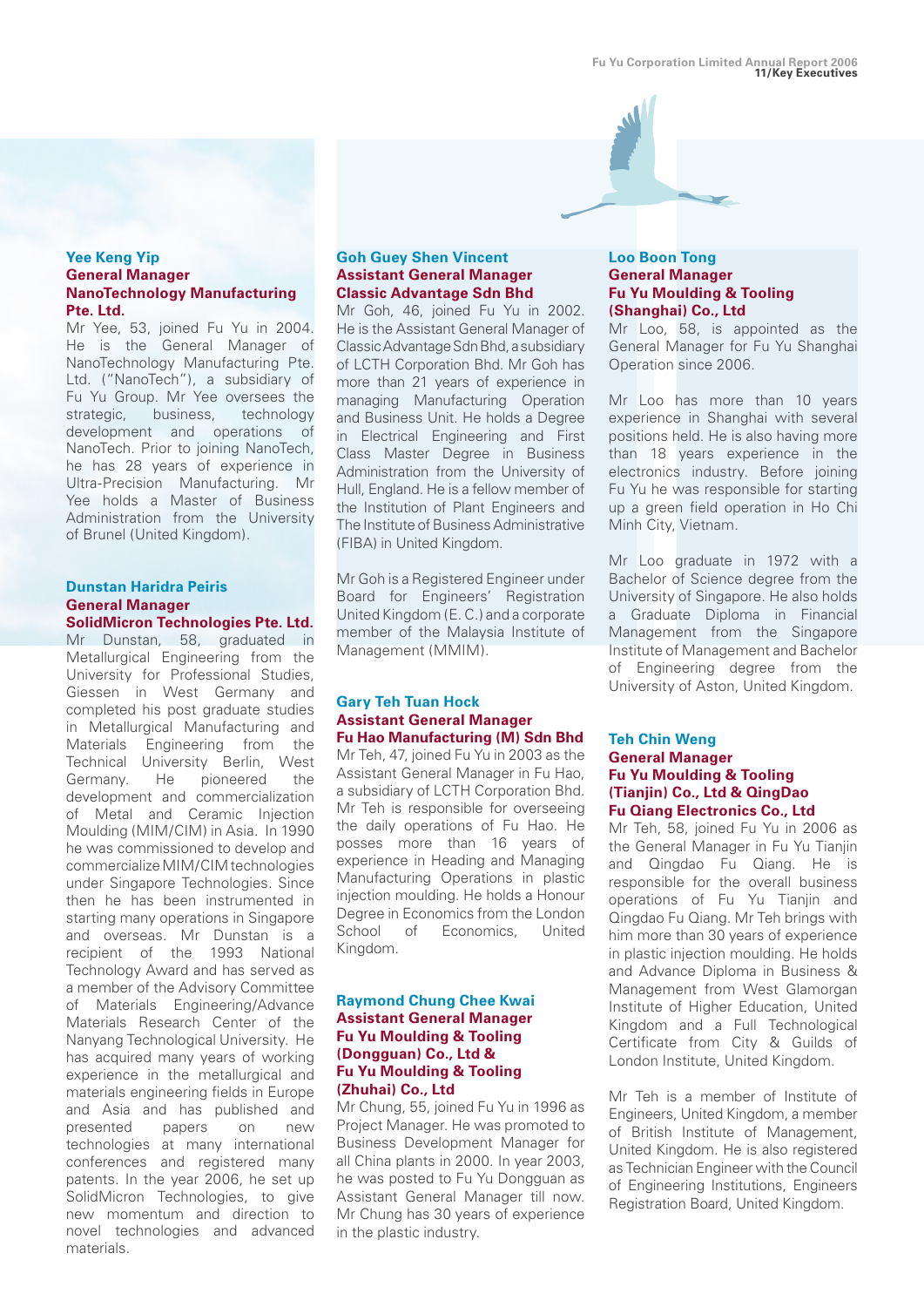

### **SINGAPORE**

**Fu Yu Corporation Limited Headquarters** 

2 Serangoon North Avenue 5 Singapore 554911 Tel : (65) 6484 8833 Fax : (65) 6482 0622 Website : www.fuyucorp.com

## **MALAYSIA**

**LCTH Corporation Berhad**

11 Jalan Persiaran Teknologi, Taman Teknologi Johor, 81400 Senai, Johor, Malaysia Tel : (607) 5999 980 Fax : (607) 5999 982 Website : www.lcth.com.my

## **CHINA**

#### **Fu Yu Moulding & Tooling (Zhuhai) Co., Ltd**

Jinhai Dadao, Baishan Industrial Area, Sanzao, Zhuhai, Guangdong, China 519040 Tel : (86756) 7761 862 Fax : (86756) 7761 851

#### **Fu Yu Moulding & Tooling (Dongguan) Co., Ltd**

Jing Fu Rd, Xin Cheng Ind. Area, Heng Li Dongguan, Guangdong, Sheng Zheng, China 523477 Tel : (86769) 8337 8570 Fax : (86769) 8337 8572

## **Fu Yu Electronics (Dongguan) Co., Ltd**

Jing Fu Rd, Xin Cheng Ind. Area, Heng Li Dongguan, Guangdong, Sheng Zheng, China 523477 Tel : (86769) 8337 8570 Fax : (86769) 8337 8572

## **NanoTechnology Manufacturing Pte. Ltd.**

43 Senoko Drive Singapore 758227<br>Tel (65) 6755 2280  $: (65) 6755 2280$ Fax : (65) 6755 7326 Website : www.nanotechnology.com.sg

## **Classic Advantage Sdn. Bhd.**

11 Jalan Persiaran Teknologi, Taman Teknologi Johor, 81400 Senai, Johor, Malaysia Tel : (607) 5999 980 Fax : (607) 5999 982

## **Fu Yu Moulding & Tooling (Wujiang) Co., Ltd**

8 JiangXing East Road, YunDong Development Area, Wujiang, Jiangsu, China 215200 Tel : (86512) 6300 5939 Fax : (86512) 6300 5993

## **Fu Yu Moulding & Tooling**

**(Suzhou) Co., Ltd**

89 Xing Nan Road, Wuzhong Economic Skill Development Zone, Suzhou, China 215128 Tel : (86512) 6562 1838 Fax : (86512) 6563 9463

## **Fu Yu Moulding & Tooling (Shanghai) Co., Ltd**

888 Xinling Road, Waigaoqiao Free Trade Zone, Shanghai, China 200137 Tel : (8621) 5046 1225 Fax : (8621) 5046 0229

### **SolidMicron Technologies Pte. Ltd.**

2 Serangoon North Avenue 5 #03-00 Singapore 554911<br>Tel (65) 6483 1281  $: (65) 6483 1281$ Fax : (65) 6483 1382 Website : www.solidmicrontech.com

### **Fu Hao Manufacturing (M) Sdn. Bhd.**

Plot 562, Mukim 1 Lorong Perusahaan Baru 1 Perai III, Perai Industrian Estate 13600 Perai, Penang, Malaysia Tel : (604) 3980 500 Fax : (604) 3983 221

## **Fu Ying Moulding & Tooling (Shanghai) Co., Ltd**

888 Xinling Road, Waigaoqiao Free Trade Zone, Shanghai, China 200137 Tel : (8621) 5046 1225 Fax : (8621) 5046 0229

#### **Qingdao Fu Qiang Electronics Co., Ltd**

No 1 Haier Road, Haier Information Industry Park T Building, Hi-tech Industry Zone, Qingdao, China 266101 Tel : (86532) 8860 9988 Fax : (86532) 8860 9968

## **Fu Yu Moulding & Tooling (Tianjin) Co., Ltd**

71 Bai He Road, TEDA Tianjin, China 300457 Tel : (8622) 2529 0888 Fax : (8622) 6200 1103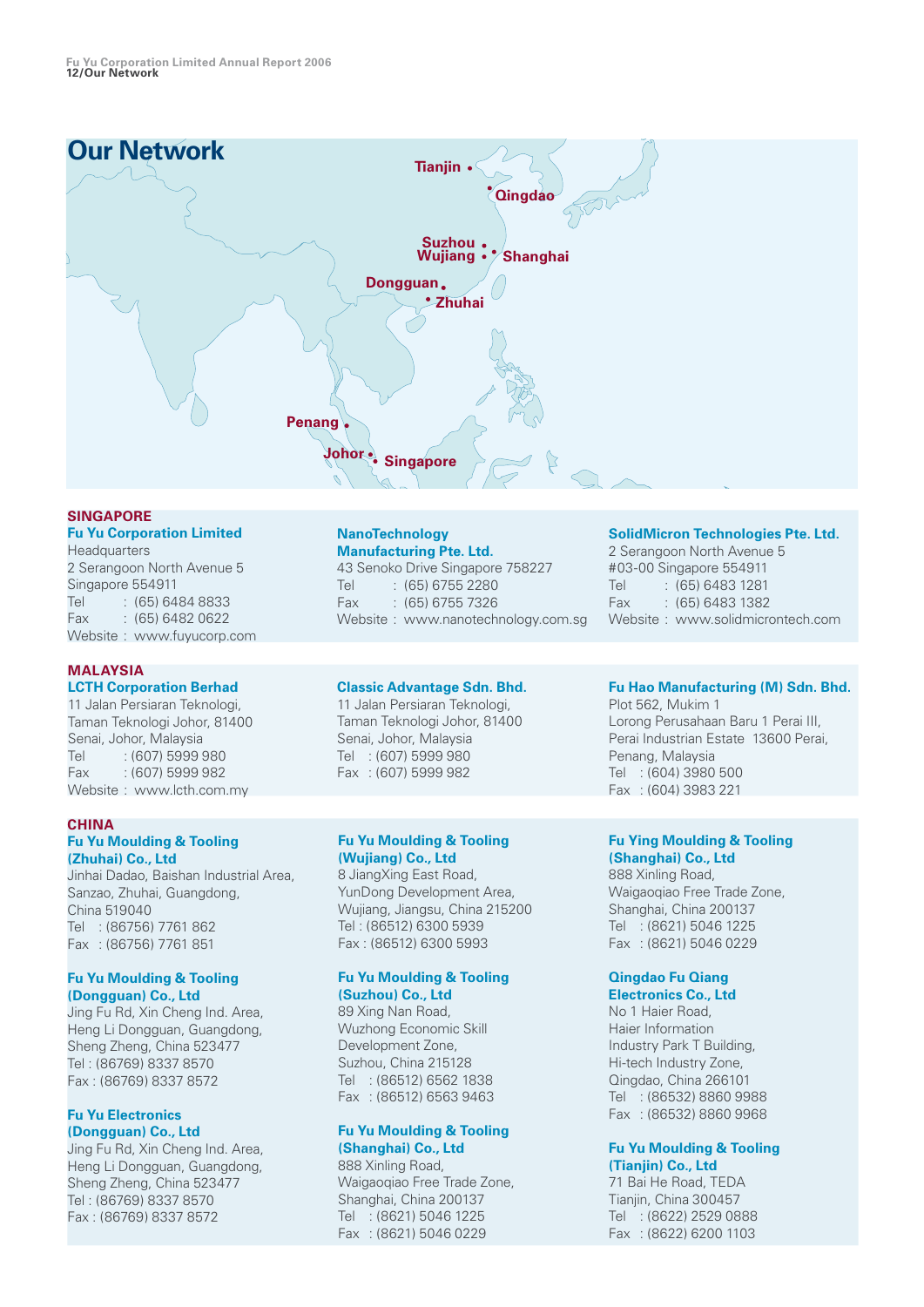# **Corporate Milestones**

#### **2006**

- Completion of sale and leaseback of property at 2 Serangoon North Avenue 5, Singapore
- Joint venture by LCTH Corporation Bhd (Malaysia) with Owens-Illinois Plastics Pte Ltd on the set up of a new Company, O-I Plastics Malaysia Sdn Bhd in Malaysia
- Set up SolidMicron Technologies Pte. Ltd., Singapore
- Achieved ISO 14001 certification for our plants at Suzhou and Qingdao, China

#### **2005**

- **Entered into a Put and Call Option** Agreement for sale and leaseback of Property at 2 Serangoon North Avenue 5, Singapore
- Entered into a Memorandum of Understanding by LCTH Corporation Bhd (Malaysia), with Knobs Sdn Bhd (Malaysia) to co-operate and work together as a strategic alliance
- Implemented SAP Enterprise Resource Planning System at Fu Yu Moulding & Tooling (Dongguan) Co., Ltd, China
- Set up Fu Yu Electronics (Dongguan) Co., Ltd, China
- Achieved ISO 9001:2000 & ISO 14001 for NanoTechnology Manufacturing Pte Ltd, Singapore
- Achieved ISO 14001 certification for our plant at Dongguan, China
- Achieved TS 16949 certification for our plant at Tianjin, China
- Achieved ISO 9001:2000 certification for our plant at Qingdao, China
- Winding up of USA plant

#### **2004**

Change of Company's name from Fu Yu Manufacturing Limited to Fu Yu Corporation Limited

#### **1999**

- Set up plant in Senai, Malaysia
- Obtained Technology Achievement Award (TAA) and On-Job-Training (OJT) certification for our Singapore operations
- Achieved QS 9002 certification for our Tianjin subsidiary in China
- Achieved ISO 9002 certification for our plant in Penang, Malaysia

#### **1998**

- Established thin wall moulding capability
- Achieved ISO 9002 certification for our plant in Kluang, Malaysia
- Placement of 23 million new Ordinary Shares of S\$0.10 each in the capital of the Company
- Listing of LCTH Corporation Berhad on the Main Board of Bursa Malaysia Securities Berhad (formerly known as Malaysia Securities Exchange Berhad) in Malaysia
- Purchase of land and construction of buildings in Johor Technology Park to increase manufacturing capacity in Johor, Malaysia
- Joint venture with EDB Ventures Pte. Ltd. on the set up of a new company, NanoTechnology Manufacturing Pte. Ltd. in Singapore
- Winding up of Mexico plant
- Set up plant in Wujiang, China
- Set up plant in Qingdao, China
- Set up another plant in Shanghai, China
- Conversion of ISO 9002 to ISO 9001:2000 for our plant in Suzhou, China
- Achieved ISO 9001:2000 certification for our plant at Wujiang, China
- Achieved ISO 9001:2000 certification for our plant at Zhuhai, China

#### **2003**

- Submitted the application to the relevant authorities for the listing of its proposed Malaysian subsidiary company on the main board of the Malaysia Securities Exchange Berhad
- Set up plant in Zhuhai, China
- Set up a management company, Fu Yu International Enterprise Limited in Hong Kong
- Implemented SAP Enterprise Resource Planning System for our plants in Johor, Malaysia
- Conversion of ISO 9002 to ISO 9001:2000 for our plant in Singapore
- Extension of ISO 14001 to our Tuas plant in Singapore
- Conversion of ISO 9002 to ISO 9001:2000 and achieved QS 9000 certification for our plant in Penang, Senai and Kluang, Malaysia
- Conversion of ISO 9002 to ISO 9001:2000 and achieved QS 9000 certification for our plant in Dongguan, China

#### **2002**

- Commenced implementation of SAP Enterprise Resource Planning System for our plants in Johor, Malaysia
- Achieved ISO 9002:1994 for our plant in Mexico
- Additional factory built for our plant in Suzhou, China

#### **2001**

- Implemented SAP Enterprise Resource Planning System in Singapore
- Achieved ISO 14001 certification for our plant in Singapore
- Achieved ISO 9001:2000 certification for our plant in Senai, Malaysia
- Additional warehouse built for our plant in Tianjin, China

#### **2000**

- Established a marketing arm in the United States
- Set up plants in Suzhou, China and Guadalajara, Mexico
- Started precision tooling activity in Singapore
- Achieved ISO 9001 and QS 9000 certification for our Singapore operations
- Achieved QS 9000 certification for our plant in Shanghai, China
- Achieved ISO 9002 certification for our plant in Dongguan, China

- Started multi-component moulding
- Achieved ISO 9002 certification for our Singapore operations

#### **1993-96**

**1994**

– Overseas expansion - set up plants in Penang, Malaysia(1993), Kluang, Malaysia (1994), Tianjin, China (1994), Dongguan, China (1995) and Shanghai, China (1996)

#### **1978**

– Established

- Established our own R&D division to
- handle product/part design, 3D, IMold and CAD/CAM
- Attained ISO 9002 certification for our plant in Shanghai, China

### **1996**

**1997**

- Added gas-assisted moulding to our range of services
- Achieved ISO 9002 certification for our Tianjin subsidiary in China

#### **1995**

Listed on the Stock Exchange of Singapore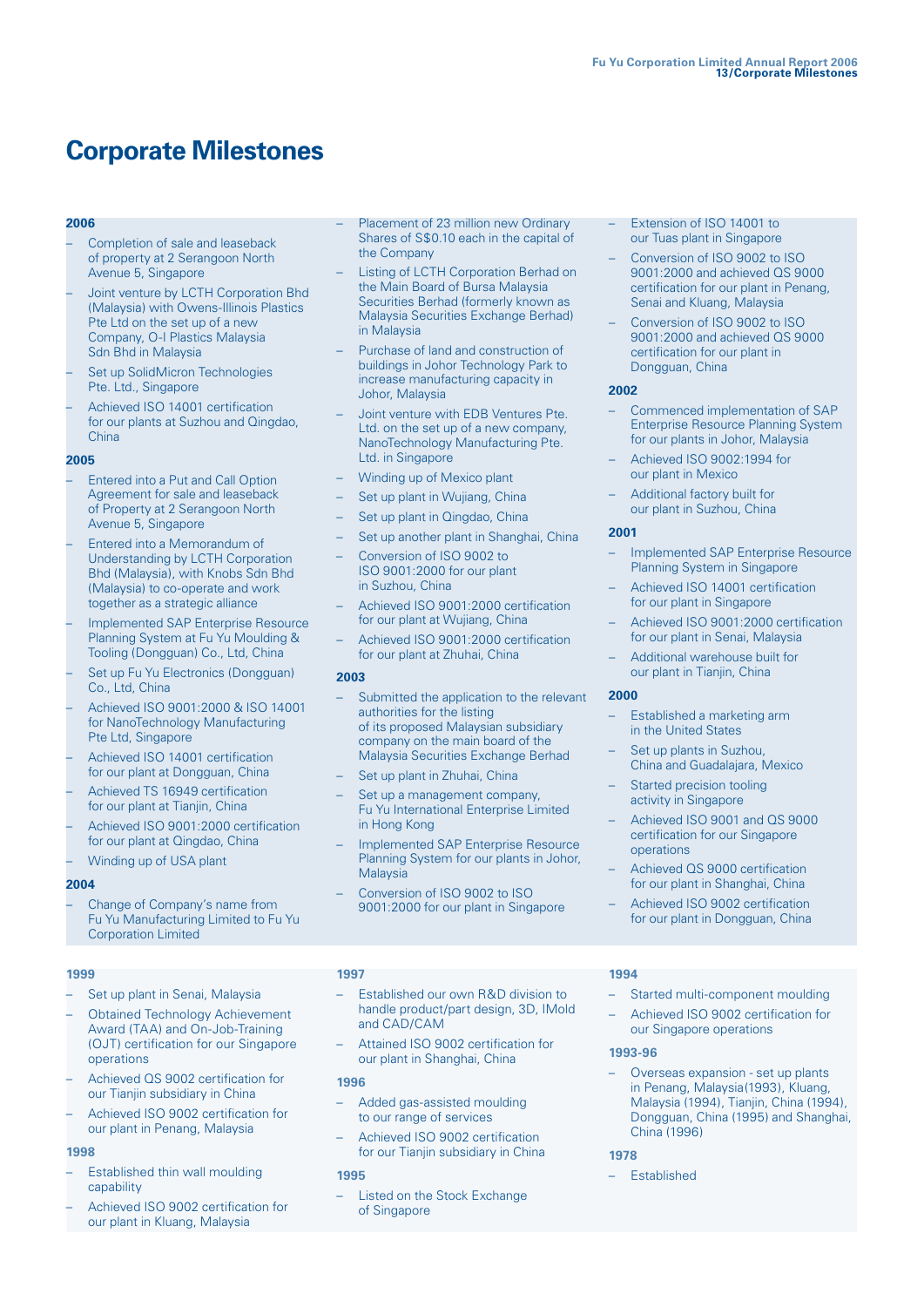## **Introduction**

The Board of Directors and Management of Fu Yu Corporation Limited recognises the importance of having in place a set of well-defined corporate governance processes to enhance corporate performance and accountability.

This report describes Fu Yu's main corporate governance practices and activities with reference to the Singapore Code of Corporate Governance introduced in April 2001 and amended in 2005 (the "Code") and any deviations from the Code are explained. Unless otherwise stated, the corporate governance processes were in place during the financial year under review.

This report is made up to the latest practicable date of 20 March 2007 ("the latest practicable date"). For the purpose of keeping the shareholders and/or interested parties apprised the announcement made via SGXNET on 22 March 2007 relating to the new appointments to the Board of Directors, the new appointments have been included in Significant Events in the Chairman's Statement.

## **BOARD MATTERS**

### **Principle 1: Board's Conduct of its Affairs**

The principal function of the Board is to protect and enhance long-term value and returns for its shareholders. Beside carrying out its statutory responsibilities, the Board's roles are to:

- 1. oversee the management of the Group;
- 2. approve corporate and strategic direction and policies;
- 3. approve annual budgets, financial reporting, major funding and investment proposals;
- 4. monitor management performance;
- 5. ensure the Company's compliance with prescribed legislations and regulations that are relevant to the business and;
- 6. assume responsibility for corporate governance.

The Board meets regularly on a quarterly basis and ad-hoc Board meetings are convened when circumstances require. To facilitate Board's decision-making process, the Company's Articles of Association allows directors to participate in Board meetings by means of telephone, electronic or other communication facilities that permit all persons participating in the meeting to communicate with one another simultaneously and instantaneously, and participation in such meeting shall constitute presence in person at such meeting. In between Board meetings, important matters concerning the Group are also put to the Board for its decision by way of circulating resolutions in writing for the Directors' approval.

To assist in the discharge of its responsibilities, the Board has established a number of sub-Board Committees comprising the Audit Committee, Remuneration Committee and Nominating Committee. Terms of reference has been put in place by each of the respective sub-committees.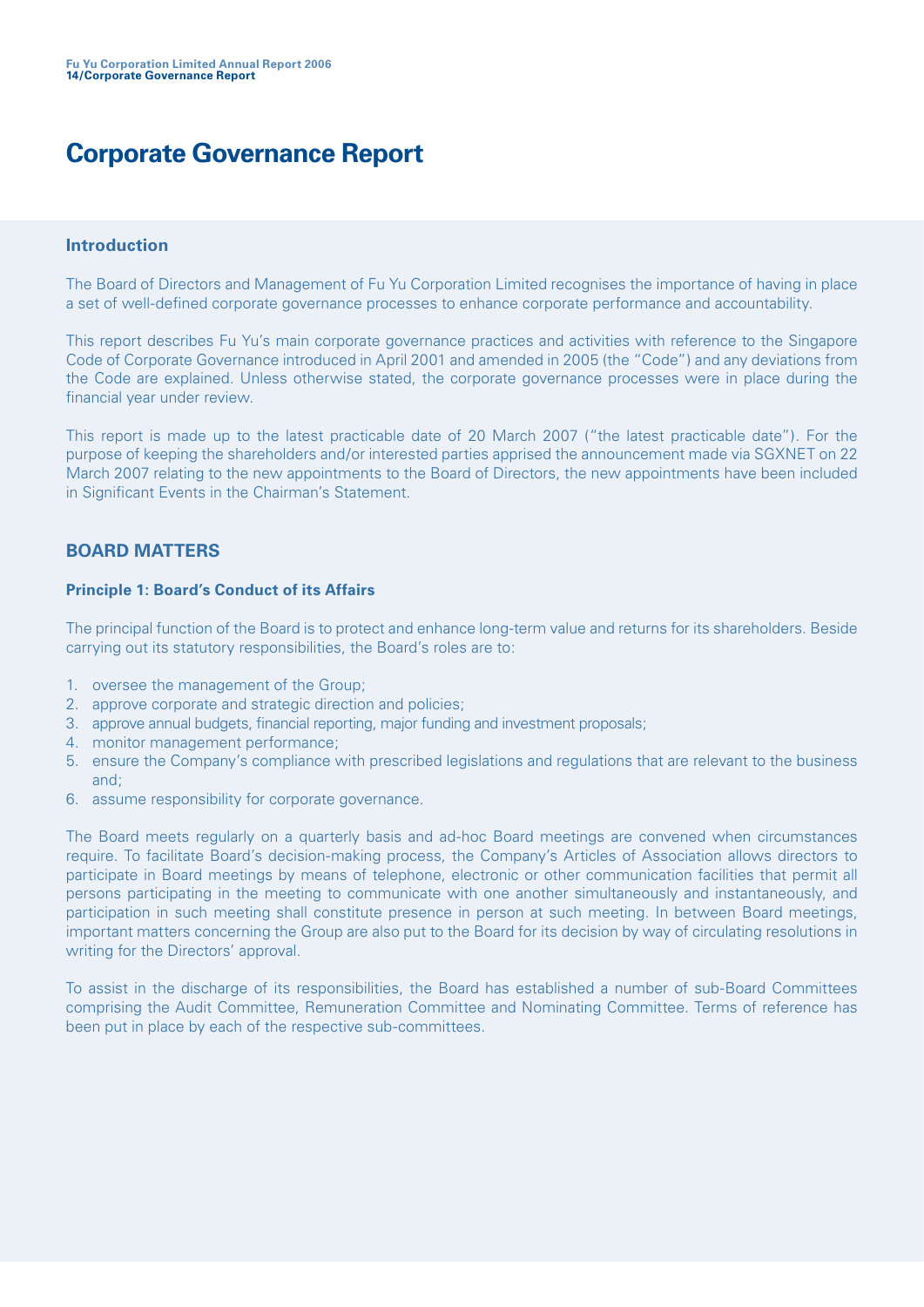## **Principle 1: Board's Conduct of its Affairs (cont'd)**

Details of the directors' attendance at Board and Committee meetings during the year under review are as follows:

| <b>Name of Director</b>             |                                          | <b>Board</b>              | <b>Audit</b><br><b>Committee</b>                                          |                           | <b>Remuneration</b><br><b>Committee</b> |                           | <b>Nominating</b><br><b>Committee</b>             |                                              |
|-------------------------------------|------------------------------------------|---------------------------|---------------------------------------------------------------------------|---------------------------|-----------------------------------------|---------------------------|---------------------------------------------------|----------------------------------------------|
|                                     | No. of<br><b>Meetings</b><br><b>Held</b> | No. of<br><b>Attended</b> | No. of<br><b>Meetings   Meetings   Meetings   Meetings</b><br><b>Held</b> | No. of<br><b>Attended</b> | No. of<br><b>Held</b>                   | No. of<br><b>Attended</b> | No. of<br><b>Meetings Meetings</b><br><b>Held</b> | No. of<br><b>Meetings</b><br><b>Attended</b> |
| Ching Heng Yang                     | 12                                       | 12                        |                                                                           |                           |                                         |                           |                                                   |                                              |
| Tam Wai                             | 12                                       | 11                        |                                                                           |                           |                                         |                           |                                                   |                                              |
| Ho Nee Kit                          | 12                                       | 12                        |                                                                           |                           |                                         |                           |                                                   |                                              |
| Jen Shek Voon                       | 12                                       | 11                        | 10                                                                        | 10 <sup>°</sup>           | $\overline{4}$                          | 4                         |                                                   |                                              |
| <b>Tan Yew Beng</b>                 | 12                                       | 12                        | 10                                                                        | 10                        | $\overline{4}$                          | $\overline{4}$            |                                                   |                                              |
| Lim Shook Kong                      | 12                                       | 12                        | 10                                                                        | 10                        | 4                                       | 4                         |                                                   |                                              |
| Lui Choon Hay *                     | 12                                       | 12                        |                                                                           |                           | $\overline{4}$                          |                           |                                                   |                                              |
| <b>Yuen Chung Sang</b><br>Samuel ** | 12                                       | 5                         |                                                                           |                           |                                         |                           |                                                   |                                              |

Resigned as Member of the Remuneration Committee on 16 February 2006, resigned as a Director and as a Member of  *Nominating Committee on 16 January 2007*

*\*\* Resigned as a Director on 23 May 2006*

Other than the above, the independent directors and non-executive director also convened additional meetings during the year to discuss issues as and when required.

Newly appointed directors are briefed by Management on the business operations of the Group and where necessary plant visits were organised as deemed necessary. Routine updates on developments and changes in operating environment, including revisions to accounting standards, laws and regulations affecting the Company and/or the Group is regularly brought to the attention of the Board. During the year under review, the Chairman of the AC attended close-out meetings of the Internal Auditors and management of the Company's PRC plants at Dongguan and Suzhou.

## **Principle 2: Board Composition and Balance**

The Board comprises seven directors of whom four are executive, one non-executive and two independent and nonexecutive. The resignation of one executive director, Mr Lui Choon Hay, on 16 January 2007 brings the number of the board members to six. The Board has examined its size, taking into account the scope and nature of the operations of the Group, and is satisfied that the present size is appropriate in facilitating effective decision-making. Board members comprise of professionals with financial, accounting and industry backgrounds.

The profile of each Director and other relevant information are set out under 'Board of Directors' on pages 8 to 9.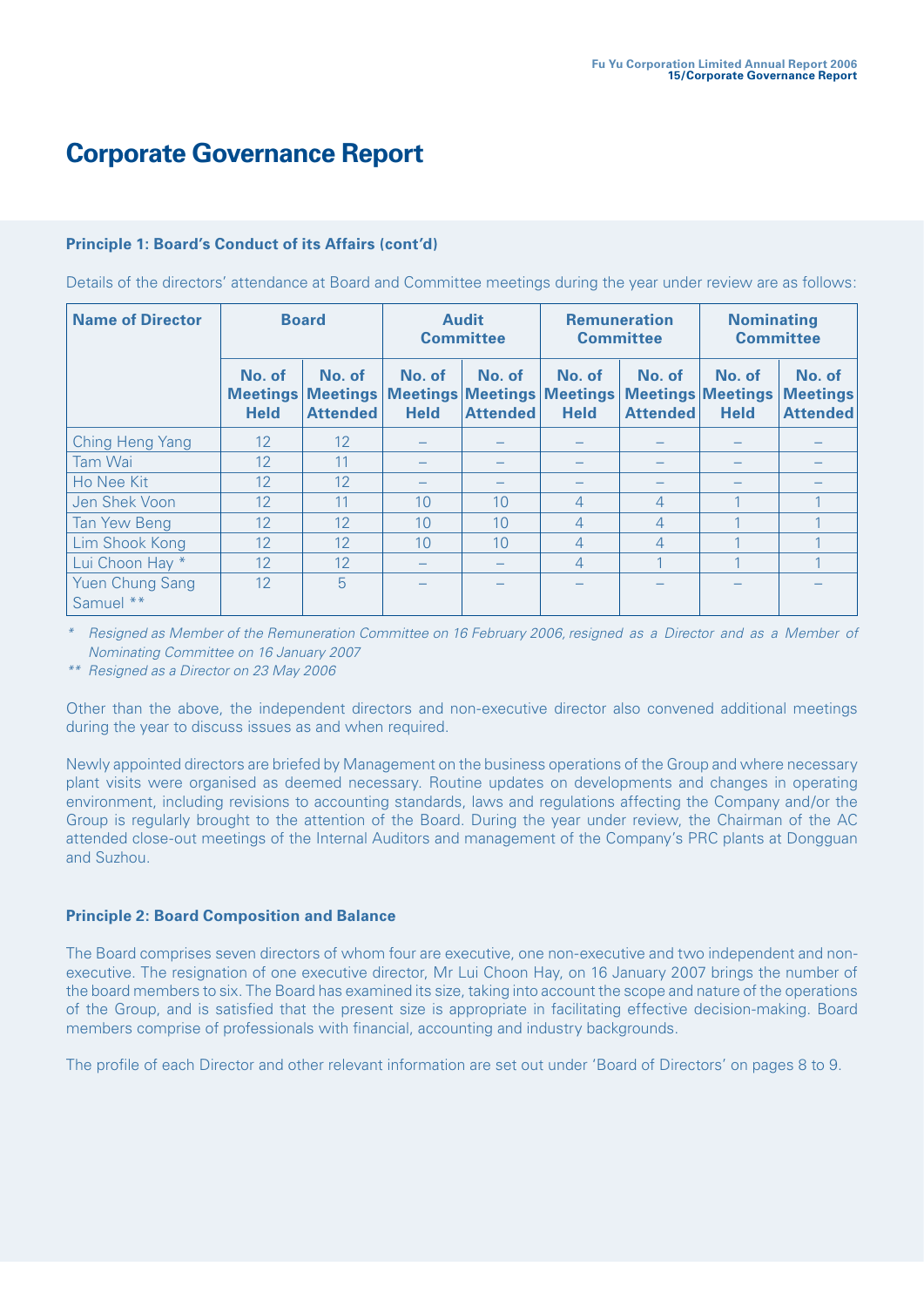## **Principle 3: Chairman and Chief Executive Officer**

Mr Lui Choon Hay was the Executive Chairman and CEO of the Company until 11 December 2006. Mr Lui resigned as a Director of the Company on 16 January 2007.

Since Mr Lui's departure, Mr Ching Heng Yang has assumed the responsibilities of the Executive Chairman. The Company is currently seeking for candidate of sufficient calibre and experience to assume the role of the Chief Executive Officer as recommended by the Code.

The Executive Chairman schedules board meetings when necessary and set the board meeting agenda in consultation with the Group Financial Controller. He ensures that the Board members are provided with complete, adequate and timely information. The Executive Chairman also assists in ensuring compliance with the Group's guidelines on corporate governance.

## **Principle 4: Board Membership**

The Nominating Committee (NC) currently comprises Mr Tan Yew Beng, Mr Jen Shek Voon and Mr Lim Shook Kong. The NC is chaired by Mr Tan who is not associated with any substantial shareholders of the Company.

The NC has written Terms of Reference that describe the operating procedures and responsibilities of its members. The Terms of Reference were last reviewed and revised by the NC on 16 February 2006.

The duties of the NC are as follows:

- 1. Reviews the Board structure, size and composition and making recommendations to the Board with regards to any adjustments in the structure and size that are deemed necessary;
- 2. Reviews all nominations for the appointments and re-elections of Director for the purpose of proposing such nominations to the Board for approval;
- 3. Conducts a review to determine the independence of each Director;
- 4. Decides whether or not a Director is able to and has been adequately carrying out his duties as a Director of the Group, particularly when he has multiple board representations;
- 5. Decides how the Board's performance may be evaluated and propose objective performance criteria;
- 6. Conducts a formal assessment of the effectiveness of the Board as a whole and the contribution by each Director to the effectiveness of the Board; and
- 7. Makes recommendations to the Board for continuation (or termination) of services of any Director who has reached the age of seventy.

The NC considers the non-executive directors to be independent except for Mr Lim Shook Kong who is the Group General Manager of the Group's Malaysia subsidiary, LCTH Corporation Berhad. While Mr Lim is not considered independent within the definition of 'independence' under the Code, he is a non-executive director independent of Management with a clear separation of his role from Management in the deliberations of the Board and sub-Board Committees.

The NC also reviewed during the year the manner in which the Executive Directors ('EDs') operated, and the management style of the EDs as a whole and the leadership role provided by the ex-Chairman prior to the time of his resignation. In this respect, NC has strongly recommended the appointment of a CEO soonest possible with a view to the CEO-designation being appointed to the Board of Directors in due course.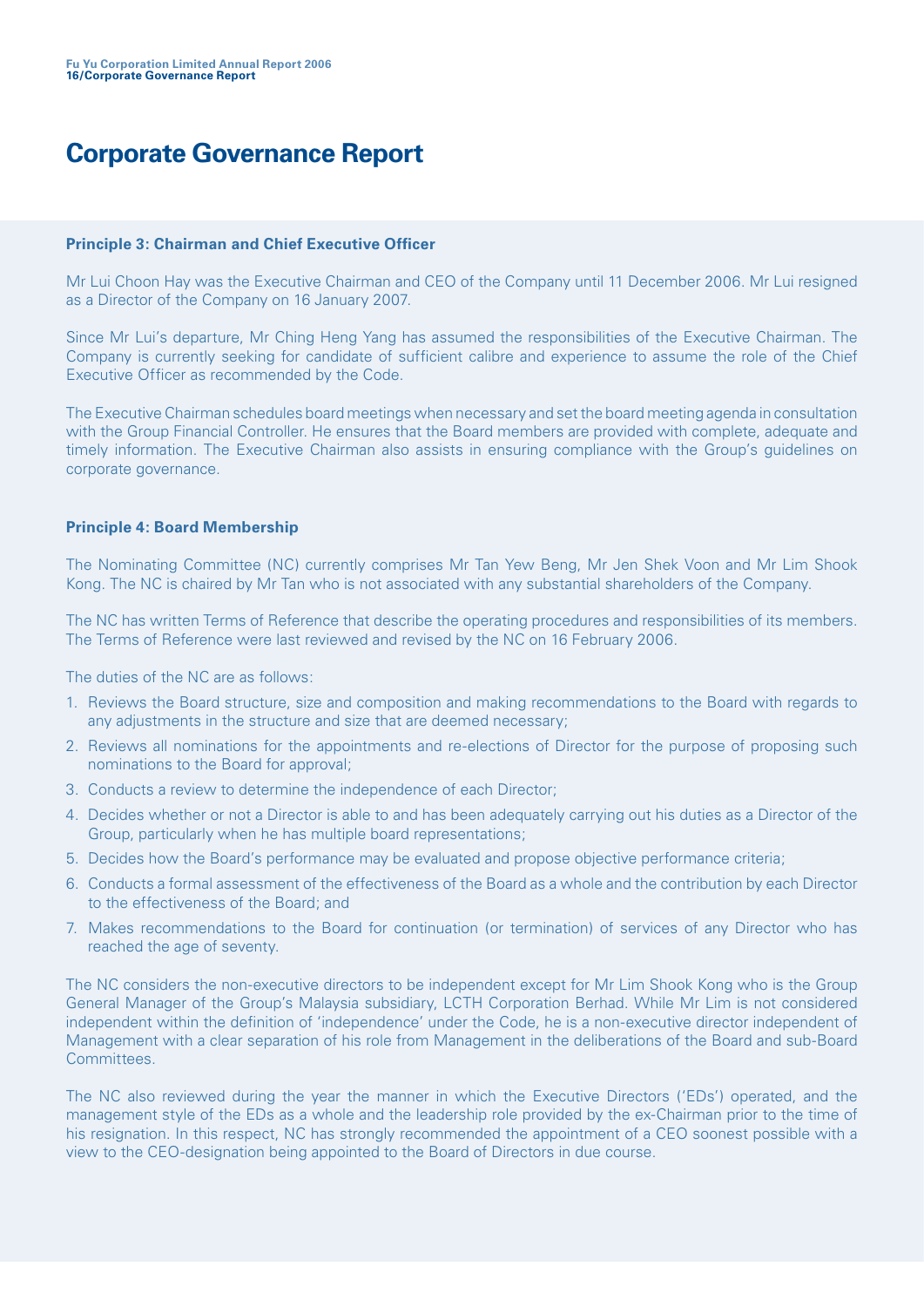## **Principle 4: Board Membership (cont'd)**

Despite some of the directors having other Board representations, NC is satisfied that these directors are able to and adequately carried out their duties as directors of the Company.

In accordance with the Company's Articles of Association, all Directors submit themselves for re-election once every three years. In addition, a Director appointed by the Board to fill a casual vacancy, or appointed as an additional Director, may only hold office until the next AGM, at which time he will be eligible for re-election by shareholders.

In recommending a candidate for appointment or re-appointment to the Board, NC considers his contributions to the Board and his independent status. The NC has recommended the re-election of Mr Ho Nee Kit and Mr Tan Yew Beng at the forthcoming AGM. The Board accepted NC's recommendation and accordingly, the two directors will stand for re-election at the forthcoming AGM.

## **Principle 5: Board Performance**

For the year under review, a formal assessment of the effectiveness of the Board as a whole was undertaken by NC. The NC was of the view that the performance of the Board as a whole was satisfactory.

The NC is of the view that the financial indicators set out in the Code of Corporate Governance as performance criteria for the evaluation of directors' performance are more of a measure of Management performance and hence they are less appropriate for non-executive directors and the Board's performance. The NC views that the Board's performance would be better reflected and evidenced through proper guidance and able leadership of the Board and the support that it lends to Management in steering the Group in the appropriate direction.

## **Principle 6: Access to Information**

## **Principle 10: Accountability**

The Board receives monthly Group's financial and business reports and quarterly management report of the Group's activities and results. Management provides complete, adequate and timely information to the Board members prior to Board meetings. The annual budgets are submitted to the Board for review and actual performance is compared against budgets periodically to monitor the Group's performance.

The Directors have separate and independent access to the EDs and the Company Secretary at all times, and vice versa, while access to senior management especially the management of the company's People's Republic of China ("PRC") subsidiaries was limited to the Board briefings provided by the ex-Executive Chairman, to whom all the key management in the PRC subsidiaries reported to for the year under review. The Company Secretary or its nominee attends to the corporate secretarial administration matters, attends all meetings of the Board and Board Committees and assists the Board in ensuring that the Board procedures are followed and that applicable rules and regulations are complied with.

The Board also has access to independent professional advice, where necessary, at the Company's expenses to enable them to discharge their duties. The Group Financial Controller also assists the Board in obtaining such advice.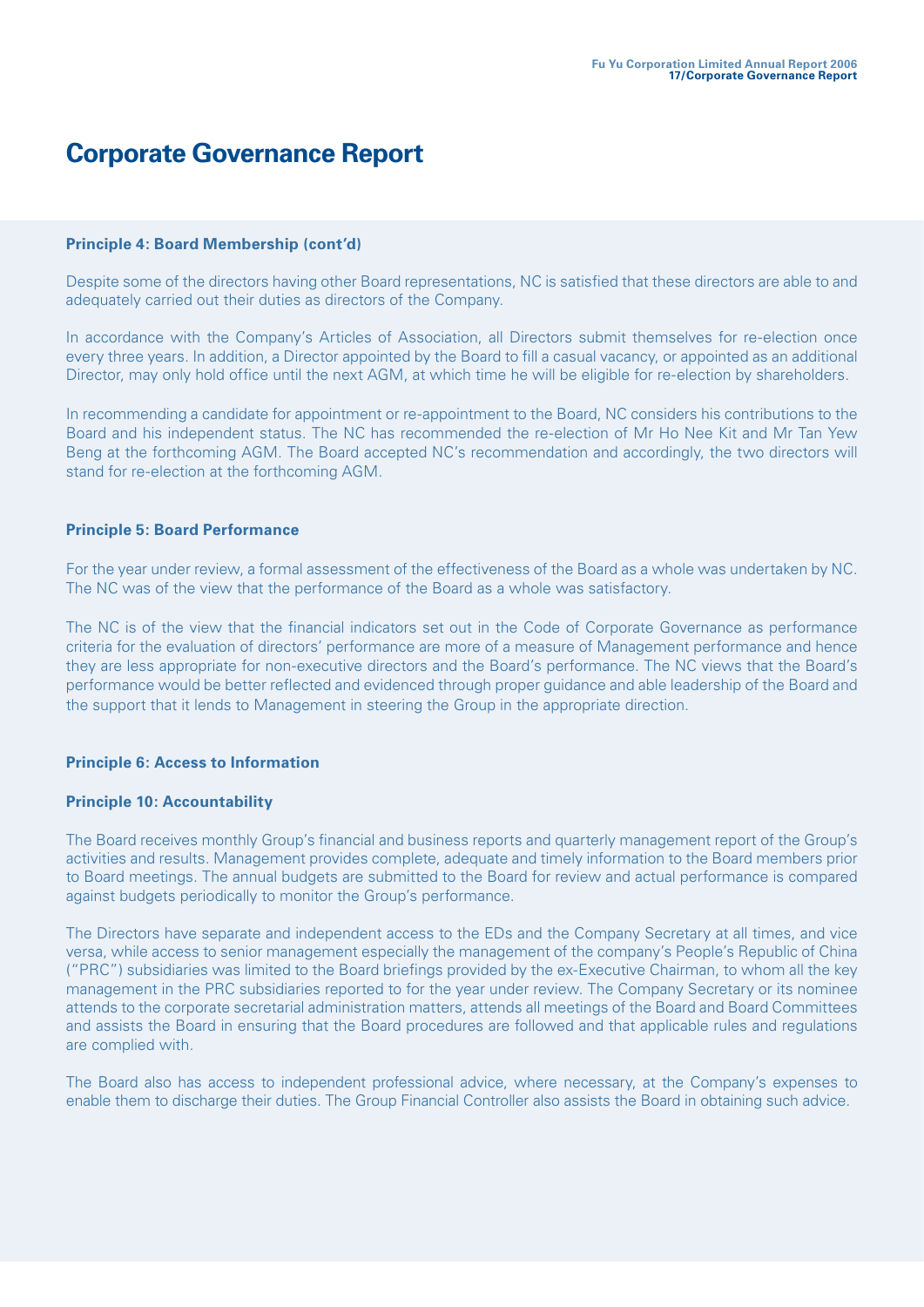## **REMUNERATION MATTERS**

## **Principle 7: Procedures for developing Remuneration Policies**

The Remuneration Committee (RC) currently comprises Mr Tan Yew Beng, Mr Jen Shek Voon and Mr Lim Shook Kong who are entirely non-executive directors. Mr Tan, who is an independent non-executive director, chaired the RC. No RC member or director is involved in deliberations in respect of his own remuneration.

The RC has written Terms of Reference that describe the responsibilities of its members. The Terms of Reference were last reviewed and revised by the RC on 27 July 2006.

The primary functions of RC are to review and recommend a framework of remuneration for the Board and key executives; to determine specific remuneration package for each executive director; to ensure that a formal and transparent procedure is in place for fixing the remuneration packages of the executive directors as well as key executives of the Group. The RC recommendations are submitted for endorsement by the entire Board.

The RC has unrestricted access to expert advice within and/or outside of the Company, when required.

## **Principle 8: Level and Mix of Remuneration**

In setting the remuneration package, RC takes into consideration the pay and employment conditions within the industry and comparable companies. As part of its review, RC ensures that the performance-related elements of remuneration should form a significant proportion of the total remuneration package of executive directors. The remuneration for the executive directors comprises a base fee, a base salary and a profit sharing bonus. The profit sharing bonus scheme was disclosed in the Company's Prospectus dated 29 May 1995 and remains unchanged.

For the remuneration of the non-executive directors, RC has adopted a framework which consists of a base fee, attendance fees for ad-hoc board meetings as well as fees for chairing Board Committees. The Company submits the quantum of directors' fees to shareholders for approval at the AGM.

All the three executive directors have service contracts for a fixed period and are subjected to renewal. The RC had reviewed and renewed the contracts of the executive directors for a further term of one year, from 1 January 2007 to 31 December 2007, under the same terms and conditions.

There is currently no long-term incentive scheme for the directors of the Group and no share option scheme for the employees of the Group.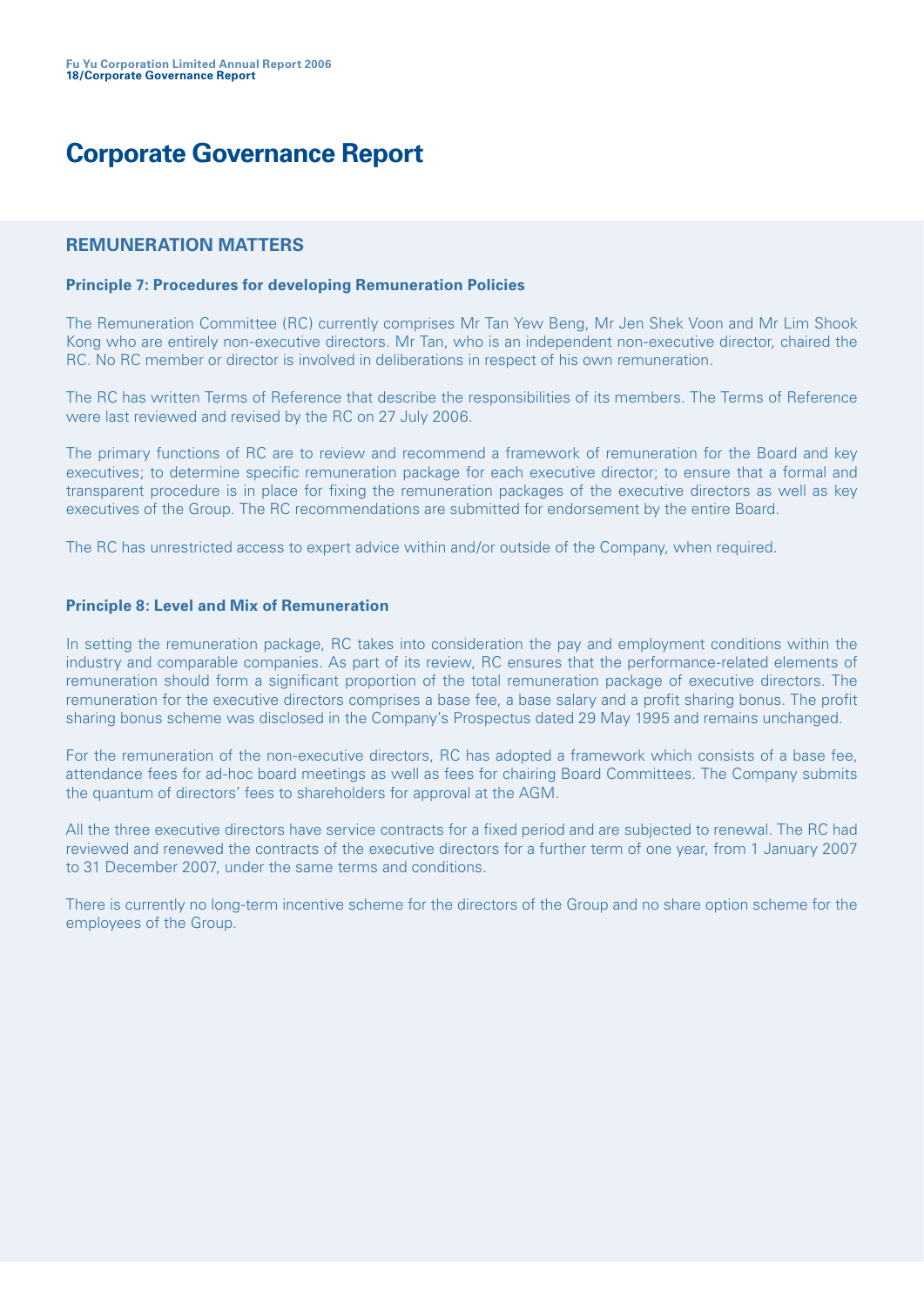## **Principle 9: Disclosure on Remuneration**

## *Remuneration of Board of Directors*

The aggregate remuneration percentage paid to or accrued for the directors for services in all capacities for the year under review is tabulated below:

| <b>Name of Director</b>                                         | <b>Fees</b><br>$\frac{9}{6}$ | <b>Salary</b><br>$\%$ | <b>Bonus</b><br>$\%$ | <b>Other</b><br><b>Benefits</b><br>$\%$ | <b>Total</b><br>$\%$ |
|-----------------------------------------------------------------|------------------------------|-----------------------|----------------------|-----------------------------------------|----------------------|
| <b>Executive Directors</b>                                      |                              |                       |                      |                                         |                      |
| S\$750,000 to S\$999,999<br>Lui Choon Hay #                     | 5.6                          | 87.2                  | 5.7                  | 1.5                                     | 100.0                |
| S\$500,000 to S\$749,999                                        |                              |                       |                      |                                         |                      |
| <b>Ching Heng Yang</b><br><b>Tam Wai</b>                        | 3.6<br>3.6                   | 89.2                  | 5.3<br>5.3           | 1.9<br>1.4                              | 100.0                |
| <b>Ho Nee Kit</b>                                               | 3.5                          | 89.7<br>88.7          | 5.3                  | 2.5                                     | 100.0<br>100.0       |
| Below S\$250,000<br><b>Yuen Chung Sang Samuel *</b>             | 3.6                          | 65.3                  | 22.9                 | 8.2                                     | 100.0                |
| <b>Non-Executive Directors</b>                                  |                              |                       |                      |                                         |                      |
| S\$250,000 to S\$499,999<br><b>Lim Shook Kong</b>               | 22.9                         | $61.8***$             | $6.7***$             | $8.6***$                                | 100.0                |
| Below S\$250,000<br><b>Jen Shek Voon</b><br><b>Tan Yew Beng</b> | 100.0<br>100.0               |                       |                      |                                         | 100.0<br>100.0       |

*# Resigned as a Director on 16 January 2007*

*\* Resigned as a Director on 23 May 2006*

*\*\* By virtue of Mr Lim Shook Kong's executive appointment in the Company's subsidiary*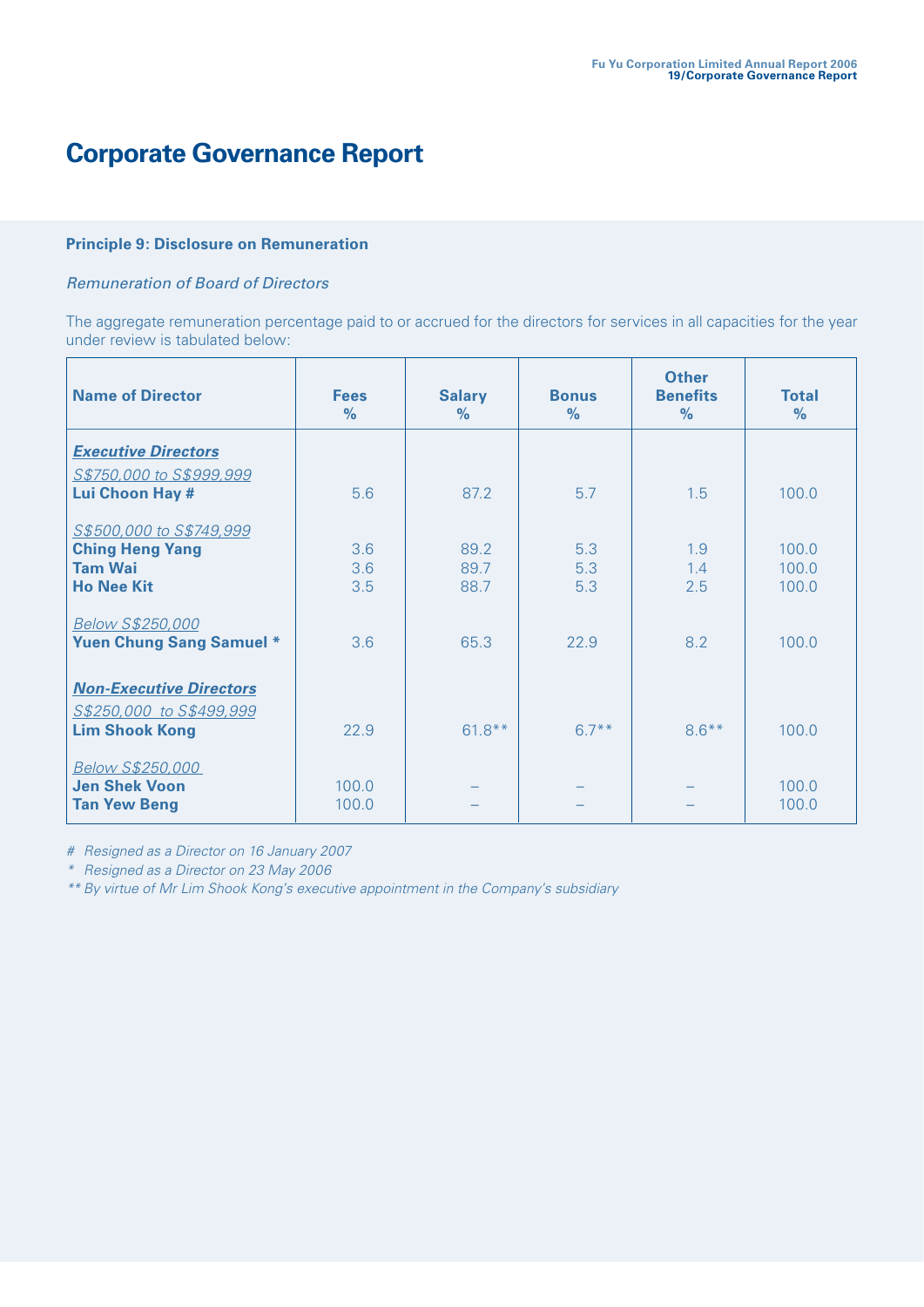## **Principle 9: Disclosure on Remuneration (cont'd)**

## *Remuneration of Key Executives*

Details of total remuneration percentage paid to key executives of the Group for the year under review is tabulated as below:

| <b>Name of Key Executive</b>                                                                                                                               | <b>Fees</b><br>$\%$ | <b>Salary</b><br>$\%$ | <b>Bonus</b><br>$\%$ | <b>Other</b><br><b>Benefits</b><br>$\%$ | <b>Total</b><br>$\%$ |
|------------------------------------------------------------------------------------------------------------------------------------------------------------|---------------------|-----------------------|----------------------|-----------------------------------------|----------------------|
| S\$250,000 to S\$499,999<br><b>Hew Lien Lee Elson</b><br><b>Group General Manager</b><br><b>Managing Director, LCTH</b><br><b>Corporation Berhad</b>       | 2.3                 | 53.9                  | 27.6                 | 16.2                                    | 100.0                |
| <b>Yee Keng Yip</b><br>General Manager,<br>NanoTechnology Manufacturing Pte. Ltd.                                                                          |                     | 79.3                  | 13.2                 | 7.5                                     | 100.0                |
| <b>Below S\$250,000</b><br><b>Tan Lay Kheng</b><br>Group Human Resource Manager                                                                            |                     | 82.1                  | 13.4                 | 4.5                                     | 100.0                |
| <b>Hau Jong Lin</b><br><b>Group Materials Manager</b>                                                                                                      |                     | 84.7                  | 7.1                  | 8.2                                     | 100.0                |
| <b>Ng Kim Hwee</b><br><b>Group Information Technology Manager</b>                                                                                          |                     | 83.8                  | 7.0                  | 9.2                                     | 100.0                |
| <b>Cheah Ngook Wah</b><br><b>Group Financial Controller</b>                                                                                                |                     | 76.9                  | 11.8                 | 11.3                                    | 100.0                |
| <b>Dunstan Haridra Peiris</b><br>General Manager,<br>SolidMicron Technologies Pte. Ltd.                                                                    |                     | 88.0                  | 6.9                  | 5.1                                     | 100.0                |
| <b>Goh Guey Shen Vincent</b><br>Assistant General Manager,<br>Classic Advantage Sdn Bhd                                                                    |                     | 76.5                  | 14.3                 | 9.2                                     | 100.0                |
| <b>Gary Teh Tuan Hock</b><br>Assistant General Manager,<br>Fu Hao Manufacturing (M) Sdn Bhd                                                                |                     | 74.9                  | 16.1                 | 9.0                                     | 100.0                |
| <b>Raymond Chung Chee Kwai</b><br>Assistant General Manager,<br>Fu Yu Moulding & Tooling (Dongguan) Co., Ltd<br>Fu Yu Moulding & Tolling (Zhuhai) Co., Ltd |                     | 95.6                  | 4.4                  |                                         | 100.0                |
| <b>Loo Boon Tong</b><br>General Manager,<br>Fu Yu Moulding & Tooling (Shanghai) Co., Ltd                                                                   |                     | 100.0                 |                      |                                         | 100.0                |
| <b>Teh Chin Weng</b><br>General Manager,<br>Fu Yu Moulding & Tooling<br>(Tianjin) Co., Ltd<br>Qingdao Fu Qiang Electronics Co., Ltd                        |                     | 61.8                  | 38.2                 |                                         | 100.0                |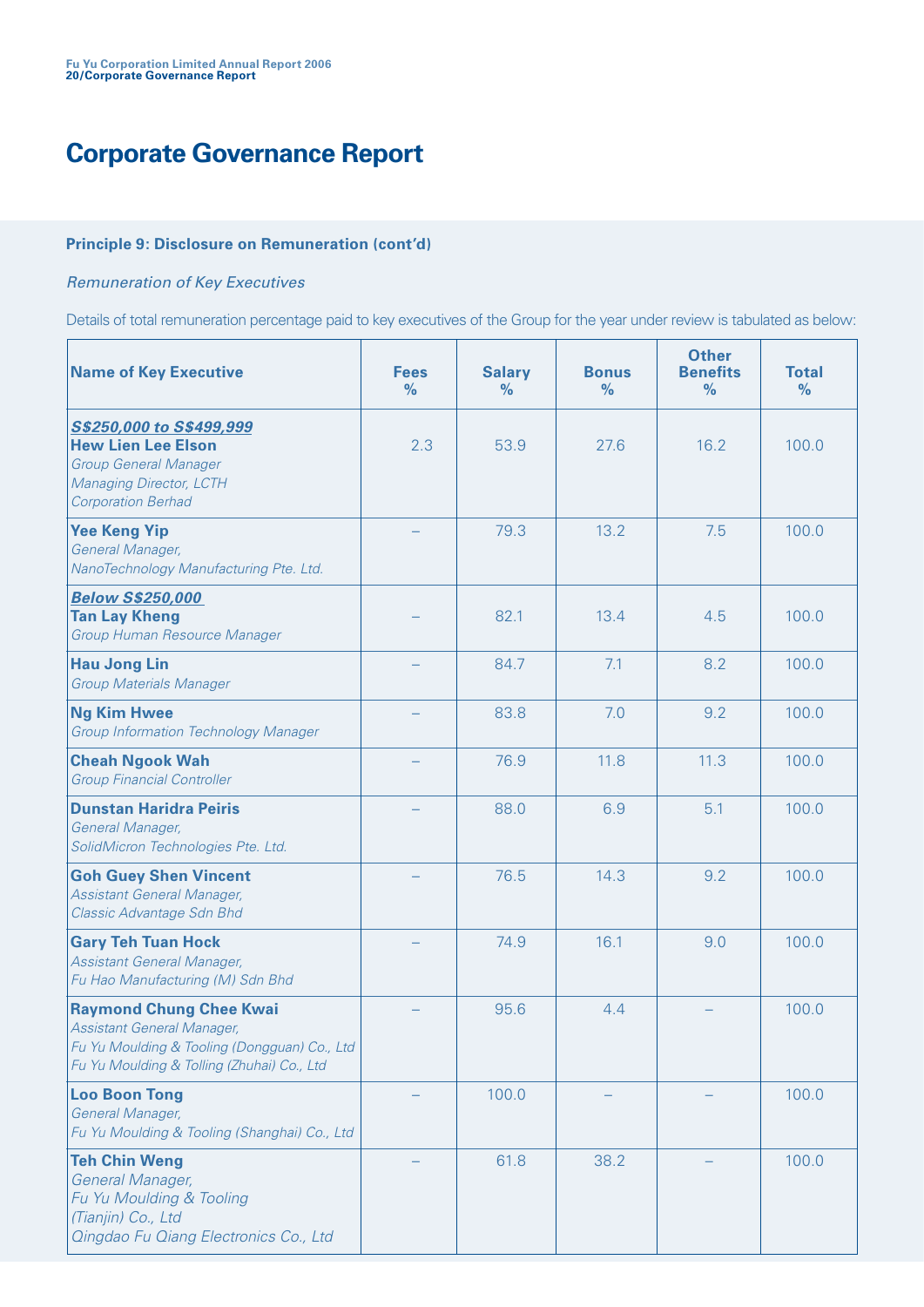## **ACCOUNTABILITY AND AUDIT & COMMUNICATION WITH SHAREHOLDERS**

## **Principle 11: Audit Committee**

The Audit Committee (AC) comprises Mr Jen Shek Voon, Mr Tan Yew Beng, both of whom are independent non-executive directors and Mr Lim Shook Kong who is a non-executive director. The Chairman of AC is Mr Jen Shek Voon.

Two of the members of AC have relevant accounting and financial management experience.

The AC carried out its functions in accordance with the Companies Act and its written terms of reference. In performing those functions, the AC:

- 1. Reviews the audit plans and the findings of the internal and external auditors of the Company and ensures the adequacy of the Company's system of internal controls and the co-operation given by the Company's management to the external and internal auditors;
- 2. Reviews the quarterly and annual financial statements and the auditors' report of the Company before their submission to the Board of Directors:
- 3. Reviews with the management and the chief internal auditor on the adequacy of the Company's internal control in respect of management, business and service systems and practices;
- 4. Reviews legal and regulatory matters that may have a material impact on the financial statements, related compliance policies and programmes and any reports received from regulators;
- 5. Reviews arrangements by which staff of the company may in confidence, raise concerns about possible improprieties in matters of financial reporting or other matters and ensures that arrangements are in place for the independent investigation of such matters and for appropriate follow-up actions.
- 6. Reviews the cost effectiveness and the independence and objectivity of the external auditors;
- 7. Reviews the nature and extent of non-audit services provided by the external auditors;
- 8. Reviews the assistance given by the Company's officers to the auditors;
- 9. Nominates the external auditors; and
- 10. Reviews interested person transactions and improper activities of the Company, if any.

The AC has the power to conduct or authorise investigations into any matters within the Audit Committee's scope of responsibility. It has full access to, and co-operation of, management and full discretion to invite any director or senior manager to attend its meetings. The AC meets with the internal and external auditors without the presence of the Company's Management at least once annually, which allows for a more open discussion on any issue of concern. The AC has been given the reasonable resources for it to discharge its functions properly.

The AC meets at least four times a year with management, in the presence of internal and external auditors.

The Company has in place a whistle-blowing framework where staff of the Group can access to AC Chairman to raise concerns about improprieties. Contact detail of AC Chairman is made available to all staffs.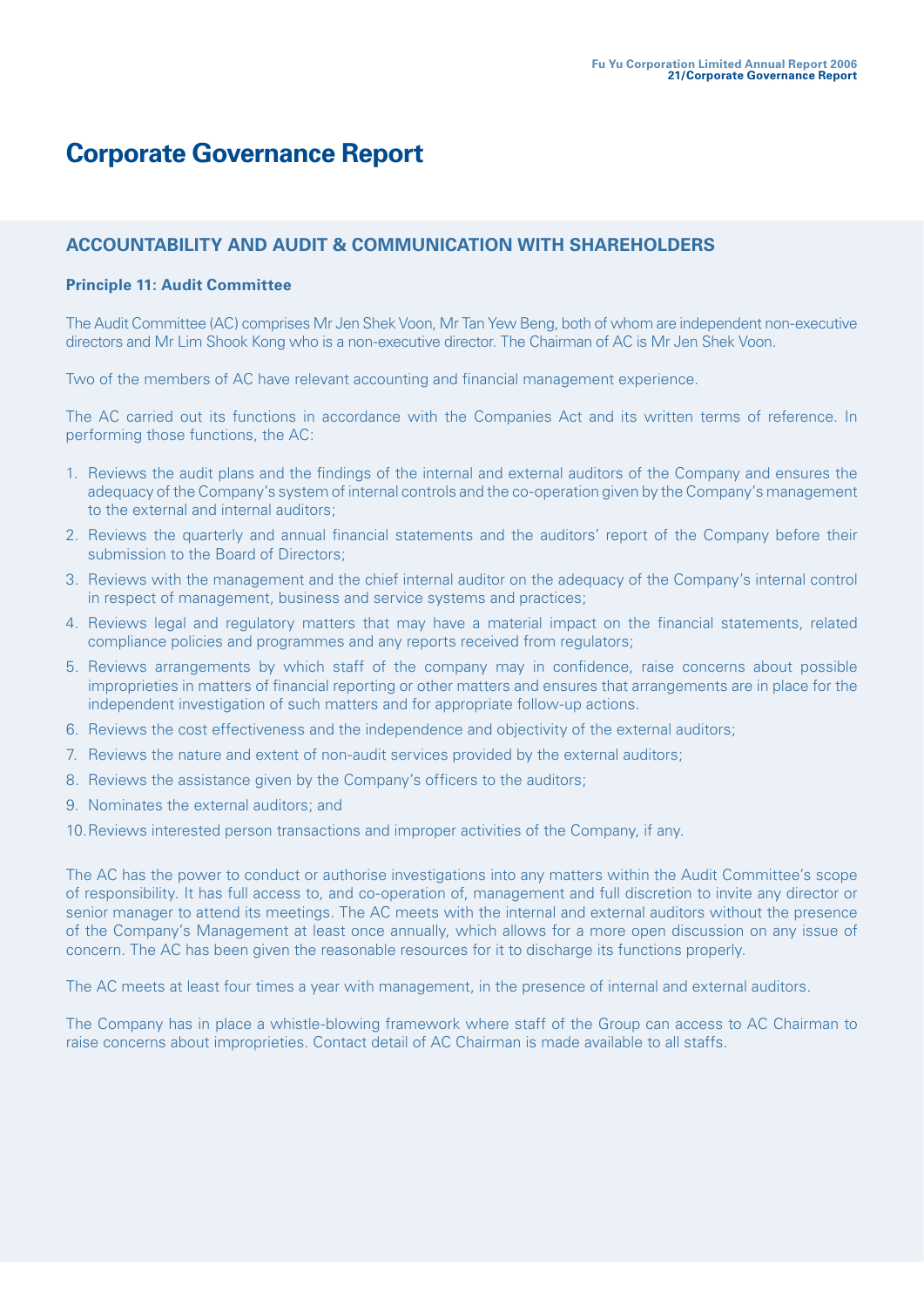## **Principle 11: Audit Committee (cont'd)**

During the year, Chairman had received a whistle blowing letter on 18 October 2006 on the role of the ex-Chairman, and whether he had any alleged deemed interests, as defined by the Singapore Companies Act (Cap 50), in a competitor in Dongguan, and if so, whether there were any breaches arising therefrom. The AC met on this letter, and decided that an investigation should be made. The AC appointed professional advisers to assist in this investigation. The AC's appointment of professional advisers was ratified by the Board. The AC met several times and has concluded its investigation. The AC's report and recommendations to the Board of Directors have been adopted by the Board on 8 January 2007, and the substantive matters have also been reported to the SGX by the Company Secretary on behalf of the Board in its letter of 16 January 2007.

The AC, and its professional adviser, and the Secretary of AC have subsequently met with representatives of the SGX on 26 February 2007 to follow up on the matter.

The AC, having reviewed all non-audit services provided by the external auditors to the Group, is satisfied that the nature and extent of such services would not affect the independence of the external auditors. However, in view of the proposed fee level in respect of the external audit services for the FY 2007 as compared to the FY 2006 without any material changes in the scope of work, the Audit Committee has recommended to the Board of Directors that it should call for Requests for Proposals, including Ernst & Young to decide on an appropriate firm to be recommended to the shareholders for appointment as the Company's auditors for the financial year ending 2007 to cover the technical aspects of the proposed work scope and the level of fees associated with it. The Board of directors has accepted this recommendation.

The Company's external auditors carry out, in their course of their annual statutory audit, a review of the effectiveness of the Company's material internal controls, including financial, operational and compliance controls and risk management to the scope of audit as laid out in their audit plan. Material non-compliance and internal control weakness noted during the audit, and auditor's recommendations to address such non-compliance and weakness are reported to the AC.

Please refer to page 9 of this report for qualifications of Audit Committee members.

## **Principle 12: Internal Controls**

The Board maintains a sound system of internal control and effective risk management policies to safeguard the shareholders' investment and the Company's assets. The effectiveness of these controls and systems is subject to periodic review by the Group Internal Audit Department and is monitored by AC.

The Company's internal auditors carried out major internal control checks and compliance tests in accordance with the internal audit programmes approved by the AC. It then reports to the AC on internal control weakness and monitors the implementation of recommendations for improvements.

In addition, AC has also reviewed the written presentation of the External Auditors at the close-out meeting when the group audit clearance was issued, and discussed with the External Auditors the results of their testing and evaluation of the major internal controls systems and procedures which they, and their associated firms, had relied upon during the course of their work, and there were no major internal control weaknesses which had been highlighted to the AC at this meeting.

The Board believes that, in the absence of any evidence to the contrary, the system of internal control maintained by the Management was in place throughout the financial year and up to the date of this report provides reasonable, but not absolute, assurance against material financial misstatements or loss, and include the safeguarding of assets, the maintenance of proper accounting records, the reliability of financial information, compliance with appropriate legislation, regulation and best practice, and the identification and containment of business risk. The Board notes that no system of internal control could provide absolute assurance against the occurrence of material errors, poor judgment in decision-making, human errors, losses, fraud or other irregularities.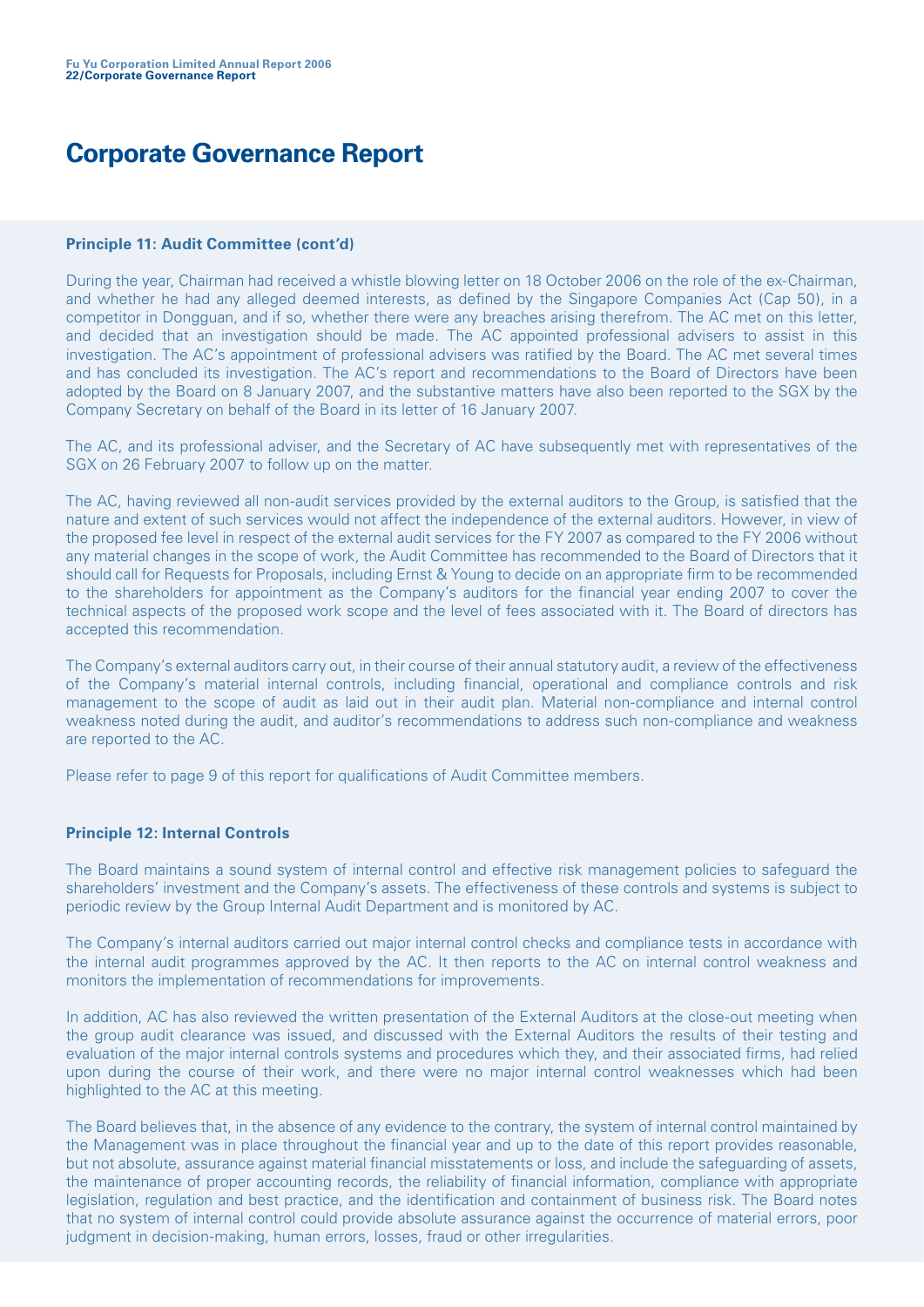## **Principle 13: Internal Audit**

The Internal Audit Department (IA) oversees the Group's internal audit, risk management and compliance functions. The IA reports directly to AC. The IA has adopted the International Standards for the Professional Practice of Internal Auditing set by The Institute of Internal Auditors and has incorporated these standards into its audit practices. The AC ensures that the internal audit function is adequately resourced and has appropriate standing within the Company.

The Group IA prepared the annual Internal Audit plan and budget in consultation with, but independent of, the management and the plan was submitted to the AC for review and approval. The AC approved the plan and budget and reported to the Board of Directors who approved the proposals. During the year, the IA, in accordance with the plan, outsourced to Deloitte & Touche Enterprise Risk Services Pte Ltd ("DT") who worked closely with the Group IA on the detailed audit requirements on the internal audits of a couple of the PRC plant operations, in Dongguan and Suzhou. The Group IA works closely with DT on each assignment and also attends the closeout meetings in the individual subsidiary audited by the outsourced auditors with the participation of AC Chairman. Summary reports were also prepared to update AC on the progress of all audits carried out, the recommendations accepted by management and to track the status of outstanding matters and remedial actions taken to date.

## **Principle 10: Accountability**

## **Principle 14: Communication with Shareholders**

The Company engages in regular, effective and fair communication with shareholders through announcements released to SGX via SGXNET. Such announcements include the quarterly and full year results, material transactions and other developments relating to the Group which require disclosure under the corporate disclosure policy of SGX. The Company also maintains a website at www.fuyucorp.com where public can access information on the Group.

Shareholders are informed of general meetings through notices published in the newspapers and annual reports or circulars sent to them.

## **Principle 15: Greater Participation by Shareholders**

The Company encourages shareholders' participation at general meetings, and welcomes shareholders to give their constructive views on various matters concerning the Company. The Chairman of the Audit Committee, the Nominating Committee and the Remuneration Committee, as well as the external auditors, are present to address questions at the Annual General Meeting. The Company's Articles of Association allow a shareholder to appoint one or two proxies to attend and vote at general meetings in his/her stead.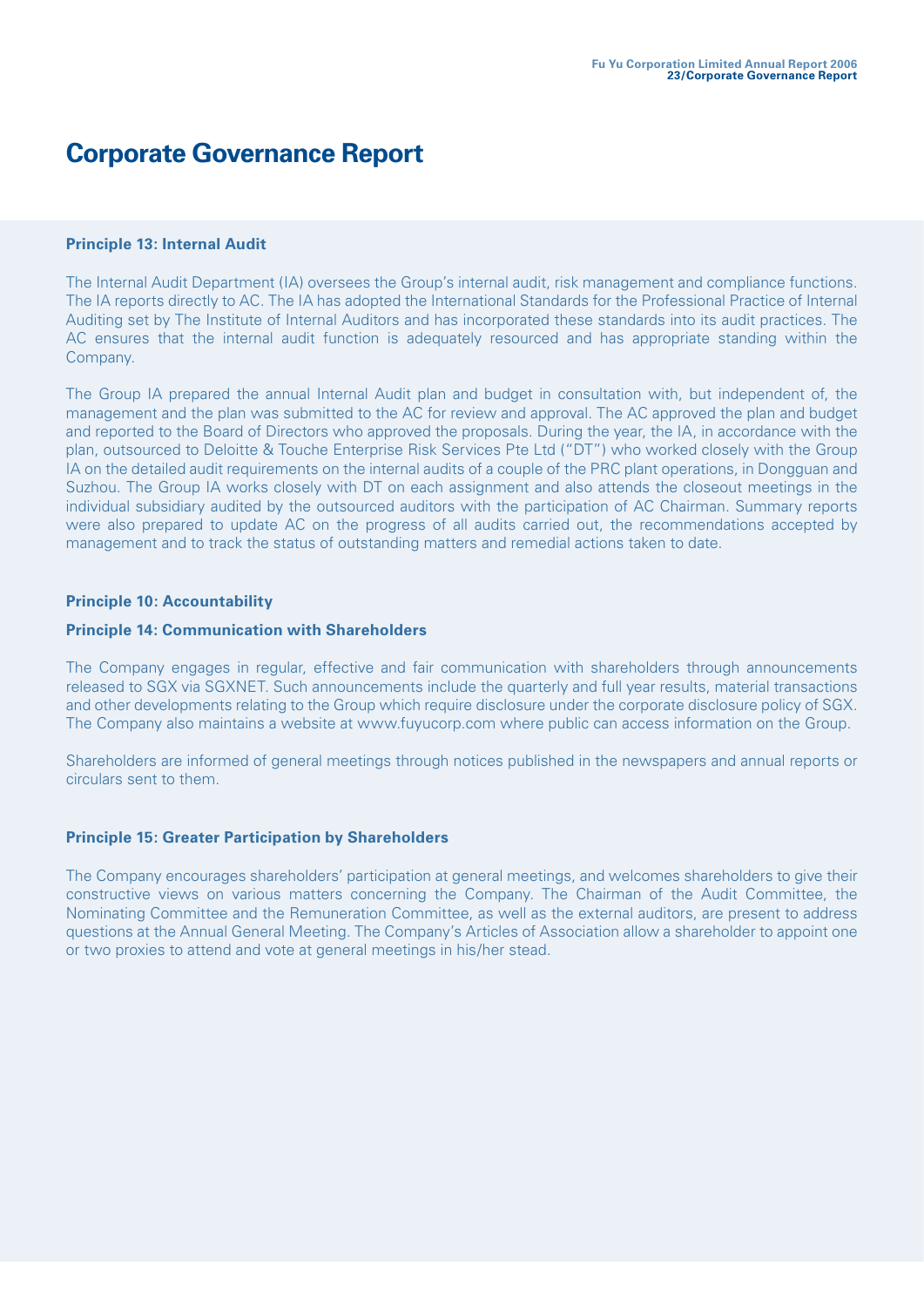## **Risk Management**

The Group faces internal and external risks that are categorised as environmental, operational or management decision-making risks.

Operational risk is the risk of loss arising from external events, or from inadequate or failed internal processes, people or systems.

The main risk arising from the Group's financial assets are foreign exchange risk, interest rate risk, market risk, credit risk and liquidity risk. The Board reviews and agrees policies to manage its exposure to financial risks. Details of the various financial risk factors are outlined in Note 28 to the Financial Statements on page 78.

The Board of Directors is addressing the issue of a conflict of interest with regard to the Ex-Chairman, and is reserving its rights to pursue further action in respect of the consequences which this conflict may have on the Company arising from the risk of the competitive action of this competitor.

## **Dealings with Company's Securities**

The Company has adopted an internal code to provide guidance to its officers with regard to dealings in the Company's securities by directors and key employees. The code states officers of the Company should not deal in the Company's securities during the period commencing two weeks before the announcement of the Company's financial statements for each of the first three quarters of its financial year and one month before the announcement of the Company's full year financial statements.

## **Interested Person Transactions (SGX Listing Rule 1207 (16))**

The Singapore Stock Exchange requires listed company to comply with Chapter 9 of the Singapore Exchange Listing Manual on interested persons transactions.

The aggregate value of all interested person transactions during the financial year ended 31 December 2006 were as follows:

## **Name of Interested Person S\$**

GS Electronics (Dongguan) Co., Ltd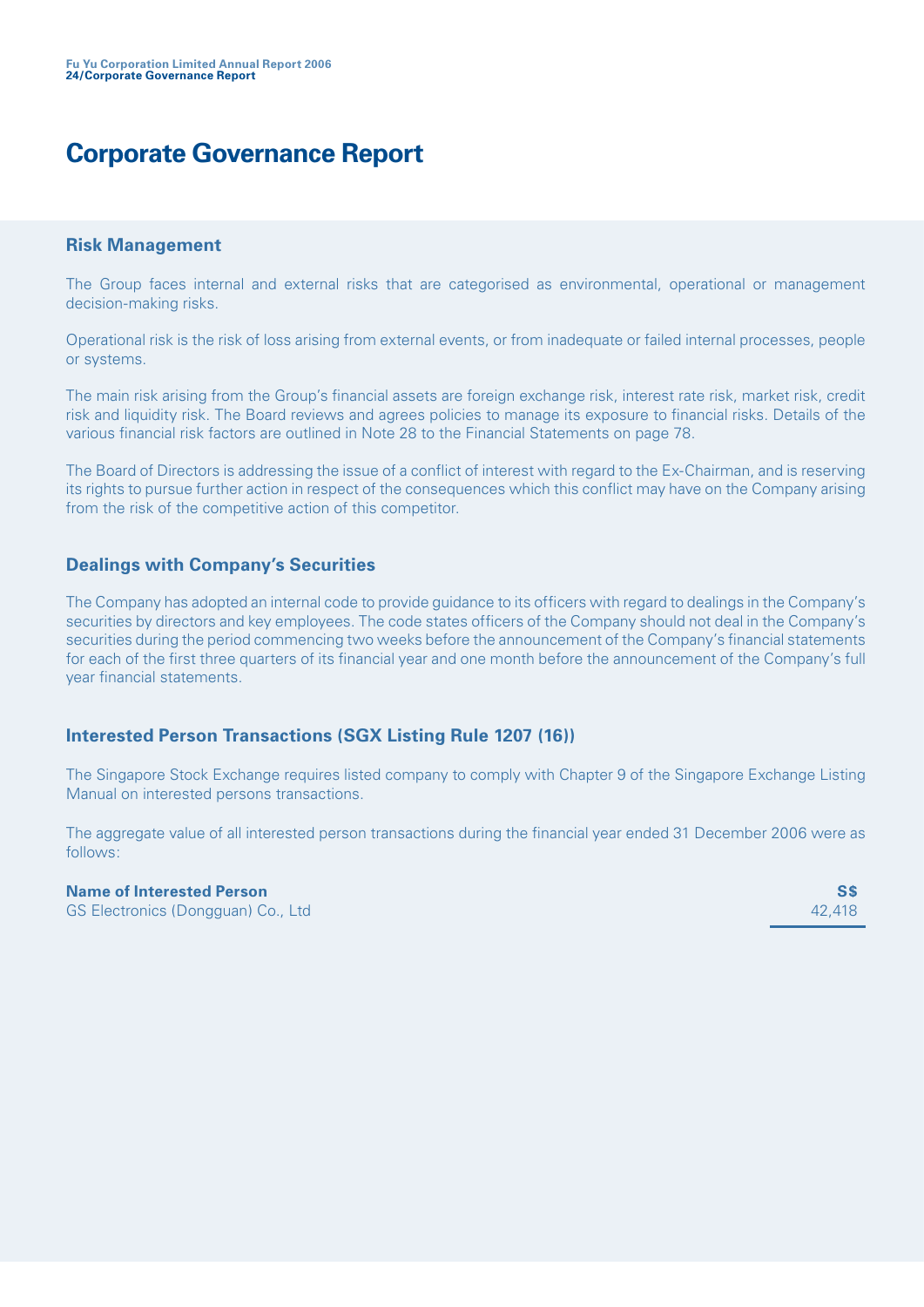## **Financial Statements**

## **Contents**

- **/ Directors' Report**
- **/ Statement by Directors**
- **/ Independent Auditors' Report**
- **/ Consolidated Profit and Loss Account**
- **/ Balance Sheets**
- **/ Statements of Changes in Equity**
- **/ Consolidated Cash Flow Statement**
- **/ Notes to the Financial Statements**
- **/ Statistics of Shareholdings**
- **/ Notice of Annual General Meeting**

## **90 / Notice of Nomination**

 **Proxy Form**

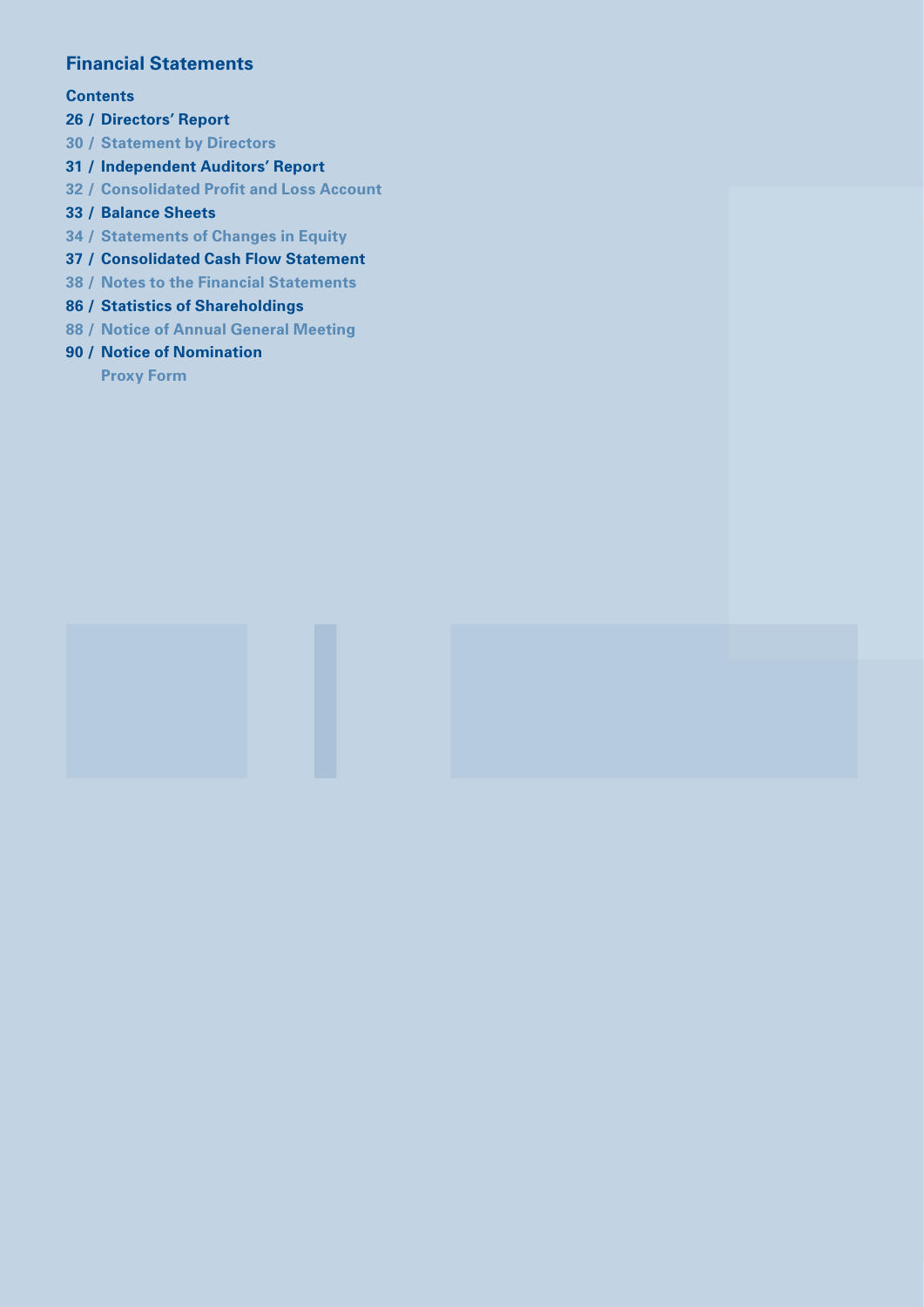The Directors are pleased to present their report to the members together with the audited consolidated financial statements of Fu Yu Corporation Limited (the "Company") and its subsidiary companies (collectively, the "Group") and the balance sheet and statement of changes in equity of the Company for the financial year ended 31 December 2006.

## **Directors**

The Directors of the Company in office at the date of this report are:

Ching Heng Yang Tam Wai Ho Nee Kit Tan Yew Beng Lim Shook Kong Jen Shek Voon

In accordance with Article 91 of the Company's Articles of Association, Mr Ho Nee Kit and Mr Tan Yew Beng retire and, being eligible, offer themselves for re-election.

## **Arrangements to enable directors to acquire shares and debentures**

Neither at the end of nor at any time during the financial year was the Company a party to any arrangement whose objects are, or one of whose object is, to enable the Directors of the Company to acquire benefits by means of the acquisition of shares or debentures of the Company or any other body corporate.

## **Directors' interests in shares and debentures**

The following Directors, who held office at the end of the financial year, had, according to the register of directors' shareholdings required to be kept under Section 164 of the Singapore Companies Act, Cap. 50, an interest in shares of the Company, the Company's holding company and related corporations as stated below:

|                                                                           | <b>Direct interest</b>                              |                                                     | <b>Deemed interest</b>                                                |                                                                       |  |
|---------------------------------------------------------------------------|-----------------------------------------------------|-----------------------------------------------------|-----------------------------------------------------------------------|-----------------------------------------------------------------------|--|
| <b>Name of Director</b>                                                   | At the<br>beginning of the<br>financial year        | At the<br>end of the<br>financial year              | At the<br>beginning of the<br>financial year                          | At the<br>end of the<br>financial year                                |  |
| <b>The Company</b><br><b>Fu Yu Corporation Limited</b>                    |                                                     |                                                     |                                                                       |                                                                       |  |
| Ching Heng Yang<br>Tam Wai<br>Ho Nee Kit<br>Tan Yew Beng<br>Lui Choon Hay | 1,250,000<br>12,037,975<br>12,321,725<br>12,562,975 | 4,287,975<br>12,037,975<br>12,321,725<br>12,562,975 | 341,747,975<br>339,010,000<br>338,710,000<br>1,562,500<br>339,710,000 | 338,710,000<br>339,010,000<br>338,710,000<br>1,562,500<br>339,710,000 |  |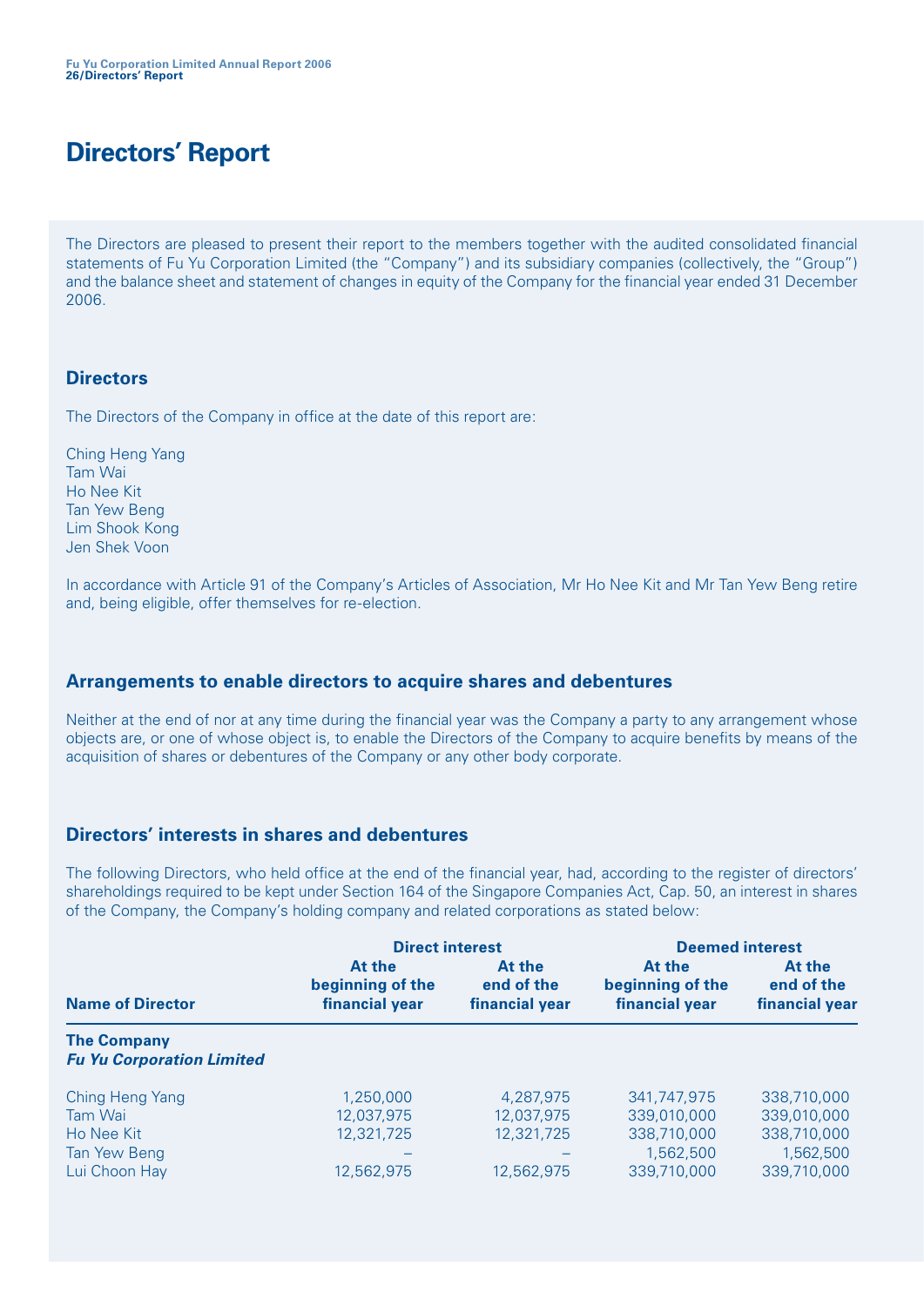|                                                                                             | <b>Direct interest</b>                                         |                                                                | <b>Deemed interest</b>                                   |                                                          |  |
|---------------------------------------------------------------------------------------------|----------------------------------------------------------------|----------------------------------------------------------------|----------------------------------------------------------|----------------------------------------------------------|--|
| <b>Name of Director</b>                                                                     | At the<br>beginning of the<br>financial year                   | At the<br>end of the<br>financial year                         | At the<br>beginning of the<br>financial year             | At the<br>end of the<br>financial year                   |  |
| The Company's holding company<br><b>Fu Yu Holding Pte Ltd</b>                               |                                                                |                                                                |                                                          |                                                          |  |
| Ching Heng Yang<br>Tam Wai<br>Ho Nee Kit<br>Lui Choon Hay                                   |                                                                |                                                                |                                                          |                                                          |  |
| <b>Subsidiary</b><br><b>LCTH Corporation Berhad</b><br>(Ordinary shares of RM0.20 each)     |                                                                |                                                                |                                                          |                                                          |  |
| Ching Heng Yang<br>Tam Wai<br>Ho Nee Kit<br>Tan Yew Beng<br>Lim Shook Kong<br>Lui Choon Hay | 500,000<br>610,000<br>615,200<br>500,000<br>457,700<br>610,000 | 500,000<br>610,000<br>615,200<br>500,000<br>464,800<br>610,000 | 466,626,069<br>466,626,069<br>466,626,069<br>466,626,069 | 376,133,763<br>376,133,763<br>376,133,763<br>376,133,763 |  |

Except as disclosed below, there was no change in any of the above mentioned direct and deemed interests of the Directors between the end of the financial year and 21 January 2007.

|                                                                    |             | <b>Deemed interest</b> |
|--------------------------------------------------------------------|-------------|------------------------|
| <b>Name of Director</b>                                            | At 1.1.2007 | At 21.1.2007           |
| <b>LCTH Corporation Berhad</b><br>(Ordinary shares of RM0.20 each) |             |                        |
| Ching Heng Yang                                                    | 376,133,763 | 448.626.069            |
| Tam Wai                                                            | 376,133,763 | 448,626,069            |
| Ho Nee Kit                                                         | 376,133,763 | 448,626,069            |
| Lui Choon Hay                                                      | 376,133,763 | 448,626,069            |

By virtue of Section 7 of the Companies Act, Cap. 50, Messrs Ching Heng Yang, Tam Wai, Ho Nee Kit and Lui Choon Hay are deemed to have interest in shares of the subsidiary companies of the Company.

Except as disclosed in this report, no Director who held office at the end of the financial year had interests in shares, share options, warrants or debentures of the Company, or of related corporations, either at the beginning of the financial year or at the end of the financial year.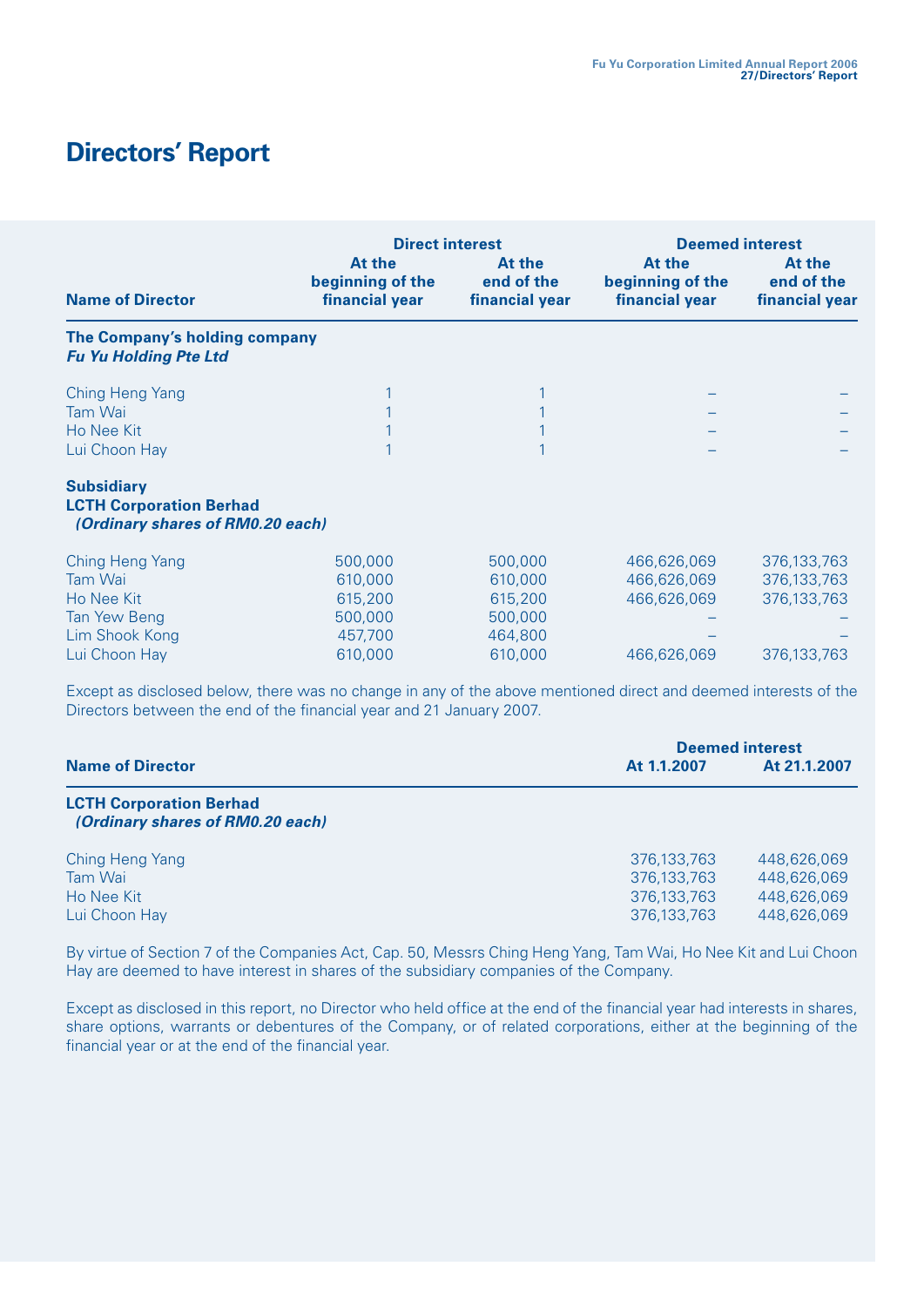## **Directors' contractual benefits**

Since the end of the previous financial year, no Director of the Company has received or become entitled to receive a benefit by reason of a contract made by the Company or a related corporation with the Director, or with a firm of which the Director is a member, or with a company in which the Director has a substantial financial interest.

## **Audit Committee**

The audit committee (AC) carried out its functions in accordance with section 201B(5) of the Singapore Companies Act, Cap. 50, including the following:

- Reviews the audit plans of the internal and external auditors of the Company and ensures the adequacy of the Company's system of internal controls and the co-operation given by the Company's management to the external and internal auditors;
- Reviews the quarterly and annual financial statements and the auditors' report on the annual financial statements of the Company before their submission to the board of directors;
- Reviews effectiveness of the Company's material internal controls, including financial, operational and compliance controls and risk management via reviews carried out by the internal auditors;
- Meets with the external auditors, other committees, and management in separate executive sessions to discuss any matters that these groups believe should be discussed privately with the AC;
- Reviews legal and regulatory matters that may have a material impact on the financial statements, related compliance policies and programmes and any reports received from regulators;
- Reviews the cost effectiveness and the independence and objectivity of the external auditors;
- Reviews the nature and extent of non-audit services provided by the external auditors;
- Recommends to the board of directors the external auditors to be nominated, approves the compensation of the external auditors, and reviews the scope and results of the audit;
- Reports actions and minutes of the AC to the board of directors with such recommendations as the AC considers appropriate; and
- Reviews interested person transactions in accordance with the requirements of the Singapore Exchange Securities Trading Limited (SGX-ST)'s Listing Manual.

The AC, having reviewed all non-audit services provided by the external auditors to the Group, is satisfied that the nature and extent of such services would not affect the independence of the external auditors. The AC has also conducted a review of interested person transactions.

The AC convened ten meetings during the year with full attendance from all members. The AC has also met with internal and external auditors, without the presence of the Company's management, at least once a year.

Further details regarding the audit committee are disclosed in the Corporate Governance Report.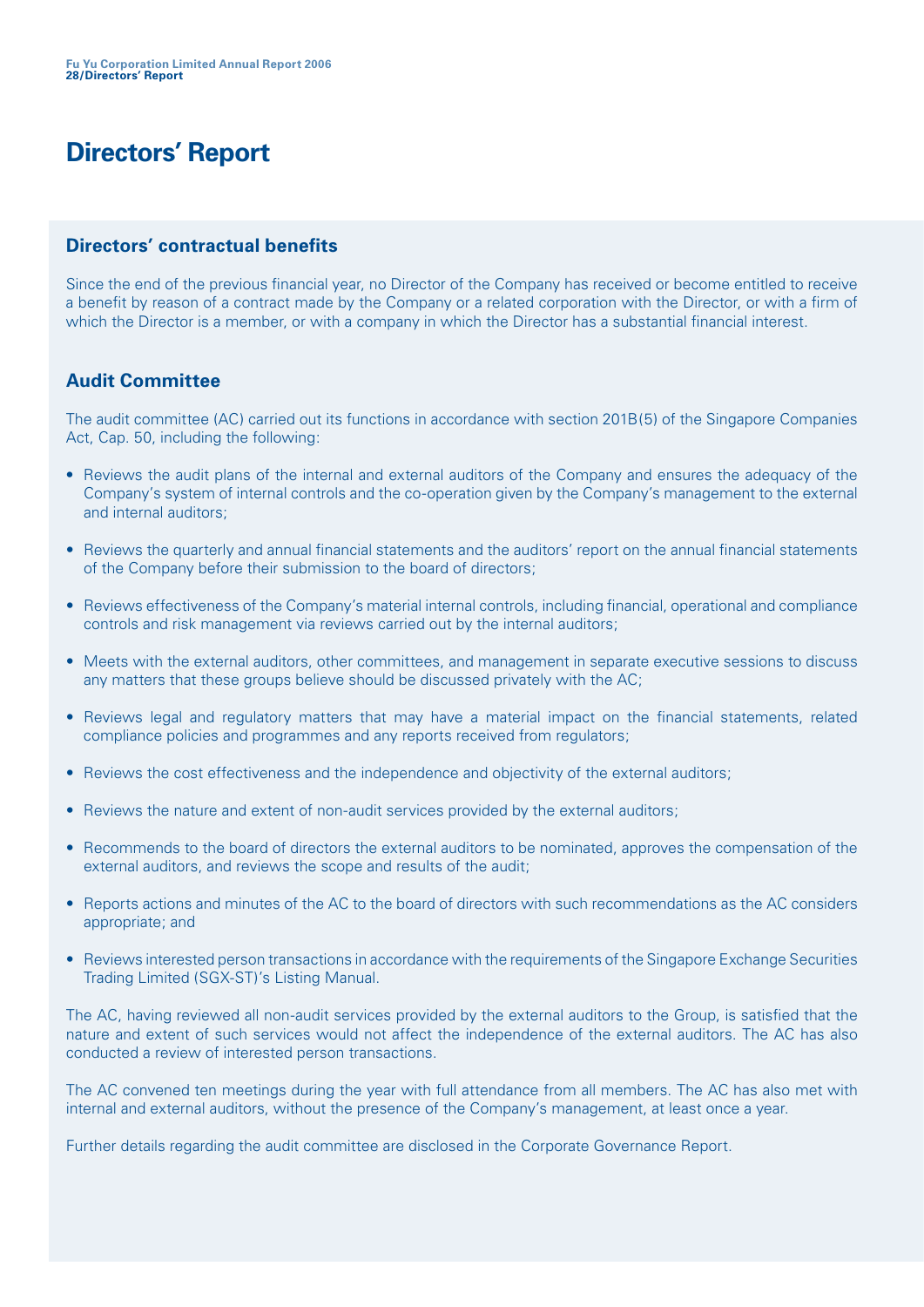## **Auditors**

Ernst & Young have expressed their willingness to accept re-appointment as auditors.

On behalf of the Board of Directors,

**Ching Heng Yang Director** 

**Tam Wai Director** 

Singapore 20 March 2007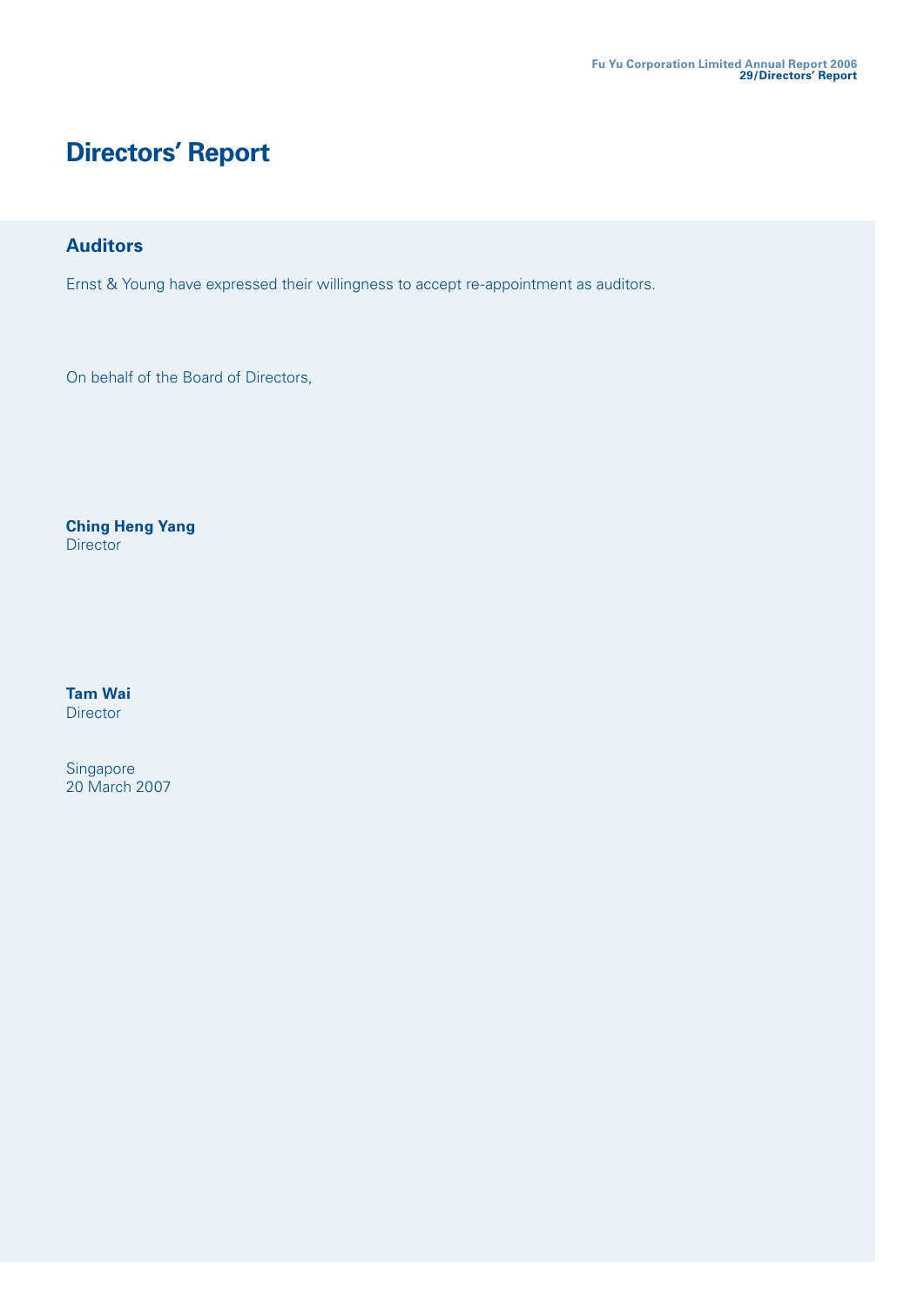## **Statement by Directors Pursuant to Section 201(15)**

We, Ching Heng Yang and Tam Wai, being two of the Directors of Fu Yu Corporation Limited, do hereby state that, in the opinion of the Directors,

- (i) the accompanying balance sheets, consolidated profit and loss account, statements of changes in equity and consolidated cash flow statement together with notes thereto, are drawn up so as to give a true and fair view of the state of affairs of the Group and of the Company as at 31 December 2006 and the results of the business, changes in equity and cash flows of the Group and the changes in equity of the Company for the year ended on that date; and
- (ii) at the date of this statement there are reasonable grounds to believe that the Company will be able to pay its debts as and when they fall due.

On behalf of the Board of Directors,

Ching Heng Yang **Director** 

Tam Wai **Director** 

**Singapore** 20 March 2007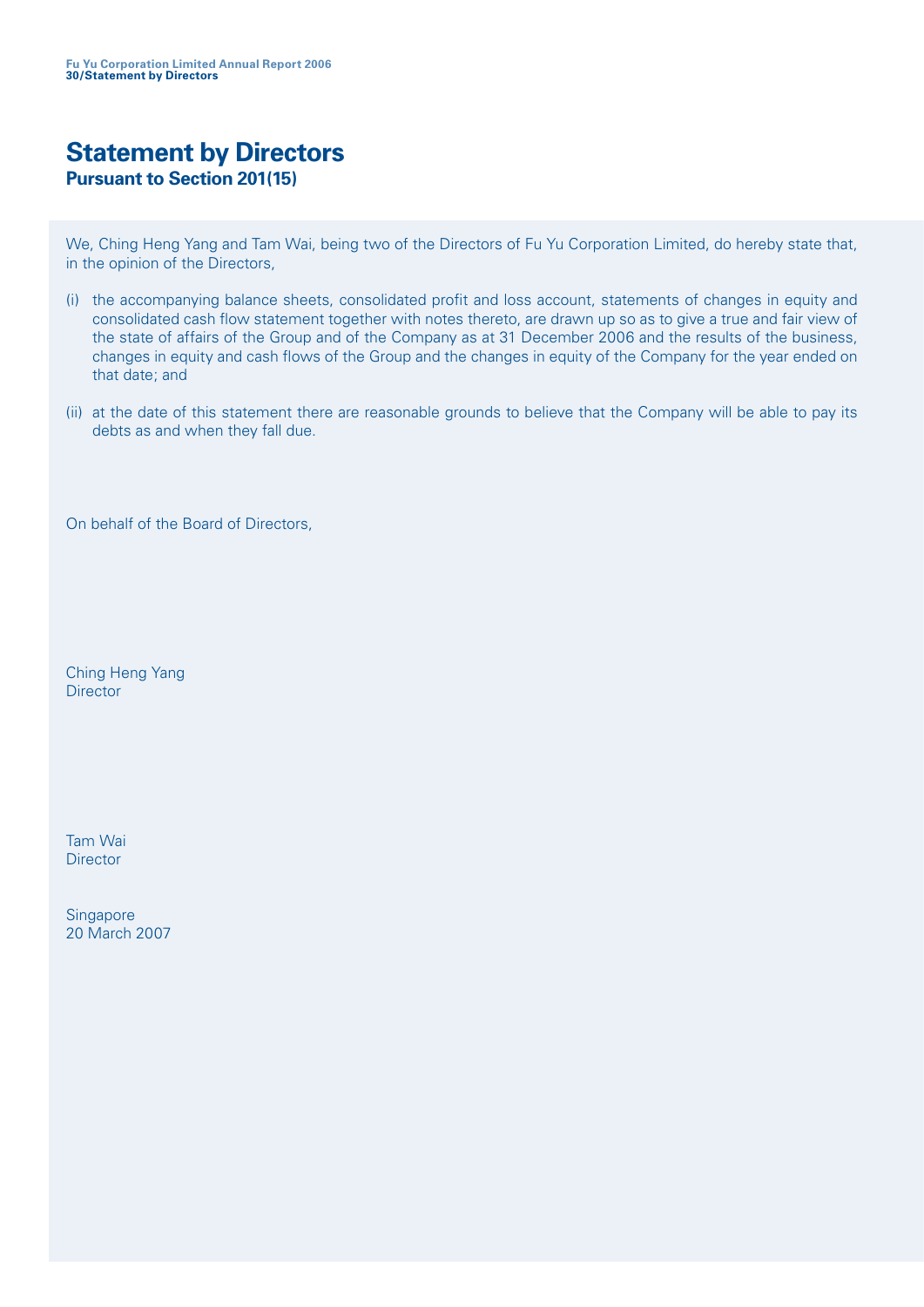## **Independent Auditors' Report To the Members of Fu Yu Corporation Limited**

We have audited the accompanying financial statements of Fu Yu Corporation Limited (the "Company") and its subsidiary companies (the "Group") set out on pages 32 to 85, which comprise the balance sheets of the Group and the Company as at 31 December 2006, the statements of changes in equity of the Group and the Company, and the profit and loss account and cash flow statement of the Group for the year then ended, and a summary of significant accounting policies and other explanatory notes.

## **Directors' responsibility for the financial statements**

The Company's Directors are responsible for the preparation and fair presentation of these financial statements in accordance with the provisions of the Singapore Companies Act, Cap. 50 (the "Act") and Singapore Financial Reporting Standards. This responsibility includes: designing, implementing and maintaining internal control relevant to the preparation and fair presentation of financial statements that are free from material misstatement, whether due to fraud or error; selecting and applying appropriate accounting policies; and making accounting estimates that are reasonable in the circumstances.

## **Auditors' responsibility**

Our responsibility is to express an opinion on these financial statements based on our audit. We conducted our audit in accordance with Singapore Standards on Auditing. Those standards require that we comply with ethical requirements and plan and perform the audit to obtain reasonable assurance whether the financial statements are free from material misstatement.

An audit involves performing procedures to obtain audit evidence about the amounts and disclosures in the financial statements. The procedures selected depend on the auditor's judgement, including the assessment of the risks of material misstatement of the financial statements, whether due to fraud or error. In making those risk assessments, the auditor considers internal control relevant to the entity's preparation and fair presentation of the financial statements in order to design audit procedures that are appropriate in the circumstances, but not for the purpose of expressing an opinion on the effectiveness of the entity's internal control. An audit also includes evaluating the appropriateness of accounting policies used and the reasonableness of accounting estimates made by directors, as well as evaluating the overall presentation of the financial statements.

We believe that the audit evidence we have obtained is sufficient and appropriate to provide a basis for our audit opinion.

## **Opinion**

## In our opinion,

- (i) the consolidated financial statements of the Group, and the balance sheet and statement of changes in equity of the Company are properly drawn up in accordance with the provisions of the Act and Singapore Financial Reporting Standards so as to give a true and fair view of the state of affairs of the Group and of the Company as at 31 December 2006 and the results, changes in equity and cash flows of the Group and the changes in equity of the Company for the year ended on that date; and
- (ii) the accounting and other records required by the Act to be kept by the Company and by those subsidiary companies incorporated in Singapore of which we are the auditors have been properly kept in accordance with the provisions of the Act.

ERNST & YOUNG Certified Public Accountants

**Singapore** 20 March 2007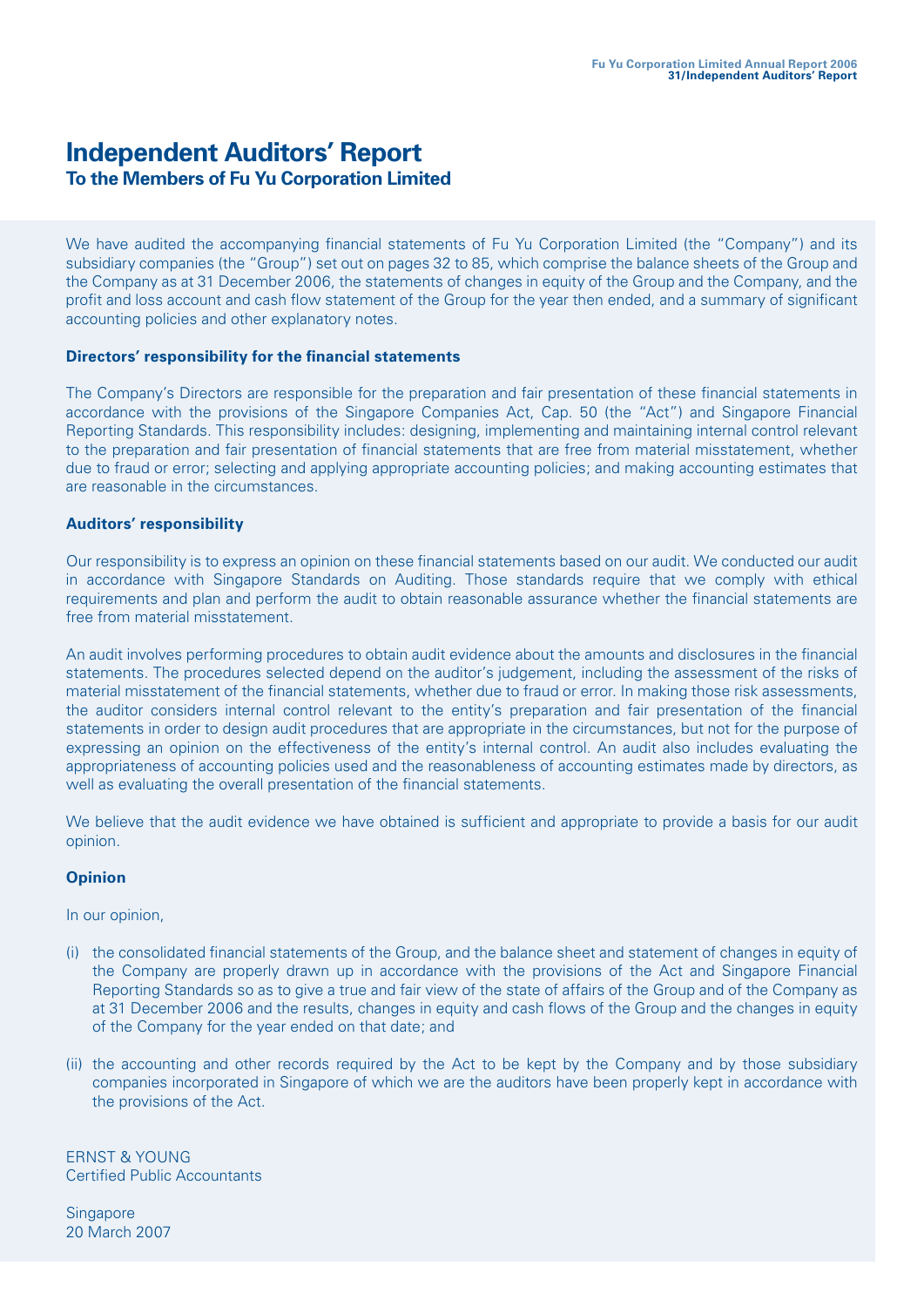# **Consolidated Profit and Loss Account**

**For The Financial Year Ended 31 December 2006**

## (In Singapore dollars)

|                                                                                                                                                        | <b>Note</b>                            | 2006<br>S                                                             | 2005<br>S                                                 |
|--------------------------------------------------------------------------------------------------------------------------------------------------------|----------------------------------------|-----------------------------------------------------------------------|-----------------------------------------------------------|
| <b>Sales</b>                                                                                                                                           | $\overline{4}$                         | 415,660,066                                                           | 425,607,952                                               |
| Cost of sales                                                                                                                                          |                                        | (387,764,799)                                                         | (356, 883, 752)                                           |
| <b>Gross profit</b>                                                                                                                                    |                                        | 27,895,267                                                            | 68,724,200                                                |
| Other revenue<br>Selling and administrative expenses<br>Interest on borrowings<br><b>Exceptional items</b><br>Share of results of associated companies | 5<br>$6\phantom{1}6$<br>$\overline{7}$ | 3,235,613<br>(59, 842, 640)<br>(1,524,903)<br>19,671,058<br>1,059,903 | 9,758,515<br>(54, 673, 625)<br>(2, 197, 228)<br>1,314,084 |
| (Loss)/profit before income tax                                                                                                                        | 8                                      | (9,505,702)                                                           | 22,925,946                                                |
| <b>Taxation</b>                                                                                                                                        | 9                                      | (8,415,440)                                                           | (7,555,166)                                               |
| (Loss)/profit for the year                                                                                                                             |                                        | (17, 921, 142)                                                        | 15,370,780                                                |
| <b>Attributable to:</b>                                                                                                                                |                                        |                                                                       |                                                           |
| Equity holders of the Company<br>Minority interests                                                                                                    |                                        | (20, 524, 557)<br>2,603,415                                           | 12,122,409<br>3,248,371                                   |
|                                                                                                                                                        |                                        | (17, 921, 142)                                                        | 15,370,780                                                |
| (Loss)/earnings per share                                                                                                                              |                                        |                                                                       |                                                           |
| <b>Basic and diluted</b>                                                                                                                               | 10                                     | $(3.46)$ cents                                                        | 2.16 cents                                                |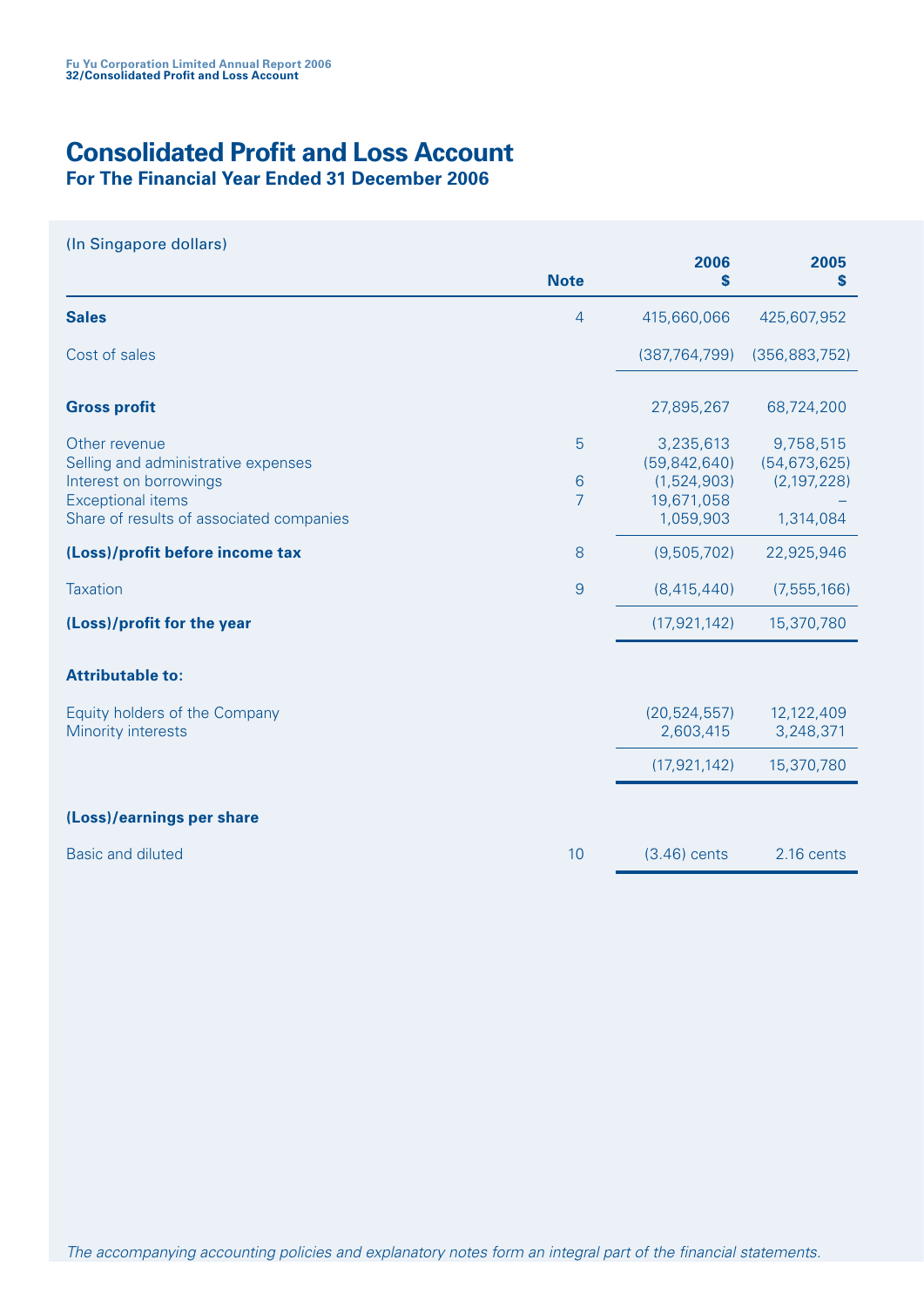## **Balance Sheets As at 31 December 2006**

## (In Singapore dollars)

|                                                                    |                |                       | <b>Group</b>   | <b>Company</b> |             |  |
|--------------------------------------------------------------------|----------------|-----------------------|----------------|----------------|-------------|--|
|                                                                    |                | 2006                  | 2005           | 2006           | 2005        |  |
|                                                                    | <b>Note</b>    | S                     | \$             | \$             | S           |  |
| <b>Non-current assets</b>                                          |                |                       |                |                |             |  |
| Property, plant and equipment<br>Investment in:                    | 11             | 263,670,922           | 263,775,062    | 30,373,482     | 36,944,038  |  |
| - subsidiary companies                                             | 12             |                       |                | 108,349,757    | 100,344,761 |  |
| - associated companies                                             | 13             | 393,105               | 2,697,219      |                |             |  |
| Deferred tax assets                                                | $\overline{9}$ | 184,493               | 4,890,184      |                |             |  |
| <b>Fixed deposits</b>                                              | 14             | 70,956                | 123,368        |                |             |  |
|                                                                    |                | 264,319,476           | 271,485,833    | 138,723,239    | 137,288,799 |  |
| <b>Current assets</b>                                              |                |                       |                |                |             |  |
| Inventories                                                        | 15             | 51,069,216            | 70,959,236     | 4,123,068      | 4,332,378   |  |
| Gross amount due from                                              |                |                       |                |                |             |  |
| customers for contract work                                        | 16             | 4,335,559             | 3,005,175      | 3,889,041      | 2,456,365   |  |
| Trade and other receivables, net                                   | 17             | 138,406,856           | 147,606,645    | 11,855,946     | 13,174,486  |  |
| Amounts due from subsidiary<br>companies                           | 18             |                       |                | 32,833,651     | 46,655,648  |  |
| Amount due from an associated                                      |                |                       |                |                |             |  |
| company                                                            | 19             | 35,208                | 476,523        |                |             |  |
| Cash and cash equivalents                                          | 14             | 51,937,594            | 60,288,427     | 1,042,657      | 1,162,341   |  |
|                                                                    |                | 245,784,433           | 282,336,006    | 53,744,363     | 67,781,218  |  |
| Assets classified as held for sale                                 | 20             | 3,657,568             | 29,369,619     |                | 25,963,498  |  |
|                                                                    |                | 249,442,001           | 311,705,625    | 53,744,363     | 93,744,716  |  |
|                                                                    |                |                       |                |                |             |  |
| <b>Current liabilities</b>                                         | 21             |                       | 72,165,248     | 10,700,000     | 46,944,850  |  |
| Loans and borrowings (unsecured)<br>Loans and borrowings (secured) | 21             | 52,438,880<br>116,316 | 104,484        | 11,259         | 10,716      |  |
| Trade and other payables                                           | 22             | 137,690,606           | 154,467,961    | 9,653,367      | 14,528,335  |  |
| Gross amount due to customers                                      |                |                       |                |                |             |  |
| for contract work                                                  | 16             | 1,199,113             | 927,583        | 1,089,951      | 907,741     |  |
| Amounts due to subsidiary companies                                | 18             |                       |                | 2,122,074      | 2,092,570   |  |
| Dividend payable                                                   |                | 1,401,009             |                |                |             |  |
| Income tax payable                                                 |                | 4,768,258             | 3,391,025      | 3,681,091      | 598,871     |  |
|                                                                    |                | 197,614,182           | 231,056,301    | 27,257,742     | 65,083,083  |  |
| <b>Net current assets</b>                                          |                | 51,827,819            | 80,649,324     | 26,486,621     | 28,661,633  |  |
| <b>Non-current liabilities</b>                                     |                |                       |                |                |             |  |
| Deferred tax liabilities                                           | 9              | (9, 295, 260)         | (11, 190, 652) | (3,731,833)    | (5,716,010) |  |
| Loans and borrowings (secured)                                     | 21             | (131, 267)            | (148, 701)     | (20, 950)      | (32, 209)   |  |
| <b>Net assets</b>                                                  |                | 306,720,768           | 340,795,804    | 161,457,077    | 160,202,213 |  |
| <b>Equity attributable to equity</b>                               |                |                       |                |                |             |  |
| holders of the Company                                             |                |                       |                |                |             |  |
| Share capital                                                      | 23             | 96,748,888            | 59,325,478     | 96,748,888     | 59,325,478  |  |
| <b>Reserves</b>                                                    | 24             | 178,965,144           | 251,331,082    | 64,708,189     | 100,876,735 |  |
|                                                                    |                | 275,714,032           | 310,656,560    | 161,457,077    | 160,202,213 |  |
| <b>Minority interests</b>                                          |                | 31,006,736            | 30,139,244     |                |             |  |
|                                                                    |                |                       |                |                |             |  |
| <b>Total equity</b>                                                |                | 306,720,768           | 340,795,804    | 161,457,077    | 160,202,213 |  |

*The accompanying accounting policies and explanatory notes form an integral part of the financial statements.*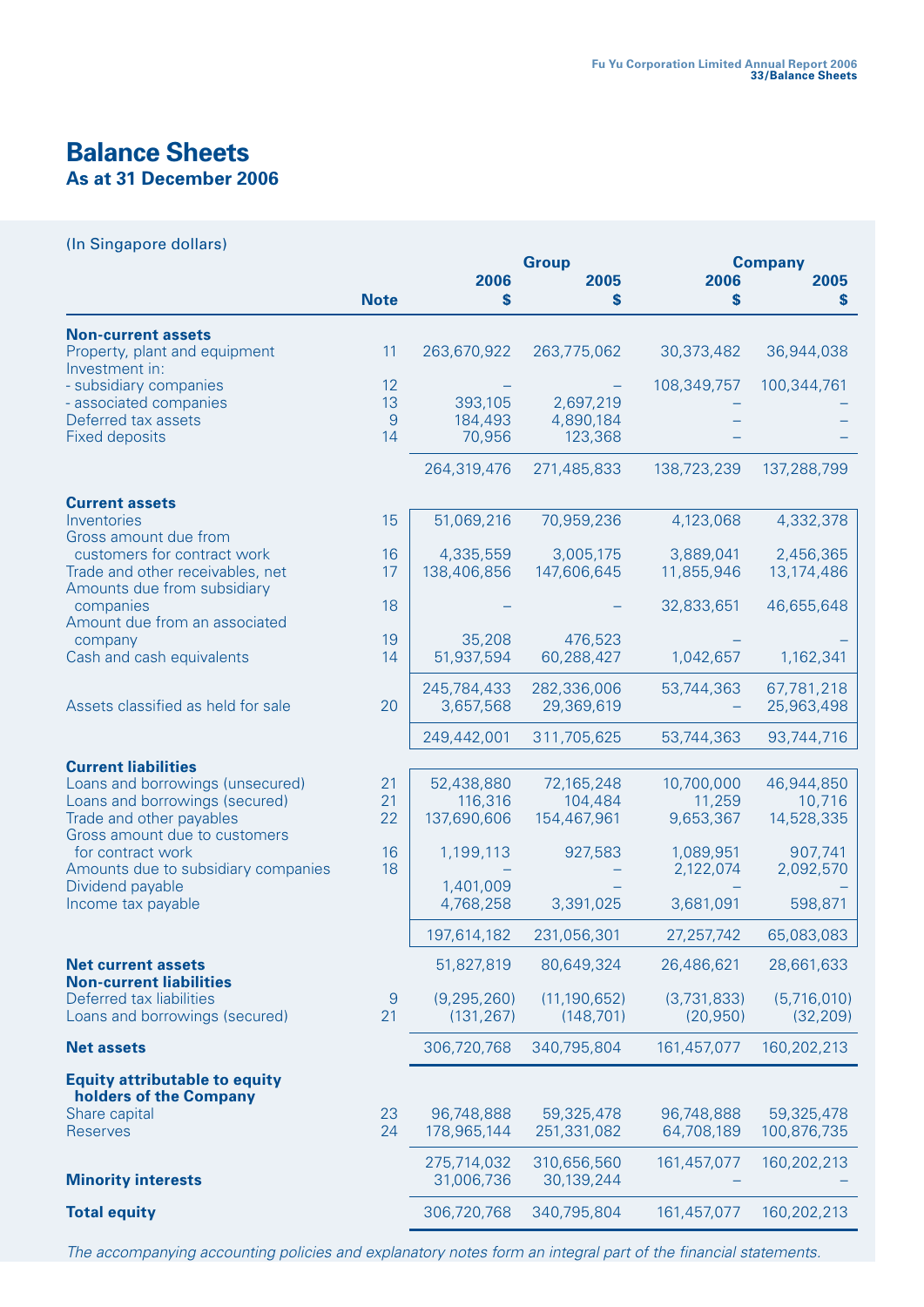## **Statements of Changes in Equity For The Financial Year Ended 31 December 2006**

(In Singapore dollars) 

**Attributable to equity holders** 

|                                                                     | <b>Share</b>             | <b>Share</b>            | <b>Capital</b> |
|---------------------------------------------------------------------|--------------------------|-------------------------|----------------|
|                                                                     | capital<br>\$            | premium<br>$\mathbf{s}$ | reserve<br>\$  |
|                                                                     |                          |                         |                |
| 2005                                                                |                          |                         |                |
| <b>Group</b>                                                        |                          |                         |                |
| At 1 January 2005                                                   | 47,460,382               | 49,288,506              | 140,256        |
| Net effect of exchange differences                                  | $\overline{\phantom{a}}$ |                         |                |
| Transfer to statutory reserve                                       |                          |                         |                |
| Net gains and losses                                                |                          |                         |                |
| recognised directly in equity                                       |                          |                         |                |
| Profit for the year                                                 |                          |                         |                |
| Total recognised gains for the year                                 |                          |                         |                |
| Dividends on ordinary shares                                        |                          |                         |                |
| less tax (Note 31)                                                  | $\overline{\phantom{a}}$ |                         |                |
| Issuance of bonus shares                                            | 11,865,096               | (11,865,096)            |                |
| Issuance of a subsidiary's shares                                   | $\equiv$                 | $\equiv$                |                |
| At 31 December 2005                                                 | 59,325,478               | 37,423,410              | 140,256        |
|                                                                     |                          |                         |                |
|                                                                     |                          |                         |                |
| 2006                                                                |                          |                         |                |
| <b>Group</b>                                                        |                          |                         |                |
| At 1 January 2006                                                   | 59,325,478               | 37,423,410              | 140,256        |
| Net effect of exchange differences<br>Transfer to statutory reserve |                          |                         |                |
| Revaluation of property, plant and equipment                        |                          |                         |                |
|                                                                     |                          |                         |                |
| Net gains and losses                                                |                          |                         |                |
| recognised directly in equity                                       |                          |                         |                |
| (Loss)/profit for the year                                          |                          |                         |                |
| Total recognised gains and losses for the year                      |                          |                         |                |
| Dividends on ordinary shares less tax (Note 31)                     |                          |                         |                |
| Dilution of interests in subsidiary companies                       |                          |                         |                |
| Issuance of shares in a subsidiary                                  |                          |                         |                |
| Transfer of share premium to share capital                          | 37,423,410               | (37, 423, 410)          |                |
| At 31 December 2006                                                 | 96,748,888               | $\qquad \qquad -$       | 140,256        |
|                                                                     |                          |                         |                |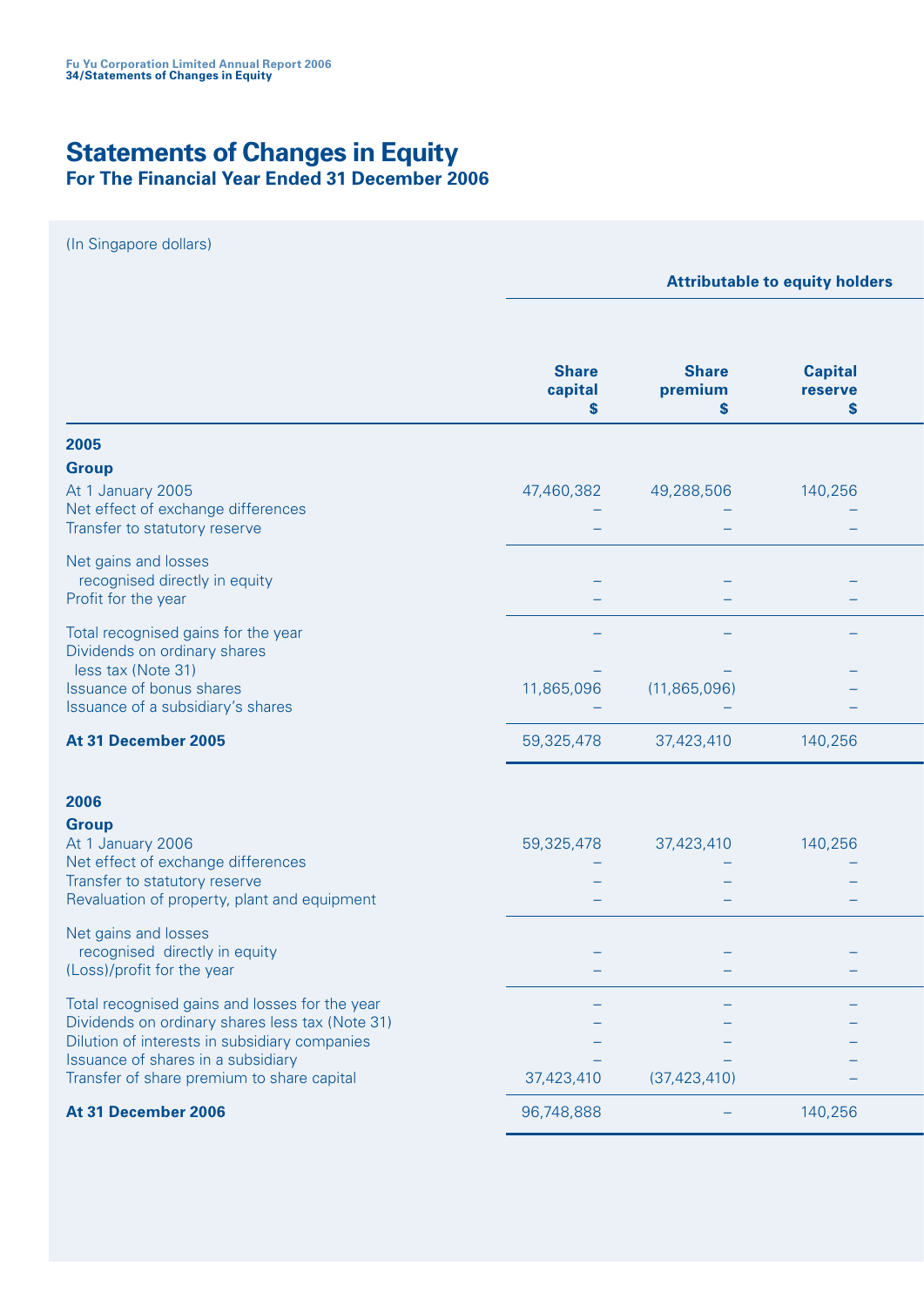| <b>Minority</b><br><b>Total</b><br><b>interests</b><br>equity                                                                                                                                                                                                                                                                        |  |                                                                                         | of the Company                                                        |
|--------------------------------------------------------------------------------------------------------------------------------------------------------------------------------------------------------------------------------------------------------------------------------------------------------------------------------------|--|-----------------------------------------------------------------------------------------|-----------------------------------------------------------------------|
| <b>Foreign</b><br>currency<br>translation<br><b>Revenue</b><br><b>Total</b><br>reserve<br>reserve<br>\$<br>\$<br>\$<br>$$^{\circ}$                                                                                                                                                                                                   |  | Revaluation<br>reserve<br>\$                                                            | <b>Statutory</b><br>reserve<br>\$                                     |
| 193,735,476<br>297,360,036<br>29,896,121<br>327,256,157<br>(3, 412, 488)<br>625,992<br>7,969,957<br>7,022,029<br>7,343,965<br>$\overline{\phantom{m}}$<br>(459, 936)<br>$\overline{\phantom{a}}$<br>$\rightarrow$<br>$\overline{\phantom{m}}$                                                                                        |  | 2,656,300<br>$\overline{\phantom{m}}$<br>$\qquad \qquad -$                              | 7,491,604<br>321,936<br>459,936                                       |
| 7,022,029<br>(459, 936)<br>625,992<br>7,969,957<br>7,343,965<br>12,122,409<br>12,122,409<br>3,248,371<br>15,370,780<br>$\overline{\phantom{a}}$                                                                                                                                                                                      |  | $-$<br>$\overline{\phantom{m}}$                                                         | 781,872<br>$\rightarrow$                                              |
| 7,022,029<br>11,662,473<br>19,466,374<br>3,874,363<br>23,340,737                                                                                                                                                                                                                                                                     |  | $-$                                                                                     | 781,872                                                               |
| (10, 401, 090)<br>(6, 169, 850)<br>(6, 169, 850)<br>(4, 231, 240)                                                                                                                                                                                                                                                                    |  |                                                                                         |                                                                       |
| 600,000<br>600,000                                                                                                                                                                                                                                                                                                                   |  |                                                                                         |                                                                       |
| 3,609,541<br>199,228,099<br>340,795,804<br>310,656,560<br>30,139,244                                                                                                                                                                                                                                                                 |  | 2,656,300                                                                               | 8,273,476                                                             |
| 3,609,541<br>199,228,099<br>310,656,560<br>30,139,244<br>340,795,804<br>(413, 470)<br>(7, 313, 223)<br>(7,706,243)<br>(8, 119, 713)<br>$\hspace{0.1mm}$ $\hspace{0.1mm}$<br>(321, 457)<br>$\sim$ $ \sim$<br>$\overline{\phantom{a}}$<br>$\overline{\phantom{a}}$<br>(1,965,705)<br>(1,965,705)<br>$\sim$<br>$\overline{\phantom{m}}$ |  | 2,656,300<br>$\hspace{0.1mm}-\hspace{0.1mm}$<br>$\overline{\phantom{m}}$<br>(1,965,705) | 8,273,476<br>(393, 020)<br>321,457<br>$\hspace{0.1mm}-\hspace{0.1mm}$ |
| (413, 470)<br>(7, 313, 223)<br>(321, 457)<br>(9,671,948)<br>(10,085,418)<br>(20, 524, 557)<br>2,603,415<br>(20, 524, 557)<br>(17, 921, 142)                                                                                                                                                                                          |  | 690,595<br>$\qquad \qquad -$                                                            | (71, 563)<br>$\overline{\phantom{m}}$                                 |
| (7, 313, 223)<br>(20, 846, 014)<br>(30, 196, 505)<br>2,189,945<br>(28,006,560)<br>(4,746,023)<br>(4,746,023)<br>(5,322,258)<br>(10,068,281)<br>3,699,805<br>3,699,805<br>$\overline{\phantom{a}}$<br>300,000<br>300,000<br>$\overline{\phantom{m}}$                                                                                  |  | $\qquad \qquad -$                                                                       | (71, 563)                                                             |
| (3,703,682)<br>173,636,062 275,714,032<br>31,006,736<br>306,720,768                                                                                                                                                                                                                                                                  |  | 690,595                                                                                 | 8,201,913                                                             |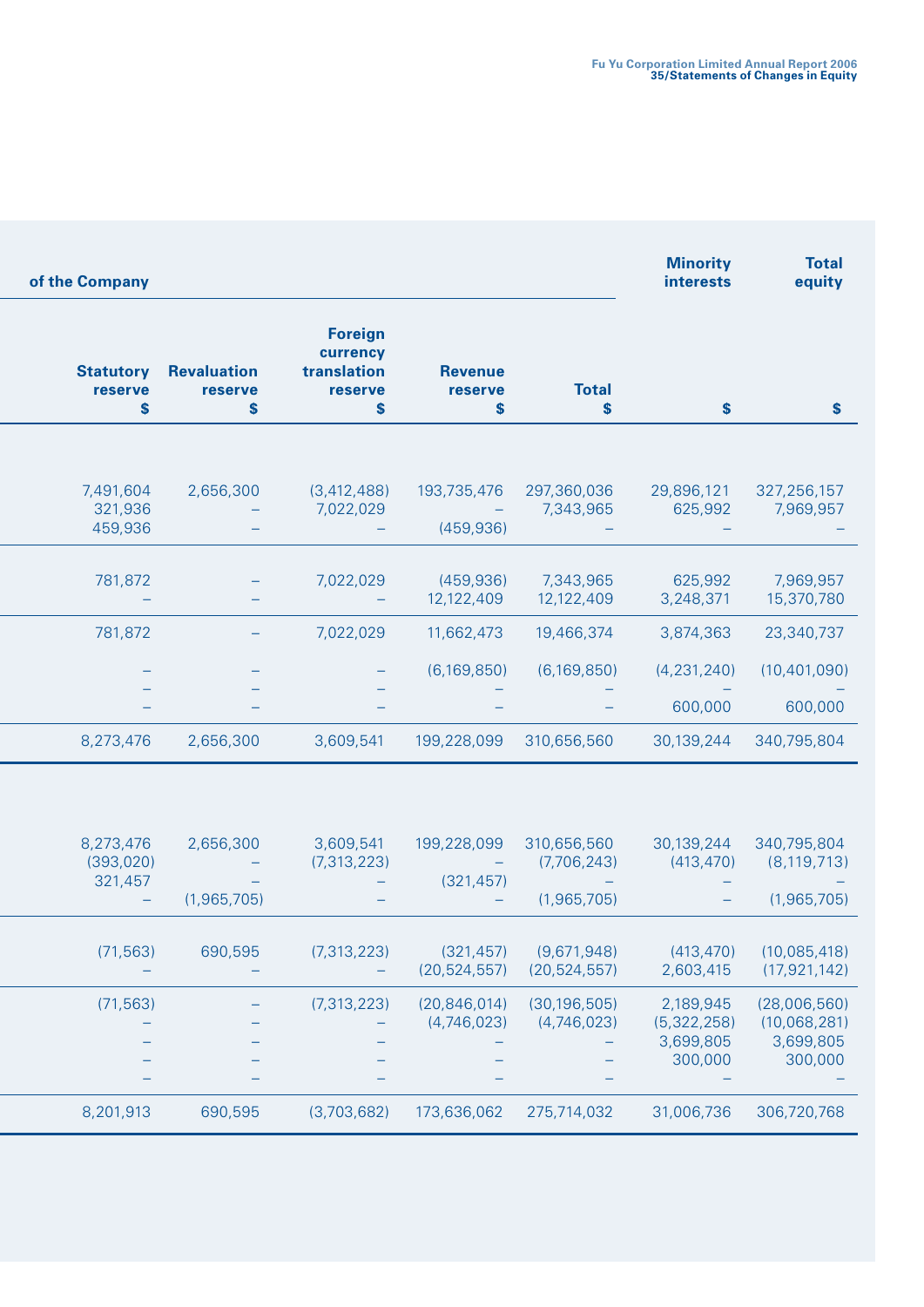## **Statements of Changes in Equity For The Financial Year Ended 31 December 2006**

(In Singapore dollars)

|                                                                   |                              | <b>Attributable to equity holders of the Company</b> |                                                      |                                            |                                |                             |
|-------------------------------------------------------------------|------------------------------|------------------------------------------------------|------------------------------------------------------|--------------------------------------------|--------------------------------|-----------------------------|
|                                                                   | <b>Share</b><br>capital<br>S | premium                                              | <b>Share Revaluation translation</b><br>reserve<br>S | <b>Foreign</b><br>currency<br>reserve<br>S | <b>Revenue</b><br>reserve<br>S | <b>Total</b><br>equity<br>5 |
| 2005<br><b>Company</b>                                            |                              |                                                      |                                                      |                                            |                                |                             |
| At 1 January 2005                                                 |                              | 47,460,382 49,288,506                                | 2,656,300                                            | (2,000)                                    |                                | 57,778,077 157,181,265      |
| Net effect of<br>exchange differences                             |                              |                                                      |                                                      | 2,000                                      |                                | 2,000                       |
| Net gains recognised<br>directly in equity<br>Profit for the year |                              |                                                      |                                                      | 2,000                                      | 9,188,798                      | 2,000<br>9,188,798          |
| Total recognised gains<br>for the year                            |                              |                                                      |                                                      | 2,000                                      | 9,188,798                      | 9,190,798                   |
| Dividends on ordinary shares<br>less tax (Note 31)                |                              |                                                      |                                                      |                                            | (6, 169, 850)                  | (6, 169, 850)               |
| Issuance of bonus shares                                          |                              | 11,865,096 (11,865,096)                              |                                                      |                                            |                                |                             |
| At 31 December 2005                                               | 59,325,478                   | 37,423,410                                           | 2,656,300                                            |                                            |                                | 60,797,025 160,202,213      |

|  | <b>Attributable to equity holders of the Company</b> |  |  |  |  |  |  |
|--|------------------------------------------------------|--|--|--|--|--|--|
|--|------------------------------------------------------|--|--|--|--|--|--|

|                                                               | <b>Share</b><br>capital<br>S | premium<br>S                    | <b>Share Revaluation</b><br>reserve<br>S | <b>Revenue</b><br>reserve<br>S | <b>Total</b><br>equity<br>S |
|---------------------------------------------------------------|------------------------------|---------------------------------|------------------------------------------|--------------------------------|-----------------------------|
| 2006<br><b>Company</b><br>At 1 January 2006                   |                              | 59,325,478 37,423,410 2,656,300 |                                          |                                | 60,797,025 160,202,213      |
| Revaluation of property,<br>plant and equipment               |                              |                                 | $-$ (1,965,705)                          |                                | (1,965,705)                 |
| Net loss recognised directly in equity<br>Profit for the year |                              |                                 | $-$ (1,965,705)                          | 7,966,592                      | (1,965,705)<br>7,966,592    |
| Total recognised gains<br>and losses for the year             |                              |                                 | $-$ (1,965,705)                          | 7,966,592                      | 6,000,887                   |
| Dividends on ordinary shares<br>less tax (Note 31)            |                              |                                 |                                          |                                | $(4,746,023)$ $(4,746,023)$ |
| Transfer of share premium<br>to share capital                 |                              | 37,423,410 (37,423,410)         |                                          |                                |                             |
| At 31 December 2006                                           | 96,748,888                   |                                 | 690,595                                  |                                | 64,017,594 161,457,077      |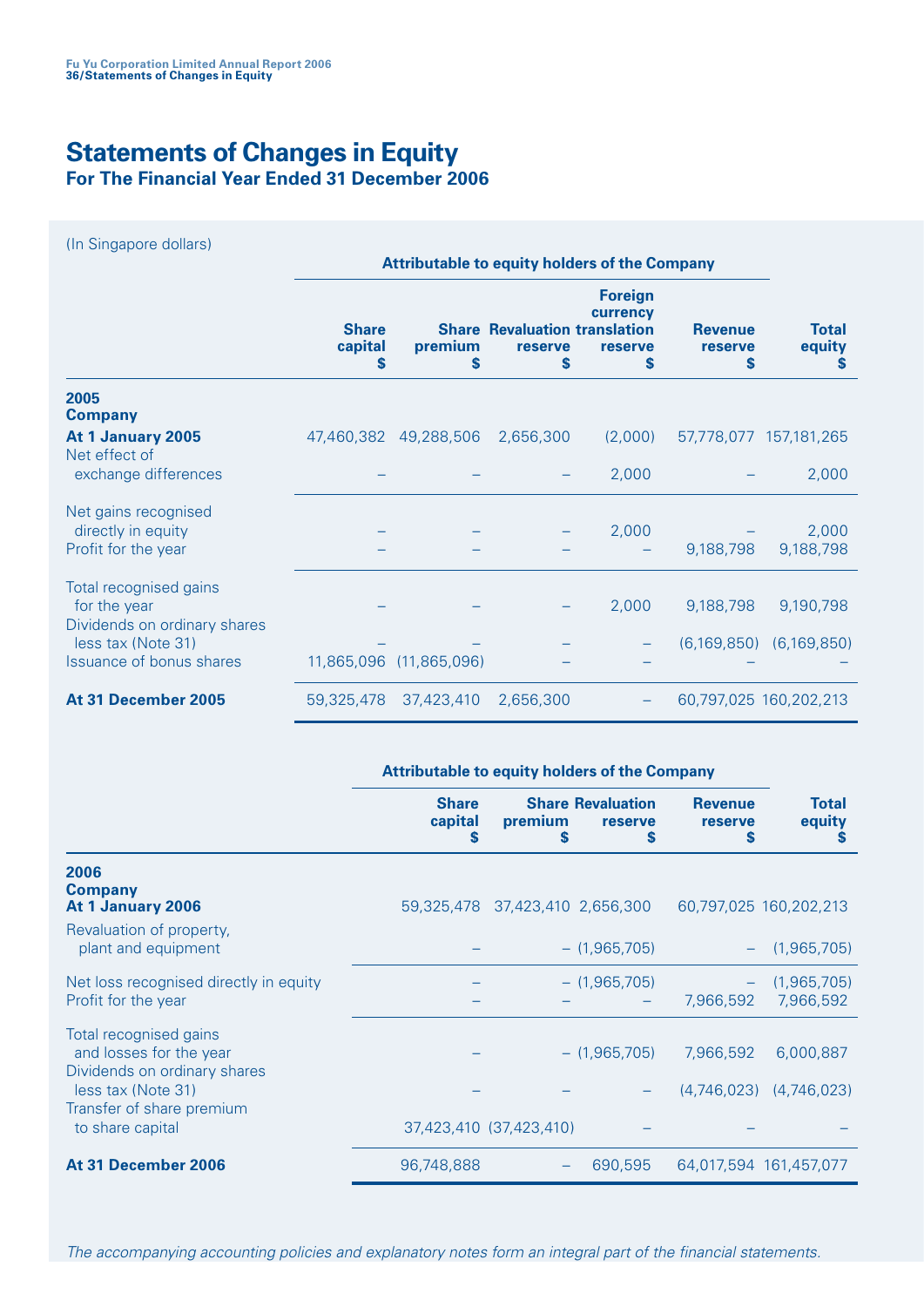# **Consolidated Cash Flow Statement**

**For The Financial Year Ended 31 December 2006**

(In Singapore dollars)

|                                                                                                                                                                                                                                                                                                                                                                                                                  | <b>Note</b>                                                                           | 2006<br>S                                                                                                    | 2005                                                                                                       |
|------------------------------------------------------------------------------------------------------------------------------------------------------------------------------------------------------------------------------------------------------------------------------------------------------------------------------------------------------------------------------------------------------------------|---------------------------------------------------------------------------------------|--------------------------------------------------------------------------------------------------------------|------------------------------------------------------------------------------------------------------------|
| <b>Cash flows from operating activities:</b>                                                                                                                                                                                                                                                                                                                                                                     |                                                                                       |                                                                                                              |                                                                                                            |
| (Loss)/profit before income tax                                                                                                                                                                                                                                                                                                                                                                                  |                                                                                       | (9,505,702)                                                                                                  | 22,925,946                                                                                                 |
| Adjustments for:<br>Depreciation of property, plant and equipment<br>Gain on disposal of property, plant and equipment<br>Property, plant and equipment written-off<br>Interest income<br>Interest on borrowings<br><b>Exceptional items</b><br>Share of results of associated companies<br>Gain on liquidation of a subsidiary company<br>Currency realignment                                                  | 11<br>5<br>8<br>$\overline{5}$<br>$6\phantom{1}6$<br>$\overline{7}$<br>$\overline{5}$ | 31,210,533<br>(34, 814)<br>43,981<br>(1, 331, 418)<br>1,524,903<br>(19,671,058)<br>(1,059,903)<br>(173, 218) | 29,993,336<br>(83,007)<br>1,244,274<br>(1,405,134)<br>2,197,228<br>(1, 314, 084)<br>(29, 027)<br>2,458,148 |
| <b>Operating profit before working capital changes</b><br>Decrease/(increase) in trade and other receivables<br>Decrease/(increase) in inventories<br>Increase in gross amount due from customers for contract work<br>(Decrease)/increase in trade and other payables<br>Increase in gross amount due to customers for contract work                                                                            |                                                                                       | 1,003,304<br>9,222,178<br>19,890,020<br>(1, 330, 384)<br>(6,407,887)<br>271,530                              | 55,987,680<br>(14, 160, 520)<br>(16, 760, 528)<br>(3,005,175)<br>16,652,175<br>927,583                     |
| <b>Cash flows generated from operations</b><br>Income tax paid                                                                                                                                                                                                                                                                                                                                                   |                                                                                       | 22,648,761<br>(3,368,498)                                                                                    | 39,641,215<br>(8, 192, 793)                                                                                |
| Net cash provided by operating activities                                                                                                                                                                                                                                                                                                                                                                        |                                                                                       | 19,280,263                                                                                                   | 31,448,422                                                                                                 |
| <b>Cash flows from investing activities:</b>                                                                                                                                                                                                                                                                                                                                                                     |                                                                                       |                                                                                                              |                                                                                                            |
| Payment for purchase of property, plant and equipment<br>Interest on borrowings capitalised to property, plant and equipment<br>Proceeds from disposal of property, plant and equipment<br>Proceeds from sale of leasehold properties<br>Advances from/(to) an associated company<br>Investment in an associated company<br>Proceeds from disposal of shares in subsidiary companies<br>Interest income received |                                                                                       | (51,069,684)<br>(923, 885)<br>328,881<br>48,051,818<br>441,315<br>(434,600)<br>4,215,374<br>1,331,418        | (75, 708, 624)<br>244,427<br>(4,308)<br>1,405,134                                                          |
| Net cash flows from/(used in) investing activities                                                                                                                                                                                                                                                                                                                                                               |                                                                                       | 1,940,637                                                                                                    | (74,063,371)                                                                                               |
| <b>Cash flows from financing activities:</b>                                                                                                                                                                                                                                                                                                                                                                     |                                                                                       |                                                                                                              |                                                                                                            |
| (Repayments on)/proceeds from loans and borrowings<br>Dividends paid to minority shareholders<br>Dividends paid on ordinary shares by the Company<br>Net proceeds from issuance of subsidiary company<br>shares to minority shareholders                                                                                                                                                                         |                                                                                       | (19,731,970)<br>(3,921,249)<br>(4,746,023)<br>300,000                                                        | 17,279,567<br>(4, 231, 240)<br>(6, 169, 850)<br>600,000                                                    |
| Interest on borrowings paid                                                                                                                                                                                                                                                                                                                                                                                      |                                                                                       | (1,524,903)                                                                                                  | (2, 197, 228)                                                                                              |
| Net cash flows (used in)/from financing activities                                                                                                                                                                                                                                                                                                                                                               |                                                                                       | (29, 624, 145)                                                                                               | 5,281,249                                                                                                  |
| Net decrease in cash and cash equivalents<br>Cash and cash equivalents at beginning of financial year                                                                                                                                                                                                                                                                                                            |                                                                                       | (8,403,245)<br>60,411,795                                                                                    | (37, 333, 700)<br>97,745,495                                                                               |
| Cash and cash equivalents at end of financial year                                                                                                                                                                                                                                                                                                                                                               | 14                                                                                    | 52,008,550                                                                                                   | 60,411,795                                                                                                 |

*The accompanying accounting policies and explanatory notes form an integral part of the financial statements.*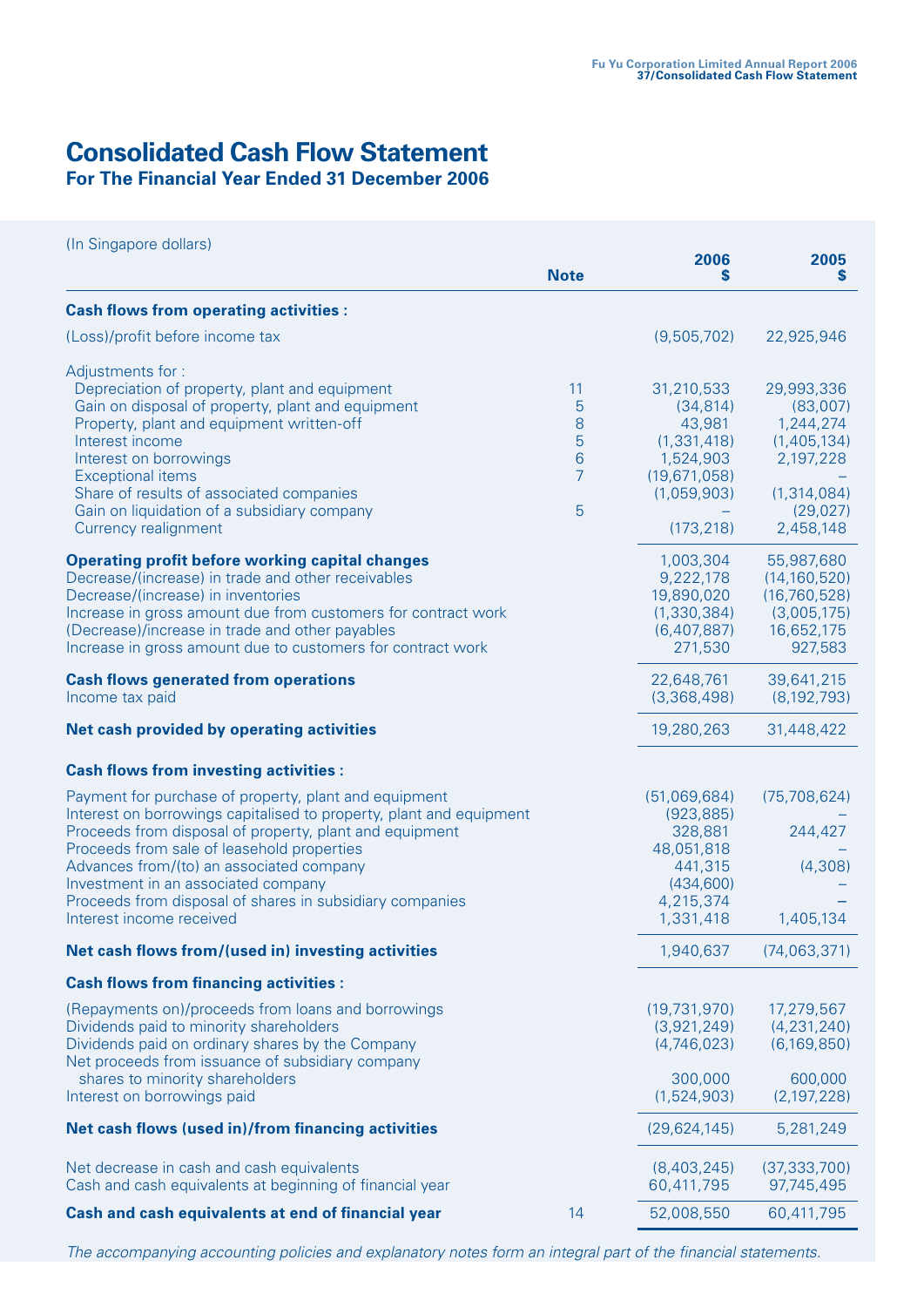(In Singapore dollars)

### **1. Corporate information**

Fu Yu Corporation Limited is a limited liability company which is incorporated in the Republic of Singapore and publicly traded on the Singapore Exchange. The immediate and ultimate holding company is Fu Yu Holding Pte Ltd, which is incorporated in the Republic of Singapore.

The registered office and principal place of business of the Company is located at No. 2, Serangoon North Avenue 5, Singapore 554911.

The principal activities of the Company are those of manufacturing and sub-assembly of precision plastic parts and components, fabrication of precision moulds and dies and investment holding. The principal activities of the Company's subsidiary companies consist of manufacturing and sub-assembly of precision plastic parts and components, fabrication of precision moulds and dies, trading, provision of management services and investment holding.

There have been no significant changes in the nature of these activities during the financial year.

#### **2. Summary of significant accounting policies**

#### **2.1 Basis of preparation**

The consolidated financial statements of the Group and the balance sheet and statement of changes in equity of the Company have been prepared in accordance with Singapore Financial Reporting Standards (FRS).

The financial statements have been prepared on a historical cost basis except for certain leasehold properties that are carried at revalued amounts, and financial assets and liabilities that are carried at fair value or amortised cost according to the respective categories.

The financial statements are presented in Singapore Dollars (SGD or \$).

The accounting policies have been consistently applied by the Group and the Company and are consistent with those used in the previous financial year, except for changes in accounting policies discussed in Note 2.2.

#### **2.2 Changes in accounting policies**

#### **(a) Adoption of revised FRS**

In 2006, the Group and the Company adopted the following revised FRS which is relevant to its operations.

Amendments to FRS 39 - Financial Instruments : Recognition and Measurement - Financial Guarantee **Contracts**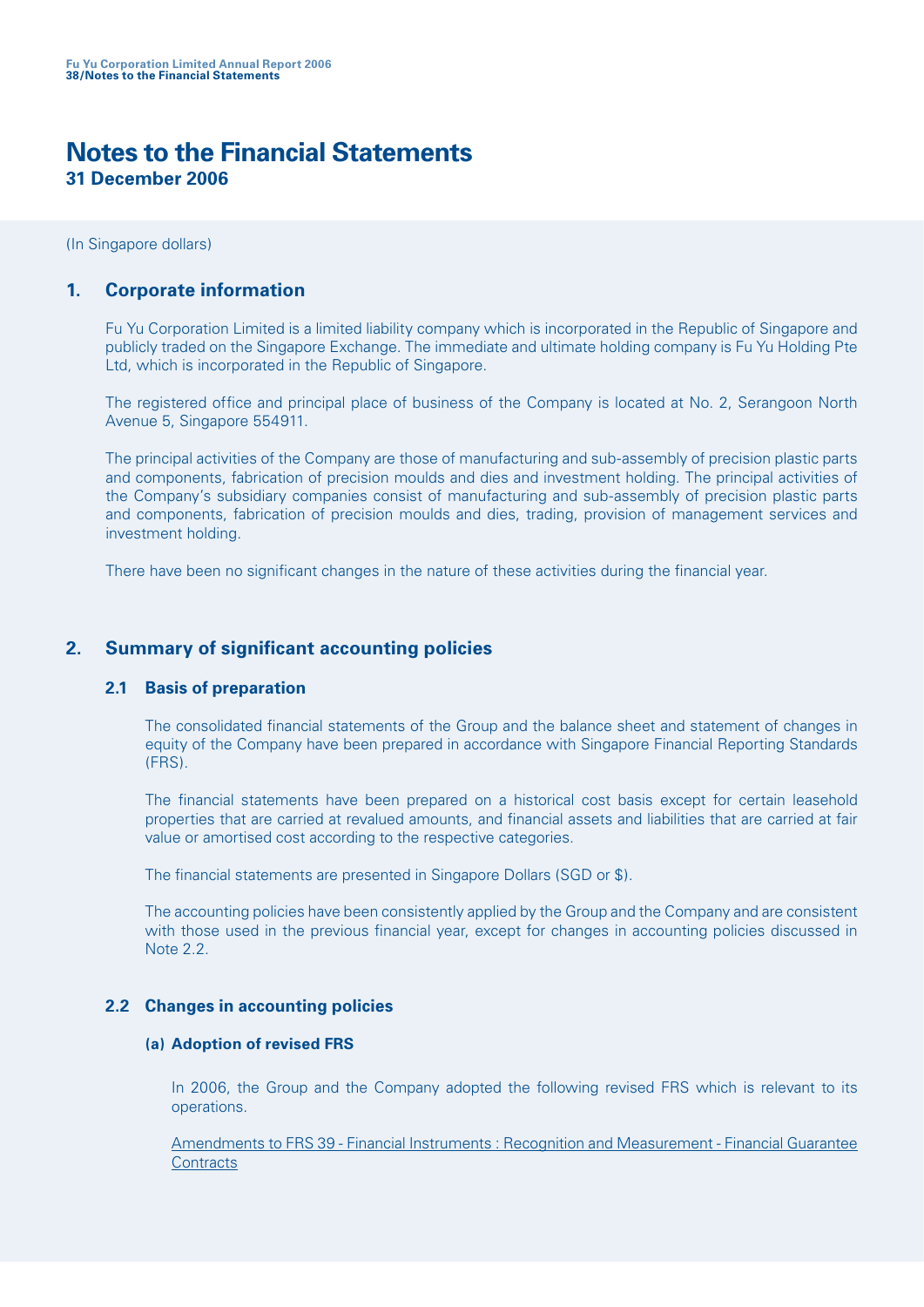(In Singapore dollars)

### **2. Summary of significant accounting policies (cont'd)**

#### **2.2 Changes in accounting policies (cont'd)**

#### **(a) Adoption of revised FRS (cont'd)**

The amendments to FRS 39, which took effect from financial years beginning on or after 1 January 2006, require the Company to measure the financial guarantees given to banks for bank borrowings of its subsidiary companies at fair value upon inception of the guarantees. These guarantees are subsequently measured at the higher of their initial fair values less cumulative amortisation and the amount that would be recognised if they are accounted for as contingent liabilities. Previously, these financial guarantees were accounted for as contingent liabilities whereby a loss was recognised only if it was probable that it would be incurred.

The adoption of the Amendments to FRS 39 is assessed to have no material financial impact on the results and the accumulated profits of the Company for the year ended 31 December 2006. This change has no impact to the Group's financial statements.

#### **(b) Adoption of Exposure Draft not yet effective**

On 1 January 2006, the Group has adopted Exposure Draft ("ED") FRS 23 - Borrowing Costs for the current financial year. This ED FRS 23 allows an entity to capitalise borrowing costs incurred in connection with the construction of a qualifying asset as part of the costs of the fixed asset and subsequently depreciated accordingly.

As at 31 December 2006, \$923,885 (2005: nil) has been capitalised in property, plant and equipment.

#### **(c) FRS and INT FRS not yet effective**

The Group and the Company have not applied the following FRS and INT FRS that have been issued

|                                                           | <b>Effective date</b><br>(annual periods<br>beginning on<br>or after) |
|-----------------------------------------------------------|-----------------------------------------------------------------------|
| Amendment to FRS 1 (revised), Presentation                |                                                                       |
| of Financial Statements (Capital Disclosures)             | 1 January 2007                                                        |
| <b>Investment Property</b>                                | 1 January 2007                                                        |
| <b>Financial Instruments: Disclosures</b>                 | 1 January 2007                                                        |
| Applying the Restatement Approach under FRS 29,<br>÷.     |                                                                       |
| <b>Financial Reporting in Hyperinflationary Economies</b> | 1 March 2006                                                          |
| Scope of FRS 102, Share-based Payment                     | 1 May 2006                                                            |
| <b>Reassessment of Embedded Derivatives</b><br>÷.         | 1 June 2006                                                           |
| Interim Financial Reporting and Impairment                | 1 November 2006                                                       |
|                                                           | but not yet effective:                                                |

The directors expect that the adoption of the above pronouncements will have no material impact to the financial statements in the period of initial application, except for FRS 40 and FRS 107 and the amendment to FRS 1 as indicated below.

• FRS 40, Investment Property

 FRS 40 requires investment properties, defined as properties held either to earn rentals or for capital appreciation or both, to be measured at fair value and gains or losses arising from changes in the fair value of investment properties are included in the profit and loss account in the year in which they arise. The Group will apply FRS 40 from annual period beginning 1 January 2007 and expects that the adoption of FRS 40 will have no significant impact on the financial statements in the period of initial application.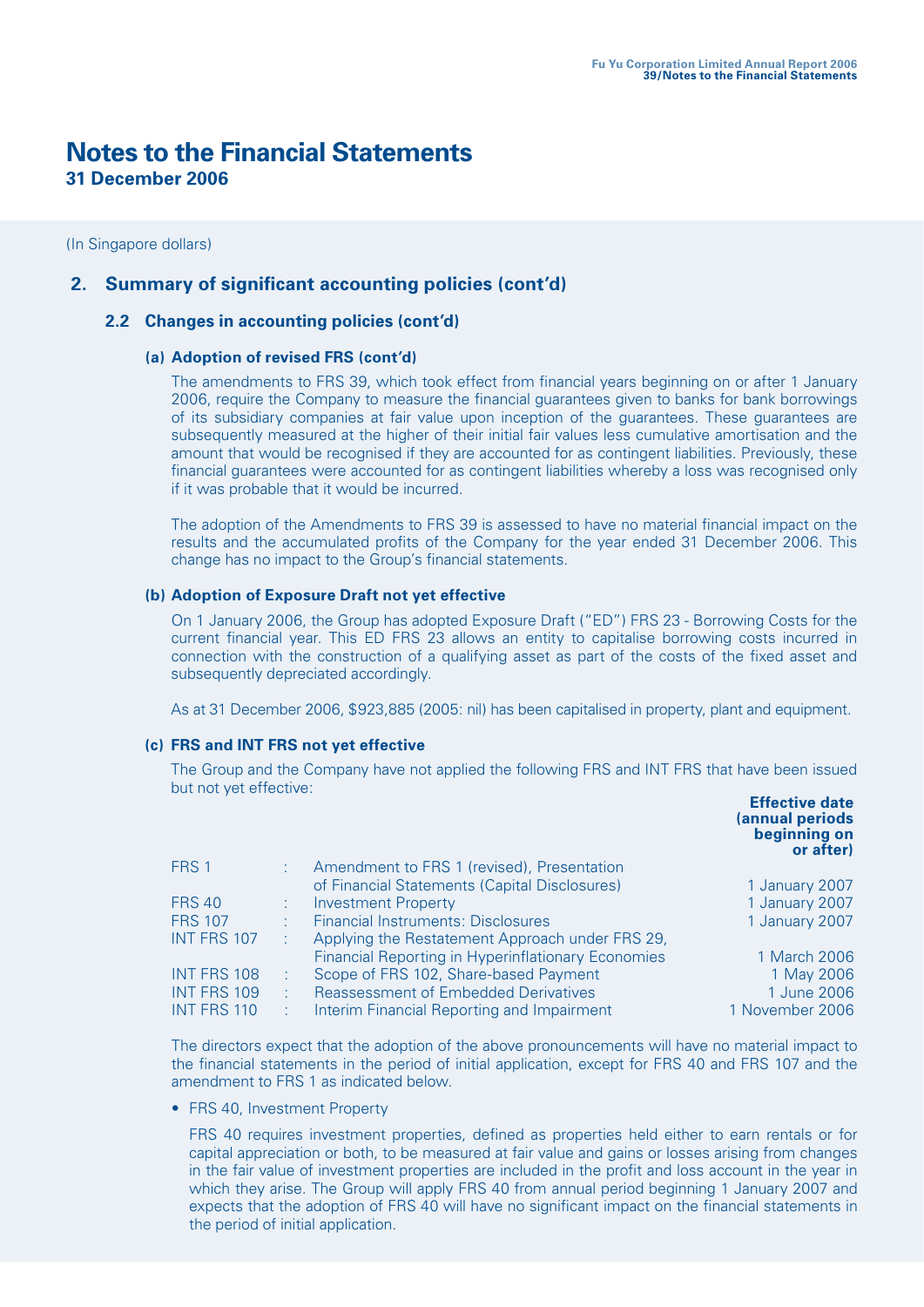(In Singapore dollars)

### **2. Summary of significant accounting policies (cont'd)**

#### **2.2 Changes in accounting policies (cont'd)**

#### **(c) FRS and INT FRS not yet effective (cont'd)**

• FRS 107, Financial Instruments: Disclosures and amendment to FRS 1 (revised), Presentation of financial statements (Capital Disclosures)

FRS 107 introduces new disclosures to improve the information about financial instruments. It requires the disclosure of qualitative and quantitative information about exposure to risks arising from financial instruments, including specified minimum disclosures about credit risk, liquidity risk and market risk, including sensitivity analysis to market risk. The amendment to FRS 1 requires the Group to make new disclosures to enable users of the financial statements to evaluate the Group's objectives, policies and processes for managing capital. The Group will apply FRS 107 and the amendment to FRS 1 from annual period beginning 1 January 2007.

#### **2.3 Significant accounting estimates and judgements**

Estimates, assumptions concerning the future and judgements are made in the preparation of the financial statements. They affect the application of the Group's accounting policies, reported amounts of assets, liabilities, income and expenses, and disclosures made. They are assessed on an on-going basis and are based on experience and relevant factors, including expectations of future events that are believed to be reasonable under the circumstances.

#### **(a) Key sources of estimation uncertainty**

The key assumptions concerning the future and other key sources of estimation uncertainty at the balance sheet date, that have a significant risk of causing a material adjustment to the carrying amounts of assets and liabilities within the next financial year are discussed below.

#### **(i) Income taxes**

The Group has exposure to income taxes in numerous jurisdictions. Significant judgement is involved in determining the group-wide provision for income taxes. There are certain transactions and computations for which the ultimate tax determination is uncertain during the ordinary course of business. The Group recognises liabilities for expected tax issues based on estimates of whether additional taxes will be due. Where the final tax outcome of these matters is different from the amounts that were initially recognised, such differences will impact the income tax and deferred tax provisions in the period in which such determination is made. The carrying amount of the Group's income tax payables at 31 December 2006 was \$4,768,258 (2005: \$3,391,025).

#### **(ii) Depreciation of property, plant and equipment**

These assets are depreciated on a straight-line basis over their estimated useful lives. Management estimates the useful lives of these assets to be within 3 to 60 years. The carrying amounts of the Group's property, plant and equipment at 31 December 2006 were \$263,670,922 (2005: \$263,775,062). Changes in the expected level of usage and technological developments could impact the economic useful lives and the residual values of these assets, therefore future depreciation charges could be revised.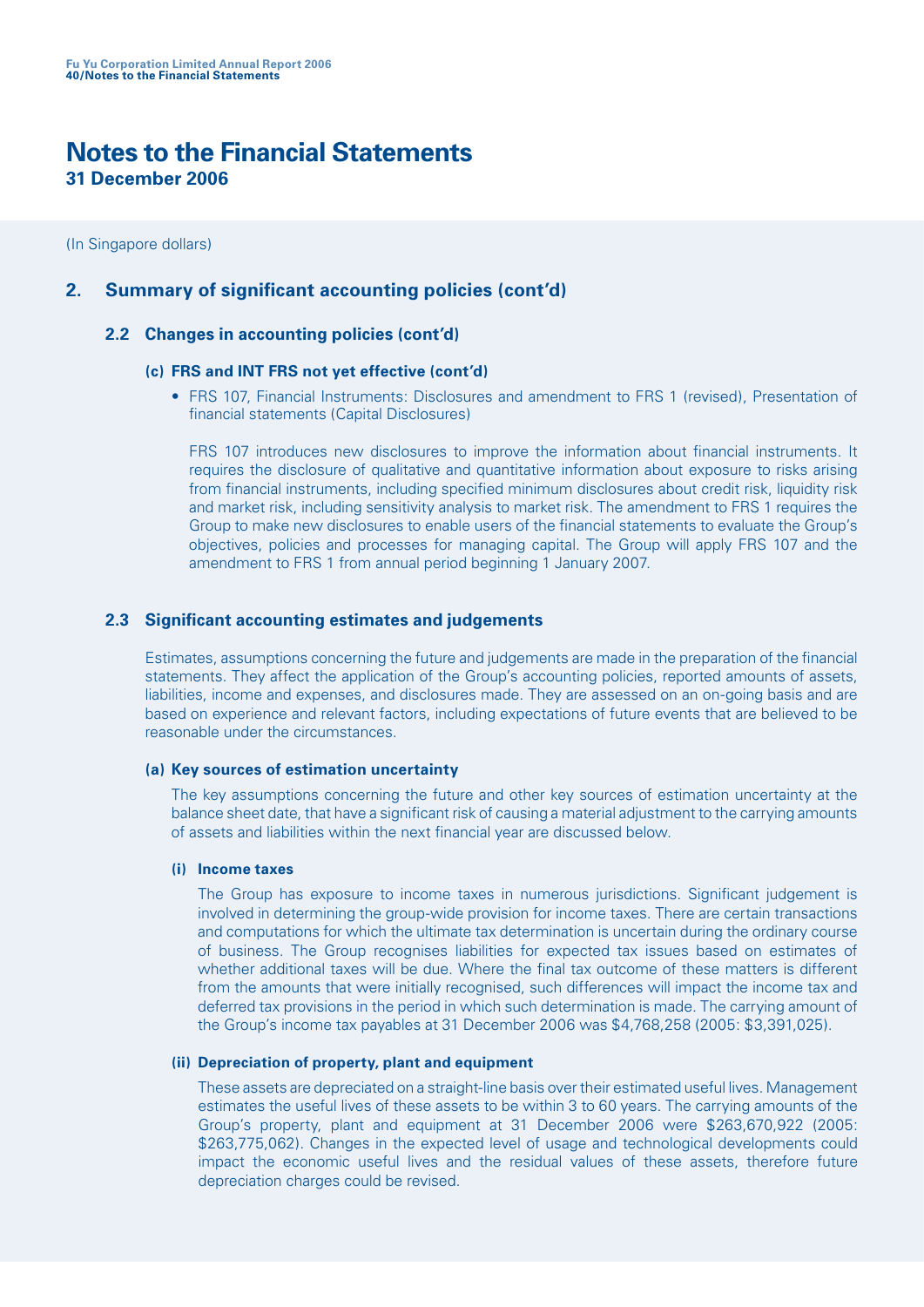(In Singapore dollars)

### **2. Summary of significant accounting policies (cont'd)**

#### **2.3 Significant accounting estimates and judgements (cont'd)**

#### **(b) Critical judgements made in applying accounting policies**

Judgement made by management in the application of FRS that has a significant effect on the financial statements and in arriving at estimates with a significant risk of material adjustment is discussed below:

• Impairment of investments and financial assets

The Group and the Company follow the guidance of FRS 36 - Impairment of Assets and FRS 39 in determining when an investment or financial asset is other-than-temporarily impaired and this requires significant judgement. The Group and the Company evaluate, among other factors, the duration and extent to which the fair value of an investment or financial asset is less than its cost; and the financial health of and near term business outlook for the investment or financial asset, including factors such as industry and sector performance, changes in technology and operational and financing cash flow.

#### **2.4 Subsidiary companies and principles of consolidation**

#### **(a) Subsidiary companies**

A subsidiary company is an entity over which the Group has the power to govern the financial and operating policies so as to obtain benefits from its activities. The Group generally has such power when it directly or indirectly, holds more than 50% of the issued share capital, or controls more than half of the voting power, or controls the composition of the board of directors.

In the Company's separate financial statements, investments in subsidiary companies are accounted for at cost less any impairment losses.

#### **(b) Principles of consolidation**

The consolidated financial statements comprise the financial statements of the Company and its subsidiary companies as at the balance sheet date. The financial statements of the subsidiary companies are prepared for the same reporting date as the holding company. Consistent accounting policies are applied for like transactions and events in similar circumstances.

All intra-group balances, transactions, income and expenses and profits and losses resulting from intra-group transactions that are recognised in assets, are eliminated in full.

Subsidiary companies are fully consolidated from the date of acquisition, being the date on which the Group obtains control, and continue to be consolidated until the date that such control ceases.

Acquisitions of subsidiary companies are accounted for using the purchase method. The cost of an acquisition is measured as the fair value of the assets given, equity instruments issued and liabilities incurred or assumed at the date of exchange, plus costs directly attributable to the acquisition. Identifiable assets acquired and liabilities and contingent liabilities assumed in a business combination are measured initially at their fair values at the acquisition date, irrespective of the extent of any minority interest.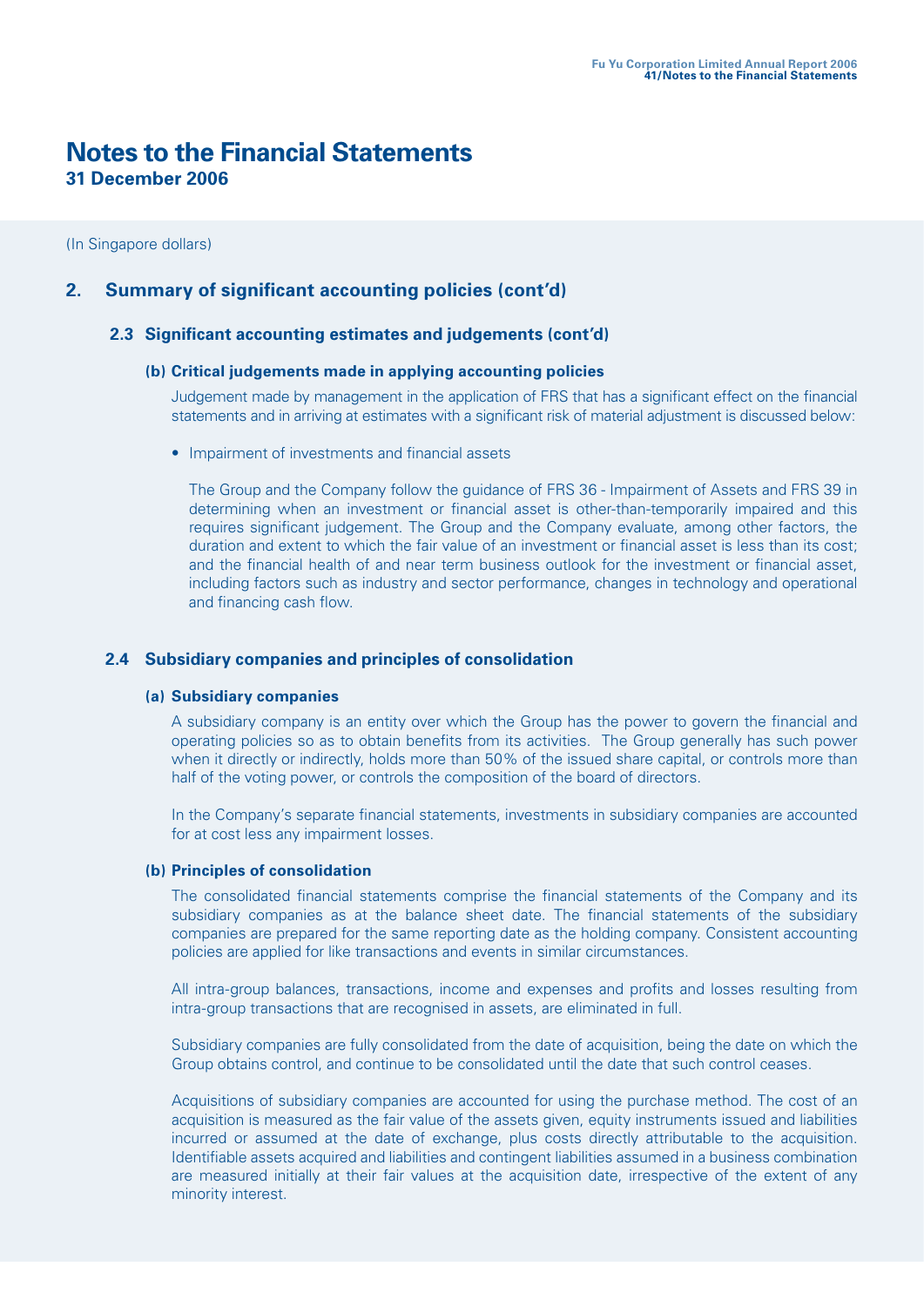(In Singapore dollars)

### **2. Summary of significant accounting policies (cont'd)**

#### **2.4 Subsidiary companies and principles of consolidation (cont'd)**

#### **(b) Principles of consolidation (cont'd)**

Any excess of the cost of the business combination over the Group's interest in the net fair value of the identifiable assets, liabilities and contingent liabilities represents goodwill. The goodwill is accounted for in accordance with the accounting policy for goodwill stated in Note 2.6 below.

Any excess of the Group's interest in the net fair value of the identifiable assets, liabilities and contingent liabilities over the cost of business combination is recognised in the profit and loss account on the date of acquisition.

Minority interests represent the portion of profit or loss and net assets in subsidiary companies not held by the Group. They are presented in the consolidated balance sheet within equity, separately from the parent shareholders' equity, and are separately disclosed in the consolidated profit and loss account.

#### **2.5 Associated companies**

An associated company is an entity, not being a subsidiary company or joint venture, in which the Group has significant influence. This generally coincides with the Group having 20% or more of the voting power, or has representation on the board of directors.

The Group's investments in associated companies are accounted for using the equity method. Under the equity method, the investment in associated companies is carried in the balance sheet at cost plus postacquisition changes in the Group's share of net assets of the associated company. The Group's share of the profit or loss of the associated companies is recognised in the consolidated profit and loss account. Where there has been a change recognised directly in the equity of the associated companies, the Group recognises its share of such changes. After application of the equity method, the Group determines whether it is necessary to recognise any impairment loss with respect to the Group's net investment in the associated company. The associated company is equity accounted for from the date the Group obtains significant influence until the date the Group ceases to have significant influence over the associate.

Goodwill relating to an associated company is included in the carrying amount of the investment.

Any excess of the Group's share of the net fair value of the associated company's identifiable assets, liabilities and contingent liabilities over the cost of the investment is excluded from the carrying amount of the investment and is instead included as income in the determination of the Group's share of the associated company's profit or loss in the period in which the investment is acquired.

When the Group's share of losses in an associated company equals or exceeds its interest in the associated company, including any other unsecured receivables, the Group does not recognise further losses, unless it has incurred obligations or made payments on behalf of the associate.

The most recent available audited financial statements of the associated companies are used by the Group in applying the equity method. Consistent accounting policies are applied for like transactions and events in similar circumstances.

In the Company's separate financial statements, investments in associated companies are accounted for at cost less impairment losses.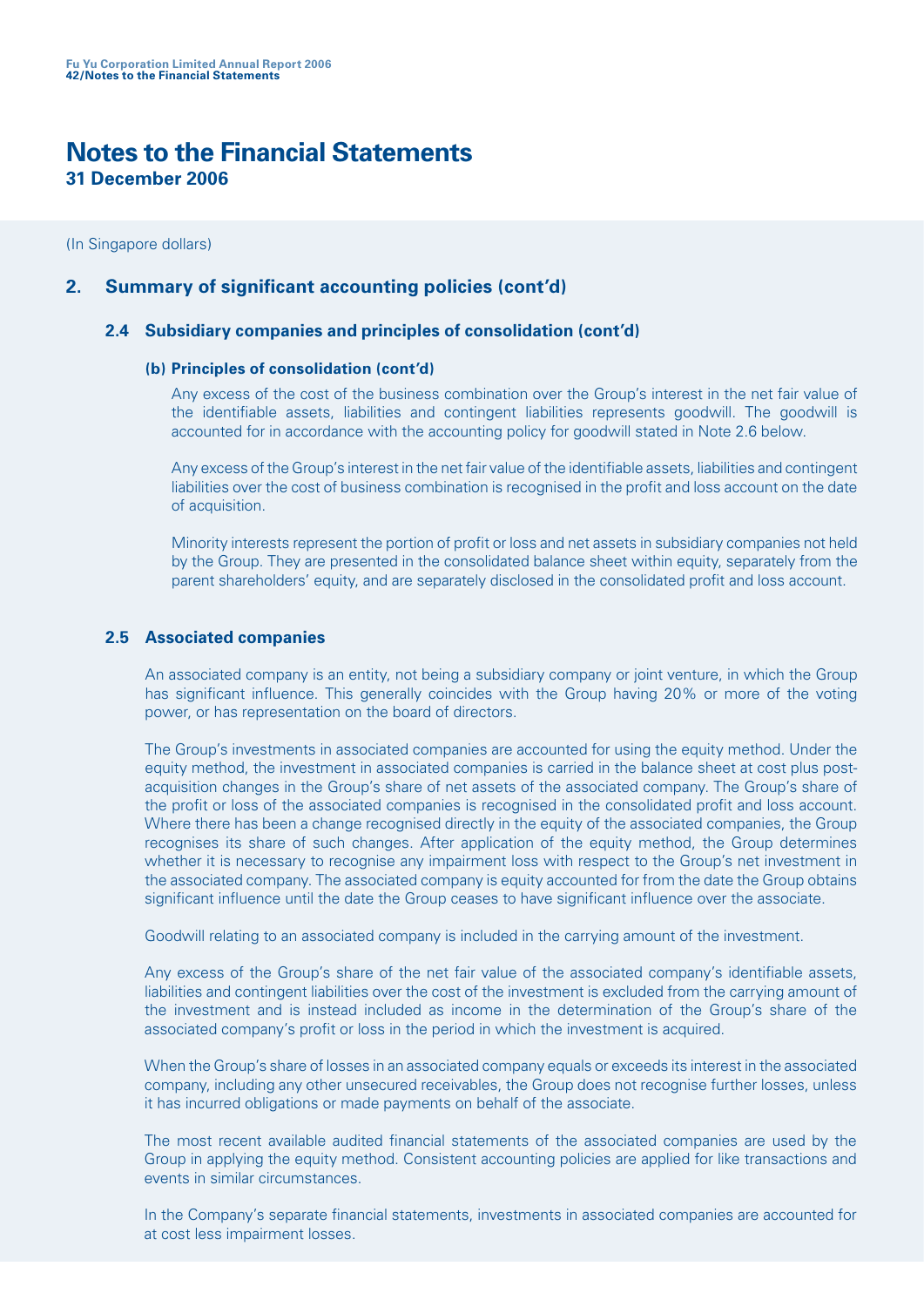#### (In Singapore dollars)

### **2. Summary of significant accounting policies (cont'd)**

#### **2.6 Goodwill**

Goodwill acquired in a business combination is initially measured at cost being the excess of the cost of the business combination over the Group's interest in the net fair value of the identifiable assets, liabilities and contingent liabilities. Following initial recognition, goodwill is measured at cost less any accumulated impairment losses. Goodwill is reviewed for impairment, annually or more frequently if events or changes in circumstances indicate that the carrying value may be impaired.

For the purpose of impairment testing, goodwill acquired in a business combination is, from the acquisition date, allocated to each of the Group's cash-generating units, or groups of cash-generating units, that are expected to benefit from the synergies of the combination, irrespective of whether other assets or liabilities of the Group are assigned to those units or groups of units. Each unit or group of units to which the goodwill is so allocated:

- Represents the lowest level within the Group at which the goodwill is monitored for internal management purposes; and
- Is not larger than a segment based on either the Group's primary or the Group's secondary reporting format.

A cash-generating unit (or group of cash-generating units) to which goodwill has been allocated are tested for impairment annually and whenever there is an indication that the unit may be impaired, by comparing the carrying amount of the unit, including the goodwill, with the recoverable amount of the unit. Where the recoverable amount of the cash-generating unit (or group of cash-generating units) is less than the carrying amount, an impairment loss is recognised.

Where goodwill forms part of a cash-generating unit (or group of cash-generating units) and part of the operation within that unit is disposed of, the goodwill associated with the operation disposed of is included in the carrying amount of the operation when determining the gain or loss on disposal of the operation. Goodwill disposed of in this circumstance is measured based on the relative values of the operation disposed of and the portion of the cash-generating unit retained.

#### **2.7 Property, plant and equipment**

All items of property, plant and equipment are initially recorded at cost. Subsequent to recognition, property, plant and equipment are stated at cost or valuation less accumulated depreciation and accumulated impairment losses. Certain properties are subsequently revalued, on an asset-by-asset basis, to their fair values. Fair value is determined from market-based evidence by appraisal that is undertaken by professionally qualified valuers.

The initial cost of property, plant and equipment comprises its purchase price, including import duties and non-refundable purchase taxes and any directly attributable costs of bringing the asset to its working condition and location for its intended use, any trade discounts and rebates are deducted in arriving at the purchase price. Expenditure incurred after the property, plant and equipment have been put into operation, such as repairs and maintenance and overhaul costs, is normally charged to the profit and loss account in the period in which the costs are incurred. In situations where it can be clearly demonstrated that the expenditure has resulted in an increase in the future economic benefits expected to be obtained from the use of an item of property, plant and equipment beyond its originally assessed standard of performance, the expenditure is capitalised as an additional cost of property, plant and equipment.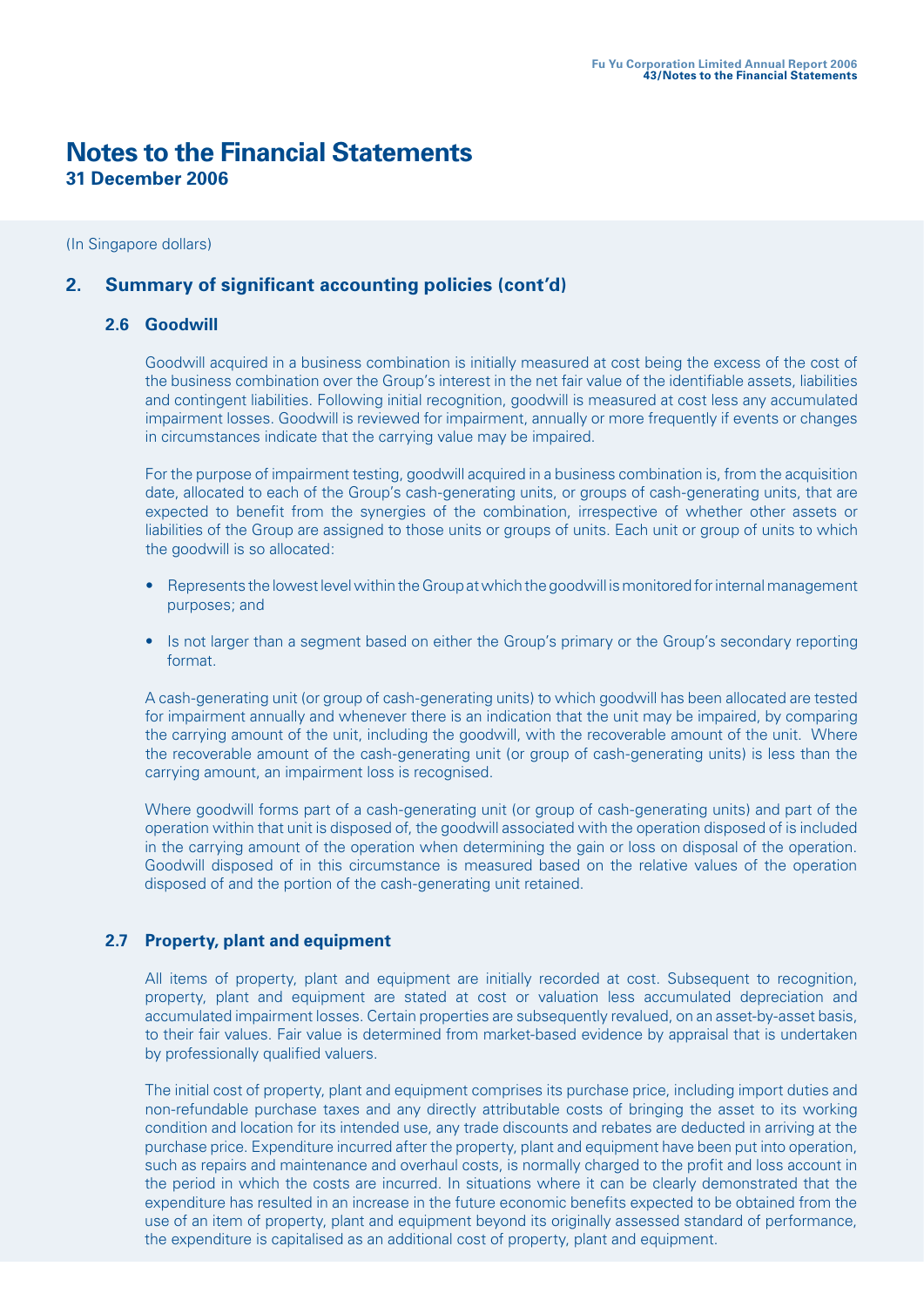(In Singapore dollars)

### **2. Summary of significant accounting policies (cont'd)**

#### **2.7 Property, plant and equipment (cont'd)**

When an asset is revalued, any increase in the carrying amount is credited directly to the revaluation reserve. However, the increase is recognised in the profit and loss account to the extent that it reverses a revaluation decrease of the same asset which was previously recognised in the profit and loss account. When an asset's carrying amount is decreased as a result of a revaluation, the decrease is recognised in the profit and loss account. However, the decrease is deducted against the revaluation reserve to the extent of any balance existing in the reserve in respect of that asset.

Any accumulated depreciation as at the revaluation date is eliminated against the gross carrying amount of the asset and the net amount is restated to the revalued amount of the asset. The revaluation surplus included in the revaluation reserve in respect of an asset, is transferred directly to accumulated profits on retirement or disposal of the asset.

The carrying values of property, plant and equipment are reviewed for impairment when events or changes in circumstances indicate that the carrying value may not be recoverable.

The residual value, useful life and depreciation method are reviewed at each financial year-end to ensure that the amount, method and period of depreciation are consistent with previous estimates and the expected pattern of consumption of the future economic benefits embodied in the items of property, plant and equipment.

An item of property, plant and equipment is derecognised upon disposal or when no future economic benefits are expected from its use or disposal. Any gain or loss arising on derecognition of the asset is included in the profit and loss account in the year the asset is derecognised.

Depreciation of an asset begins when it is available for use and is computed on a straight-line basis over the estimated useful life of the asset as follows :

| Leasehold properties                     |   | over the period of the respective leases<br>ranging from 16 to 60 years |
|------------------------------------------|---|-------------------------------------------------------------------------|
| <b>Renovations</b>                       |   | 5 years                                                                 |
| Factory equipment, plant and machinery   | ۰ | 10 years                                                                |
| Motor vehicles                           |   | 5 years                                                                 |
| Office equipment, computers electrical   |   |                                                                         |
| installations and furniture and fittings |   | 3 to 5 years                                                            |
| Erectable stores                         |   | 2 to 10 years                                                           |
| Leasehold improvement                    | - | 3 years                                                                 |

Buildings under construction are not depreciated as these assets are not available for use.

Fully depreciated property, plant and equipment are retained in the financial statements until they are no longer in use and no further charge for depreciation is made in respect of these assets.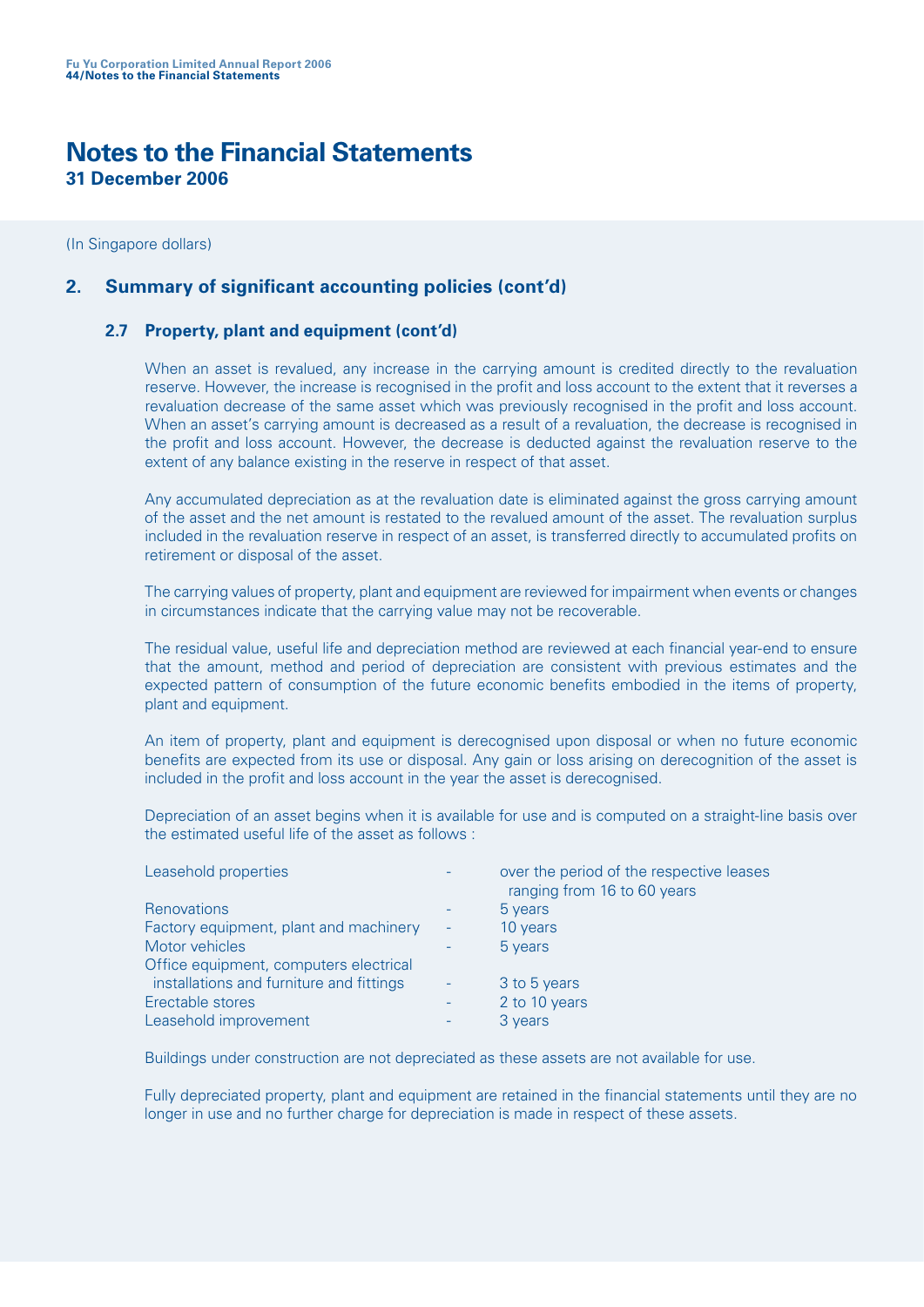(In Singapore dollars)

### **2. Summary of significant accounting policies (cont'd)**

#### **2.8 Impairment of non-financial assets**

The Group assesses at each reporting date whether there is an indication that an asset may be impaired. If any such indication exists, or when annual impairment testing for an asset is required, the Group makes an estimate of the asset's recoverable amount.

An asset's recoverable amount is the higher of an asset's or cash-generating unit's fair value less costs to sell and its value in use and is determined for an individual asset, unless the asset does not generate cash inflows that are largely independent of those from other assets or groups of assets. In assessing value in use, the estimated future cash flows are discounted to their present value using a pre-tax discount rate that reflects current market assessments of the time value of money and the risks specific to the asset. Where the carrying amount of an asset exceeds its recoverable amount, the asset is considered impaired and is written down to its recoverable amount. Impairment losses are recognised in the profit and loss account as 'impairment losses' or treated as a revaluation decrease for assets carried at revalued amount to the extent that the impairment loss does not exceed the amount held in the revaluation reserve for that same asset.

An assessment is made at each reporting date as to whether there is any indication that previously recognised impairment losses recognised for an asset other than goodwill may no longer exist or may have decreased. If such indication exists, the recoverable amount is estimated. A previously recognised impairment loss is reversed only if there has been a change in the estimates used to determine the asset's recoverable amount since the last impairment loss was recognised. If that is the case, the carrying amount of the asset is increased to its recoverable amount. That increased amount cannot exceed the carrying amount that would have been determined, net of depreciation, had no impairment loss been recognised for the asset in prior years. Reversal of an impairment loss is recognised in the profit and loss account unless the asset is carried at revalued amount, in which case the reversal in excess of impairment loss previously recognised through the profit and loss account is treated as a revaluation increase. After such a reversal, the depreciation charge is adjusted in future periods to allocate the asset's revised carrying amount, less any residual value, on a systematic basis over its remaining useful life.

### **2.9 Financial assets**

Financial assets are classified as either financial assets at fair value through profit or loss, loans and receivables, held to maturity investments or available-for-sale financial assets, as appropriate. Financial assets are recognised on the balance sheet when, and only when, the Group becomes a party to the contractual provisions of the financial instrument.

When financial assets are recognised initially, they are measured at fair value, plus, in the case of financial assets not at fair value through profit or loss, directly attributable transaction costs. The Group determines the classification of its financial assets after initial recognition and, where allowed and appropriate, reevaluates this designation at each financial year-end.

#### **(a) Financial assets at fair value through profit or loss**

Derivative financial instruments whose fair value is positive are classified as financial assets at fair value through profit or loss. The accounting policy for derivative financial instruments is included in Note 2.28.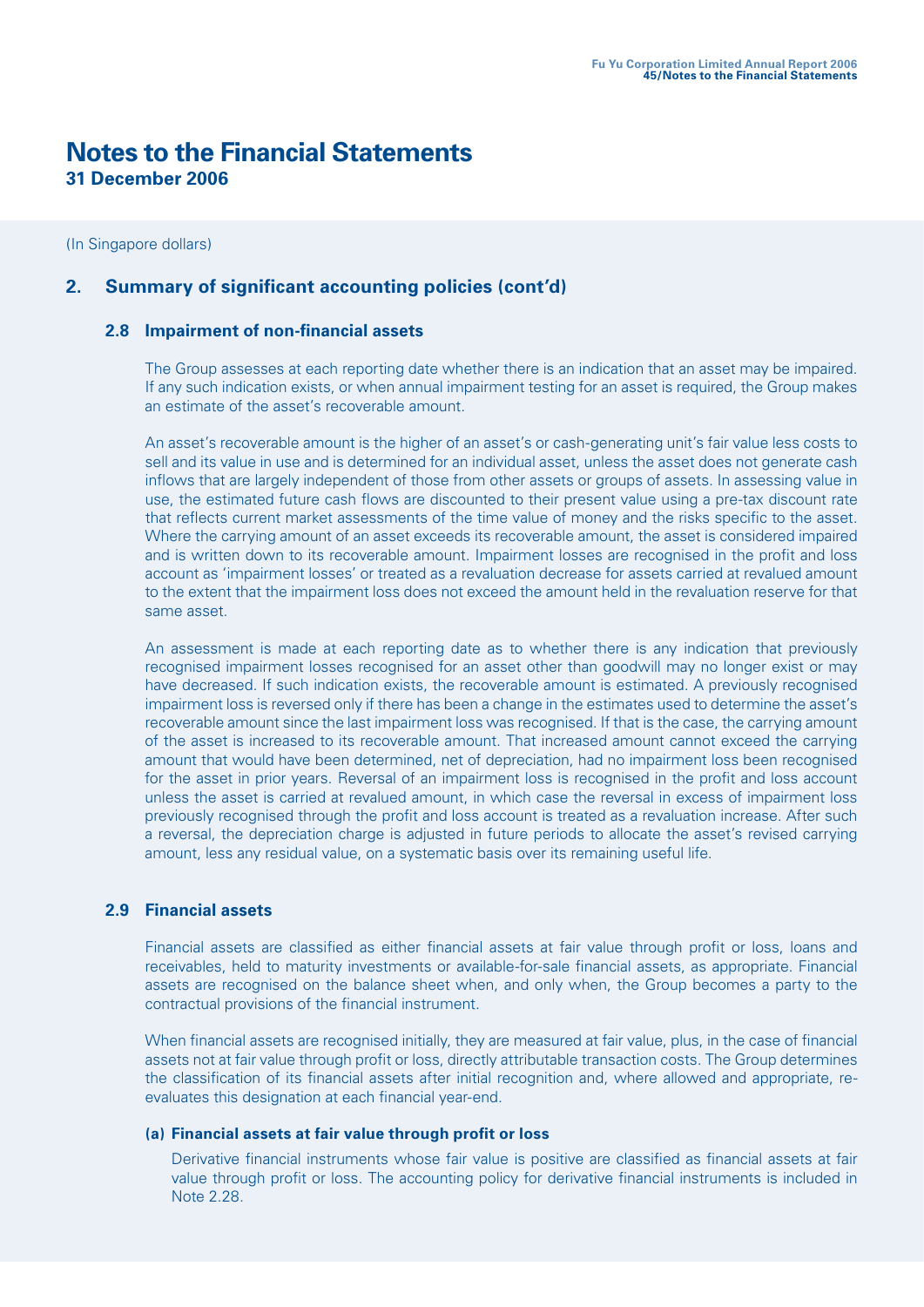(In Singapore dollars)

### **2. Summary of significant accounting policies (cont'd)**

#### **2.9 Financial assets (cont'd)**

#### **(b) Loans and receivables**

Non-derivative financial assets with fixed or determinable payments that are not quoted in an active market are classified as loans and receivables. Such assets are initially recognised at fair value plus directly attributable transaction costs, and are subsequently carried at amortised cost using the effective interest method. Gains and losses are recognised in the profit and loss account when the loans and receivables are derecognised or impaired, as well as through the amortisation process.

The Group classifies the following financial assets as loans and receivables :

- cash and cash equivalents
- trade and other receivables
- amounts due from subsidiary companies
- amount due from an associated company
- gross amount due from customers for contract work

#### **2.10 Impairment of financial assets**

The Group assesses at each balance sheet date whether there is any objective evidence that a financial asset or a group of financial assets is impaired.

#### *Assets carried at amortised cost*

If there is objective evidence that an impairment loss on financial assets carried at amortised cost has been incurred, the amount of the loss is measured as the difference between the asset's carrying amount and the present value of estimated future cash flows discounted at the financial asset's original effective interest rate. The carrying amount of the asset is reduced through the use of an allowance account. The amount of the loss is recognised in the profit and loss account.

If, in a subsequent period, the amount of the impairment loss decreases and the decrease can be related objectively to an event occurring after the impairment was recognised, the previously recognised impairment loss is reversed. Any subsequent reversal of an impairment loss is recognised in the profit and loss account, to the extent that the carrying value of the asset does not exceed its amortised cost at the reversal date.

#### **2.11 Derecognition of financial assets**

A financial asset is derecognised where the contractual rights to receive cash flows from the asset have expired.

On the derecognition of a financial asset in its entirety, the difference between the carrying amount and the sum of (a) the consideration received and (b) any cumulative gain or loss that has been recognised in equity is recognised in the profit and loss account.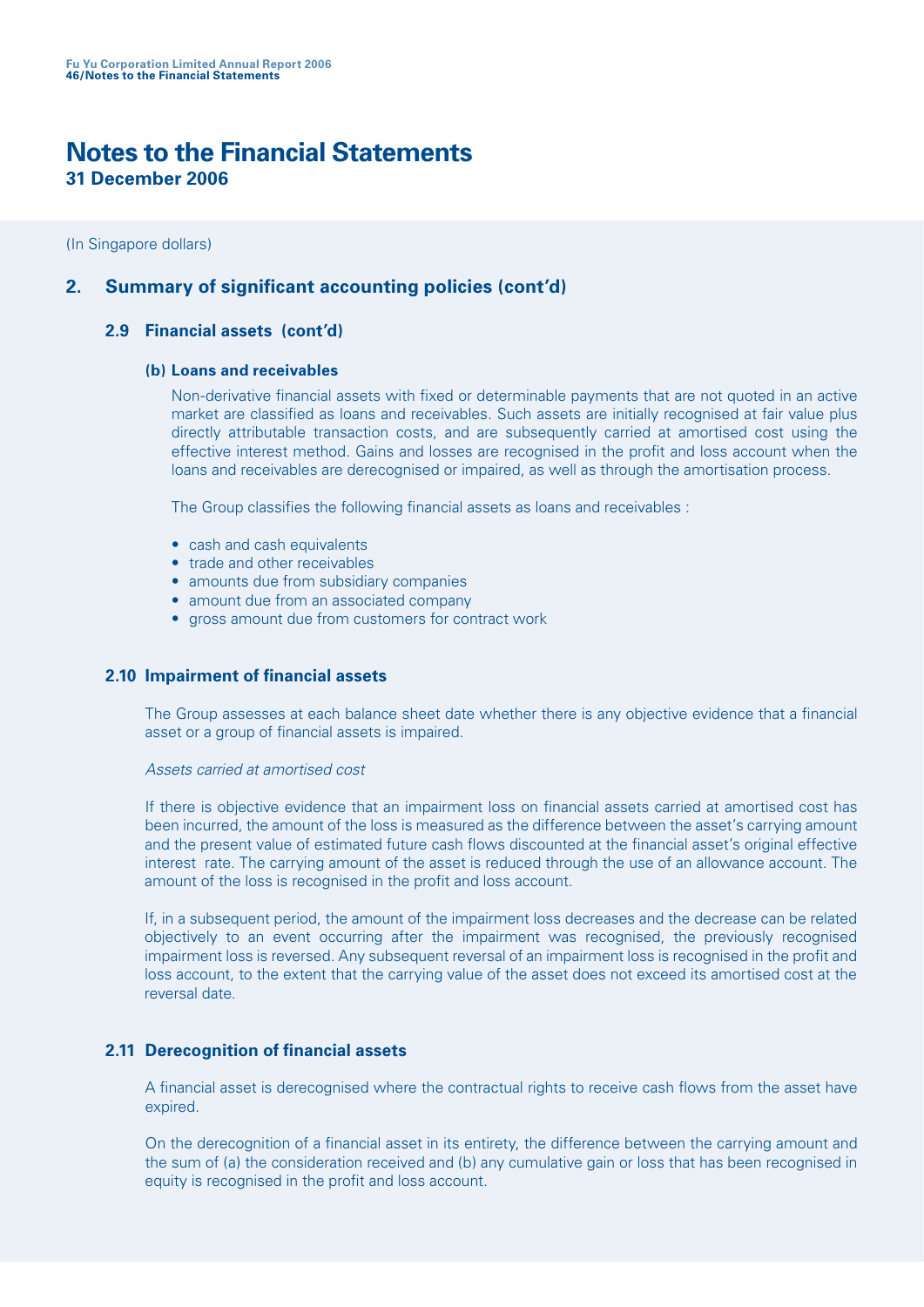(In Singapore dollars)

### **2. Summary of significant accounting policies (cont'd)**

### **2.12 Inventories**

Inventories are valued at the lower of cost and net realisable value.

Costs incurred in bringing the inventories to their present location and condition are accounted for as follows:

| Raw materials      | <b>Service</b>                 | purchase cost on weighted average basis; and                |
|--------------------|--------------------------------|-------------------------------------------------------------|
| Finished goods and | <b>Contract Contract State</b> | cost of direct materials and labour and a proportion of     |
| work-in-progress   |                                | manufacturing overheads based on normal operating capacity. |

Net realisable value is the estimated selling price in the ordinary course of business, less estimated costs of completion and the estimated costs necessary to make the sale.

#### **2.13 Tooling contracts**

Tooling revenue and costs are recognised as revenue and expenses, respectively, by reference to the stage of completion of the contract activity at the balance sheet date, when the outcome of a tooling contract can be estimated reliably. An expected loss on the construction contract is recognised as an expense immediately when it is probable that total contact costs will exceed total contract revenue. The percentage of completion is measured by reference to the stages and progress of work performed records maintained by the division.

### **2.14 Financial liabilities**

Financial liabilities include trade payables, which are normally settled on 30-120 day terms, other payables, payables to subsidiary companies, gross amount due to customers for contract work and interest-bearing loans and borrowings. Financial liabilities are recognised on the balance sheet when, and only when, the Group becomes a party to the contractual provisions of the financial instrument. Financial liabilities are initially recognised at fair value of consideration received less directly attributable transaction costs and subsequently measured at amortised cost using the effective interest method.

Gains and losses are recognised in the profit and loss account when the liabilities are derecognised as well as through the amortisation process. The liabilities are derecognised when the obligation under the liability is discharged or cancelled or expired.

### **2.15 Trade and other receivables**

Trade receivables which are classified as loans and receivables, generally have 30-120 days credit terms. Bad debts are written-off to the profit and loss account as incurred.

Amounts due from related parties are classified as loans and receivables.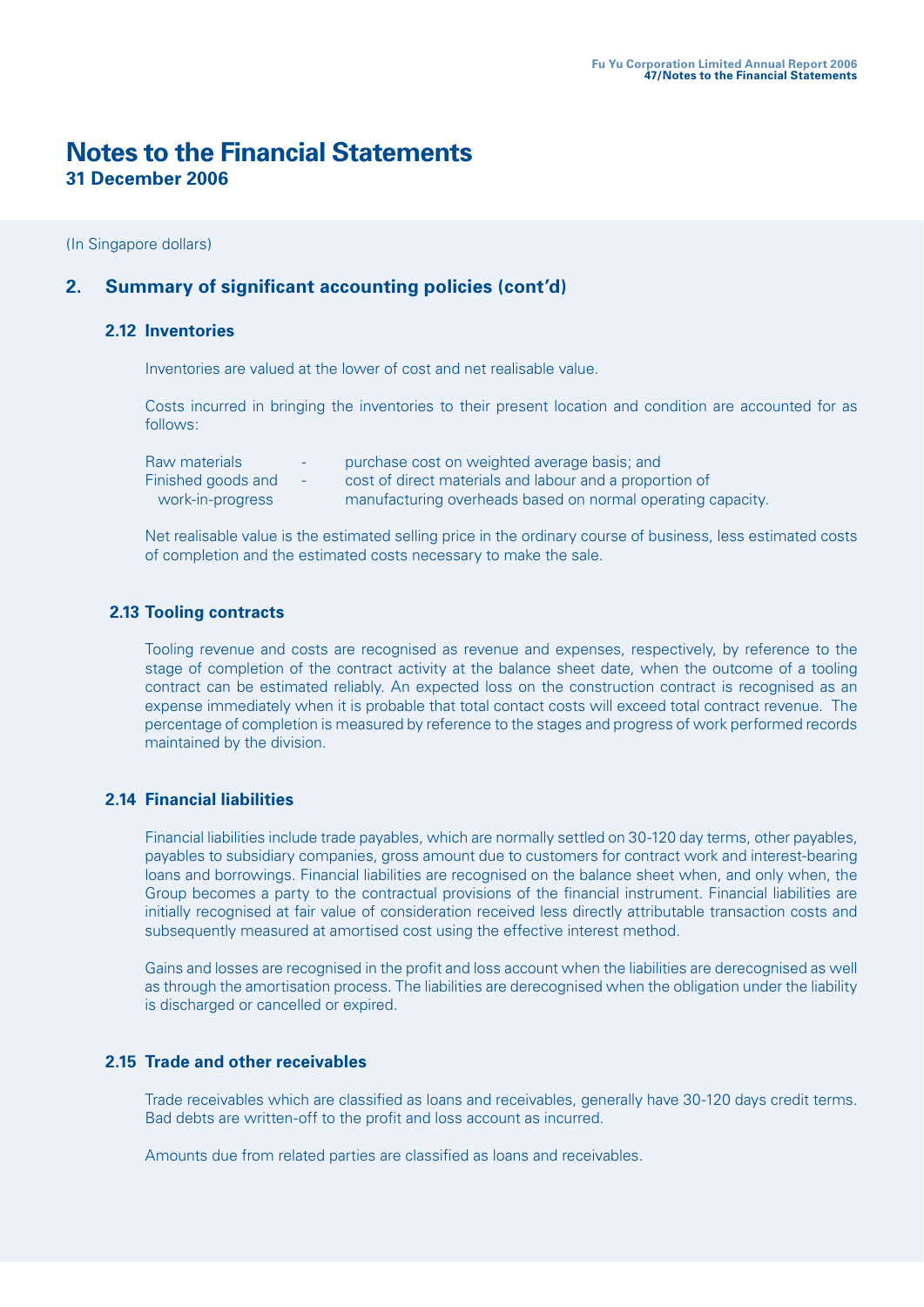(In Singapore dollars)

### **2. Summary of significant accounting policies (cont'd)**

#### **2.16 Trade and other repayables**

Liabilities for trade and other amounts payable which are normally settled on 30-120 day terms, are classified as financial liabilities.

Amounts due to related parties are classified as financial liabilities.

#### **2.17 Provisions**

Provisions are recognised when the Group has a present obligation (legal or constructive) where as a result of a past event, it is probable that an outflow of resources embodying economic benefits will be required to settle the obligation and a reliable estimate can be made of the amount of the obligation.

#### **2.18 Loans and borrowings**

All loans and borrowings are designated as financial liabilities.

#### **2.19 Borrowing costs**

Borrowing costs are generally expensed as incurred. Borrowing costs are capitalised if they are directly attributable to the acquisition, construction or production of a qualifying asset. Capitalisation of borrowing costs commences when the activities to prepare the asset for its intended use or sale are in progress and the expenditures and borrowing costs are being incurred. Borrowing costs are capitalised until the assets are ready for their intended use. If the resulting carrying amount of the asset exceeds its recoverable amount, an impairment loss is recorded.

#### **2.20 Segments**

A segment is a distinguishable component of the Group that is engaged in providing products or services within a particular economic environment, which is subject to risks and rewards that are different from those of other segments.

For management purposes, the Group is organised into four geographical segments. The divisions are on the basis which the Group reports its primary segment information.

Inter-segment pricing is determined on an arm's length basis.

Segment results, assets and liabilities include items directly attributable to a segment as well as those that can be allocated on a reasonable basis. Unallocated items comprise mainly corporate assets, income tax and deferred tax assets and liabilities, interest-bearing loans and related expenses. Segment capital expenditure is the total costs incurred during the year to acquire segment assets that are expected to be used for more than one year.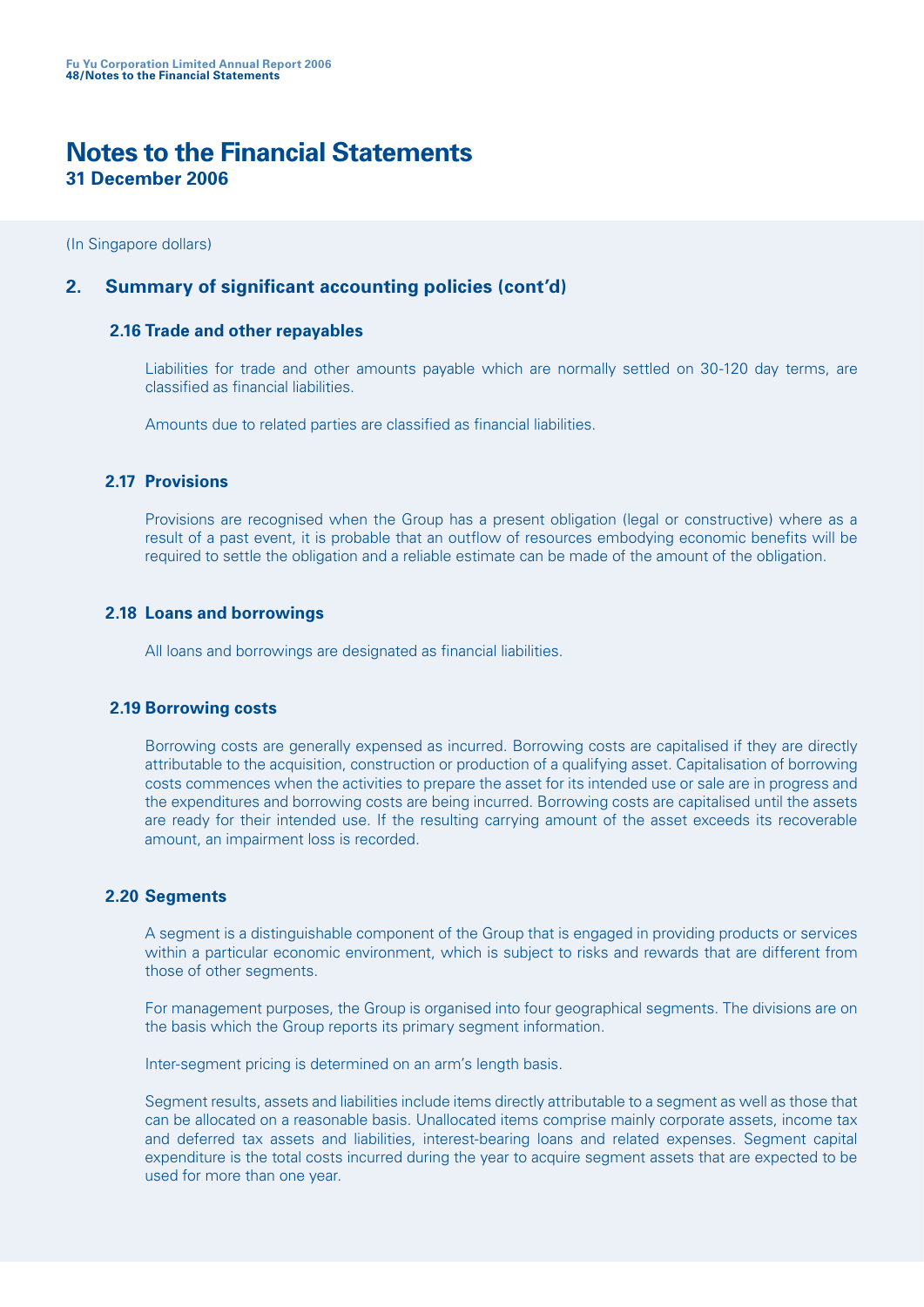(In Singapore dollars)

### **2. Summary of significant accounting policies (cont'd)**

### **2.21 Leases**

#### *Where the Group is the Lessor*

Leases where the Group retains substantially all the risks and rewards of ownership of the asset are classified as operating leases. Initial direct costs incurred in negotiating an operating lease are added to the carrying amount of the leased asset and recognised over the lease term on the same bases as rental income.

#### *Where the Group is the Lessee*

Finance leases, which effectively transfer to the Group substantially all the risks and benefits incidental to ownership of the leased item, are capitalised at the inception of the lease at the fair value of the leased asset or, if lower, at the present value of the minimum lease payments. Any initial direct costs are also added to the amount capitalised. Lease payments are apportioned between the finance charges and reduction of the lease liability so as to achieve a constant rate of interest on the remaining balance of the liability. Finance charges are charged directly to profit and loss account.

Capitalised leased assets are depreciated over the shorter of the estimated useful life of the asset or the lease term, if there is no reasonable certainty that the Group will obtain ownership by the end of the lease term.

Leases where the lessor effectively retains substantially all the risks and benefits of ownership of the leased term are classified as operating leases. Operating lease payments are recognised as an expense in the profit and loss account on a straight-line basis over the lease term. The aggregate benefit of incentives provided by the lessor is recognised as a reduction of rental expense over the lease term on a straight-line basis.

#### **2.22 Government grants**

Assets related grants from the Economic Development Board ("EDB") and the Agency for Science, Technology and Research ("A\*STAR") are credited to a deferred assets grants account and are released to the profit and loss accounts on a straight line basis over the estimated useful life of the underlying assets.

Income-related grants are recognised in the profit and loss account over the period necessary to match the costs that it is intended to compensate.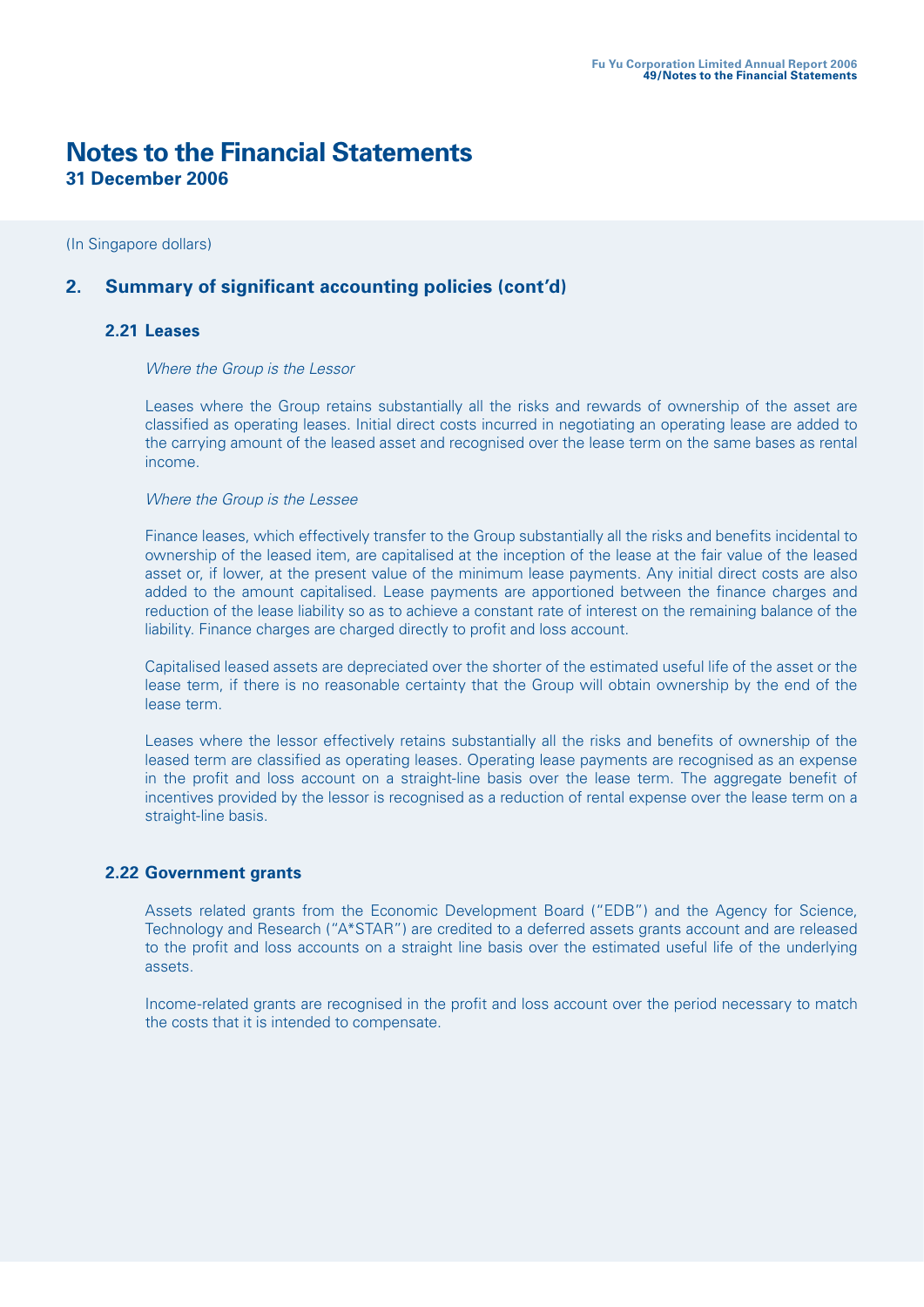#### (In Singapore dollars)

### **2. Summary of significant accounting policies (cont'd)**

#### **2.23 Taxation**

#### *(a) Current tax*

Current tax assets and liabilities for the current and prior periods are measured at the amount expected to be recovered from or paid to the taxation authorities. The tax rates and tax laws used to compute the amount are those that are enacted or substantively enacted by the balance sheet date.

#### *(b) Deferred tax*

Deferred income tax is provided using the liability method on temporary differences at the balance sheet date between the tax bases of assets and liabilities and their carrying amounts for financial reporting purposes.

Deferred tax liabilities are recognised for all taxable temporary differences, except:

- Where the deferred tax liability arises from the initial recognition of goodwill or of an asset or liability in a transaction that is not a business combination and, at the time of the transaction, affects neither the accounting profit nor taxable profit or loss; and
- In respect of taxable temporary differences associated with investments in subsidiary companies, associated companies and interests in joint ventures, where the timing of the reversal of the temporary differences can be controlled and it is probable that the temporary differences will not reverse in the foreseeable future.

Deferred income tax assets are recognised for all deductible temporary differences (other than those mentioned above), carry-forward of unused tax credits and unused tax losses, to the extent that it is probable that taxable profit will be available against which the deductible temporary differences, and the carry-forward of unused tax credits and unused tax losses can be utilised.

The carrying amount of deferred income tax assets is reviewed at each balance sheet date and reduced to the extent that it is no longer probable that sufficient taxable profit will be available to allow all or part of the deferred income tax asset to be utilised. Unrecognised deferred income tax assets are reassessed at each balance sheet date and are recognised to the extent that it has become probable that future taxable profit will allow the deferred tax asset to be recovered.

Deferred income tax assets and liabilities are measured at the tax rates that are expected to apply to the year when the asset is realised or the liability is settled, based on tax rates (and tax laws) that have been enacted or substantively enacted at the balance sheet date.

Income tax relating to items recognised directly in equity is recognised in equity.

Deferred tax assets and deferred tax liabilities are offset, if a legally enforceable right exists to set off current tax assets against current tax liabilities and the deferred taxes relate to the same taxable entity and the same taxation authority.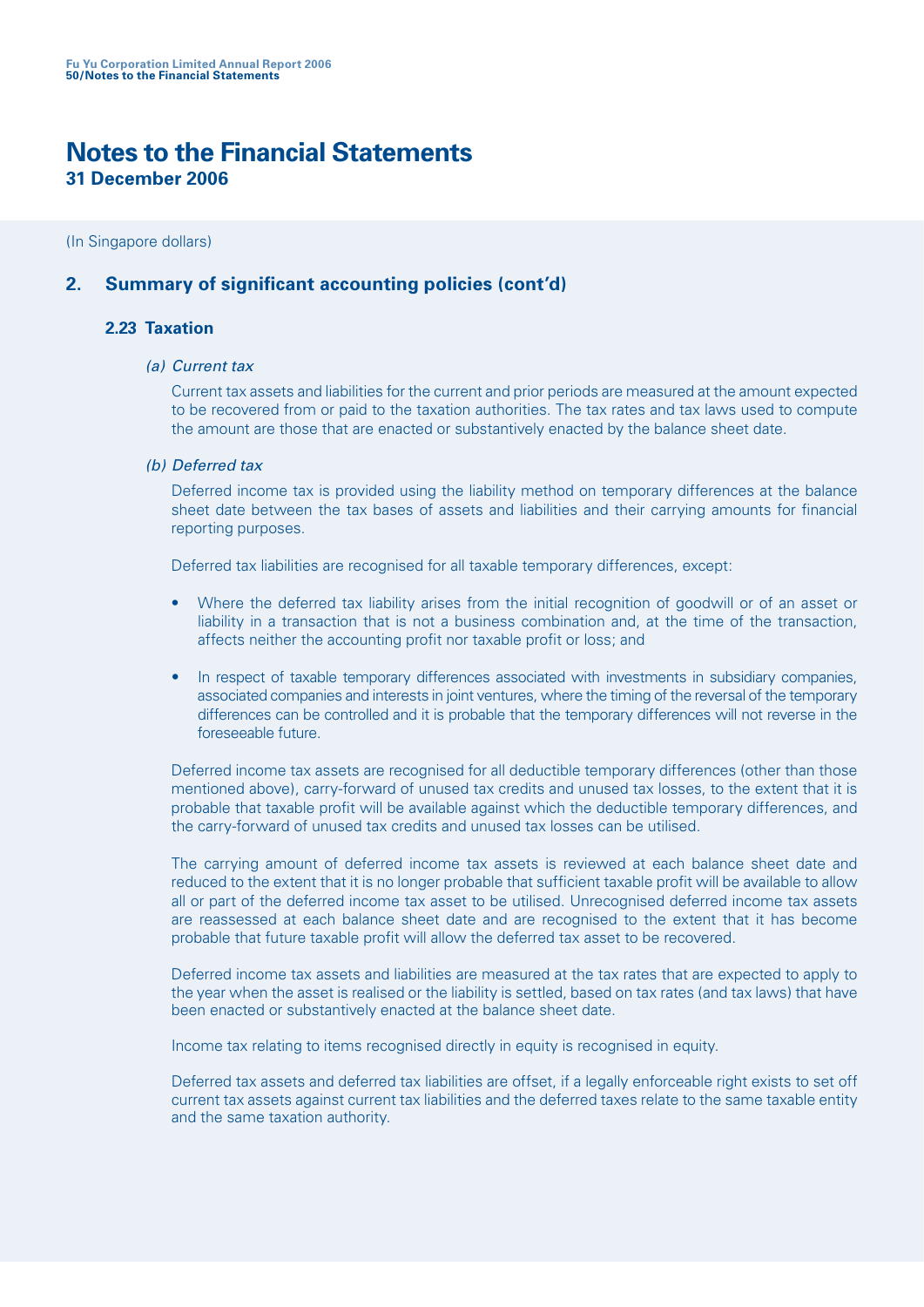#### (In Singapore dollars)

### **2. Summary of significant accounting policies (cont'd)**

#### **2.23 Taxation (cont'd)**

#### *(c) Sales tax*

Revenues, expenses and assets are recognised net of the amount of sales tax except:

- Where the sales tax incurred on a purchase of assets or services is not recoverable from the taxation authority, in which case the sales tax is recognised as part of the cost of acquisition of the asset or as part of the expense item as applicable; and
- Receivables and payables that are stated with the amount of sales tax included.

The net amount of sales tax recoverable from, or payable to, the taxation authority is included as part of receivables or payables in the balance sheet.

#### **2.24 Cash and cash equivalents**

Cash and cash equivalents are defined as cash on hand and at bank, demand deposits and short-term, highly liquid investments readily convertible to known amounts of cash and subject to insignificant risk of changes in value.

For the purposes of the Consolidated Cash Flow Statement, cash and cash equivalents consist of cash and bank balances, fixed deposits and short-term securities with financial institutions.

### **2.25 Revenue**

Revenue is recognised to the extent that it is probable that the economic benefits will flow to the Group and the revenue can be reliably measured. The following specific recognition criteria must also be met before revenue is recognised:

#### *Sale of goods*

Revenue is recognised upon the transfer of significant risks and rewards of ownership of the goods to the customer, which generally coincides with delivery and acceptance of the goods sold.

In the Group's full year results announcement for the year ended 31 December 2005, and in the subsequent interim reporting periods ended 31 March 2006 and 30 June 2006, and 30 September 2006, there were goods delivered to customers but not invoiced for longer than 30 days (beyond the normal period within which invoices are expected to be raised). These goods delivered but not invoiced occurred in the Group's China subsidiaries. The significant delays in the issuance of invoices was apparently a result of these goods deliveries not been properly monitored and managed by the Group Senior General Manager of China who had since resigned.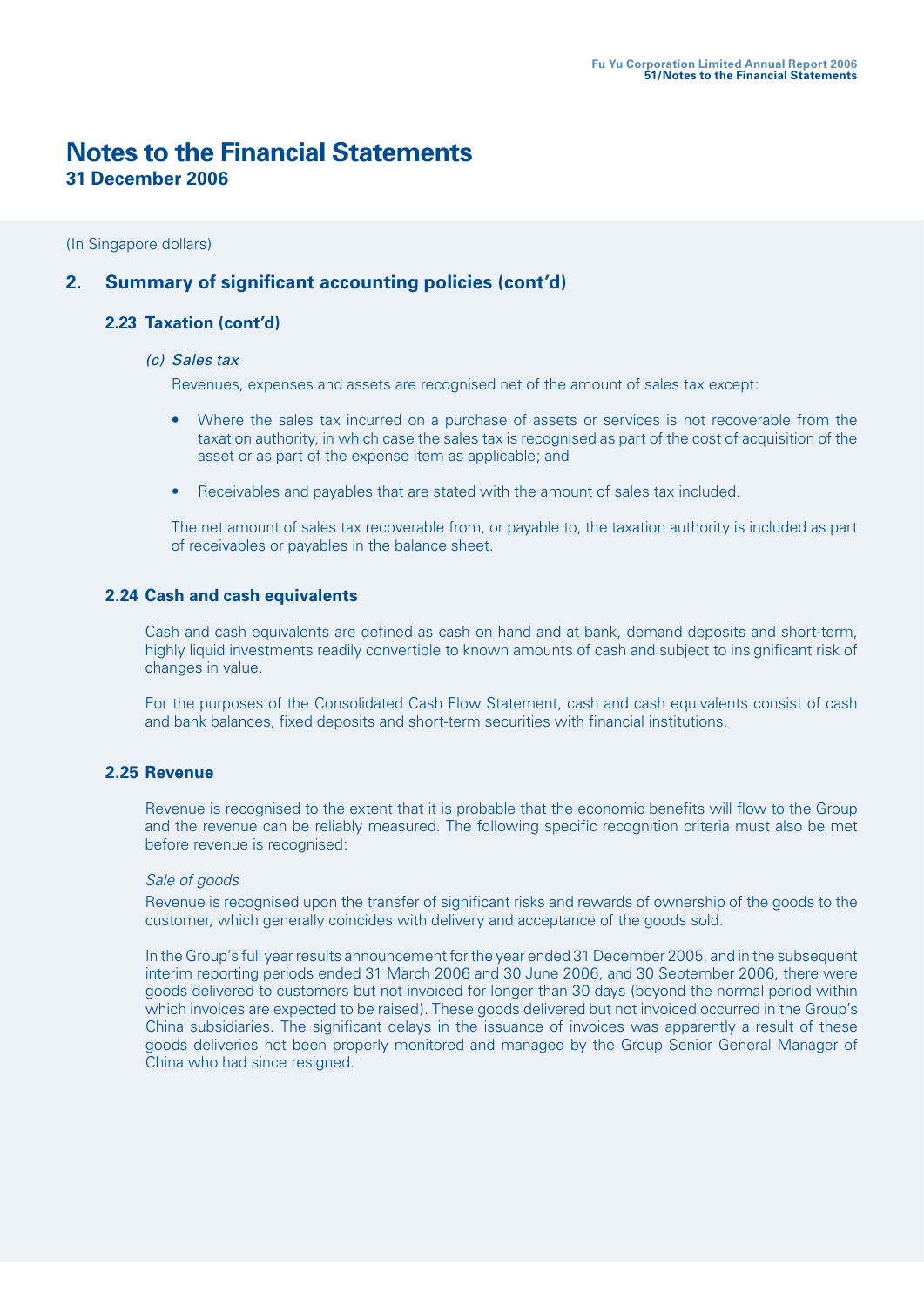(In Singapore dollars)

### **2. Summary of significant accounting policies (cont'd)**

#### **2.25 Revenue (cont'd)**

As at 31 December 2006, there were sales recognised for which invoices have not been issued for longer than 30 days of S\$8,206,810 (2005: S\$7,166,613). As at 28 February 2007, these goods delivered but not invoiced for longer than 30 days stood at S\$5.6 million. The directors will continue to monitor the goods delivered but not invoiced for more than 30 days to ensure that proper invoicing is being carried out.

#### *Tooling contracts*

Accounting policy for recognising tooling contracts is stated in Note 2.13.

#### *Commission income*

Revenue is recognised when the right to receive the payment is established.

#### *Interest income*

Interest income is recognised on a time proportion basis (using the effective interest method) unless collectibility is in doubt.

#### *Dividend income*

Dividend income is recognised when the Group's right to receive the payment is established.

#### *Rental income*

Rental income is accounted for on a straight-line basis over the lease terms on ongoing leases.

#### *Government grants*

Refer to the policy on government grants stated in Note 2.22.

#### **2.26 Functional and foreign currency**

#### *(i) Functional currency*

The management has determined the currency of the primary economic environment in which the Company operates i.e. functional currency, to be SGD. Sales prices and major costs of providing goods and services including major operating expenses are primarily influenced by fluctuations in SGD.

#### *(ii) Foreign currency transactions*

Transactions in foreign currencies are measured in the respective functional currencies of the Company and its subsidiary companies and are recorded on initial recognition in the functional currencies at exchange rates approximating those ruling at the transaction dates. Monetary assets and liabilities denominated in foreign currencies are translated at the closing rate of exchange ruling at the balance sheet date. Non-monetary items that are measured in terms of historical cost in a foreign currency are translated using the exchange rates as at the dates of the initial transactions. Non-monetary items measured at fair value in a foreign currency are translated using the exchange rates at the date when the fair value was determined.

Exchange differences arising on the settlement of monetary items or on translating monetary items at the balance sheet date are recognised in the profit and loss account except for exchange differences arising on monetary items that form part of the Group's net investment in foreign subsidiary companies, which are recognised initially in a separate component of equity as foreign currency translation reserve in the consolidated balance sheet and recognised in the consolidated profit and loss account on disposal of the subsidiary. In the Company's separate financial statements, such exchange differences are recognised in the profit and loss account.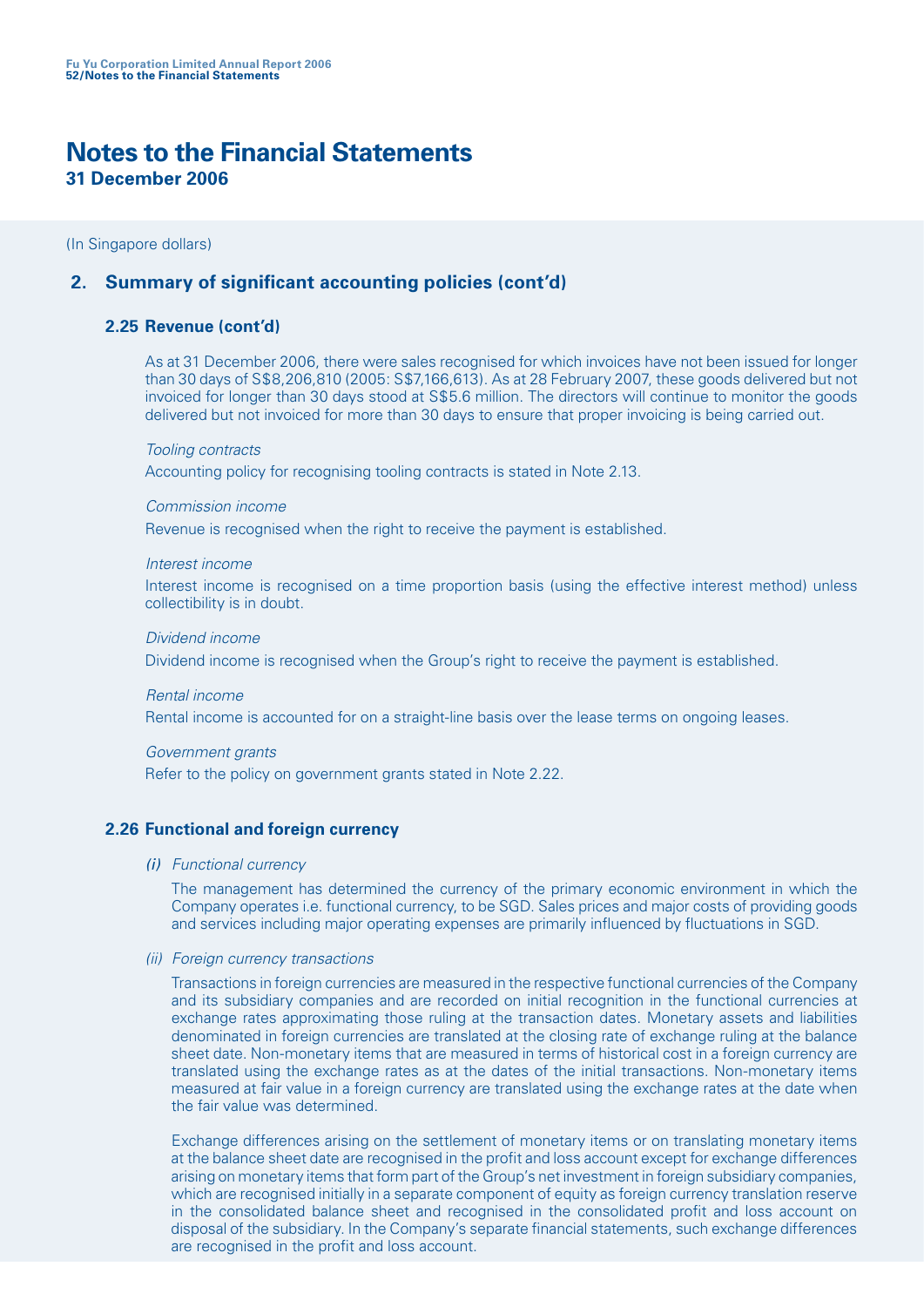(In Singapore dollars)

### **2. Summary of significant accounting policies (cont'd)**

#### **2.26 Functional and foreign currency (cont'd)**

*(iii) Foreign currency translation*

The results and financial position of foreign operations are translated into SGD using the following procedures:

- • Assets and liabilities for each balance sheet presented are translated at the closing rate ruling at that balance sheet date; and
- Income and expenses for each income statement are translated at average exchange rates for the year, which approximates the exchange rates at the dates of the transactions.

All resulting exchange differences are recognised in a separate component of equity as foreign currency translation reserve.

On disposal of a foreign operation, the cumulative amount of exchange differences deferred in equity relating to that foreign operation is recognised in the profit and loss account as a component of the gain or loss on disposal.

#### **2.27 Employee benefits**

#### *(a) Defined contribution plans*

The Group participates in the national pension schemes as defined by the laws of the countries in which it has operations. In particular, the Singapore companies in the Group make contributions to the Central Provident Fund scheme in Singapore, a defined contribution pension scheme. Contributions to national pension schemes are recognised as an expense in the period in which the related service is performed.

*(b) Employee leave entitlement*

Employee entitlements to annual leave are recognised as a liability when they accrue to employees. The estimated liability for leave is recognised for services rendered by employees up to balance sheet date.

#### **2.28 Derivative financial instruments**

Derivative financial instruments are classified as financial assets or liabilities at fair value through profit or loss and are initially recognised at fair value on the date on which a derivative contract is entered into and are subsequently remeasured at fair value at each balance sheet date.

Derivative financial instruments are used to manage exposure to foreign exchange risks arising from operational, financing and investment activities that do not qualify for hedge accounting.

Any gains or losses arising from changes in fair value on derivative financial instruments are taken to the profit and loss account for the year.

#### **2.29 Non-current assets held for sale**

Assets are classified as held for sale if their carrying amount will be recovered principally through sale rather than through continuing use. Such assets are measured at the lower of their carrying amount and fair value less costs to sell. Property, plant and equipment held for sale are not subject to depreciation.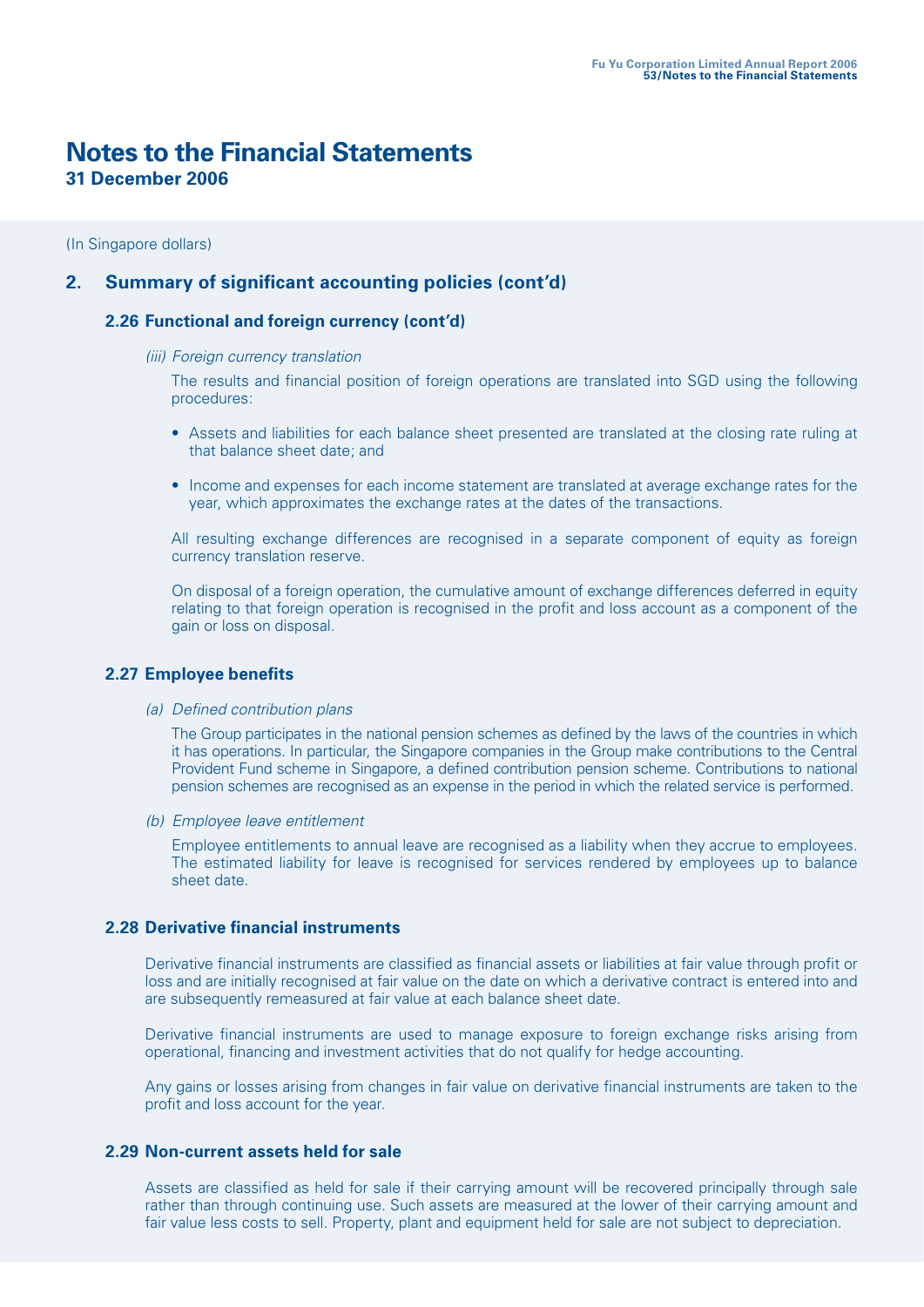(In Singapore dollars)

### **3. Group companies**

The subsidiary companies and associated companies at 31 December 2006 are :-

| <b>Name of</b><br>company |                                                          | <b>Place of</b><br>incorporation/<br>establishment<br>and business | <b>Principal activities</b>                                                                                                   | <b>Percentage of</b><br>equity held<br>by the Group |              |  |
|---------------------------|----------------------------------------------------------|--------------------------------------------------------------------|-------------------------------------------------------------------------------------------------------------------------------|-----------------------------------------------------|--------------|--|
|                           |                                                          |                                                                    |                                                                                                                               | 2006<br>$\frac{9}{6}$                               | 2005<br>$\%$ |  |
|                           | <b>Held by Fu Yu Corporation Limited</b>                 |                                                                    |                                                                                                                               |                                                     |              |  |
|                           | Subsidiary companies                                     |                                                                    |                                                                                                                               |                                                     |              |  |
| #                         | Fu Yu<br>Investment<br>Pte Ltd                           | Singapore                                                          | Investment holding                                                                                                            | 100                                                 | 100          |  |
| $* *$                     | Chang Fu<br><b>Resources</b><br>Pte Ltd                  | Singapore                                                          | Dormant                                                                                                                       | 100                                                 | 100          |  |
| $* *$                     | <b>IFN Pte Ltd</b>                                       | Singapore                                                          | Investment holding                                                                                                            | 100                                                 | 100          |  |
| #                         | NanoTechnology<br>Manufacturing<br>Pte. Ltd.             | Singapore                                                          | Manufacturing of ultra precision tools<br>and dies, precision moulding and stamping                                           | 80                                                  | 80           |  |
| $\ast$                    | Fu Yu Moulding<br>& Tooling<br>(Dongguan)<br>Co., Ltd.   | People's<br>Republic of<br>China                                   | Manufacture and sub-assembly of<br>precision plastic parts and components,<br>and fabrication of precision moulds and dies    | 100                                                 | 100          |  |
| $\ast$                    | Fu Yu<br>Moulding &<br>Tooling<br>(Shanghai)<br>Co., Ltd | People's<br>Republic of<br>China                                   | Manufacture and sub-assembly of<br>precision plastic parts and components,<br>and fabrication of precision moulds<br>and dies | 100                                                 | 100          |  |
| $\ast$                    | Fu Yu Trading<br>Limited                                 | Hong Kong                                                          | <b>General trading</b>                                                                                                        | 100                                                 | 100          |  |
| $\ast$                    | Fu Yu Moulding<br>& Tooling<br>(Suzhou)<br>Co., Ltd.     | People's<br>Republic of<br>China                                   | Manufacture and sub-assembly of<br>precision plastic parts and components,<br>and fabrication of precision moulds and dies    | 100                                                 | 100          |  |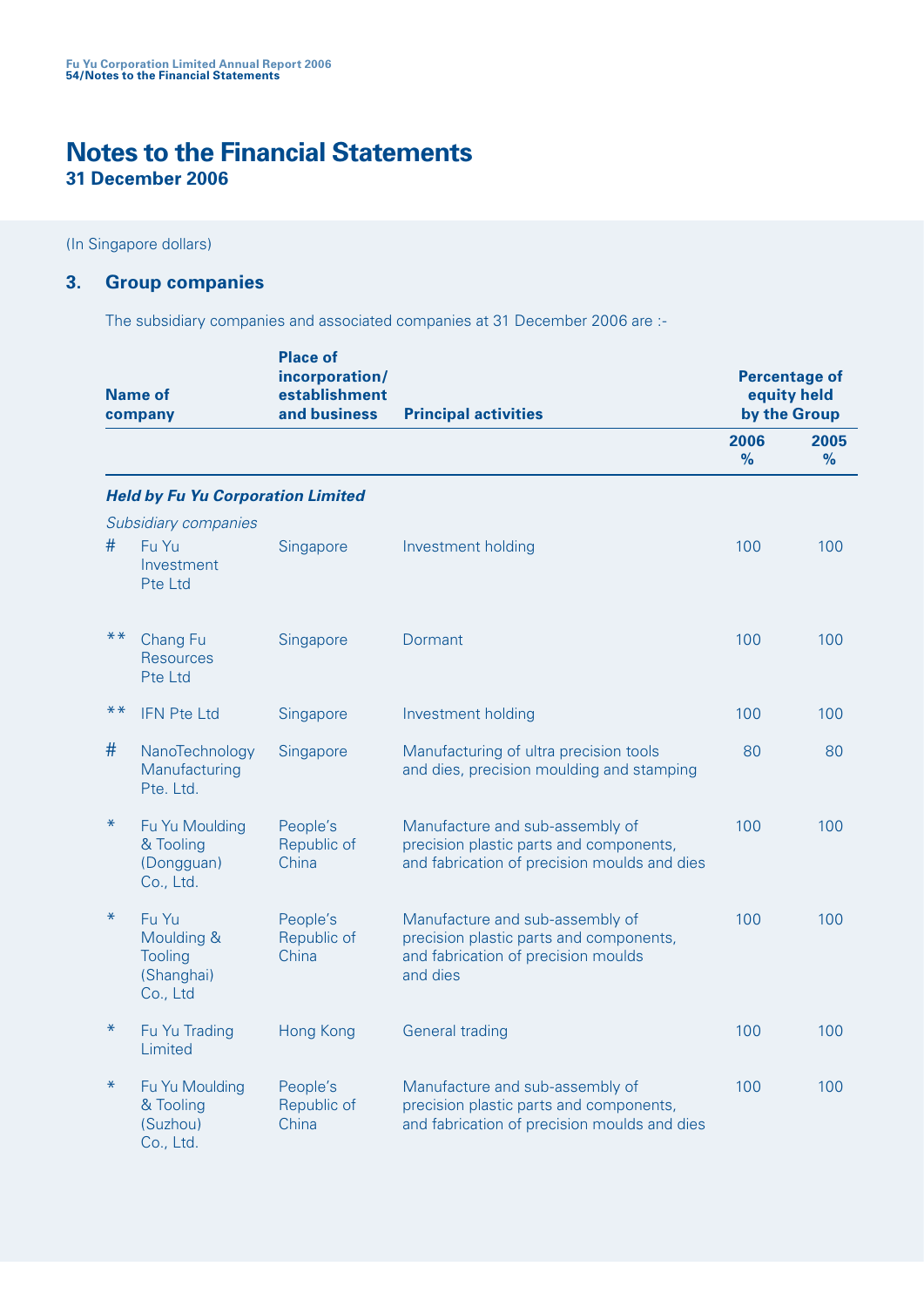(In Singapore dollars)

## **3. Group companies (cont'd)**

| <b>Name of</b><br>company |                                                          | <b>Place of</b><br>incorporation/<br>establishment<br>and business<br><b>Principal activities</b> |                                                                                                                                            | <b>Percentage of</b><br>equity held<br>by the Group |              |  |
|---------------------------|----------------------------------------------------------|---------------------------------------------------------------------------------------------------|--------------------------------------------------------------------------------------------------------------------------------------------|-----------------------------------------------------|--------------|--|
|                           |                                                          |                                                                                                   |                                                                                                                                            | 2006<br>$\%$                                        | 2005<br>$\%$ |  |
|                           | <b>Held by Fu Yu Corporation Limited</b>                 |                                                                                                   |                                                                                                                                            |                                                     |              |  |
|                           | Subsidiary companies                                     |                                                                                                   |                                                                                                                                            |                                                     |              |  |
| $\ast$                    | Fu Yu Mexico,<br>S.A. De C.V.                            | <b>Mexico</b>                                                                                     | Dormant (under members'<br>voluntary liquidation)                                                                                          | 90                                                  | 90           |  |
| $\ast$                    | Fu Yu<br>International<br>Enterprise<br>Limited          | Hong Kong                                                                                         | Management services                                                                                                                        | 100                                                 | 100          |  |
| $\ast$                    | Fu Yu Moulding<br>& Tooling<br>(Zhuhai)<br>Co., Ltd.     | People's<br>Republic of<br>China                                                                  | Manufacture and sub-assembly of<br>precision plastic parts and components                                                                  | 100                                                 | 100          |  |
| $\ast$                    | Fu Yu Moulding<br>& Tooling<br>(Wujiang)<br>Co., Ltd.    | People's<br>Republic of<br>China                                                                  | Manufacture and sub-assembly of<br>precision plastic parts and components                                                                  | 100                                                 | 100          |  |
| $\ast$                    | QingDao<br>Fu Qiang<br>Electronics<br>Co., Ltd           | People's<br>Republic of<br>China                                                                  | Manufacture and sub-assembly of<br>precision plastic parts and components                                                                  | 100                                                 | 100          |  |
| $**$                      | Fu Ying Moulding<br>& Tooling<br>(Shanghai)<br>Co., Ltd. | People's<br>Republic of<br>China                                                                  | Manufacture and sub-assembly of<br>precision plastic parts and components,<br>and fabrication of precision moulds and dies                 | 100                                                 | 100          |  |
| $* *$                     | Fu Yu<br><b>Electronics</b><br>(Dongguan)<br>Co., Ltd    | People's<br>Republic of<br>China                                                                  | Precision moulding, production and<br>assembly of electronics products                                                                     | 100                                                 | 100          |  |
| #                         | SolidMicron<br>Technologies<br>Pte. Ltd.                 | Singapore                                                                                         | Manufacturing, research and development,<br>product design and development and<br>commercialisation of new technologies<br>and consultancy | 100                                                 |              |  |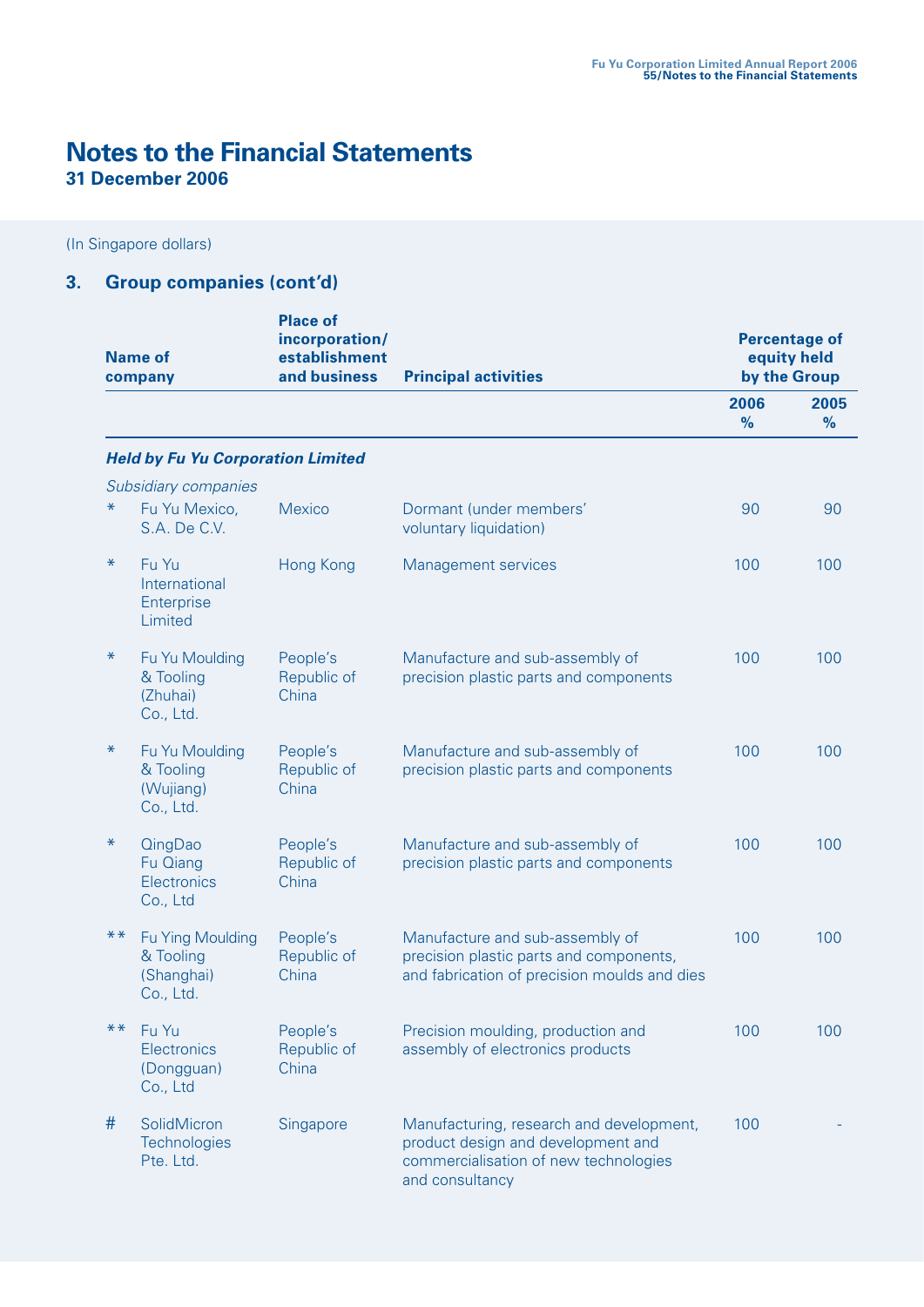(In Singapore dollars)

## **3. Group companies (cont'd)**

| <b>Name of</b><br>company |                                                                                                    | <b>Place of</b><br>incorporation/<br>establishment<br>and business<br><b>Principal activities</b> |                                                                                                                                                    | <b>Percentage of</b><br>equity held<br>by the Group |              |
|---------------------------|----------------------------------------------------------------------------------------------------|---------------------------------------------------------------------------------------------------|----------------------------------------------------------------------------------------------------------------------------------------------------|-----------------------------------------------------|--------------|
|                           |                                                                                                    |                                                                                                   |                                                                                                                                                    | 2006<br>$\%$                                        | 2005<br>$\%$ |
|                           | <b>Held through subsidiary companies</b>                                                           |                                                                                                   |                                                                                                                                                    |                                                     |              |
|                           | Subsidiary companies                                                                               |                                                                                                   |                                                                                                                                                    |                                                     |              |
| $\ast$                    | <b>LCTH Corporation</b><br><b>Berhad</b>                                                           | Malaysia                                                                                          | Investment holding and management<br>services provider                                                                                             | 62.69                                               | 77.77        |
| $\ast$                    | Classic<br>Advantage<br>Sdn Bhd                                                                    | Malaysia                                                                                          | Manufacture and sub-assembly of precision<br>plastic parts and components and<br>fabrication of precision moulds and dies                          | 62.69                                               | 77.77        |
| $\ast$                    | Fu Hao<br>Manufacturing<br>(M) Sdn Bhd                                                             | Malaysia                                                                                          | Manufacture and sub-assembly of<br>precision plastic parts and components                                                                          | 62.69                                               | 77.77        |
| $\ast$                    | Fu Yu Moulding<br>& Tooling<br>(Tianjin) Co., Ltd.                                                 | People's<br>Republic of<br>China                                                                  | Manufacture and sub-assembly of<br>precision plastic parts and components,<br>and fabrication of precision moulds and dies                         | 100                                                 | 100          |
| $\ast$                    | <b>Fortune Mission</b><br>Sdn Bhd                                                                  | Malaysia                                                                                          | Dormant (under members'<br>voluntary liquidation)                                                                                                  | 100                                                 | 100          |
| $\ast$                    | Fu Yu<br>Guadalajara<br>S.A. De C.V.                                                               | <b>Mexico</b>                                                                                     | Dormant (under members'<br>voluntary liquidation)                                                                                                  | 100                                                 | 100          |
| $\ast$                    | Fu Yu Mexico,<br>S.A. De C.V.                                                                      | <b>Mexico</b>                                                                                     | Dormant (under members'<br>voluntary liquidation)                                                                                                  | 10                                                  | 10           |
|                           | Associated companies<br>** Kodon (Tianjin)<br>Electronic &<br>Electrical<br>Apparatus<br>Co., Ltd. | People's<br>Republic of<br>China                                                                  | Developing, manufacturing and sale of<br>electronic products and equipment<br>for medical use                                                      | 48                                                  | 48           |
| $\ast$                    | <b>O-I Plastics</b><br>Malaysia<br>Sdn. Bhd.                                                       | Malaysia                                                                                          | Manufacturing and assembling of precision<br>plastic moulded products for electrical,<br>electronics, healthcare, food and<br>petroleum industries | 25.08                                               |              |

Notes:

# Audited by Ernst & Young, Singapore.

\* Audited by other member firms of Ernst & Young Global.

\*\* Audited by other firms of auditors.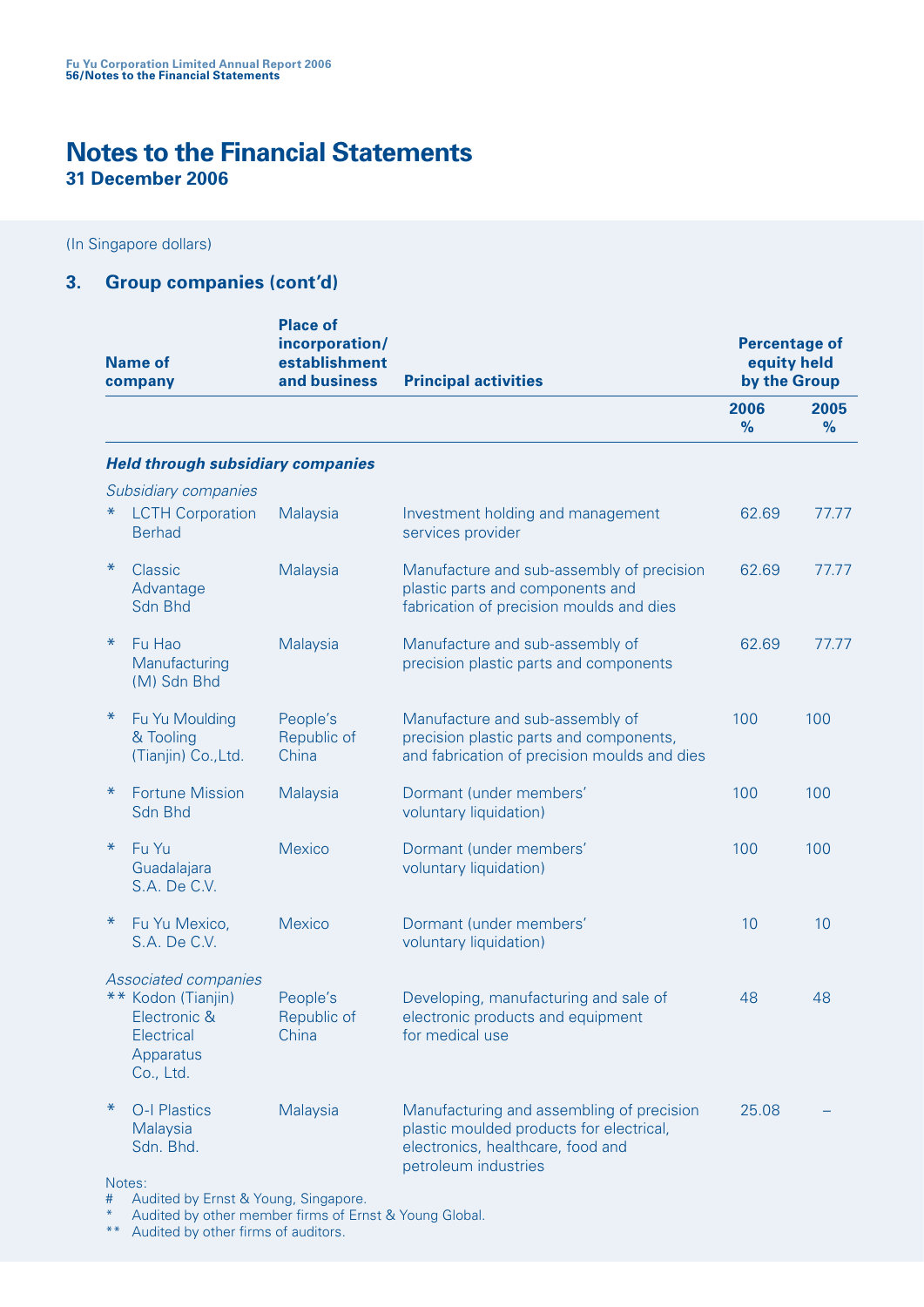#### (In Singapore dollars)

## **4. Sales**

|                                                           |                           | <b>Group</b>              |
|-----------------------------------------------------------|---------------------------|---------------------------|
|                                                           | 2006<br>S                 | 2005                      |
| Sales of goods<br>Revenue recognised on tooling contracts | 369,908,179<br>45,751,887 | 366,572,621<br>59,035,331 |
|                                                           | 415,660,066               | 425,607,952               |

### **5. Other revenue**

|                                                   |               | <b>Group</b> |
|---------------------------------------------------|---------------|--------------|
|                                                   | 2006<br>S     | 2005<br>S    |
| Interest income                                   | 1,331,418     | 1,405,134    |
| Rental income                                     | 1,783,260     | 1,558,931    |
| Government grants                                 |               |              |
| - asset related (Note 25)                         | 19,658        | 34,432       |
| - income related (Note 25)                        | 47,000        |              |
| Gain on disposal of property, plant and equipment | 34,814        | 83,007       |
| Sale of scrap and raw materials                   | 2,828,353     | 3,100,362    |
| Creditors written-off                             |               | 320,113      |
| Foreign exchange (loss)/gain, net                 | (3, 234, 453) | 2,973,707    |
| Gain on liquidation of a subsidiary company       |               | 29,027       |
| Others                                            | 425,563       | 253,802      |
|                                                   | 3,235,613     | 9,758,515    |

## **6. Interest on borrowings**

|                      | <b>Group</b> |           |  |
|----------------------|--------------|-----------|--|
|                      | 2006<br>S    | 2005<br>æ |  |
| Interest expense on: |              |           |  |
| - finance leases     | 17,694       | 10,894    |  |
| - bank loans         | 1,507,209    | 2,186,206 |  |
| - bank overdrafts    |              | 128       |  |
|                      | 1,524,903    | 2,197,228 |  |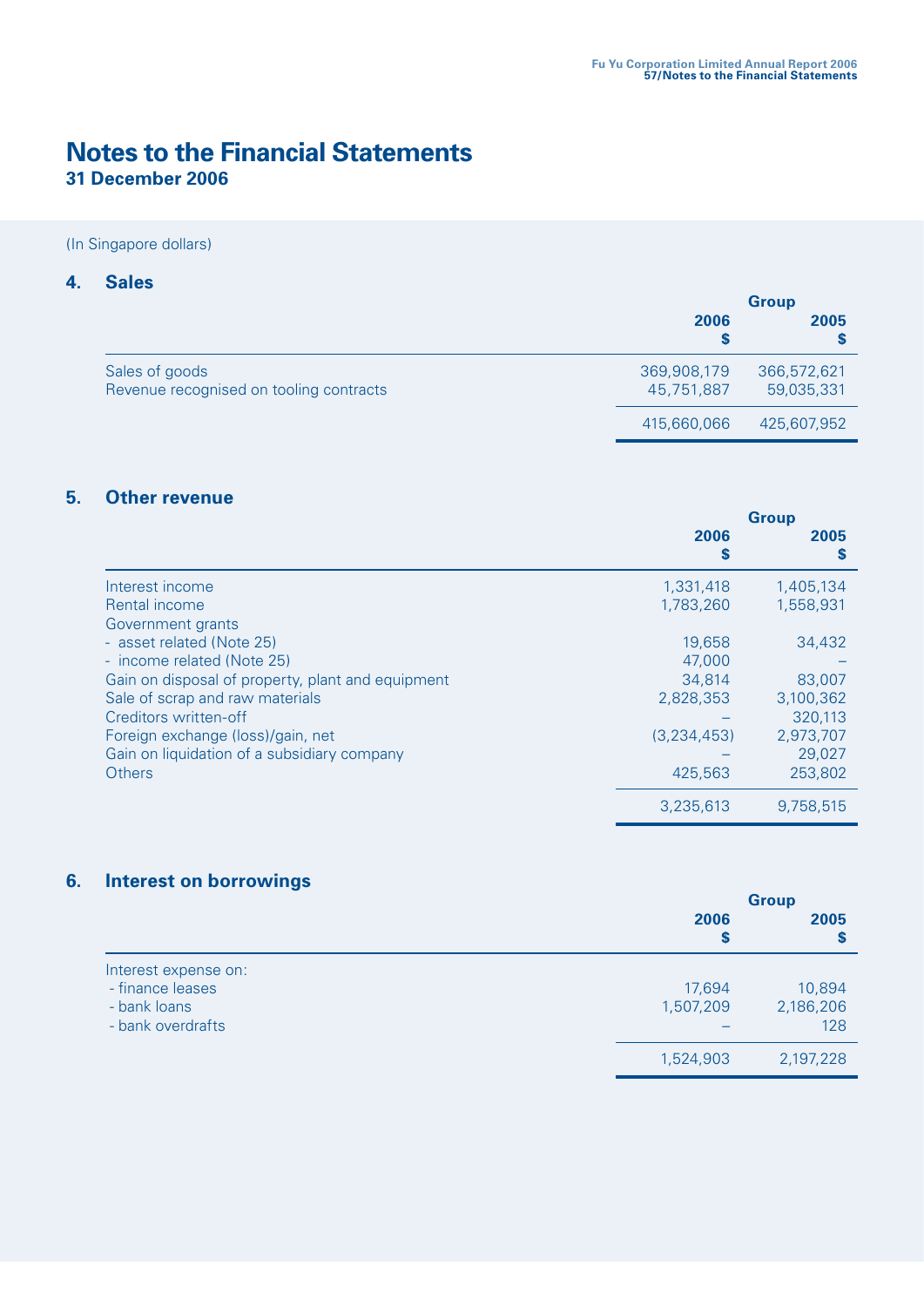(In Singapore dollars)

## **7. Exceptional items**

|                                                                                         | <b>Group</b> |      |  |
|-----------------------------------------------------------------------------------------|--------------|------|--|
|                                                                                         | 2006         | 2005 |  |
| Gain on sale of a leasehold property previously<br>classified as an asset held for sale | 19,155,489   |      |  |
| Dilution of interest in subsidiary companies<br>due to change in group structure        | 515,569      |      |  |
|                                                                                         | 19,671,058   |      |  |

## **8. (Loss)/profit before income tax**

|                                                                  | 2006       | <b>Group</b><br>2005 |
|------------------------------------------------------------------|------------|----------------------|
| (Loss)/ profit before tax is stated after charging/ (crediting): | S          | \$                   |
| Sum paid or payable to:                                          |            |                      |
| - Directors of the Company                                       |            |                      |
| - Fees                                                           | 315,781    | 228,975              |
| - Contributions to defined contribution schemes                  | 45,837     | 20,029               |
| - Other emoluments                                               | 2,812,766  | 3,676,508            |
| - Directors of subsidiary companies                              |            |                      |
| - Fees                                                           | 64,256     | 65,339               |
| - Contributions to defined contribution schemes                  | 25,731     | 21,120               |
| - Other emoluments                                               | 248,553    | 166,529              |
| - Auditors of the Company                                        |            |                      |
| - Audit fees                                                     |            |                      |
| - current financial year                                         | 145,500    | 136,500              |
| - underprovision of prior year                                   | (3,500)    | (31,039)             |
| - non-audit fees                                                 | 70,345     | 62,022               |
| - Other auditors                                                 |            |                      |
| - Audit fees                                                     |            |                      |
| - current financial year                                         | 316,265    | 300,443              |
| - underprovision of prior year                                   | 36,430     |                      |
| - non-audit fees<br>Staff costs                                  | 56,962     | 26,884               |
| - salaries, bonuses and other costs                              | 77,565,702 | 70,472,119           |
| - contributions to defined contribution schemes                  | 5,490,454  | 4,964,512            |
| Operating lease expenses                                         | 5,747,498  | 3,072,148            |
| Property, plant and equipment written-off                        | 43,981     | 1,244,274            |
| Bad debts written-off                                            |            | 191,215              |
| Inventories written-off                                          | 2,452,672  | 4,233,344            |
| Exchange loss/(gain)                                             | 3,234,453  | (2,973,707)          |
|                                                                  |            |                      |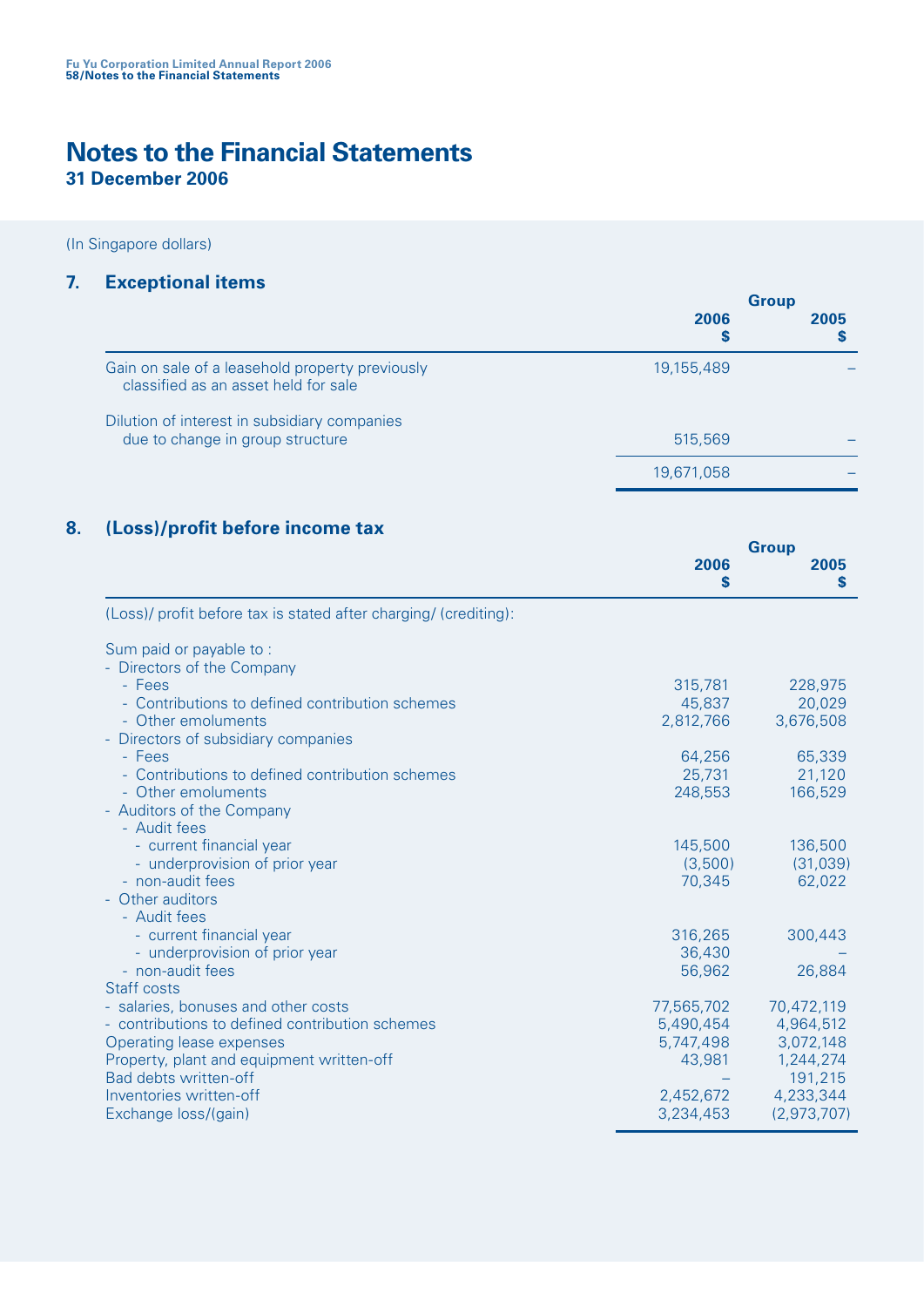(In Singapore dollars)

## **8. (Loss)/profit before income tax (cont'd)**

The number of Directors of the Company within each remuneration band are as follows:

|                         | <b>Number of Directors</b><br>2006 | 2005 |
|-------------------------|------------------------------------|------|
| \$750,000 to \$999,999  |                                    |      |
| \$500,000 and \$749,999 | 3                                  |      |
| \$250,000 to \$499,999  |                                    |      |
| Below \$250,000         | 3                                  |      |
| Total                   |                                    |      |

### **9. Taxation**

### **(a) Major components of income tax expense**

The major components of income tax expense for the years ended 31 December 2006 and 2005 are :

|                                                                                                                                                               | <b>Group</b>                                    |                                                         |
|---------------------------------------------------------------------------------------------------------------------------------------------------------------|-------------------------------------------------|---------------------------------------------------------|
|                                                                                                                                                               | 2006<br>S                                       | 2005<br>S                                               |
| (i) Profit and loss account                                                                                                                                   |                                                 |                                                         |
| Current income tax                                                                                                                                            |                                                 |                                                         |
| Current income taxation<br>- Singapore<br>- Malaysia<br>- China<br>- Others<br>(Over)/under provision of income tax in respect of<br>previous financial years | 3,939,584<br>1,045,153<br>877,230<br>(512, 843) | 518,394<br>1,125,614<br>2,569,362<br>1,333<br>1,825,079 |
| Deferred income tax                                                                                                                                           |                                                 |                                                         |
| Movement in temporary differences<br>Overprovision of deferred taxation in respect                                                                            | 3,206,373                                       | 1,787,605                                               |
| of previous financial years                                                                                                                                   | (140, 057)                                      | (272, 221)                                              |
|                                                                                                                                                               | 8,415,440                                       | 7,555,166                                               |

|                                                                                                                                                  | Group and Company<br>2006 | 2005 |
|--------------------------------------------------------------------------------------------------------------------------------------------------|---------------------------|------|
| (ii) Statements of changes in equity                                                                                                             |                           |      |
| Deferred income tax related to items charged<br>or credited directly to equity<br>Release of deferred tax on revaluation of leasehold properties | 491.457                   |      |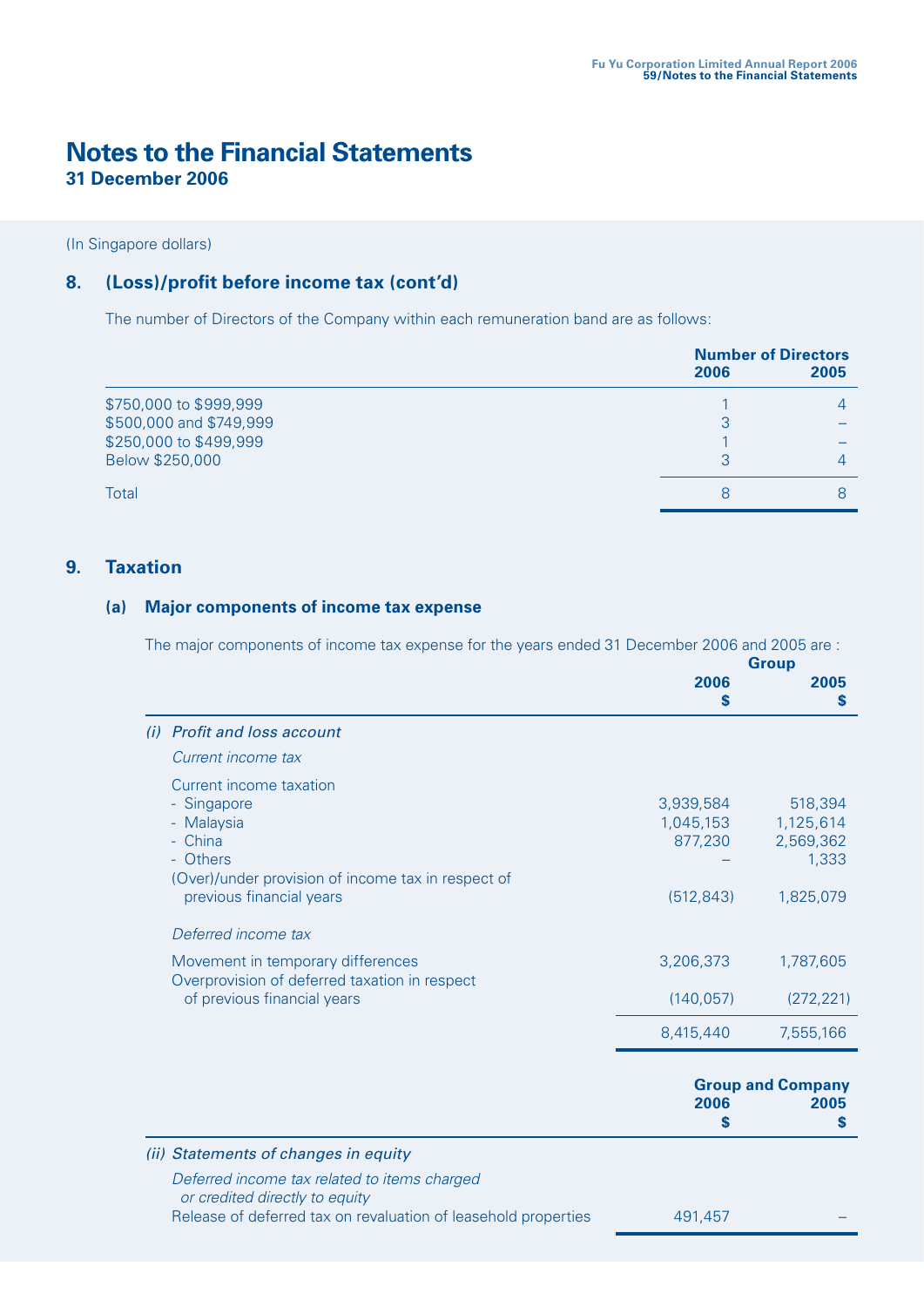(In Singapore dollars)

## **9. Taxation (cont'd)**

#### *(b) Relationship between tax expense and accounting profit*

A reconciliation between tax expense and the product of accounting (loss)/profit multiplied by the applicable corporate tax rate for the financial years ended 31 December 2006 and 2005 is as follows :

|                                                                                                                                                                                                                                                                                                                                                                                                                                                                                                                     | 2006                                                                                                                    | <b>Group</b><br>2005<br>S                                                                                |
|---------------------------------------------------------------------------------------------------------------------------------------------------------------------------------------------------------------------------------------------------------------------------------------------------------------------------------------------------------------------------------------------------------------------------------------------------------------------------------------------------------------------|-------------------------------------------------------------------------------------------------------------------------|----------------------------------------------------------------------------------------------------------|
| (Loss)/profit before tax                                                                                                                                                                                                                                                                                                                                                                                                                                                                                            | (9,505,702)                                                                                                             | 22,925,946                                                                                               |
| Tax calculated at statutory tax rate of 20% (2005 : 20%)<br>Expenses not deductible for tax purposes<br>Deferred tax assets not recognised<br>Utilisation of capital allowances and losses previously<br>not recognised and utilisation of reinvestment allowances<br>(Over)/under provision in prior financial years<br>Effect of different tax rates in other countries<br>Effect of income not subject to tax<br>Effect of changes in tax rates<br>Release of deferred tax relating to revaluation of properties | (1,901,140)<br>3,610,154<br>10,043,938<br>(2,811,594)<br>(652,900)<br>611,287<br>(4,387,058)<br>(168, 869)<br>(563,143) | 4,585,189<br>1,570,564<br>1,222,874<br>(3,348,018)<br>1,552,858<br>2,031,868<br>(1,000,593)<br>(50, 619) |
| Deferred tax assets no longer qualified for recognition<br><b>Others</b>                                                                                                                                                                                                                                                                                                                                                                                                                                            | 4,396,616<br>238,149                                                                                                    | 816,834<br>174,209                                                                                       |
|                                                                                                                                                                                                                                                                                                                                                                                                                                                                                                                     | 8,415,440                                                                                                               | 7,555,166                                                                                                |

Deferred taxes as of 31 December relate to the following:

|                                                                                            |                               | <b>Group</b>                        |                                           |                          |                               | <b>Company</b>         |                                                     |           |  |
|--------------------------------------------------------------------------------------------|-------------------------------|-------------------------------------|-------------------------------------------|--------------------------|-------------------------------|------------------------|-----------------------------------------------------|-----------|--|
|                                                                                            | <b>Deferred</b><br>tax assets |                                     | <b>Deferred tax</b><br><b>liabilities</b> |                          | <b>Deferred</b><br>tax assets |                        | <b>Deferred tax</b><br><b>liabilities</b>           |           |  |
|                                                                                            | 2006                          | 2005                                | 2006                                      | 2005                     | 2006                          | 2005                   | 2006                                                | 2005      |  |
|                                                                                            | \$                            | S                                   | \$                                        | S                        | \$                            | $\mathbf{s}$           | \$                                                  | S         |  |
| (Deficit)/excess of net<br>book value over tax<br>written down value<br>of property, plant |                               |                                     |                                           |                          |                               |                        |                                                     |           |  |
| and equipment                                                                              |                               | $(132,061)$ $(1,050,503)$ 8,796,317 |                                           | 10,385,552               |                               |                        | $-3,111,841$                                        | 4,857,880 |  |
| <b>Revaluation reserve</b>                                                                 |                               |                                     | 713,889                                   | 1,277,032                |                               | $\equiv$               | 713,889                                             | 1,277,032 |  |
| Employee benefits (215,592)                                                                |                               | (100, 607)                          |                                           |                          |                               | $(93,897)$ $(100,607)$ |                                                     |           |  |
| <b>Provisions</b>                                                                          | (23, 973)                     | (3,930,401)                         |                                           |                          |                               | (67, 593)              |                                                     |           |  |
| <b>Others</b>                                                                              | (27, 813)                     | (280, 605)                          |                                           |                          | $\qquad \qquad -$             | (250, 702)             |                                                     |           |  |
| Deferred tax<br>(assets)/liabilities (399,439)<br>Set-off                                  | 214,946                       | (5,362,116)<br>471,932              | 9,510,206<br>(214, 946)                   | 11,662,584<br>(471, 932) | 93,897                        | 418,902                | (93,897) (418,902) 3,825,730 6,134,912<br>(93, 897) | (418,902) |  |
| Net deferred tax<br>(assets)/liabilities                                                   |                               | (184,493) (4,890,184) 9,295,260     |                                           | 11,190,652               |                               |                        | 3,731,833 5,716,010                                 |           |  |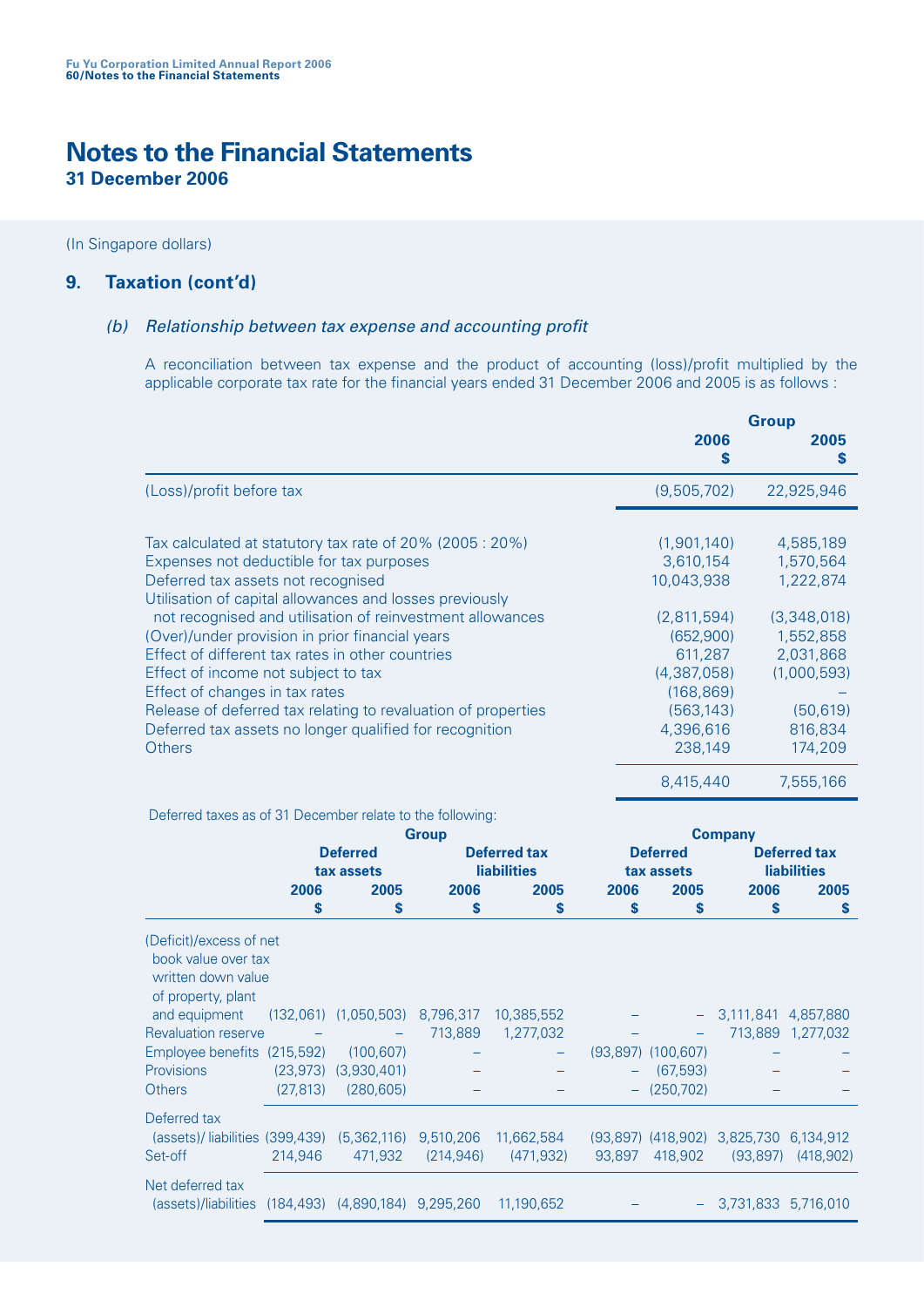(In Singapore dollars)

### **9. Taxation (cont'd)**

Deferred tax assets and liabilities are offset when there is a legally enforceable right to set off current tax assets against current tax liabilities and when the deferred income taxes relate to the same tax authority.

*Unrecognised tax losses and allowances*

The Group has tax losses and reinvestment allowances of approximately \$41,242,507 (2005: \$1,746,000) and \$3,564,589 (2005 : \$1,197,110) respectively that are available for offset against future taxable profits of the companies in which no deferred tax asset is recognised due to uncertainty of its recoverability. The use of these tax losses and allowances are subject to the agreement of the tax authorities and compliance with certain provisions of the tax legislation of the respective countries in which the companies operate.

#### **10. (Loss)/earnings per share**

Basic earnings per share and diluted earnings per share are calculated on the Group's net (loss)/profit attributable to ordinary equity holders of the Company divided by the weighted average number of ordinary shares outstanding during the year.

There are no dilutive potential ordinary shares.

The following table reflects the profit and loss account and share data used in the computation of basic and diluted earnings per share for the years ended 31 December.

|                                                                                                                             | <b>Group</b>   |               |  |
|-----------------------------------------------------------------------------------------------------------------------------|----------------|---------------|--|
|                                                                                                                             | 2006<br>S      | 2005<br>S     |  |
| <b>Earnings</b><br>(Loss)/ profit attributable to equity holders of the Company                                             | (20, 524, 557) | 12,122,409    |  |
| <b>Number of shares</b>                                                                                                     | <b>Number</b>  | <b>Number</b> |  |
| Weighted average number of ordinary shares for<br>calculation of basic earnings per share and diluted<br>earnings per share | 593,254,775    | 560,747,664   |  |
|                                                                                                                             | <b>Cents</b>   | <b>Cents</b>  |  |
| (Loss)/earnings per share<br>Basic and diluted                                                                              | (3.46)         | 2.16          |  |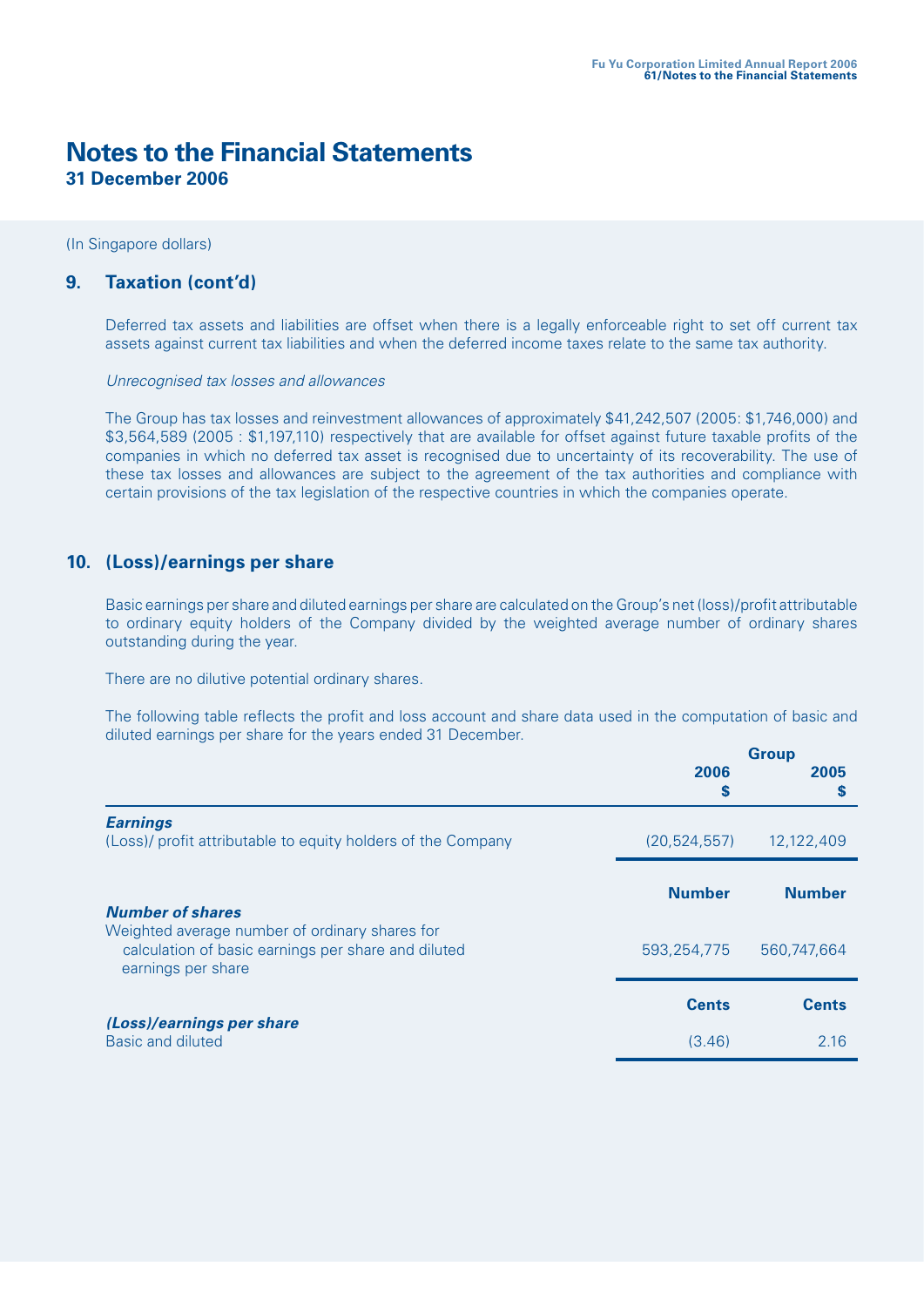(In Singapore dollars)

## **11. Property, plant and equipment**

| <b>Group</b>                                                     | <b>Leasehold</b><br>properties<br>S | <b>Factory</b><br>equipment,<br>plant and<br>machinery<br>S | <b>Motor</b><br>vehicles<br>S | <b>Office</b><br>equipment,<br>furniture<br>and fittings<br>\$ | <b>Other</b><br>assets<br>S | <b>Buildings</b><br>under<br>construction<br>S | <b>Total</b><br>\$           |
|------------------------------------------------------------------|-------------------------------------|-------------------------------------------------------------|-------------------------------|----------------------------------------------------------------|-----------------------------|------------------------------------------------|------------------------------|
| <b>Cost and valuation</b><br>At 1 January 2006                   | 133,536,469                         | 230,313,903                                                 | 4,918,299                     | 16,097,920                                                     | 8,125,859                   | 5,575,006                                      | 398,567,456                  |
| Currency<br>realignment<br><b>Additions</b>                      | 2,292,600<br>14,472,194             | 5,559,246<br>47,833,067                                     | 97,750<br>924,471             | 252,496<br>4,614,366                                           | 63,248<br>4,336,694         | 163,289<br>14,485,465                          | 8,428,629<br>86,666,257      |
| Disposals/<br>write-off<br>Assets held for                       | (29, 310)                           | (3,026,527)                                                 | (118, 401)                    | (1,912,970)                                                    | (1, 475, 417)               |                                                | (6, 562, 625)                |
| sale (Note 20)<br>Reclassification                               | (42, 850, 184)<br>422,808           | 66,528                                                      | 536                           | 52,159                                                         | 62,956                      | (604, 987)                                     | (42, 850, 184)               |
| At 31 December<br>2005 and 1<br>January 2006<br>Currency         | 107,844,577                         | 280,746,217                                                 | 5,822,655                     | 19,103,971                                                     | 11,113,340                  | 19,618,773                                     | 444,249,533                  |
| realignment<br><b>Additions</b>                                  | (2,505,703)<br>3,686,070            | (7, 410, 353)<br>16,828,982                                 | (125, 817)<br>55,295          | (379, 777)<br>1,379,700                                        | (125, 037)<br>971,209       | (884, 135)<br>18,702,845                       | (11, 430, 822)<br>41,624,101 |
| Disposals/<br>write-off<br>Revaluation                           | (12, 810)<br>(2,457,162)            | (757, 220)                                                  | (337, 426)                    | (448, 870)                                                     | (23, 640)                   |                                                | (1.579.966)<br>(2,457,162)   |
| Reclassification                                                 | 19,220,600                          | 12,405,589                                                  | 27,869                        | 625,878                                                        | $\overline{\phantom{m}}$    | (32, 279, 936)                                 |                              |
| At 31 December<br>2006                                           | 125,775,572                         | 301,813,215                                                 | 5,442,576                     | 20,280,902 11,935,872                                          |                             | 5,157,547                                      | 470,405,684                  |
| <b>Representing:-</b><br>Cost<br>Valuation - 2006                | 110,845,572<br>14,930,000           | 301,813,215                                                 | 5,442,576                     | 20,280,902 11,935,872                                          |                             | 5,157,547                                      | 455,475,684<br>14,930,000    |
| At 31 December<br>2006                                           | 125,775,572                         | 301,813,215                                                 | 5,442,576                     | 20,280,902 11,935,872                                          |                             | 5,157,547                                      | 470,405,684                  |
| <b>Accumulated depreciation</b><br>At 1 January 2005<br>Currency | 30,652,077                          | 115,977,951                                                 | 2,840,504                     | 11,802,531                                                     | 4,880,490                   |                                                | 166,153,553                  |
| realignment<br>Depreciation                                      | 370,868                             | 2,368,796                                                   | 60,759                        | 129,727                                                        | 34,928                      |                                                | 2,965,078                    |
| charge for<br>the year<br>Disposals/                             | 5,021,515                           | 21,030,040                                                  | 815,534                       | 1,981,063                                                      | 1,145,184                   |                                                | 29,993,336                   |
| write-off<br>Assets held for                                     | (3,928)                             | (2,054,120)                                                 | (118, 401)                    | (1,852,099)                                                    | (1, 128, 383)               |                                                | (5, 156, 931)                |
| sale (Note 20)<br>Reclassification                               | (13, 480, 565)                      | (23, 717)                                                   |                               | 2,817                                                          | 20,900                      |                                                | (13, 480, 565)               |
| At 31 December<br>2005 and<br>1 January 2006                     | 22,559,967                          | 137,298,950                                                 | 3,598,396                     | 12,064,039                                                     | 4,953,119                   |                                                | 180,474,471                  |
| Currency<br>realignment<br>Depreciation                          | (473, 973)                          | (3,044,672)                                                 | (81, 595)                     | (190, 070)                                                     | (27, 339)                   |                                                | (3,817,649)                  |
| charge for<br>the year                                           | 4,207,882                           | 22,204,803                                                  | 798,259                       | 2,389,528                                                      | 1,610,061                   |                                                | 31,210,533                   |
| Disposals/<br>write-off<br>Reclassification                      | (1,772)<br>(329, 020)               | (583, 534)<br>326,857                                       | (158, 821)                    | (370, 233)<br>2,163                                            | (18, 233)                   |                                                | (1, 132, 593)                |
| At 31 December<br>2006                                           | 25,963,084                          | 156,202,404                                                 | 4,156,239                     | 13,895,427                                                     | 6,517,608                   |                                                | 206,734,762                  |
| <b>Net carrying amount:</b><br>At 31 December                    |                                     |                                                             |                               |                                                                |                             |                                                |                              |
| 2006                                                             | 99,812,488                          | 145,610,811                                                 | 1,286,337                     | 6,385,475                                                      | 5,418,264                   | 5,157,547                                      | 263,670,922                  |
| At 31 December<br>2005                                           | 85,284,610                          | 143,447,267                                                 | 2,224,259                     | 7,039,932                                                      | 6,160,221                   | 19,618,773                                     | 263,775,062                  |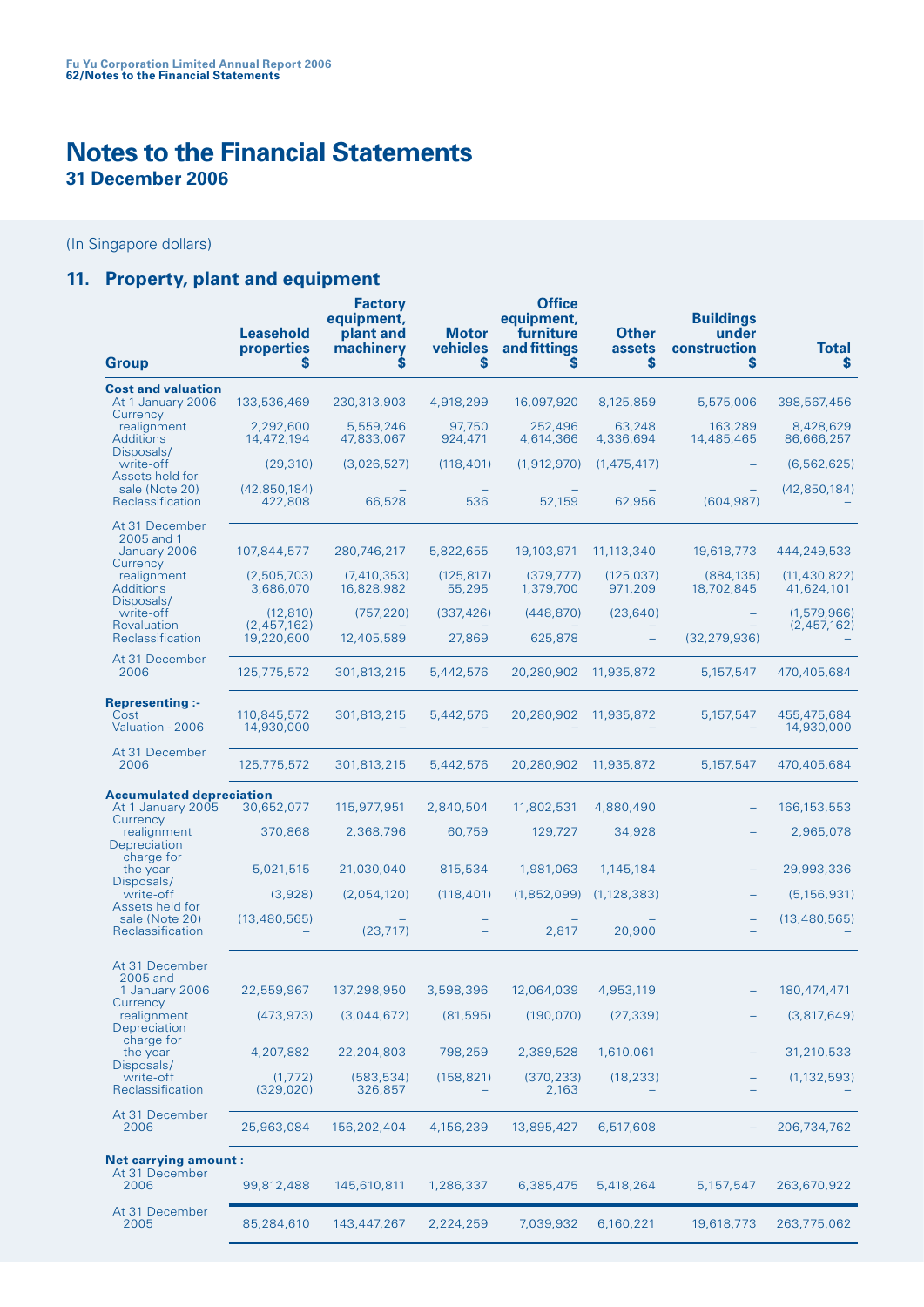#### (In Singapore dollars)

## **11. Property, plant and equipment (cont'd)**

|                                                  |                        | <b>Factory</b><br>equipment,<br>plant |                                | <b>Office</b><br>equipment,<br>furniture |                                        |                    |
|--------------------------------------------------|------------------------|---------------------------------------|--------------------------------|------------------------------------------|----------------------------------------|--------------------|
| <b>Company</b>                                   | <b>Leasehold</b><br>\$ | and<br>properties machinery<br>\$     | <b>Motor</b><br>vehicles<br>\$ | and<br>fittings<br>S                     | <b>Other</b><br>assets<br>$\mathbf{s}$ | <b>Total</b><br>\$ |
| <b>Cost and valuation</b>                        |                        |                                       |                                |                                          |                                        |                    |
| As at 1 Januay 2005                              | 69,464,054 57,269,452  |                                       |                                | 2,429,956 8,861,604                      | 3,738,057                              | 141,763,123        |
| <b>Additions</b>                                 |                        | 795,353                               | 73,563                         | 456,380                                  | 1,135,385                              | 2,460,681          |
| Disposals/write-off                              |                        | $(29,310)$ $(1,157,823)$              |                                | $(118,401)$ $(1,435,639)$                | (5,380)                                | (2,746,553)        |
| Asset held for sale (Note 20)<br>Transferred to  | (38, 638, 196)         |                                       |                                |                                          |                                        | (38, 638, 196)     |
| subsidiary companies                             |                        | (7,069,532)                           |                                | (4, 408)                                 |                                        | (7,073,940)        |
| At 31 December 2005                              |                        |                                       |                                |                                          |                                        |                    |
| and 1 January 2006                               | 30,796,548 49,837,450  |                                       | 2,385,118                      | 7,877,937                                | 4,868,062                              | 95,765,115         |
| <b>Additions</b>                                 | 548,984                | 853,753                               |                                | 255,169                                  | 101,203                                | 1,759,109          |
| Disposals/write-off                              |                        | $(12,810)$ $(1,091,866)$              | (90,000)                       | (55, 974)                                | (23, 640)                              | (1, 274, 290)      |
| Revaluation adjustment                           | (2,457,162)            |                                       |                                |                                          |                                        | (2,457,162)        |
| Reclassification                                 | (536, 174)             | 520,706                               |                                | 15,468                                   |                                        |                    |
| At 31 December 2006                              | 28,339,386 50,120,043  |                                       |                                | 2,295,118 8,092,600                      | 4,945,625                              | 93,792,772         |
| <b>Representing:-</b>                            |                        |                                       |                                |                                          |                                        |                    |
| Cost                                             | 13,409,386 50,120,043  |                                       |                                | 2,295,118 8,092,600                      | 4,945,625                              | 78,862,772         |
| Valuation - 2006                                 | 14,930,000             |                                       |                                |                                          |                                        | 14,930,000         |
| At 31 December 2006                              | 28,339,386 50,120,043  |                                       |                                | 2,295,118 8,092,600                      | 4,945,625                              | 93,792,772         |
| <b>Accumulated depreciation</b>                  |                        |                                       |                                |                                          |                                        |                    |
| At 1 January 2005                                | 22,395,676 36,517,835  |                                       | 1,452,580                      | 8,124,603                                | 3,415,194                              | 71,905,888         |
| Depreciation charge for the year                 | 2,689,584              | 3,936,038                             | 367,320                        | 407,712                                  | 202,489                                | 7,603,143          |
| Disposals/write-off                              |                        | $(3,928)$ $(1,078,708)$               |                                | $(118,401)$ $(1,434,305)$                | (5,380)                                | (2,640,722)        |
| Assets held for sale (Note 20)<br>Transferred to | (12,674,698)           |                                       |                                |                                          |                                        | (12,674,698)       |
| subsidiary companies                             |                        | (5,370,324)                           |                                | (2, 210)                                 |                                        | (5,372,534)        |
| At 31 December 2005                              |                        |                                       |                                |                                          |                                        |                    |
| and 1 January 2006                               | 12,406,634 34,004,841  |                                       | 1,701,499                      | 7,095,800                                | 3,612,303                              | 58,821,077         |
| Depreciation charge for the year                 | 1,378,972              | 3,281,551                             | 361,998                        | 456,595                                  | 336,246                                | 5,815,362          |
| Disposals/write-off                              |                        | (1, 105, 442)                         | (37,500)                       | (55, 974)                                | (18, 233)                              | (1, 217, 149)      |
| Reclassification                                 | (329, 020)             | 326,858                               |                                | 2,162                                    |                                        |                    |
| At 31 December 2006                              | 13,456,586 36,507,808  |                                       | 2,025,997                      | 7,498,583                                | 3,930,316                              | 63,419,290         |
| <b>Net carrying amount:</b>                      |                        |                                       |                                |                                          |                                        |                    |
| At 31 December 2006                              | 14,882,800             | 13,612,235                            | 269,121                        | 594,017                                  | 1,015,309                              | 30,373,482         |
| At 31 December 2005                              |                        | 18,389,914 15,832,609                 | 683,619                        | 782,137                                  | 1,255,759                              | 36,944,038         |
|                                                  |                        |                                       |                                |                                          |                                        |                    |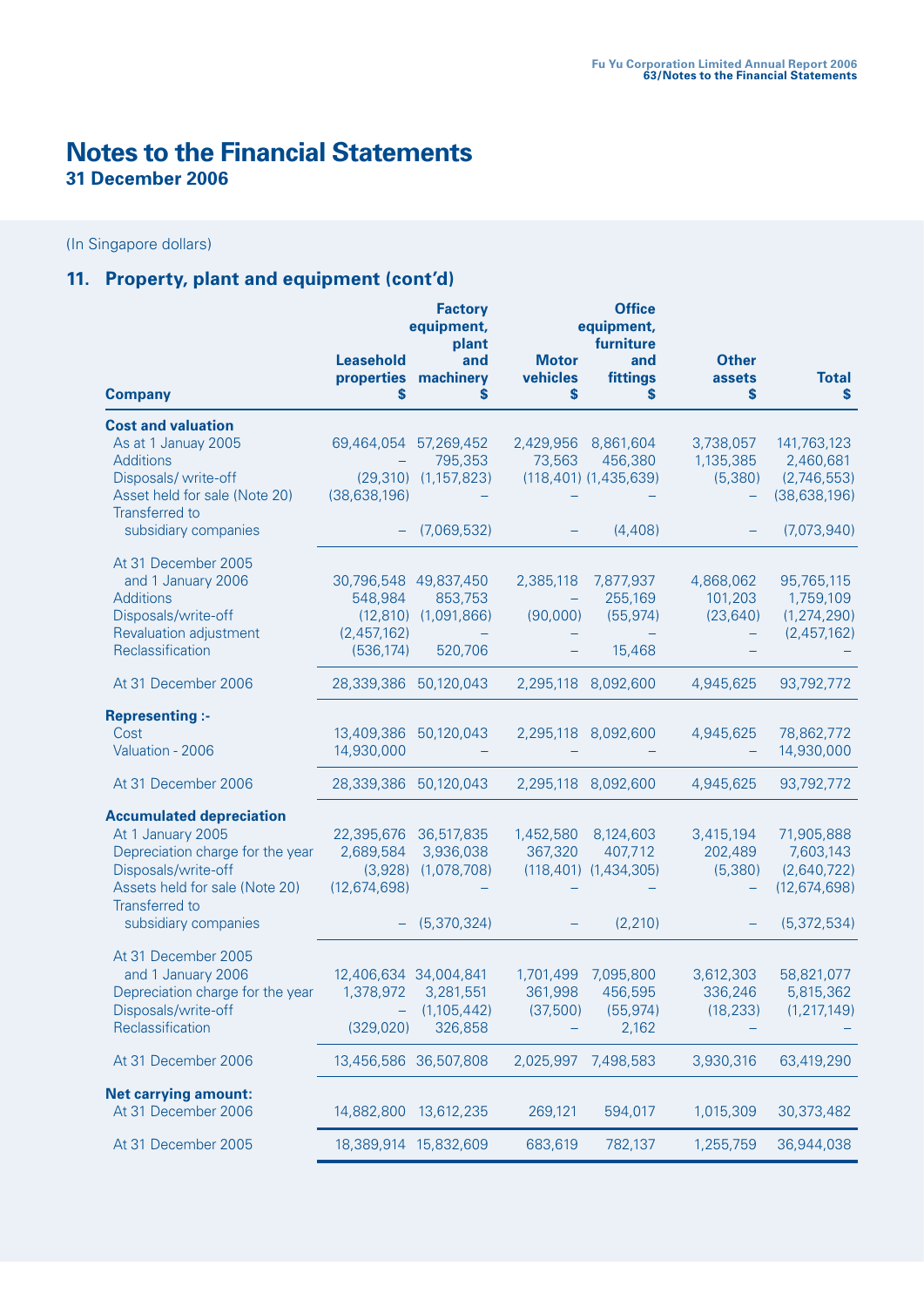#### (In Singapore dollars)

### **11. Property, plant and equipment (cont'd)**

#### *Capitalisation of borrowing costs*

The Group's leasehold properties include borrowing costs incurred in connection with the construction of a factory.

The borrowing costs capitalised cost of leasehold property during the financial year ended 31 December 2006 amounted to \$923,885 (2005 : Nil). The capitalisation rate used to determine the amount of borrowing costs eligible for capitalisation was 5.5% (2005 : Nil).

The Group and the Company have engaged United Premas Ltd, an independent valuer to determine the fair value of its certain properties. Fair value is determined by reference to open market values on an existing use basis. The date of the revaluation was 30 November 2006.

#### *Revaluation of certain leasehold properties*

The deficit arising from the revaluation of \$1,965,705 (2005: \$nil) had been taken to the asset revaluation reserve. The carrying amount of these assets included in the financial statements as at 31 December 2006 was \$14,882,800 (2005 : \$14,890,667). Had these assets been carried at cost less depreciation, the carrying amount would have been \$8,055,114 (2005 : \$8,505,228).

#### *Other assets*

Other assets comprise electrical installations, renovations, erectable stores and leasehold improvement.

#### *Assets held under finance leases*

The carrying amount of motor vehicles, office equipment, furniture and fittings held under finance leases as at 31 December 2006 for the Group and Company was \$294,733 (2005 : \$244,507) and \$21,892 (2005 : \$51,082) respectively.

Leased assets are pledged as security for the related finance lease liabilities.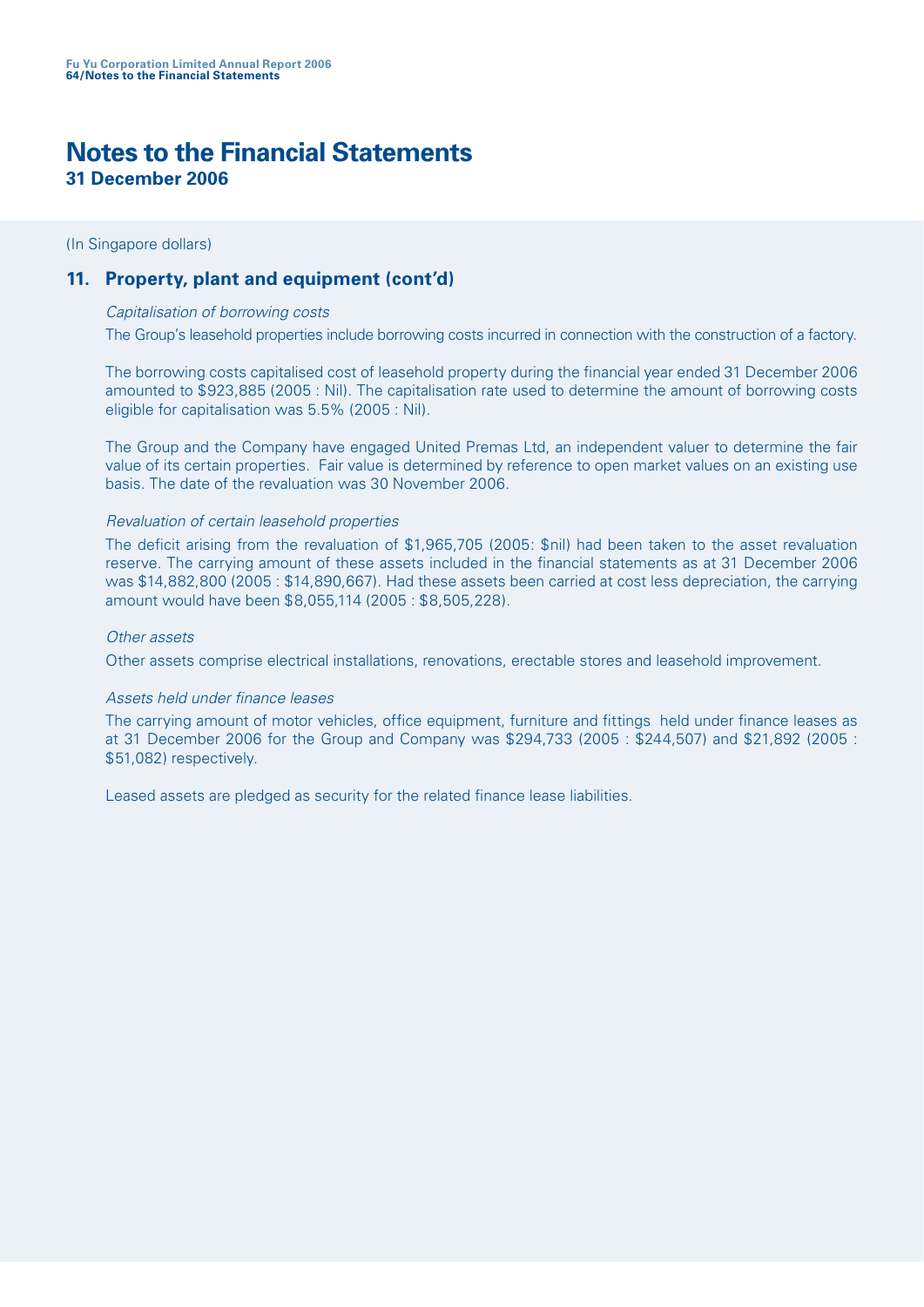(In Singapore dollars)

### **12. Investment in subsidiary companies**

|                                                                                                                                                                                   | <b>Company</b>                |                            |  |
|-----------------------------------------------------------------------------------------------------------------------------------------------------------------------------------|-------------------------------|----------------------------|--|
|                                                                                                                                                                                   | 2006<br>S                     | 2005<br>S                  |  |
| Unquoted investment, at cost<br>Less : Allowance for impairment in value                                                                                                          | 129,344,001<br>(20, 994, 244) | 110,287,582<br>(9,942,821) |  |
|                                                                                                                                                                                   | 108.349.757                   | 100.344.761                |  |
| Analysis of allowance for impairment in value :<br>Balance at beginning of financial year<br>Allowance made during the financial year<br>Investment written off against allowance | 9,942,821<br>11,051,423       | 10,113,621<br>(170.800)    |  |
| Balance at end of financial year                                                                                                                                                  | 20.994.244                    | 9.942.821                  |  |

The investment of \$170,800 written off against allowance made in prior years is in respect of a subsidiary company that was liquidated during the previous financial year.

Details of subsidiary companies are included in Note 3.

### **13. Investment in associated companies**

|                                                                                          | <b>Group</b> |                      |
|------------------------------------------------------------------------------------------|--------------|----------------------|
|                                                                                          | 2006<br>S    | 2005<br>S            |
| Unquoted investment, at cost<br>Share of post-acquisition reserves                       | 434,600      | 1,307,563            |
| - prior financial years<br>- current financial year                                      | (41, 312)    | 672,720<br>1,314,084 |
| Goodwill arising on consolidation and charged to revenue reserve<br>Currency realignment | (183)        | (636, 470)<br>39,322 |
|                                                                                          | 393,105      | 2,697,219            |

Details of associated companies are set out in Note 3.

Investment in an associated company, Kodon (Tianjin) Electronics & Electrical Apparauts Co., Ltd has been reclassified to assets classified as held for sale (Note 20).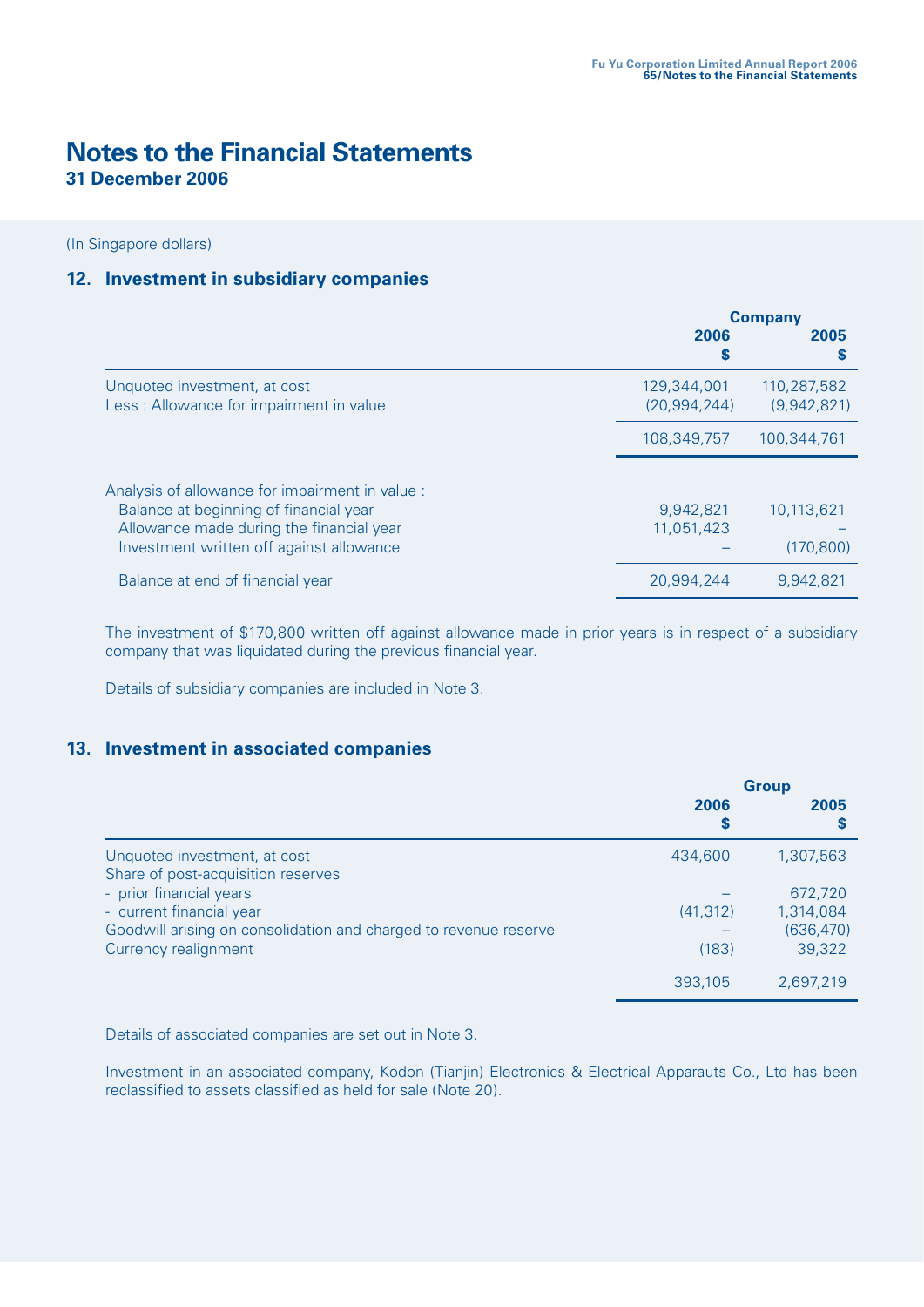(In Singapore dollars)

### **13. Investment in associated companies (cont'd)**

The summarised financial information of the associated company are as follows:

|                                | 2006<br>S  | 2005<br>S  |
|--------------------------------|------------|------------|
| <b>Assets and liabilities:</b> |            |            |
| Current assets                 | 1,178,294  | 7,871,694  |
| Non-current assets             | 1,259      | 580,651    |
| <b>Total assets</b>            | 1,179,553  | 8,452,345  |
| <b>Current liabilities</b>     | 262,556    | 2,245,472  |
| <b>Results:</b>                |            |            |
| Revenue                        |            | 19,508,870 |
|                                |            |            |
| (Loss)/profit for the year     | (164, 753) | 2,656,276  |

### **14. Cash and cash equivalents**

Cash and cash equivalents included in the consolidated statement of cash flows comprise the following :

|                                                                                                                                    |                                               | <b>Group</b>                                     |  |  |
|------------------------------------------------------------------------------------------------------------------------------------|-----------------------------------------------|--------------------------------------------------|--|--|
|                                                                                                                                    | 2006<br>S                                     | 2005                                             |  |  |
| Fixed deposits pledged<br>Other fixed deposits<br>Cash and bank balances<br>Short-term debt securities with financial institutions | 70.956<br>545,286<br>25,006,385<br>26,385,923 | 123,368<br>2,943,210<br>21,576,969<br>35,768,248 |  |  |
|                                                                                                                                    | 52,008,550                                    | 60,411,795                                       |  |  |

The above fixed deposits of \$70,956 (2005 : \$123,368) have been pledged to banks to secure letters of guarantee and trade facilities. 

Fixed deposits with financial institutions mature on varying periods within 12 months (2005: 12 months) from the financial year end. Effective interest rates range from 3.00% to 3.70% (2005: 1.68% to 4.10%) per annum. Short term debt securities earn a weighted average effective interest rate of 5.8% p.a. (2005 : 2.8%) during the year.

Included in cash and cash equivalents of the Group is an amount of approximately \$7,072,000 (2005 : \$6,665,000) denominated in US dollars.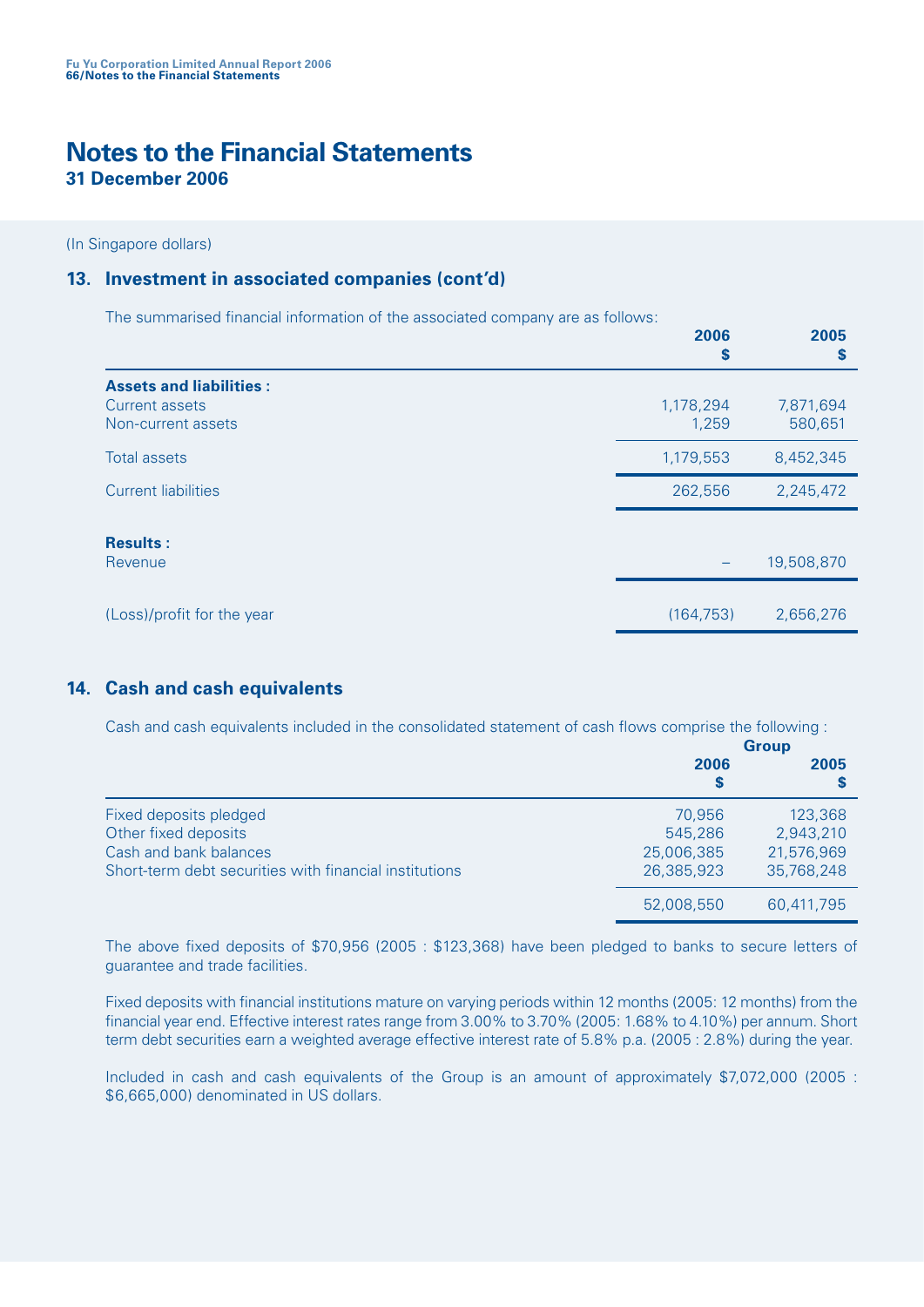(In Singapore dollars)

### **15. Inventories**

|                                                                                             | <b>Group</b>                            |                                        |                                | <b>Company</b>                      |
|---------------------------------------------------------------------------------------------|-----------------------------------------|----------------------------------------|--------------------------------|-------------------------------------|
|                                                                                             | 2006<br>S                               | 2005<br>S                              | 2006<br>S                      | 2005<br>S                           |
| Finished goods<br>Work-in-progress<br>Raw materials                                         | 19,789,725<br>4,745,657<br>26,533,834   | 26,889,623<br>14,011,378<br>30,058,235 | 3,161,446<br>60,079<br>901,543 | 2,193,913<br>1,114,850<br>1,023,615 |
|                                                                                             | 51,069,216                              | 70,959,236                             | 4,123,068                      | 4,332,378                           |
| Inventories are stated after deducting<br>allowance for impairment losses                   | 14,681,652                              | 5,175,607                              | 228,597                        | 337,967                             |
| Analysis of allowance for<br>impairment losses :                                            |                                         |                                        |                                |                                     |
| Balance at beginning of financial year<br>Charge/(write-back) to                            | 5,175,607                               | 4,871,653                              | 337,967                        | 524,815                             |
| profit and loss accounts<br>Inventory written-off against allowance<br>Currency realignment | 12,927,170<br>(3,047,101)<br>(374, 024) | 2,757,288<br>(2,676,645)<br>223,311    | (109, 370)                     | (186, 848)                          |
| Balance at end of financial year                                                            | 14,681,652                              | 5,175,607                              | 228,597                        | 337,967                             |
| Inventories written-off directly to<br>profit and loss accounts                             | 2,452,672                               | 4,233,344                              |                                |                                     |

## **16. Gross amount due from/(to) customers for contract work**

|                                                            | <b>Group</b>               |                           |                              | <b>Company</b>            |
|------------------------------------------------------------|----------------------------|---------------------------|------------------------------|---------------------------|
|                                                            | 2006<br>S                  | 2005<br>S                 | 2006<br>S                    | 2005<br>S                 |
| Contract costs incurred to date<br>Recognised profits less | 14,094,923                 | 8,918,379                 | 12,555,010                   | 8,498,130                 |
| recognised losses to date                                  | 1,122,187                  | 2,101,349                 | 916,880                      | 1,942,988                 |
| Progress billings                                          | 15,217,110<br>(12,080,664) | 11,019,728<br>(8,942,136) | 13,471,890<br>(10, 672, 800) | 10,441,118<br>(8,892,494) |
| Amount due from customers<br>for contract work, net        | 3,136,446                  | 2,077,592                 | 2,799,090                    | 1,548,624                 |
| Gross amount due from customers<br>for contract work       | 4,335,559                  | 3,005,175                 | 3,889,041                    | 2,456,365                 |
| Gross amount due to<br>customers for contract work         | (1, 199, 113)              | (927, 573)                | (1,089,951)                  | (907, 741)                |
|                                                            | 3,136,446                  | 2,077,592                 | 2,799,090                    | 1,548,624                 |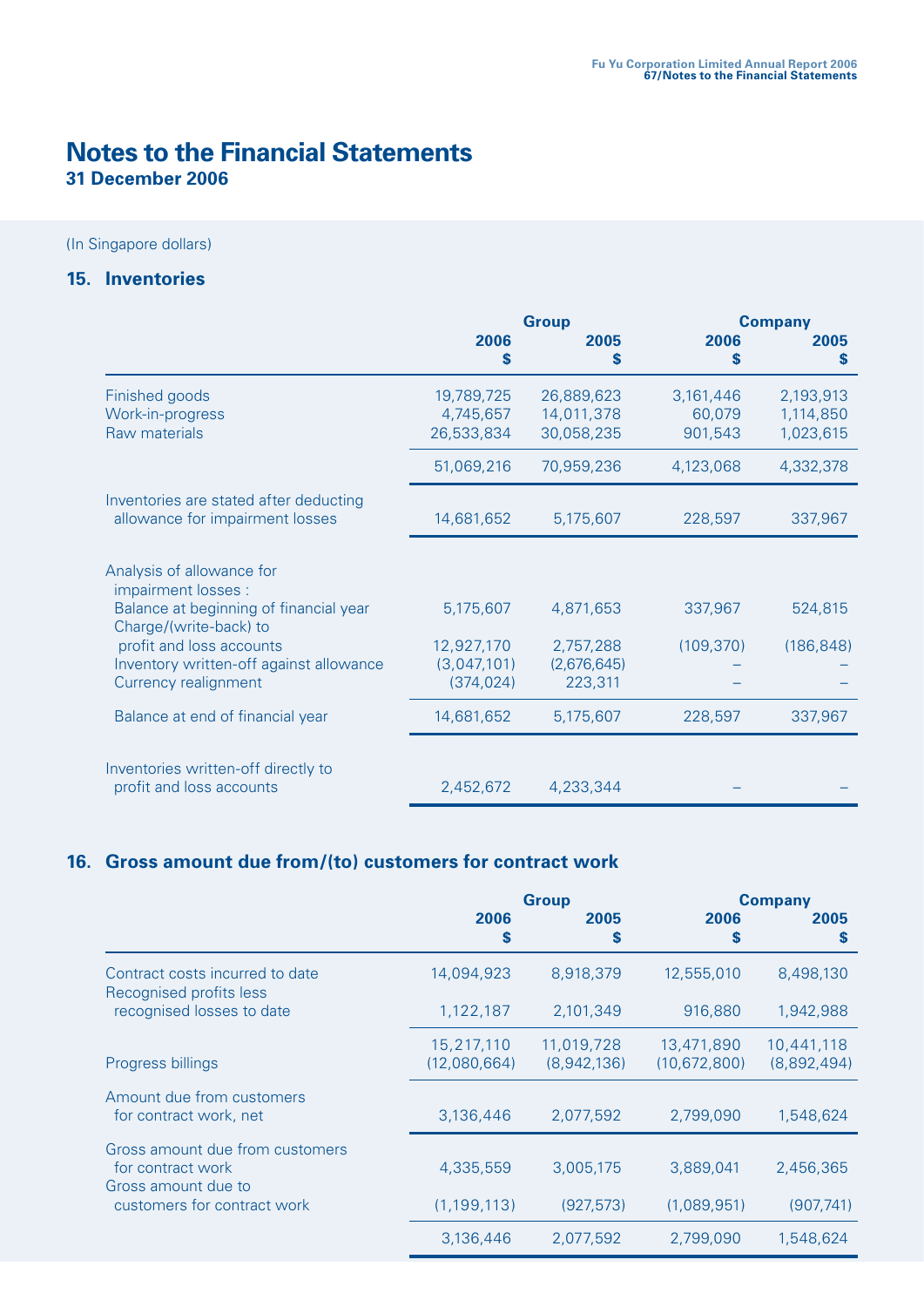(In Singapore dollars)

## **17. Trade and other receivables, net**

|                                                                         | <b>Group</b> |             |            | <b>Company</b> |
|-------------------------------------------------------------------------|--------------|-------------|------------|----------------|
|                                                                         | 2006         | 2005        | 2006       | 2005           |
|                                                                         | S            | S           | S          | S              |
| Trade receivables, net of                                               |              |             |            |                |
| impairment provision                                                    | 125.669.440  | 136.375.249 | 11,058,422 | 12,563,184     |
| Prepaid expenses                                                        | 1,338,916    | 1,618,423   | 279,603    | 238,158        |
| Sundry deposits                                                         | 578,863      | 620.137     | 65,975     | 73.520         |
| Tax recoverable                                                         | 3,409,197    | 3,878,908   |            |                |
| Other receivables, net                                                  | 6,241,857    | 2,580,985   | 447.169    | 238,981        |
| Deposits paid to suppliers                                              | 1.168.583    | 2.532.943   | 4.777      | 60.643         |
|                                                                         | 138,406,856  | 147,606,645 | 11.855.946 | 13,174,486     |
| Trade and other receivables are stated<br>after impairment provision of | 27,038,654   | 16,217,986  | 1,887,505  | 1,853,255      |

Included in trade and other receivables of the Group is an amount of approximately \$73,575,000 (2005 : \$53,577,000) denominated in US dollars.

|                                                                                                                                                                                       | <b>Group</b>                                          |                                                     | <b>Company</b>      |                                    |
|---------------------------------------------------------------------------------------------------------------------------------------------------------------------------------------|-------------------------------------------------------|-----------------------------------------------------|---------------------|------------------------------------|
|                                                                                                                                                                                       | 2006<br>S                                             | 2005<br>S                                           | 2006<br>S           | 2005<br>S                          |
| Analysis of impairment provision :<br>Balance at beginning of financial year<br>Charge to profit and loss accounts<br>Bad debts written-off against provision<br>Currency realignment | 16,217,986<br>13,183,452<br>(1,529,873)<br>(832, 911) | 13,246,839<br>6,656,855<br>(4, 293, 199)<br>607,491 | 1,853,255<br>34,250 | 579,310<br>1,418,096<br>(144, 151) |
| Balance at end of financial year                                                                                                                                                      | 27,038,654                                            | 16,217,986                                          | 1,887,505           | 1.853.255                          |
| Bad debts written-off directly<br>to profit and loss accounts                                                                                                                         |                                                       | 191.215                                             |                     |                                    |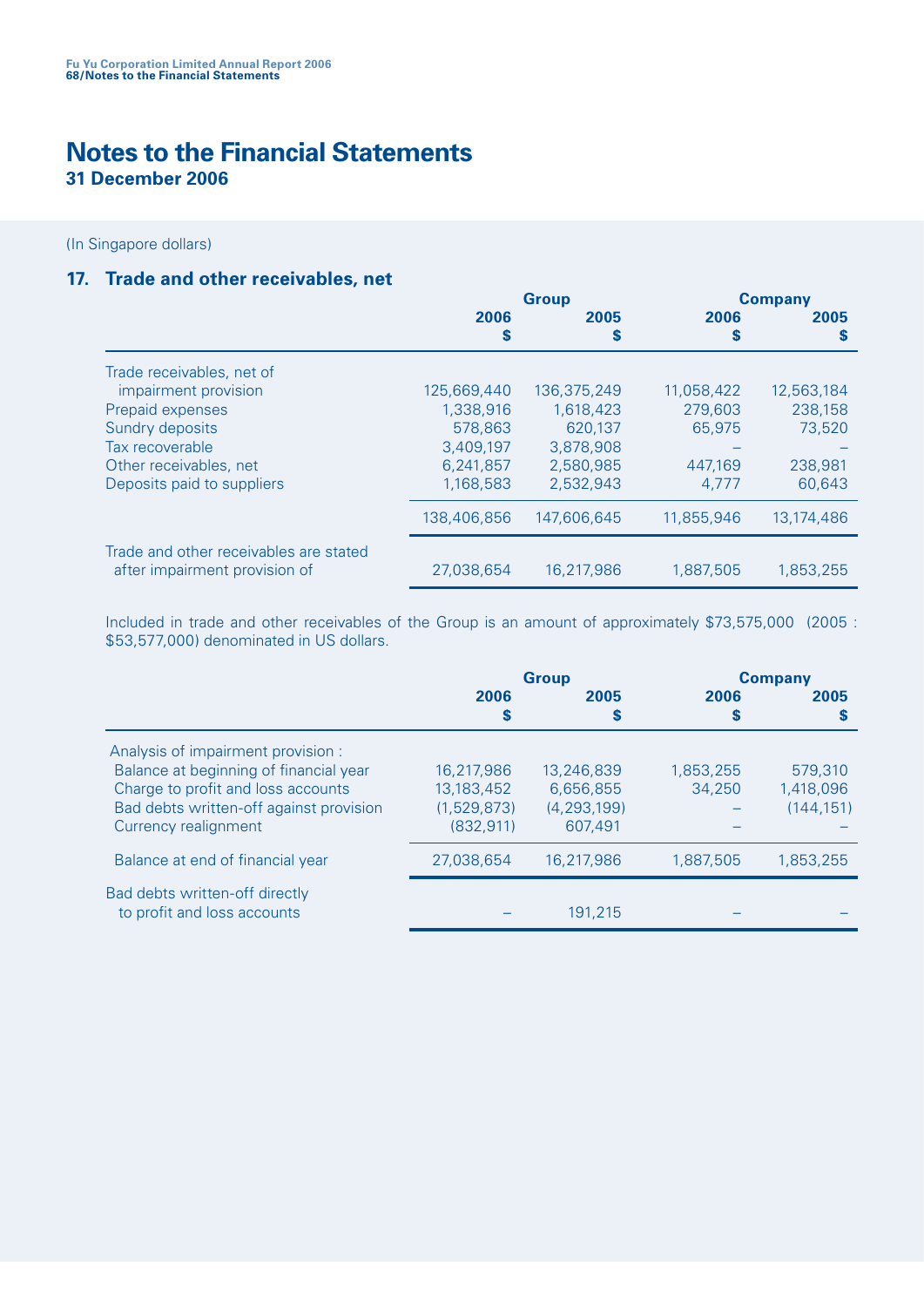(In Singapore dollars)

### **18. Amounts due from/ (to) subsidiary companies**

|                                                                                                                                                               | <b>Company</b>                    |                                   |
|---------------------------------------------------------------------------------------------------------------------------------------------------------------|-----------------------------------|-----------------------------------|
|                                                                                                                                                               | 2006<br>S                         | 2005<br>S                         |
| Amounts due from subsidiary companies :<br>Trade<br>Non-trade                                                                                                 | 290,531<br>32,543,120             | 46,655,648                        |
| Amounts due from subsidiary companies after deducting<br>impairment provision of \$nil (2005: \$5,801,922)                                                    | 32,833,651                        | 46,655,648                        |
| Analysis of allowance for impairment losses :<br>Balance at beginning of financial year<br>Bad debts written-off against provision<br>Write back of provision | 5,801,922<br>(5,801,922)          | 6,193,683<br>(391, 761)           |
| Balance at end of financial year                                                                                                                              |                                   | 5,801,922                         |
| Bad debts written-off directly to profit and loss account                                                                                                     |                                   | 40,120                            |
| Amounts due to subsidiary companies :<br>Trade<br>Non-trade                                                                                                   | 1,133,207<br>988,867<br>2,122,074 | 1,279,889<br>812,681<br>2,092,570 |

The amounts due from/(to) subsidiary companies are unsecured, non-interest bearing and are repayable on demand for non-trade related balances. Trade related balances with subsidiary companies are normally settled on 30 - 120 day terms.

### **19. Amount due from an associated company**

The amount due from an associated company is trade in nature, unsecured, non-interest bearing and is normally settled on 90 days terms.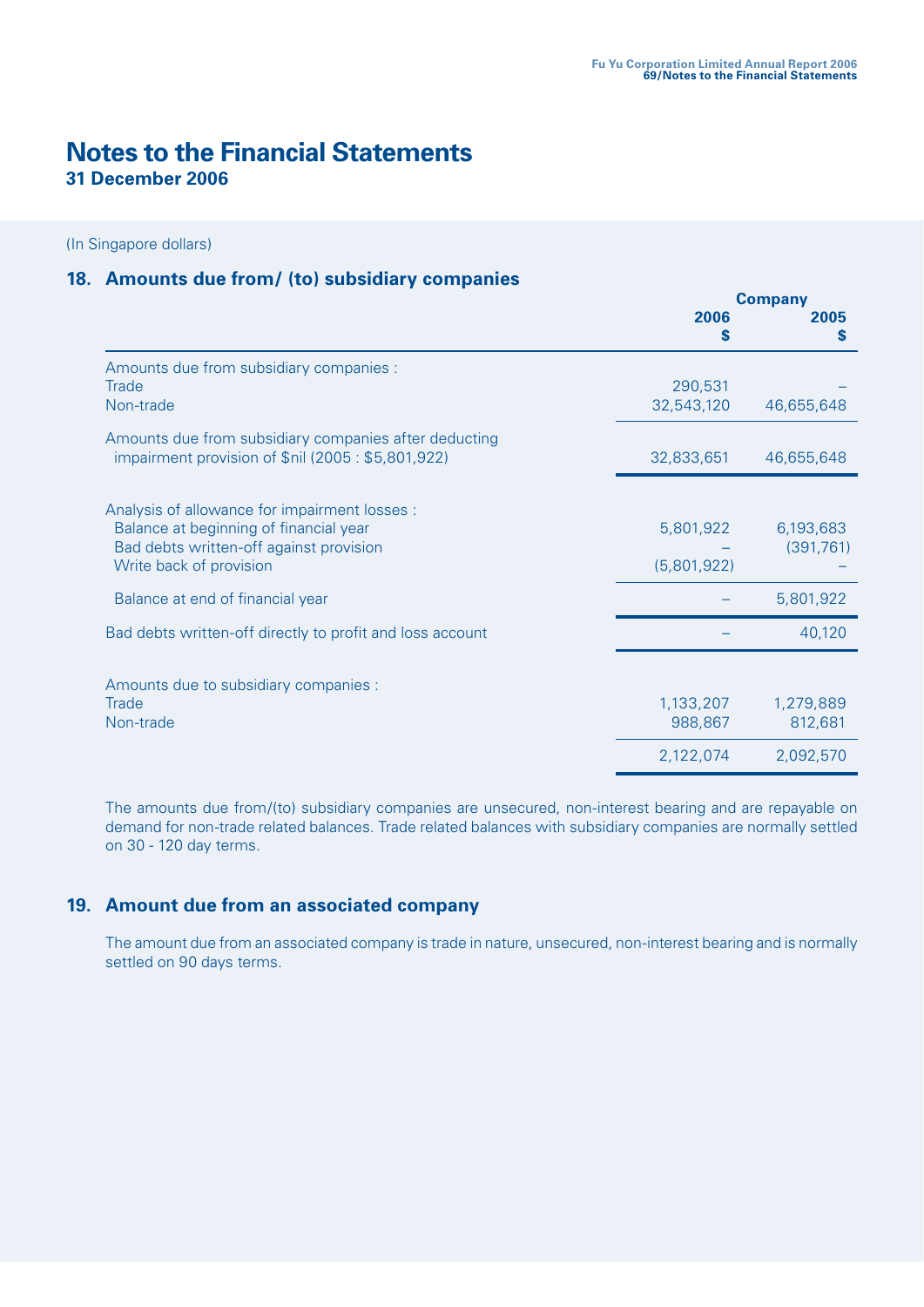(In Singapore dollars)

### **20. Assets classified as held for sale**

The assets classified as held for sale are as follows :

|                                            | <b>Group</b> |                | <b>Company</b> |                |
|--------------------------------------------|--------------|----------------|----------------|----------------|
|                                            | 2006<br>S    | 2005<br>S      | 2006<br>S      | 2005<br>S      |
| Cost (Note 11)<br>Accumulated depreciation |              | 42,850,184     |                | 38,638,196     |
| (Note 11)                                  | -            | (13, 480, 565) |                | (12, 674, 698) |
| Net carrying value<br>Investment in an     |              | 29,369,619     |                | 25,963,498     |
| associated company                         | 3,657,568    |                |                |                |
|                                            | 3,657,568    | 29,369,619     |                | 25,963,498     |

The components of investment in an associated company classified as held for sale are as follows :

|                                                                    |            | <b>Group</b> |  |  |
|--------------------------------------------------------------------|------------|--------------|--|--|
|                                                                    | 2006<br>S  | 2005         |  |  |
| Unquoted investment, at cost<br>Share of post-acquisition reserves | 1,307,563  |              |  |  |
| - prior financial year                                             | 1,986,804  |              |  |  |
| - current financial year                                           | 1,101,215  |              |  |  |
| Goodwill arising on consolidation and charged to revenue reserve   | (636, 470) |              |  |  |
| <b>Currency realignment</b>                                        |            |              |  |  |
| At net realisable value                                            | 3,657,568  |              |  |  |
|                                                                    |            |              |  |  |

The summarised financial information of the associated company classified as held for sale are as follows :

|                                | <b>Group</b>     |           |  |
|--------------------------------|------------------|-----------|--|
|                                | 2006<br><b>S</b> | 2005<br>S |  |
| <b>Assets and liabilities:</b> |                  |           |  |
| Current assets                 | 10,670,160       |           |  |
| Non-current assets             | 676,210          |           |  |
|                                | 11,346,370       |           |  |
| <b>Current liabilities</b>     | 3,490,645        |           |  |
| <b>Results:</b>                |                  |           |  |
| Revenue                        | 20,907,744       |           |  |
| Profit for the year            | 1,895,724        |           |  |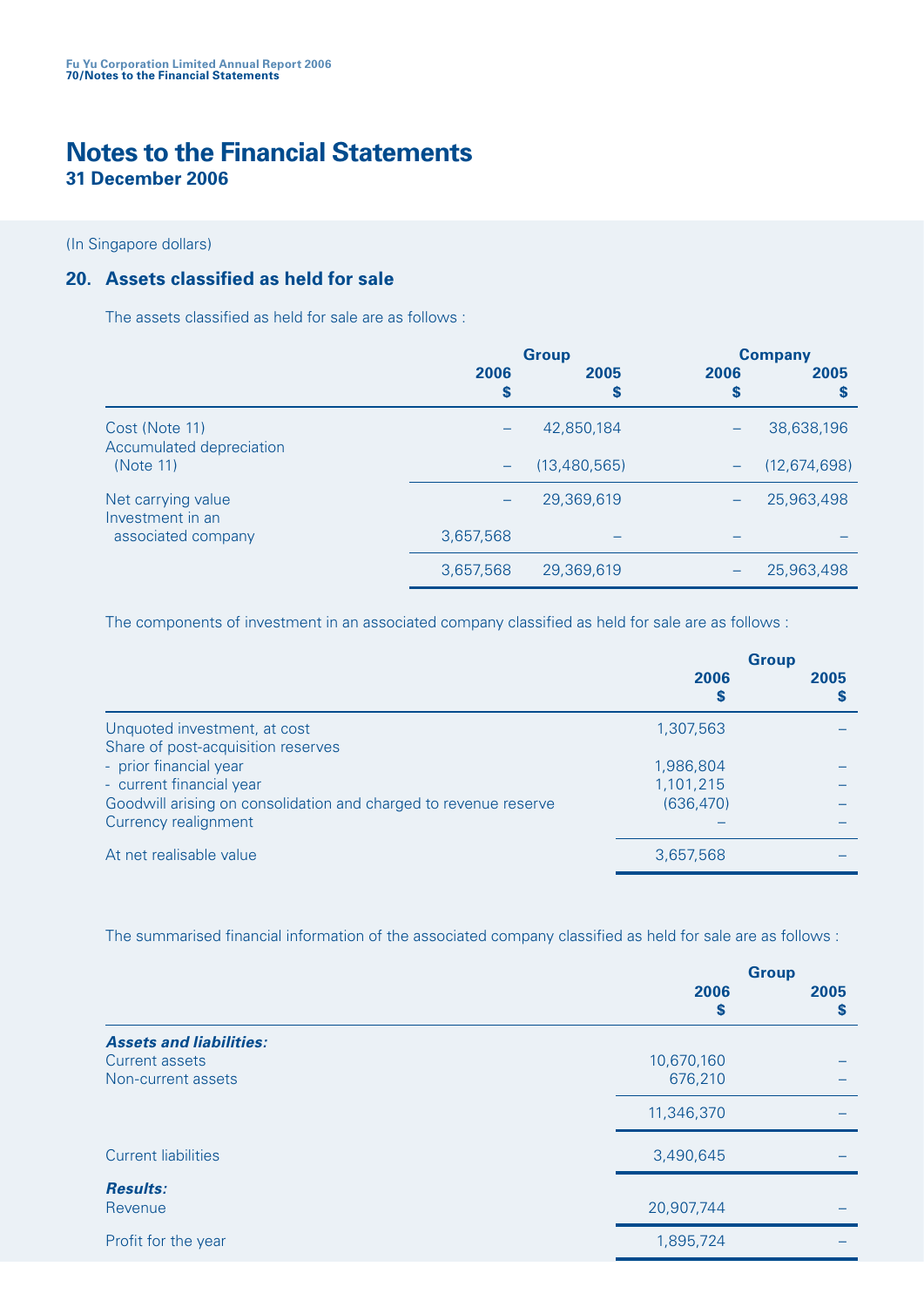(In Singapore dollars)

## **20. Assets classified as held for sale (cont'd)**

- (a) The current assets classified as held for sale as at 31 December 2006 comprises of the investment in an associated company - Kodon (Tianjin) Electronics & Electrical Apparatus Co., Ltd ("Kodon") held by Fu Yu Investment Pte Ltd ("FYI"), a wholly-owned subsidiary of the Group. During the financial year, FYI entered into a Share Sale and Purchase and Rights and Obligations Transfer Agreement with Heddington Limited ("HL") for the sales of its entire 48% equity interest in Kodon. The disposal is pending for the transfer of legal ownership of Kodon with the respective authorities.
- (b) The current assets classified as held for sale as at 31 December 2005 comprises of two properties. One of the property relates to a sale and lease back of the property situated at 2 Serangoon North Avenue 5, Singapore 554911. The sale and leaseback was completed on 7 February 2006. The other property relates to the disposal of property at 11 Cheng Hu Road, Wu Zhong Economic Skill Development Zone, Suzhou, China 215128 by a Suzhou subsidiary. The disposal was completed during the financial year.

### **21. Loans and borrowings**

At 31 December, short-term bank loans and borrowings are as follows:

|                                               | Weighted<br>average<br>effective<br>interest rate |                  |            | <b>Group</b>          |           | <b>Company</b>        |
|-----------------------------------------------|---------------------------------------------------|------------------|------------|-----------------------|-----------|-----------------------|
|                                               | (p.a.)                                            | <b>Maturity</b>  | 2006<br>\$ | 2005<br>S             | 2006<br>S | 2005<br>S             |
| <b>Current:</b>                               |                                                   |                  |            |                       |           |                       |
| Obligations under<br>finance leases -         |                                                   |                  |            |                       |           |                       |
| secured<br>Short term loans,                  | 4.9%                                              | 2007             | 116,316    | 104,484               | 11,259    | 10,716                |
| unsecured                                     | 3.9 to $6.4\%$                                    | 2007             | 52,438,880 | 72,165,248            |           | 10,700,000 46,944,850 |
|                                               |                                                   |                  |            | 52,555,196 72,269,732 |           | 10,711,259 46,955,566 |
| Non-current:                                  |                                                   |                  |            |                       |           |                       |
| Obligations under finance<br>leases - secured |                                                   | 4.9% 2008 - 2012 | 131,267    | 148,701               | 20,950    | 32,209                |

### *Bank loans*

The Group's and the Company's short-term unsecured loans bear interest ranging from 3.89% to 6.41% and 3.89% to 4.18% respectively (2005 : 2.52% to 6.00% and 2.52% to 4.90% respectively) per annum and can be rolled forward for periods between 1 month to 6 months after the maturity date.

Included in loans and borrowings of the Group is an amount of approximately \$21,783,000 (2005 : \$37,113,000) denominated in US dollars.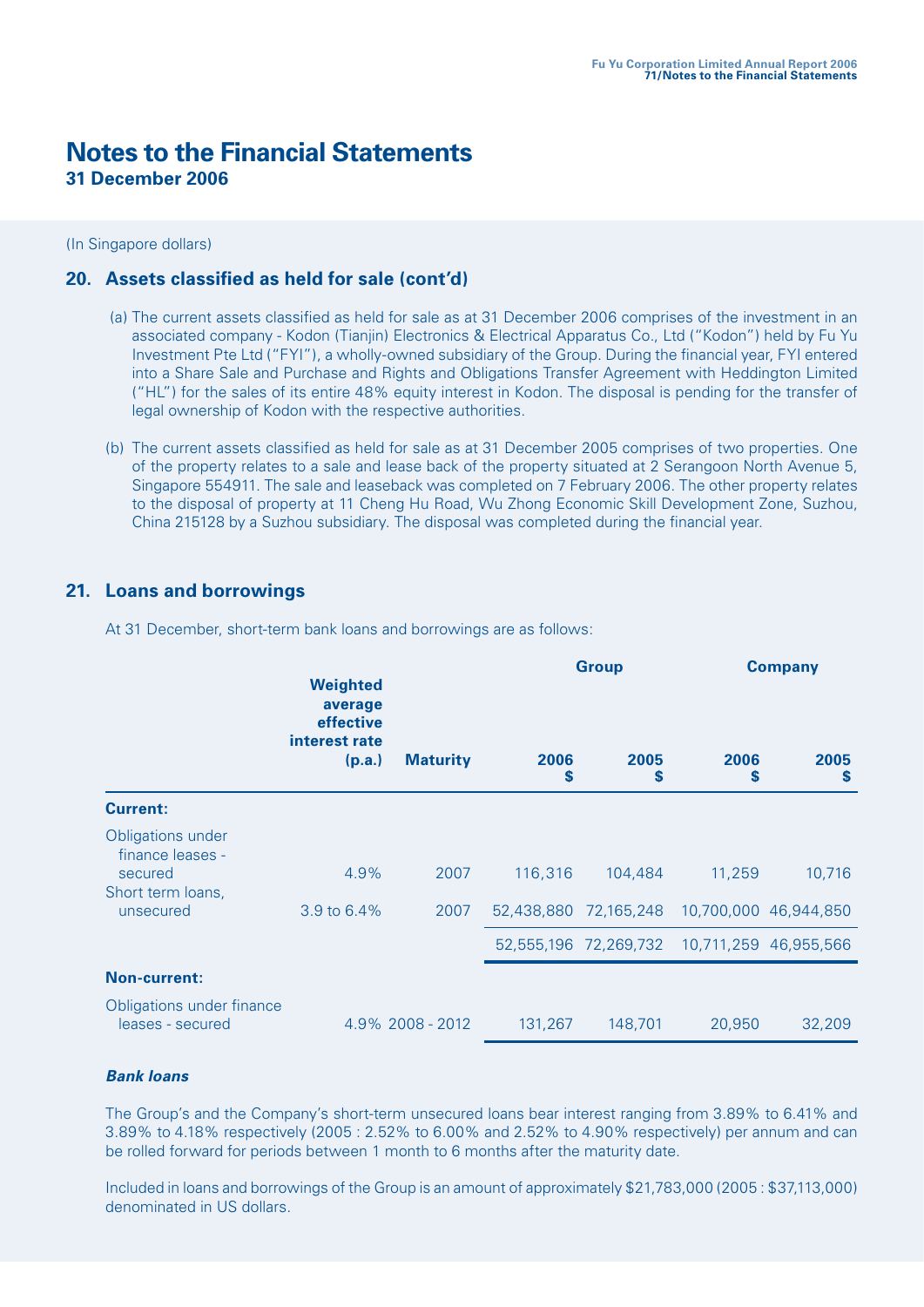(In Singapore dollars)

### **21. Loans and borrowings (cont'd)**

#### *Finance leases*

The Group conducts a portion of its operations using leased machinery and equipment. These leases are classified as finance leases. The effective discount rate implicits in the leases is 4.9% (2005 : 3.3%) per annum. Future minimum lease payments under finance leases together with the present value of the net minimum lease payments are as follows:

|                                                                                                                       | <b>Minimum</b><br>lease<br>payments<br>2006<br>S | <b>Present</b><br>value of<br>payments<br>2006<br>S | <b>Minimum</b><br>lease<br>payments<br>2005<br>S | <b>Present</b><br>value of<br>payments<br>2005<br>\$ |
|-----------------------------------------------------------------------------------------------------------------------|--------------------------------------------------|-----------------------------------------------------|--------------------------------------------------|------------------------------------------------------|
| <b>Group</b><br>Not later than one year<br>Later than one year but not later than five years<br>Later than five years | 127,091<br>137,151                               | 116,316<br>131,267                                  | 109,890<br>162,958<br>4,227                      | 104,484<br>144,570<br>4,131                          |
| Total minimum lease payments<br>Less: Amounts representing<br>finance charges                                         | 264,242<br>(16, 659)                             | 247,583                                             | 277,075<br>(23,890)                              | 253,185                                              |
| Present value of minimum<br>lease payments                                                                            | 247,583                                          | 247,583                                             | 253,185                                          | 253,185                                              |
| <b>Company</b>                                                                                                        |                                                  |                                                     |                                                  |                                                      |
| Not later than one year<br>Later than one year but not                                                                | 12,504                                           | 11,259                                              | 12,504                                           | 10,716                                               |
| later than five years                                                                                                 | 21,822                                           | 20,950                                              | 34,326                                           | 32,209                                               |
| Total minimum lease payments<br>Less: Amounts representing                                                            | 34,326                                           | 32,209                                              | 46,830                                           | 42,925                                               |
| finance charges                                                                                                       | (2, 117)                                         |                                                     | (3,905)                                          |                                                      |
| Present value of minimum<br>lease payments                                                                            | 32,209                                           | 32,209                                              | 42,925                                           | 42,925                                               |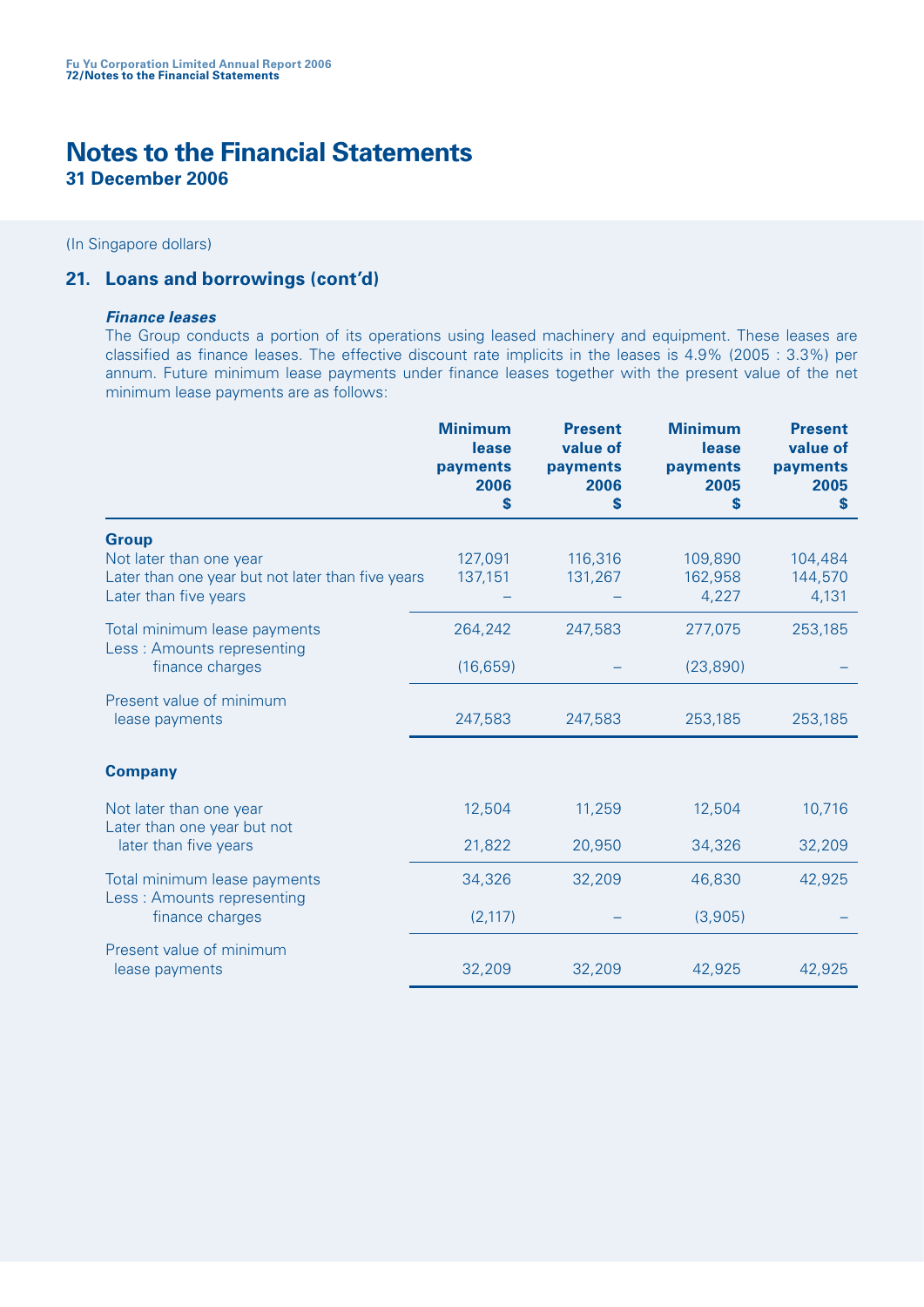(In Singapore dollars)

### **22. Trade and other payables**

|                                                                   | <b>Group</b>             |                          |                        | <b>Company</b>         |
|-------------------------------------------------------------------|--------------------------|--------------------------|------------------------|------------------------|
|                                                                   | 2006<br>S                | 2005<br>S                | 2006<br>S              | 2005<br>S              |
| Trade payables<br>Other creditors                                 | 95,231,129<br>17,675,264 | 107,572,225<br>9,674,827 | 5,213,444<br>1,924,701 | 5,156,365<br>3.303.865 |
| Accrued operating expenses<br>Advances received                   | 14,645,816<br>825,000    | 14,924,356               | 2,017,870              | 2,673,261              |
| Advance billings<br>Purchases of property,                        | 428,862                  | 2,996,382                | 428,862                | 2,969,242              |
| plant and equipment<br>Derivative financial                       | 8,843,201                | 19,212,669               | 54.156                 | 338,100                |
| instruments (Note 29)<br>Deferred income - asset grants (Note 25) | 14,334                   | 53,510<br>33,992         | 14,334                 | 53,510<br>33,992       |
|                                                                   | 137,690,606              | 154,467,961              | 9,653,367              | 14,528,335             |

Included in trade and other payables of the Group are amounts of approximately \$30,884,000 (2005 : \$32,849,000) denominated in US dollars, \$1,407,000 (2005 : \$1,376,000) denominated in Hong Kong dollars, \$2,677,000 (2005 : \$1,812,000) denominated in Euro dollars and \$1,679,000 (2005 : nil) denominated in SGD.

## **23. Share capital**

|                                                                                 | <b>Group and Company</b> |               |                         |                             |
|---------------------------------------------------------------------------------|--------------------------|---------------|-------------------------|-----------------------------|
|                                                                                 |                          | 2006          |                         | 2005                        |
|                                                                                 | No. of<br><b>shares</b>  | \$            | No. of<br><b>shares</b> | S                           |
| <b>Authorised</b>                                                               | 1,000,000,000            | 1,000,000,000 |                         | 1,000,000,000 1,000,000,000 |
| <b>Issued and fully paid</b>                                                    |                          |               |                         |                             |
| At 1 January<br>Issued by way of bonus shares<br>in the proportion of one share | 593,254,775              | 59,325,478    | 474,603,820             | 47,460,382                  |
| for every 4 shares held<br>Transfer of share premium                            |                          |               | 118,650,955             | 11,865,096                  |
| to share capital                                                                |                          | 37,423,410    |                         |                             |
| At 31 December                                                                  | 593,254,775              | 96,748,888    | 593,254,775             | 59,325,478                  |

The holders of ordinary shares are entitled to receive dividends as and when declared by the Company. All ordinary shares carry one vote per share without restriction.

In accordance with the Companies (Amendment) Act 2005, on 30 January 2006, the shares of the Company ceased to have a par value and the amount standing in the share premium became part of the Company's share capital.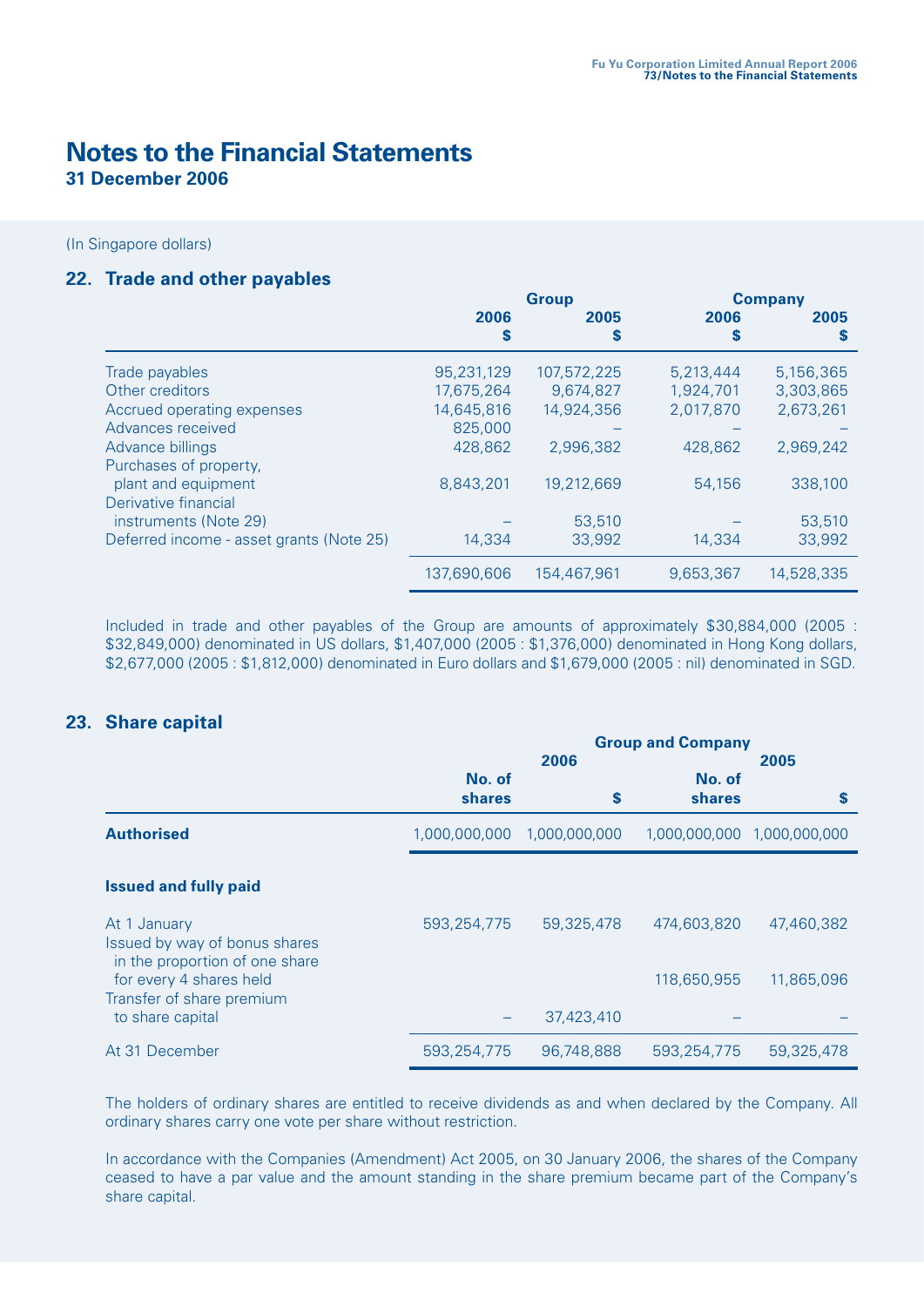(In Singapore dollars)

### **24. Reserves**

|                                                         | <b>Group</b>               |                          |            |             | <b>Company</b> |
|---------------------------------------------------------|----------------------------|--------------------------|------------|-------------|----------------|
|                                                         | 2006                       | 2005<br>S                | 2006       | 2005        |                |
| Revenue reserve<br>Foreign currency translation reserve | 173,636,062<br>(3,703,682) | 199,228,099<br>3,609,541 | 64,017,594 | 60,797,025  |                |
| Share premium                                           |                            | 37,423,410               |            | 37,423,410  |                |
| Capital reserve<br><b>Statutory reserve</b>             | 140,256<br>8,201,913       | 140,256<br>8,273,476     |            |             |                |
| <b>Revaluation reserve</b>                              | 690,595                    | 2,656,300                | 690,595    | 2,656,300   |                |
|                                                         | 178,965,144                | 251,331,082              | 64,708,189 | 100,876,735 |                |

#### *(a) Foreign currency translation reserve*

The foreign currency translation reserve records exchange differences arising from the translation of the financial statements of foreign operations whose functional currencies are different from that of the Group's presentation currency.

#### *(b) Statutory reserve*

The statutory reserve is computed based on 10% of the after tax profit of subsidiary companies established in the People's Republic of China. It is made to comply with the local law and regulations.

#### *(c) Revaluation reserve*

The revaluation reserve records increases in the fair value of leasehold properties and decreases to the extent that such decrease relates to an increase on the same asset previously recognised in equity.

### **25. Government grants**

The Company was awarded the "Research Incentives Scheme for Companies" grant by A\*STAR for the capabilities development in advance moulding design, process and manufacture.

During the year, a subsidiary of the Group was awarded the "Innovation Development Scheme" grant by the Economic Development Board for undertaking certain development projects.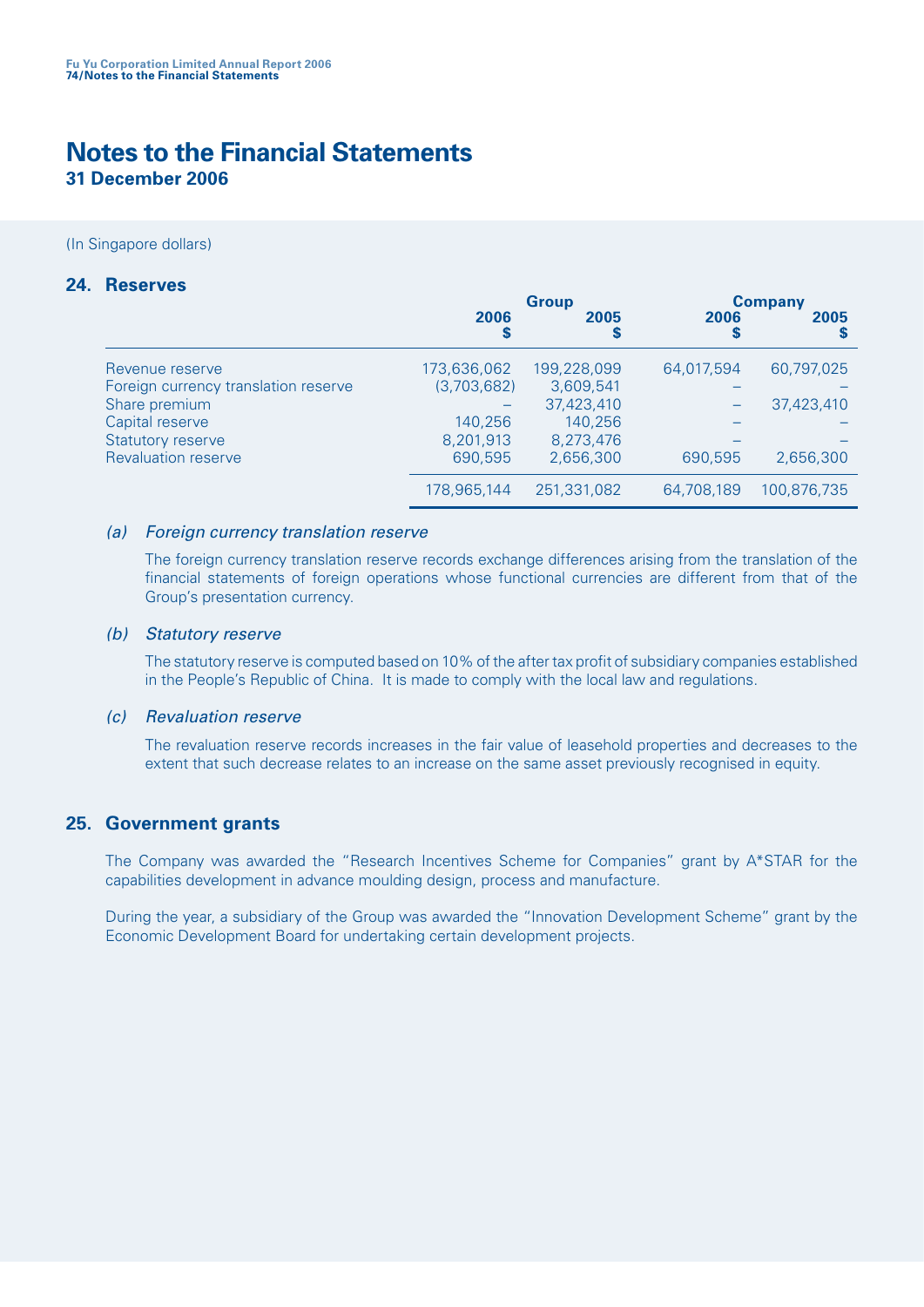(In Singapore dollars)

# **26. Commitments and contingencies**

|     |                                                                                                                   |                  |            | <b>Group</b> |            |  | <b>Company</b> |
|-----|-------------------------------------------------------------------------------------------------------------------|------------------|------------|--------------|------------|--|----------------|
|     |                                                                                                                   | 2006<br><b>S</b> | 2005<br>S  | 2006<br>S    | 2005<br>S  |  |                |
| (a) | <b>Capital expenditure commitments</b>                                                                            |                  |            |              |            |  |                |
|     | Capital expenditures contracted for<br>as at the balance sheet but not<br>recognised in the financial statements: |                  |            |              |            |  |                |
|     | Commitments in respect of contracts<br>placed/agreements signed                                                   | 17,988,502       | 17,270,111 | 9,326,390    | 11,664,538 |  |                |
|     |                                                                                                                   | 17,988,502       | 17,270,111 | 9,326,390    | 11.664.538 |  |                |

Included in the Company's commitments is \$9,207,131 (2005 : \$11,134,824) relating to the injection of capital in subsidiary companies.

### *(b) Operating lease commitments - As lessor*

The Company has entered into cancellable and non-cancellable commercial property leases to lease out its surplus space. The cancellable commercial property leases can be cancelled by way of the lessees giving notice in advance to the Company and vice versa. The non-cancellable leases have remaining noncancellable lease terms of between 2 to 3 years.

Future minimum lease payments receivable under non-cancellable operating leases as at 31 December are as follows :

|                                                    |           | <b>Group</b>     | <b>Company</b> |         |
|----------------------------------------------------|-----------|------------------|----------------|---------|
|                                                    | 2006<br>S | 2005<br><b>S</b> | 2006           | 2005    |
| Not later than one year<br>Later than one year but | 899,459   | 342,085          | 342.085        | 342,085 |
| not later than five years                          | 1,195,771 | 423,106          | 81,020         | 423,106 |
|                                                    | 2,095,230 | 765,191          | 423,105        | 765,191 |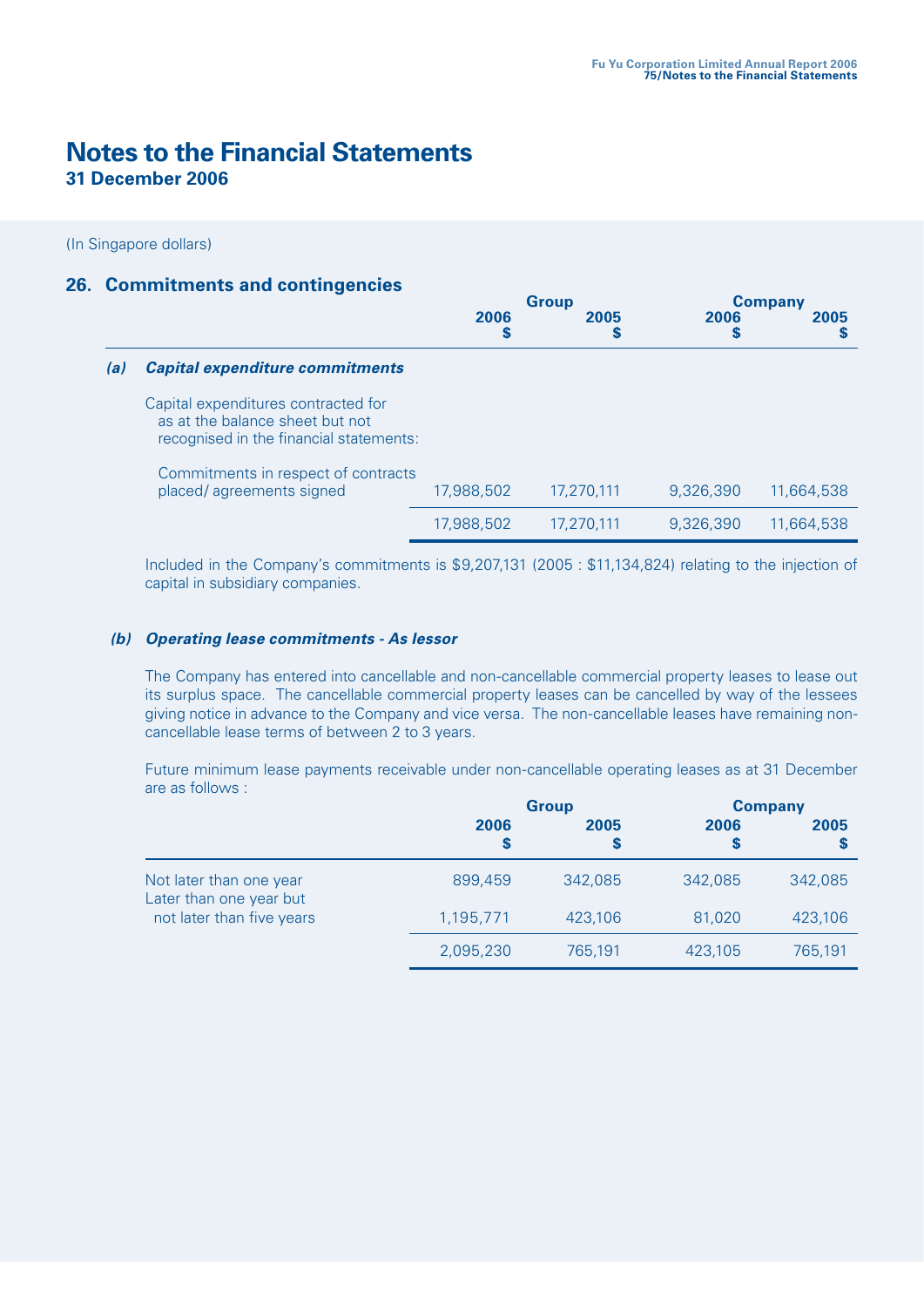(In Singapore dollars)

### **26. Commitments and contingencies (cont'd)**

#### *(c) Operating leases commitments - As lessee*

The Group and Company lease certain properties and land under lease arrangements that are noncancellable within one year. The leases, which do not have purchase or renewal options, expire at various dates till 2055 and contain provisions for rental adjustments and provisions to restrict the Group and the Company to further leasing and sub-leasing. Future minimum lease payments payable under noncancellable operating leases as at 31 December are as follows :

|                                                        |            | <b>Group</b> |            |            |  | <b>Company</b> |
|--------------------------------------------------------|------------|--------------|------------|------------|--|----------------|
|                                                        | 2006<br>S  | 2005<br>S    | 2006<br>S  | 2005       |  |                |
| Not later than one year<br>Later than one year but not | 5,724,131  | 2,166,290    | 5,085,097  | 838,790    |  |                |
| later than five years                                  | 15,553,513 | 4,762,646    | 15,553,514 | 3,172,671  |  |                |
| Later than five years                                  | 19,178,597 | 20,029,819   | 19,178,597 | 20,029,819 |  |                |
|                                                        | 40,456,241 | 26,958,755   | 39,817,208 | 24,041,280 |  |                |

#### *(d) Contingent liabilities*

#### *Third Party Association with a Legal claim*

As disclosed in the previous financial year, a subsidiary, Fu Yu Moulding & Tooling (Tianjin) Co., Ltd. ("Fu Yu Tianjin"), was brought in as a third party in a lawsuit between its customer and the customer's buyer in which the customer's buyer is claiming against the customer for poor quality of the products delivered.

Upon advice from its legal counsel, the directors are of the opinion that the chance of success of any action against Fu Yu Tianjin is not probable, and no intimation or assertion has been made to date by Fu Yu Tianjin's customer, or the customer's buyer of any possible claim arising from this association. Accordingly, there is no basis for the consideration of any provision for any contingency claim in these financial statements.

The last hearing of the case was on July 2006 without any consencus conclusion among the judges.

#### *Guarantees*

The Group and Company has corporate guarantees given to banks in connection with facilities granted to subsidiary companies amounting to \$46,236,007 (2005 : \$32,138,450) and \$43,191,842 (2005 : \$32,138,450) respectively. Amount utilised by subsidiary companies amounting to \$33,778,157 (2005 : \$20,632,156) and \$32,707,737 (2005 : \$20,632,156) respectively.

The Company has an outstanding corporate guarantee given to a supplier in connection with purchases made by the overseas subsidiary companies amounting to \$4,924,376 (2005 : \$3,701,271).

The value of financial guarantees provided by the Company to its subsidiaries is determined by reference to the difference in the interest rates, by comparing the actual rates charged by the bank with these guarantees made available, with the estimated rates that the banks would have charged had these guarantees not been available. The directors have assessed the fair value of these financial guarantees to have no material financial impact on the results and the accumulated profits of the Company for the year ended 31 December 2006.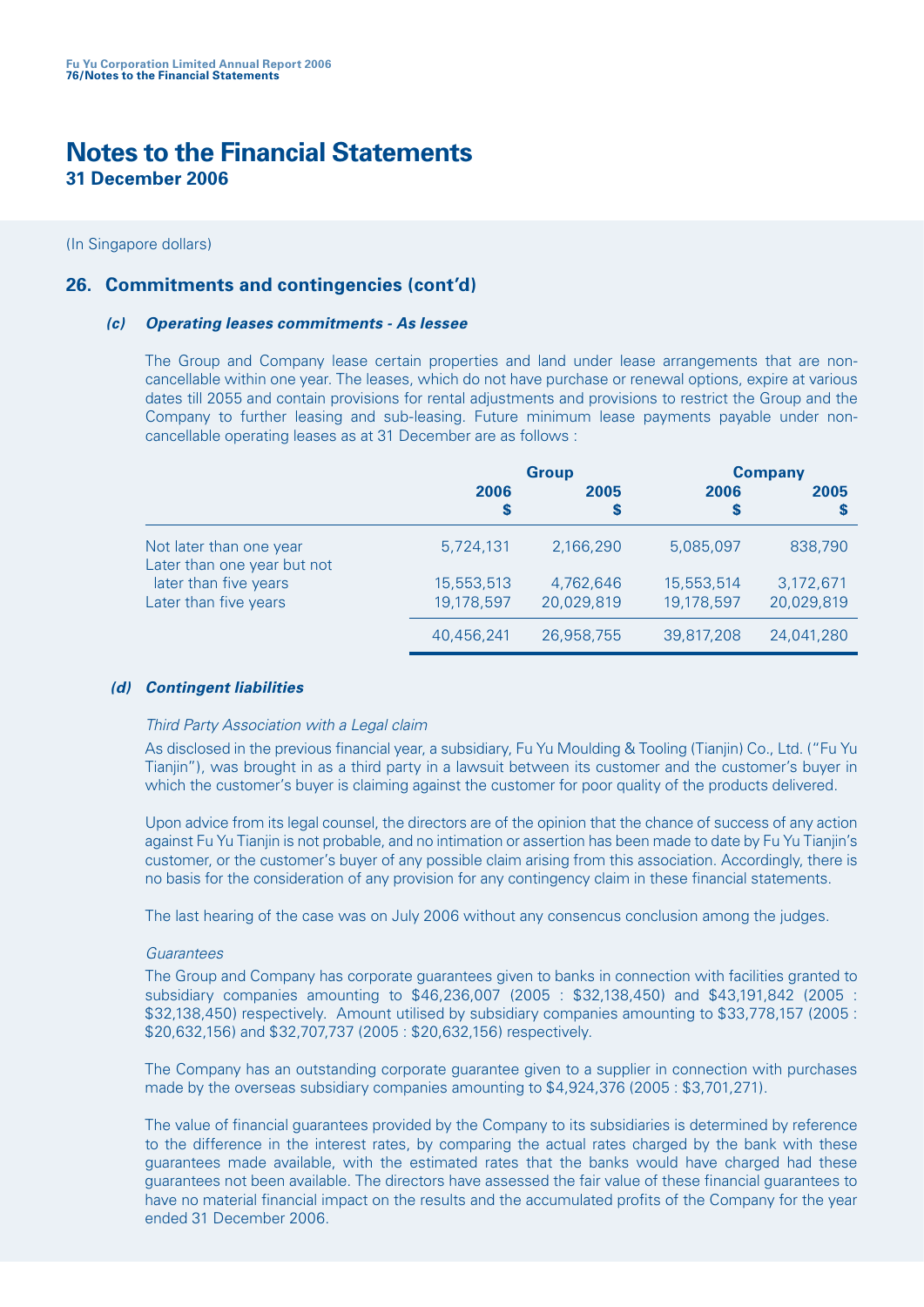(In Singapore dollars)

### **26. Commitments and contingencies (cont'd)**

### *(d) Contingent liabilities (cont'd)*

Labour claim by an ex-employee of Fu Yu Guadalajara S.A. De C.V and Fu Yu Mexico S.A. De C.V

In FY 2004, a labour claim was filed against Fu Yu Guadalajara S.A. De C.V. and Fu Yu Mexico S.A. De C.V (both subsidiary companies of the Group), by an ex-employee, for wrongly dismissal due to fraudulent conduct. Based on the latest available information from the legal counsel, the directors have been advised that FY Mexico has more than a fair share of success in defending the case and accordingly no provision for any liability has been made in these financial statements. Currently, the amount claimed by the exemployee is approximately US\$850,000.

The hearing of the case will commence in July 2007.

### **27. Related party disclosure**

### *(a) Sale and purchase of goods and services*

In addition to the related party information disclosed elsewhere in the financial statements, the following significant transactions between the Group and related parties who are not members of the Group took place during the year at normal commercial terms and conditions and at market rates agreed between the parties :

|                                                        |           | <b>Group</b> |           | <b>Company</b> |
|--------------------------------------------------------|-----------|--------------|-----------|----------------|
|                                                        | 2006<br>S | 2005<br>S    | 2006<br>S | 2005<br>S\$    |
| Sale of goods to subsidiary                            |           |              | 4,175,790 | 16,728,401     |
| Sale of equipment to<br>subsidiary companies           |           |              | 23,378    | 2,179,894      |
| Rental income from a<br>subsidiary company             |           |              | 403,224   | 388,224        |
| Dividend income from<br>subsidiary companies           |           |              |           | 10,000,000     |
| Management fees from a<br>subsidiary company           |           |              | 364,800   | 39,000         |
| Purchase of raw materials<br>from subsidiary companies |           |              | 2,675,099 | 2,310,602      |
| Sale of goods to an<br>associated company              | 169,634   | 350,811      |           |                |
| Sale of goods to a director-                           |           |              |           |                |
| related company<br>Purchase of goods from a director-  | 1,734     |              |           |                |
| related company                                        | 40,684    |              |           |                |

The director-related company relates to GS Electronics (Dongguan) Co., Ltd, a firm of which the children of one of the Directors of the Company is the shareholder and director, for the sale of air conditioning products and purchases of goods and raw materials by the Company's subsidiary.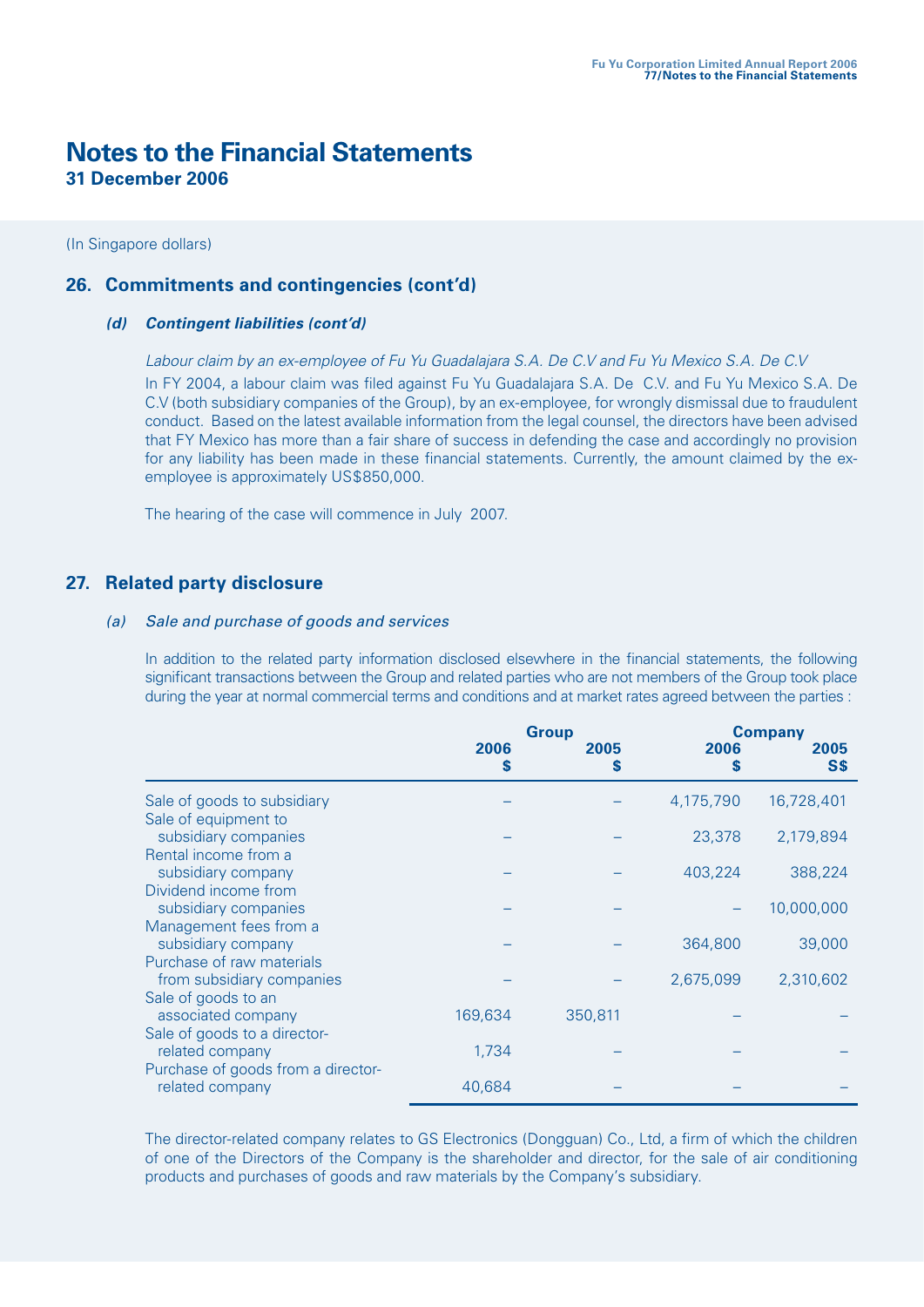(In Singapore dollars)

### **27. Related party disclosure (cont'd)**

#### *(b) Compensation of key management personnel*

|                                                                                                     | <b>Group</b>           |                        |  |
|-----------------------------------------------------------------------------------------------------|------------------------|------------------------|--|
|                                                                                                     | 2006<br>S              | 2005<br>S              |  |
| Short term employee benefits<br>Contributions to national pension schemes                           | 4,766,323<br>134,194   | 5,166,129<br>91,141    |  |
|                                                                                                     | 4,900,517              | 5,257,270              |  |
| Comprise amounts paid/payable to:<br>- Directors of the Company<br>- Other key management personnel | 3,174,384<br>1,726,133 | 3,925,512<br>1,331,758 |  |
|                                                                                                     | 4,900,517              | 5,257,270              |  |

During the year ended 31 December 2006 and 2005, no Director or any key management personnel has received or become entitled to receive any pension and post-employment medical benefits, share-based payments or other long-term benefits.

### **28. Financial risk management objectives and policies**

The Group's principal financial instruments, other than derivative financial instruments comprise loans and borrowings, finance leases, cash and bank balances and short term deposits. The main purpose of these financial instruments is to finance the Group's operations. The Group has various other financial assets and liabilities such as trade receivables and trade payables, which arise directly from its operations.

Derivative financial instruments are used only to hedge underlying commercial exposures and are not held for speculative purposes. The main risks arising from the Group's financial instruments are foreign exchange risk, interest rate risk, market risk, credit risk and liquidity risk. The Board reviews and agrees policies for managing each of these risks and they are summarised below :

#### *Foreign exchange risk*

The Group manufactures and sells its products in several countries and, as a result, is exposed to movements in foreign currency exchange rates. The Group relies on natural hedging as a risk management tool. The primary objective of the Group is not to engage in trading of, or speculation in, foreign currencies. The Group exposes primarily to US dollars. The amounts of US dollars and other foreign currencies exposure are disclosed in the relevant notes to the accounts.

In addition to transaction exposure, the Group is also exposed to translation exposure arising from the consolidation of foreign currency denominated financial statements of the Group's foreign subsidiary companies.

#### *Interest rate risk*

The Group's exposure to changes in interest rate risks relates primarily to the Group's cash assets and loans and borrowings. The Group's policy is to manage its exposure to interest rate risks using a mix of fixed and variable rate debts.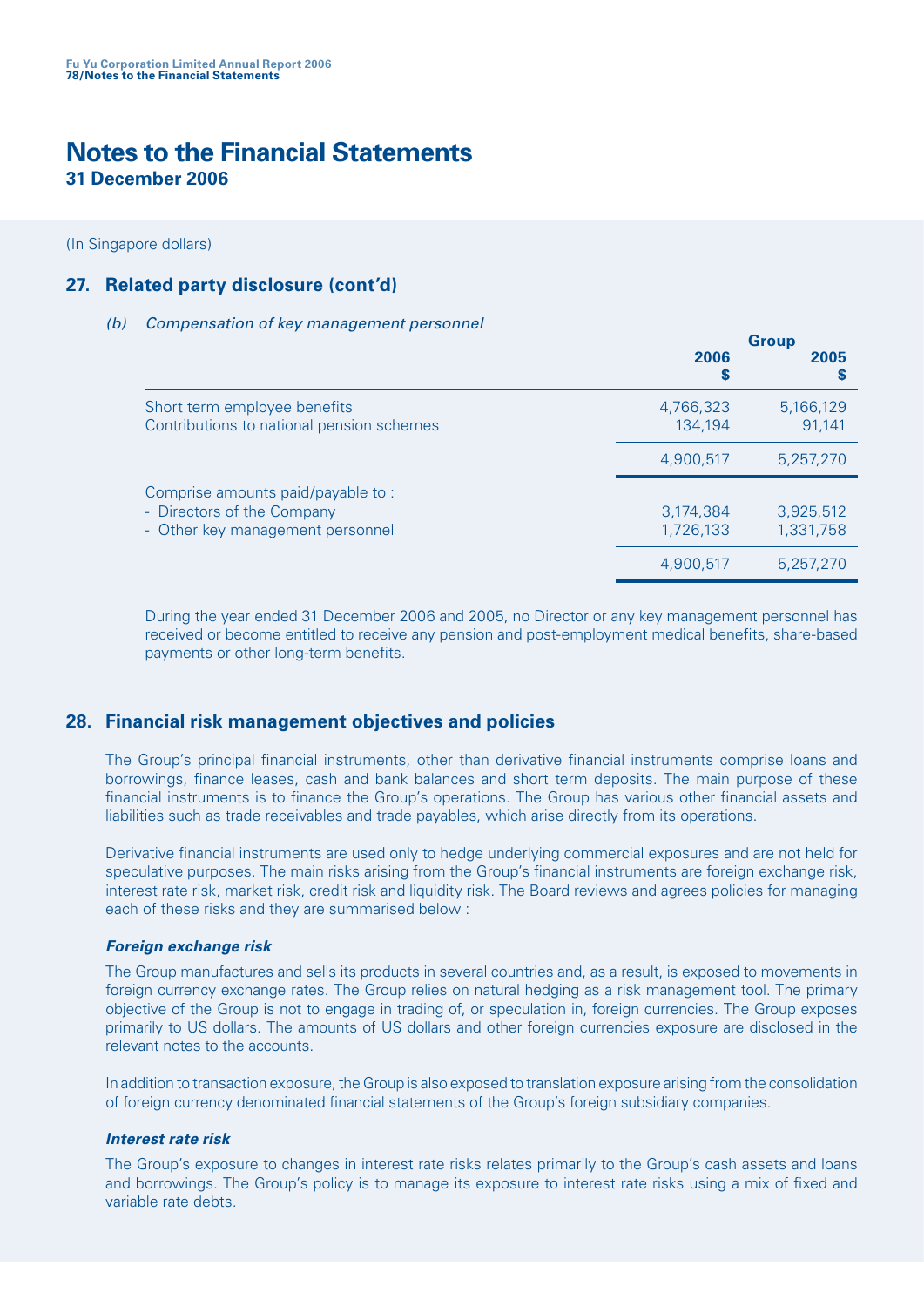(In Singapore dollars)

# **28. Financial risk management objectives and policies (cont'd)**

The following table sets out the carrying amount, by maturity, of the Group's and the Company's financial instruments that are exposed to interest rate risk:

| 2006                                                     | <b>Within</b><br>1 year<br>\$ | $2 - 5$<br>years<br>\$ | <b>More than</b><br>5 years<br>\$ | <b>Total</b><br>\$       |
|----------------------------------------------------------|-------------------------------|------------------------|-----------------------------------|--------------------------|
| <b>Group</b>                                             |                               |                        |                                   |                          |
| <b>Fixed rate</b><br>Obligations under finance leases    | 116,316                       | 131,267                |                                   | 247,583                  |
| <b>Floating rate</b><br>Cash assets<br><b>Bank loans</b> | 40,672,893<br>52,438,880      |                        |                                   | 40,672,893<br>52,438,880 |
| <b>Company</b>                                           |                               |                        |                                   |                          |
| <b>Fixed rate</b><br>Obligations under finance leases    | 11,259                        | 20,950                 |                                   | 32,209                   |
| <b>Floating rate</b><br>Cash assets<br><b>Bank loans</b> | 413,099<br>10,700,000         |                        |                                   | 413,099<br>10,700,000    |
| 2005                                                     | <b>Within</b><br>1 year<br>\$ | $2 - 5$<br>years<br>\$ | <b>More than</b><br>5 years<br>\$ | <b>Total</b><br>\$       |
| <b>Group</b>                                             |                               |                        |                                   |                          |
| <b>Fixed rate</b><br>Obligations under finance leases    | 104,484                       | 144,570                | 4,131                             | 253,185                  |
| <b>Floating rate</b><br>Cash assets<br><b>Bank loans</b> | 56,162,079<br>72,165,248      |                        |                                   | 56,162,079<br>72,165,248 |
| <b>Company</b>                                           |                               |                        |                                   |                          |
| <b>Fixed rate</b><br>Obligations under finance leases    | 10,716                        | 32,209                 |                                   | 42,925                   |
| <b>Floating rate</b><br>Cash assets<br><b>Bank loans</b> | 530,161<br>46,944,850         |                        |                                   | 530,161<br>46,944,850    |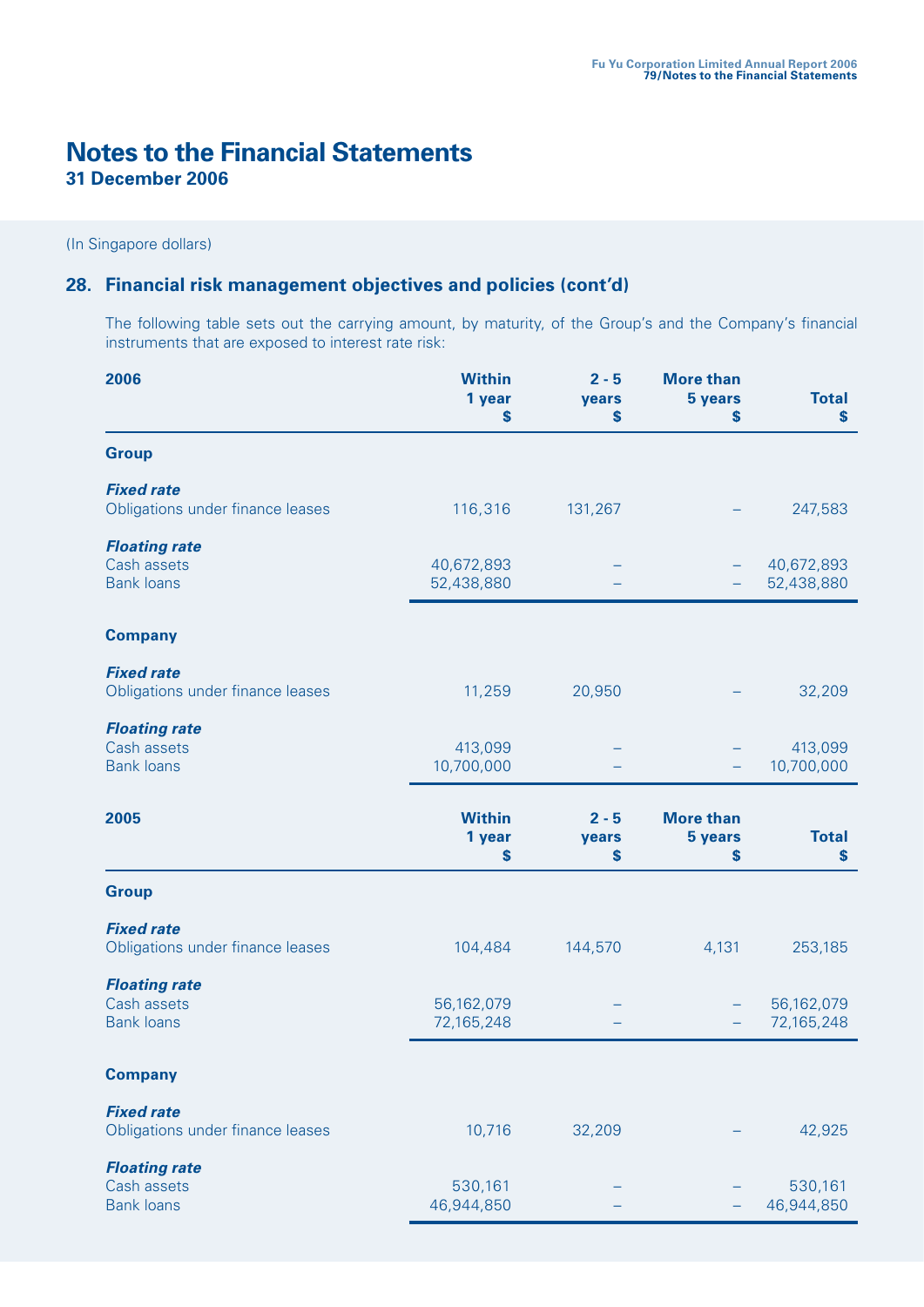(In Singapore dollars)

# **28. Financial risk management objectives and policies (cont'd)**

### *Liquidity risk*

The Group maintains sufficient reserves of cash and readily available bank credit facilities to meet its liquidity requirements at all times.

### *Market risk*

Changes in the market value of certain financial assets, liabilities and instruments can affect the net income or financial position of the Group. The Group's exposure to market risk is minimal.

### *Credit risk*

The carrying amount of investments, cash and trade and other receivables, cash and cash equivalents and financial instruments used in hedging activities represent the Group's maximum exposure to credit risk. No other financial assets carry a significant exposure to credit risk. Trade receivable are subject to a policy of risk management focusing on the assessment of country risk, credit terms, ongoing credit evaluation and account monitoring procedures. Collateral is generally not required.

The Group has no significant concentration of credit risk.

### *Fair values*

The fair value of a financial instrument is the amount at which the instrument could be exchanged or settled between knowledgeable and willing parties in an arm's length transaction, other than in a forced or liquidation sale.

Management has determined that the carrying amounts of cash and cash equivalents, receivables, payables and loans and borrowings based on their notional amounts, reasonably approximate their fair values because these are mostly short term in nature.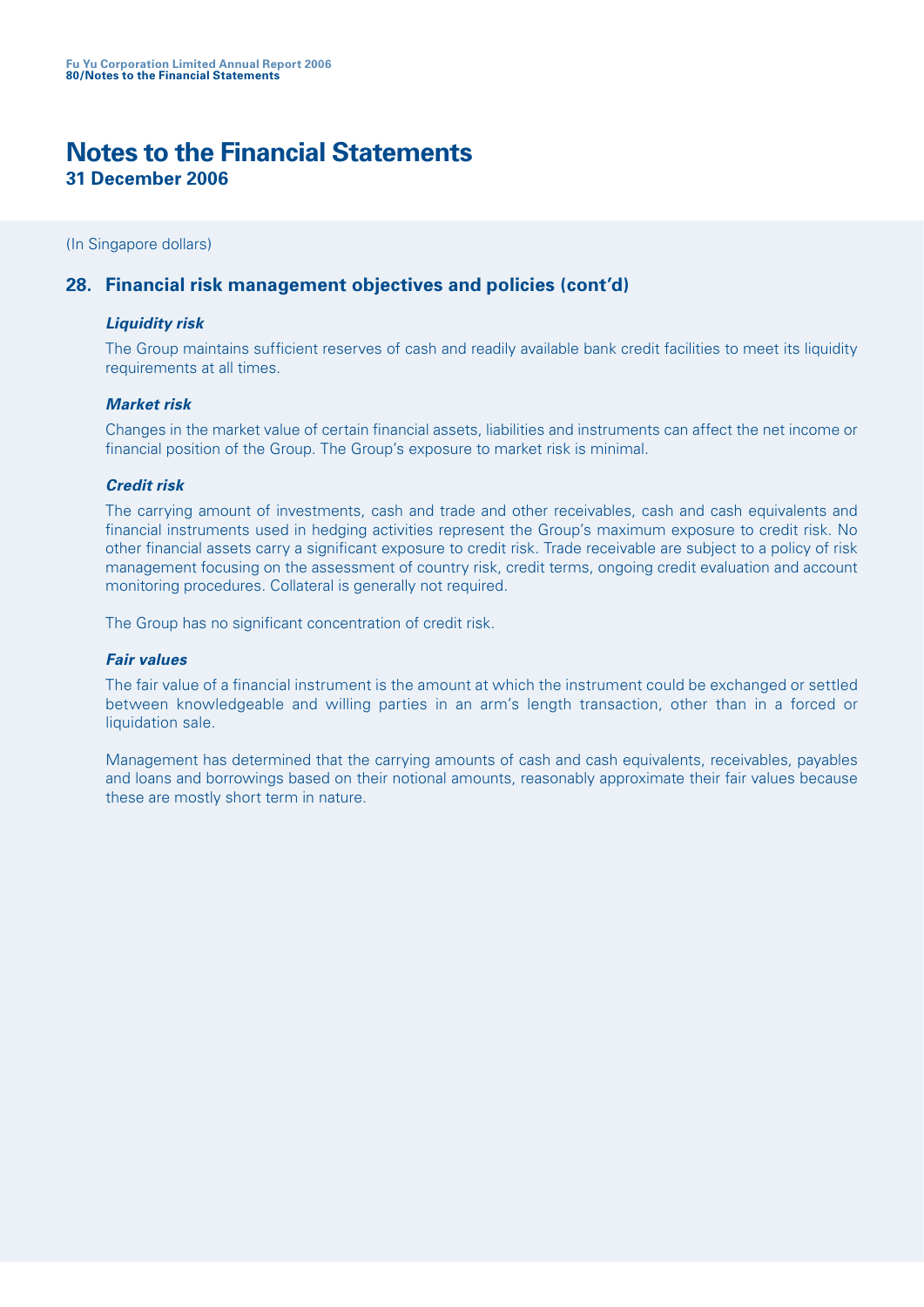(In Singapore dollars)

## **29. Derivative financial instruments**

The Group and Company had the following derivatives outstanding as at year-end:

|                                     |      | <b>Group and Company</b> |
|-------------------------------------|------|--------------------------|
|                                     | 2006 | 2005                     |
|                                     | S    |                          |
| <b>Currency options</b>             |      |                          |
|                                     |      | <b>Notional</b>          |
| - Matures within the next 12 months |      | 20,812,500               |

The net fair values of the currency option contracts at 31 December were as follows:

|                         | <b>Group and Company</b> |                          |                   |                           |
|-------------------------|--------------------------|--------------------------|-------------------|---------------------------|
|                         | 2005<br>2006             |                          |                   |                           |
|                         | <b>Assets</b><br>S       | <b>Liabilities</b><br>S  | <b>Assets</b>     | <b>Liabilities</b><br>CD. |
| <b>Currency options</b> | -                        | $\overline{\phantom{0}}$ | $\qquad \qquad -$ | 53,510                    |

The above currency option contracts were entered into to manage exposure to fluctuations in foreign currency exchange rates. The fair value of currency option contracts were based on quotes provided by external bankers prevailing at the balance sheet date.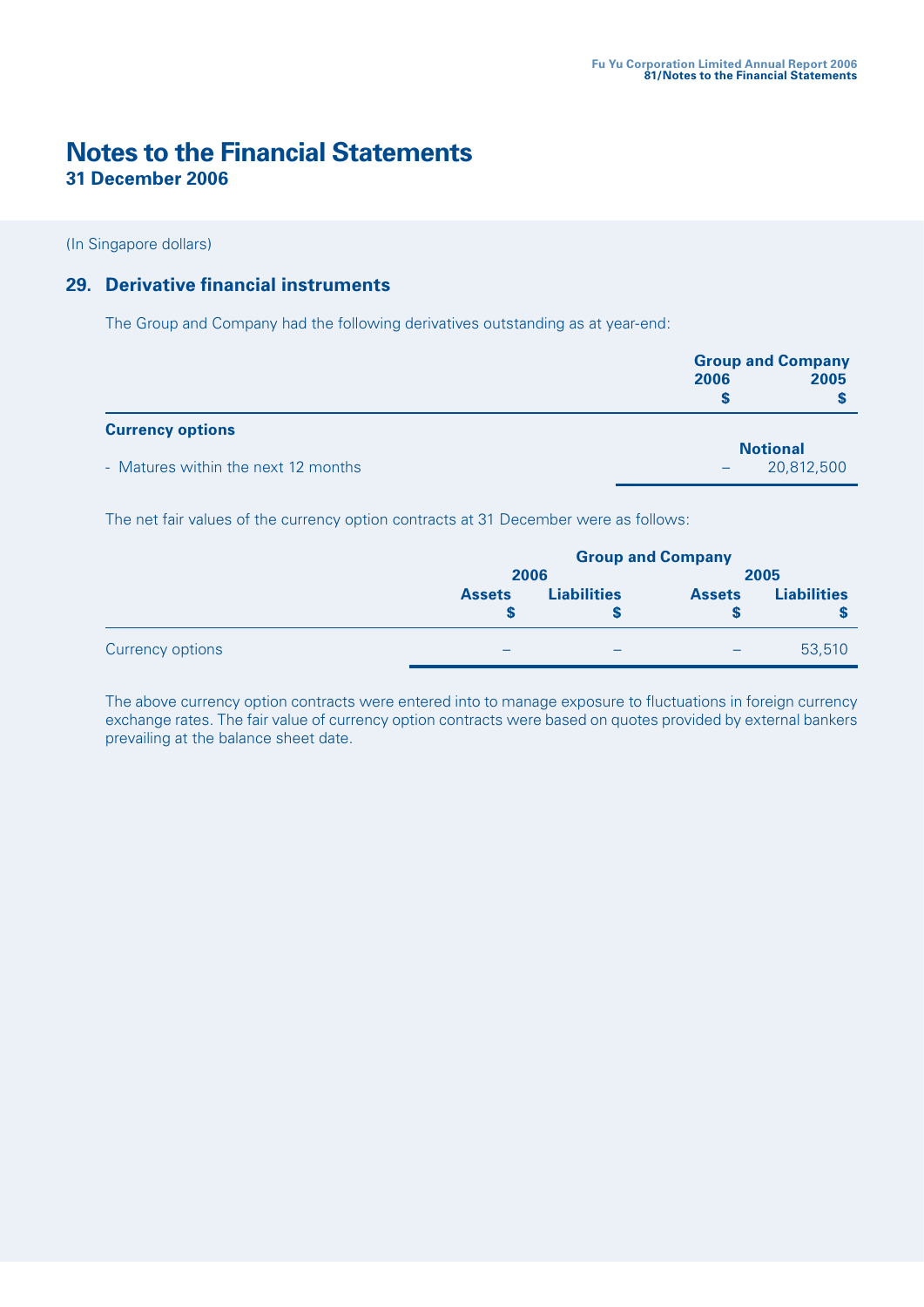(In Singapore dollars)

# **30. Segment information**

### *Geographical segments*

|                                                                                                                                         | 2006<br><b>S</b>                            | <b>Singapore</b><br>2005<br>S.               | 2006<br>S                                        | <b>China</b><br>2005<br><b>S</b>                 |
|-----------------------------------------------------------------------------------------------------------------------------------------|---------------------------------------------|----------------------------------------------|--------------------------------------------------|--------------------------------------------------|
| Segments revenue :<br>Sales to external customers                                                                                       | 66,280,220                                  | 75,995,396                                   | 215,625,248                                      | 204,521,439                                      |
| Earnings before interest, taxation,<br>depreciation, amortisation and<br>foreign exchange gain/ (loss)<br>Foreign exchange gain/ (loss) | (3,465,616)<br>(752, 055)                   | 5,784,800<br>803,262                         | (13, 247, 942)<br>(1,464,225)                    | 17,327,535<br>1,607,284                          |
| Earnings before interest, taxation,<br>depreciation and amortisation<br>Depreciation                                                    | (4, 217, 671)<br>(7, 113, 431)              | 6,588,062<br>(8,771,661)                     | (14, 712, 167)<br>(17, 175, 555)                 | 18,934,819<br>(15, 232, 849)                     |
| Segment results<br>Interest income<br>Interest expense<br>Share of results of an associated company<br><b>Exceptional item</b>          | (11, 331, 102)<br>19,671,058                | (2, 183, 599)                                | (31,887,722)<br>1,101,216                        | 3,701,970<br>1,314,084                           |
| (Loss)/profit before income tax<br>Income tax                                                                                           |                                             |                                              |                                                  |                                                  |
| (Loss)/profit after income tax                                                                                                          |                                             |                                              |                                                  |                                                  |
| Attributable to:<br>Equity holders of the Company<br>Minority interests                                                                 |                                             |                                              |                                                  |                                                  |
| Segments assets<br>Other assets                                                                                                         | 69,983,220                                  | 97,623,538                                   | 285,106,282                                      | 312,871,796                                      |
| Segments liabilities<br>Other liabilities                                                                                               | 12,940,026                                  | 16,043,287                                   | 99,906,157                                       | 107,171,634                                      |
| Other segment information :<br>Capital expenditure<br>Other non-cash expenditures<br>Other non-cash income<br>Income tax                | 3,806,713<br>34,250<br>109,370<br>1,653,379 | 6,342,873<br>1,504,749<br>241,875<br>471,136 | 30,411,112<br>28,785,203<br>122,612<br>5,588,875 | 50,075,364<br>12,854,350<br>415,679<br>1,954,158 |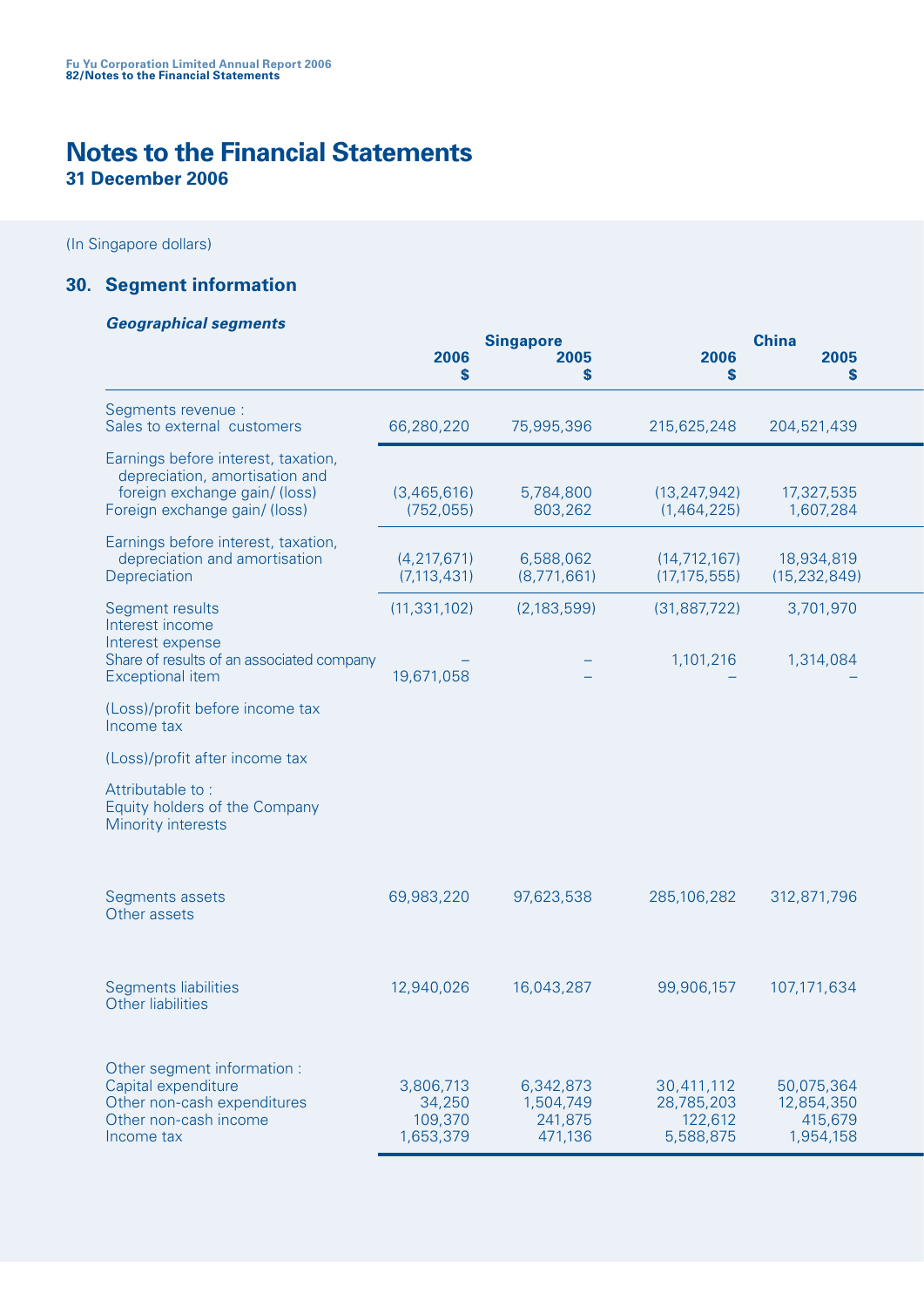| 2006<br>\$                                          | <b>Malaysia</b><br>2005<br>\$                  | 2006<br>\$                 | <b>Others</b><br>2005<br>\$                                  | 2006<br>\$                                                          | <b>Total</b><br>2005<br>$\mathbf{\$}$                                                  |
|-----------------------------------------------------|------------------------------------------------|----------------------------|--------------------------------------------------------------|---------------------------------------------------------------------|----------------------------------------------------------------------------------------|
| 133,754,598                                         | 145,091,117                                    |                            | $\overline{\phantom{m}}$                                     | 415,660,066                                                         | 425,607,952                                                                            |
| 21,437,301<br>(566, 100)                            | 26,613,148<br>155,457                          | (321, 935)<br>(452, 073)   | (301, 898)<br>407,704                                        | 4,401,808<br>(3, 234, 453)                                          | 49,423,585<br>2,973,707                                                                |
| 20,871,201<br>(6,921,547)                           | 26,768,605<br>(5,988,826)                      | (774,008)<br>$\rightarrow$ | 105,806<br>$\hspace{0.1mm}-\hspace{0.1mm}$                   | 1,167,355<br>(31, 210, 533)                                         | 52,397,292<br>(29,993,336)                                                             |
| 13,949,654<br>(41, 313)<br>$\overline{\phantom{m}}$ | 20,779,779                                     | (774,008)                  | 105,806<br>$\qquad \qquad \blacksquare$<br>$\qquad \qquad -$ | (30,043,178)<br>1,331,418<br>(1,524,903)<br>1,059,903<br>19,671,058 | 22,403,956<br>1,405,134<br>(2,197,228)<br>1,314,084<br>$\hspace{0.1mm}-\hspace{0.1mm}$ |
|                                                     |                                                |                            |                                                              | (9,505,702)<br>(8,415,440)                                          | 22,925,946<br>(7,555,166)                                                              |
|                                                     |                                                |                            |                                                              | (17, 921, 142)                                                      | 15,370,780                                                                             |
|                                                     |                                                |                            |                                                              | (20, 524, 557)<br>2,603,415                                         | 12,122,409<br>3,248,371                                                                |
|                                                     |                                                |                            |                                                              | (17, 921, 142)                                                      | 15,370,780                                                                             |
| 127,826,550                                         | 124,554,199                                    | 249,569                    | 538,007                                                      | 483,165,621<br>30,595,856                                           | 535,587,540<br>47,603,918                                                              |
|                                                     |                                                |                            |                                                              | 513,761,477                                                         | 583,191,458                                                                            |
| 27,369,479                                          | 32,179,113                                     | 75,066                     | 1,510                                                        | 140,290,728<br>66,749,981                                           | 155,395,544<br>87,000,110                                                              |
|                                                     |                                                |                            |                                                              | 207,040,709 242,395,654                                             |                                                                                        |
| 7,406,276<br>51,920<br>30,206<br>1,173,186          | 30,248,020<br>1,353,666<br>16,610<br>5,128,539 |                            | $\overline{\phantom{m}}$<br>15,346<br>$\rightarrow$<br>1,333 | 41,624,101<br>28,871,373<br>262,188<br>8,415,440                    | 86,666,257<br>15,728,111<br>674,164<br>7,555,166                                       |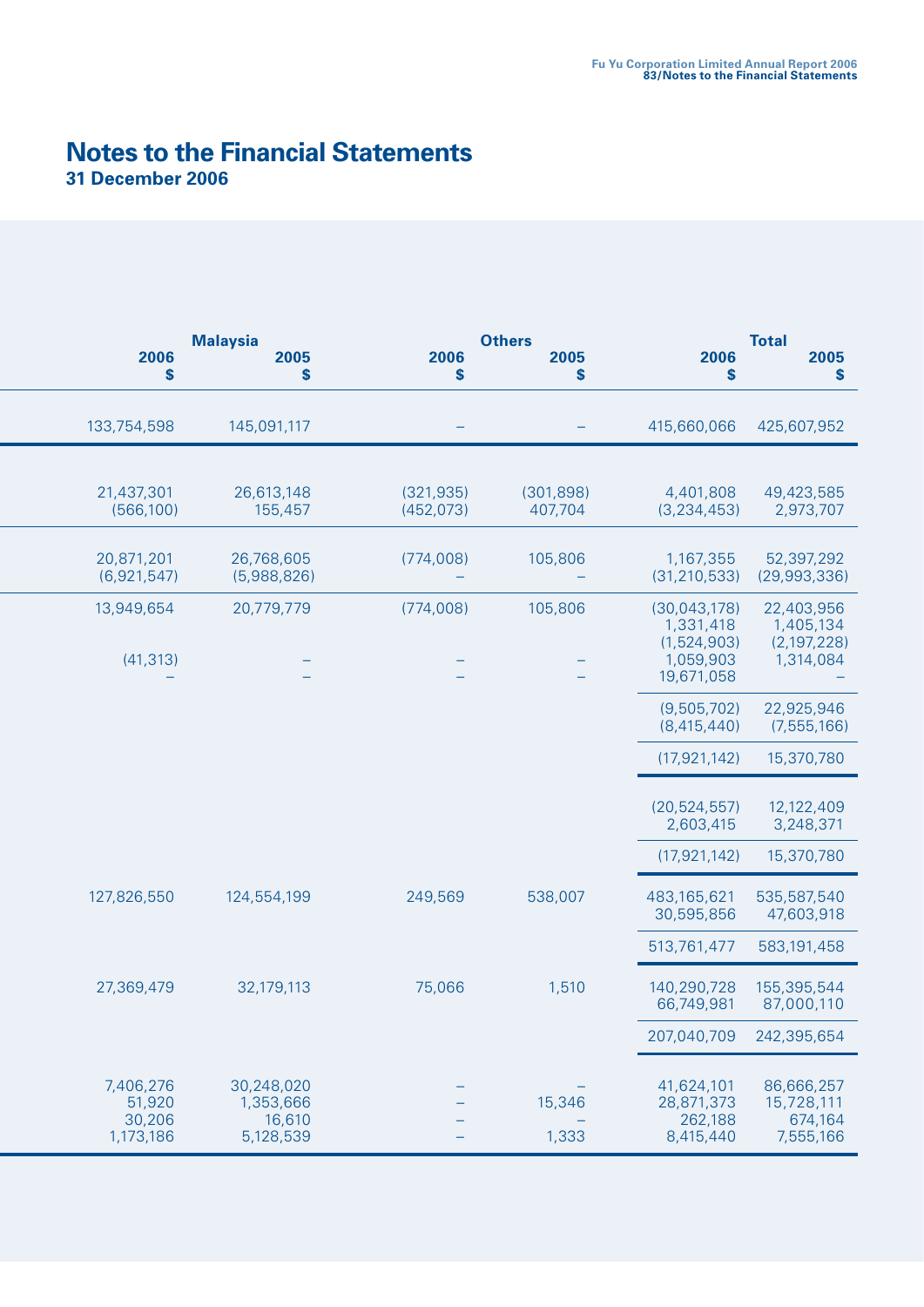(In Singapore dollars)

## **30. Segment information (cont'd)**

### *Reporting format*

The primary segment reporting format is determined to be geographical segments that are based on the location of assets. The location of the Group's customers is not significantly different from the location of the Group assets.

#### *Secondary segments*

**31. Dividends paid and proposed**

The Group derives its revenue and employs its assets principally in activities relating to manufacture and subassembly of precision plastic parts and components and fabrication of precision moulds and dies.

#### *Allocation basis*

The accounting policies used to derive reportable segment results are consistent with those described in the "significant accounting policies" note to the financial statements.

|                                                                                                                                                                               | <b>Group and Company</b> |           |
|-------------------------------------------------------------------------------------------------------------------------------------------------------------------------------|--------------------------|-----------|
|                                                                                                                                                                               | 2006<br>S                | 2005      |
| Declared and paid during the year:                                                                                                                                            |                          |           |
| Dividends on ordinary shares :                                                                                                                                                |                          |           |
| - Second and final dividend of 1 cent per share after deducting<br>Singapore income tax at 20% (2005 : 1 cent per share after<br>deducting Singapore income tax at 20%), paid | 4,746,023                | 3.796.831 |
| - Interim dividend of Nil (2005 : 0.5 cent per share after deducting<br>Singapore income tax at 20%), paid                                                                    |                          | 2.373.019 |
|                                                                                                                                                                               | 4.746.023                | 6.169.850 |

In the current financial year, a second and final dividend of 1 per share cent less tax of 20%, amounting to \$4,746,023 was paid in respect of the financial year ended 31 December 2005. No dividends have been recommended or declared in the current year ended 31 December 2006.

### **32. Events after balance sheet date**

### *(a) Acquisition of 72,492,306 shares in LCTH Corporation Berhad*

On 19 January 2007, the Company announced that its wholly-owned subsidiary, Fu Yu Investment Pte Ltd ("FYI") acquired a total of 72,492,306 ordinary shares of LCTH Corporation Berhad ("LCTH"), a subsidiary company listed on the Main Board of Bursa Malaysia Securities Berhad, at RM0.63 per share. Upon the sale, the Group's shareholding in LCTH increased from 62.69% to 74.77%. The transaction does not have any material impact on the Group consolidated net tangible assets and earnings per share for the financial year ending 31 December 2007.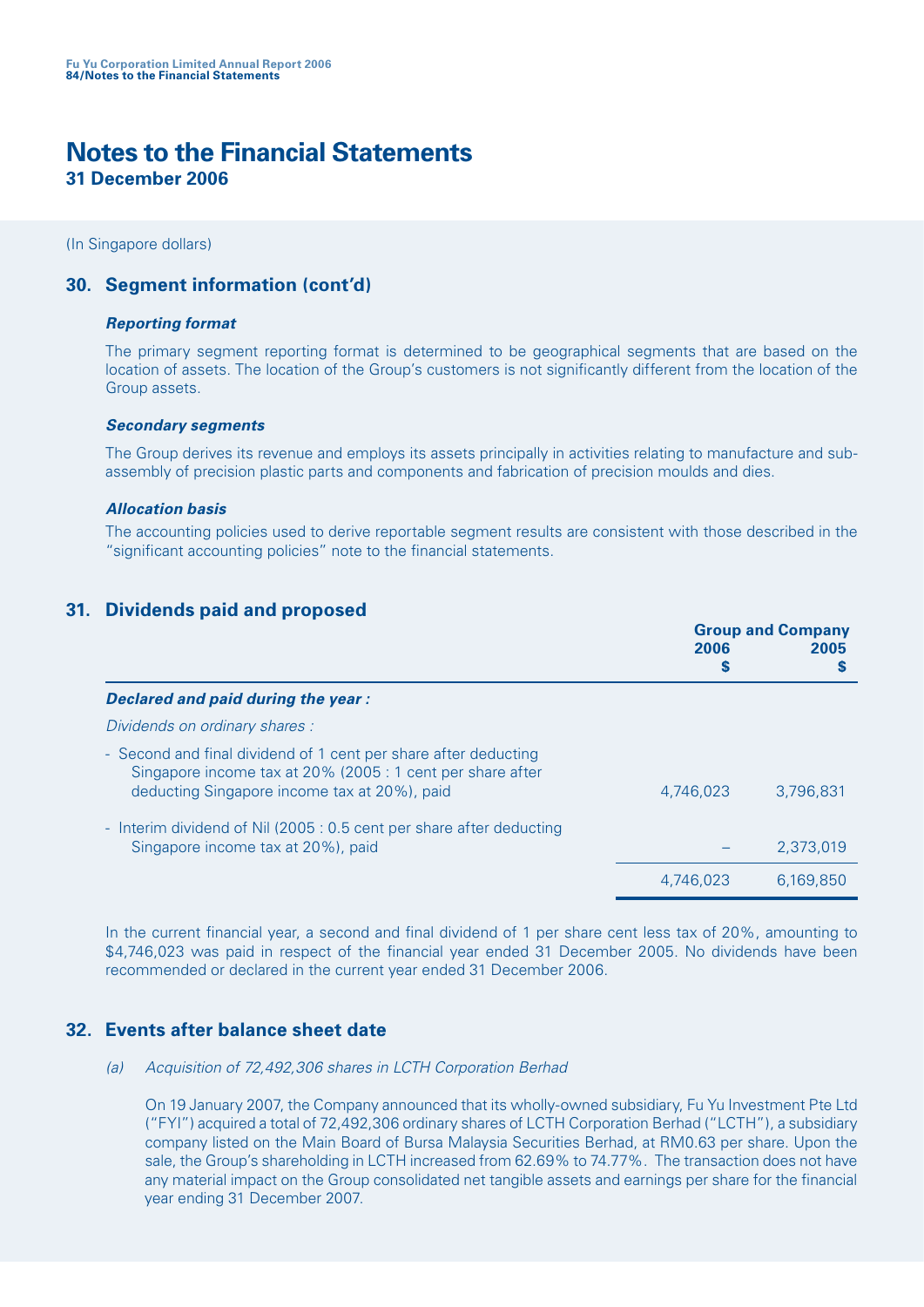(In Singapore dollars)

## **32. Events after balance sheet date (cont'd)**

*(b) Increase in paid-up capital of SolidMicron Technologies Pte. Ltd.*

On 22 January 2007, the Company announced that it had subscribed an additional 2,500,000 ordinary shares in SolidMicron Technologies Pte. Ltd. ("SolidMicron"), a wholly-owned subsidiary company, for a total cash consideration of \$2,500,000, thereby increasing the cost of investment in SolidMicron from \$1,000,000 to \$3,500,000.

*(c) Sale of shares in LCTH Corporation Berhad*

On 23 January 2007, the Company announced that FYI sold 15,000,000 ordinary shares at RM0.50 each in the share capital of LCTH to a Malaysian securities firm. The disposal resulted in a gain of approximately \$190,000.

On 30 January 2007, the Company further announced that FYI sold 7,800,000 ordinary shares at RM0.55 each in the share capital of LCTH in the open market. The disposal resulted in a gain of approximately \$270,000.

Upon disposal of the 22,800,000 ordinary shares, the Group's shareholding in LCTH decreased from 74.77% to 70.97%.

*(d) Liquidation of Fu Yu Mexico, S.A. De C.V*

The liquidation of Fu Yu Mexico, S.A. De C.V ("Fu Yu Mexico") was finalised on 23 January 2007. The liquidation of Fu Yu Mexico does not have any material impact on the net tangible assets or earnings per share of the Group for the financial year ending 31 December 2007.

*(e) Increase in paid-up capital of Nanotechnology Manufacturing Pte. Ltd.*

On 26 February 2007, the Company announced that it had subscribed an additional 1,200,000 ordinary shares in Nanotechnology Manufacturing Pte. Ltd. ("NanoTech"), an 80% owned subsidiary company, for a total cash consideration of \$1,200,000. Following the capital injection, the cost of investment in NanoTech increased from \$13,200,000 to \$14,400,000.

# **33. Authorisation of financial statements**

The financial statements for the year ended 31 December 2006 were authorised for issue in accordance with a resolution of the Directors on 20 March 2007.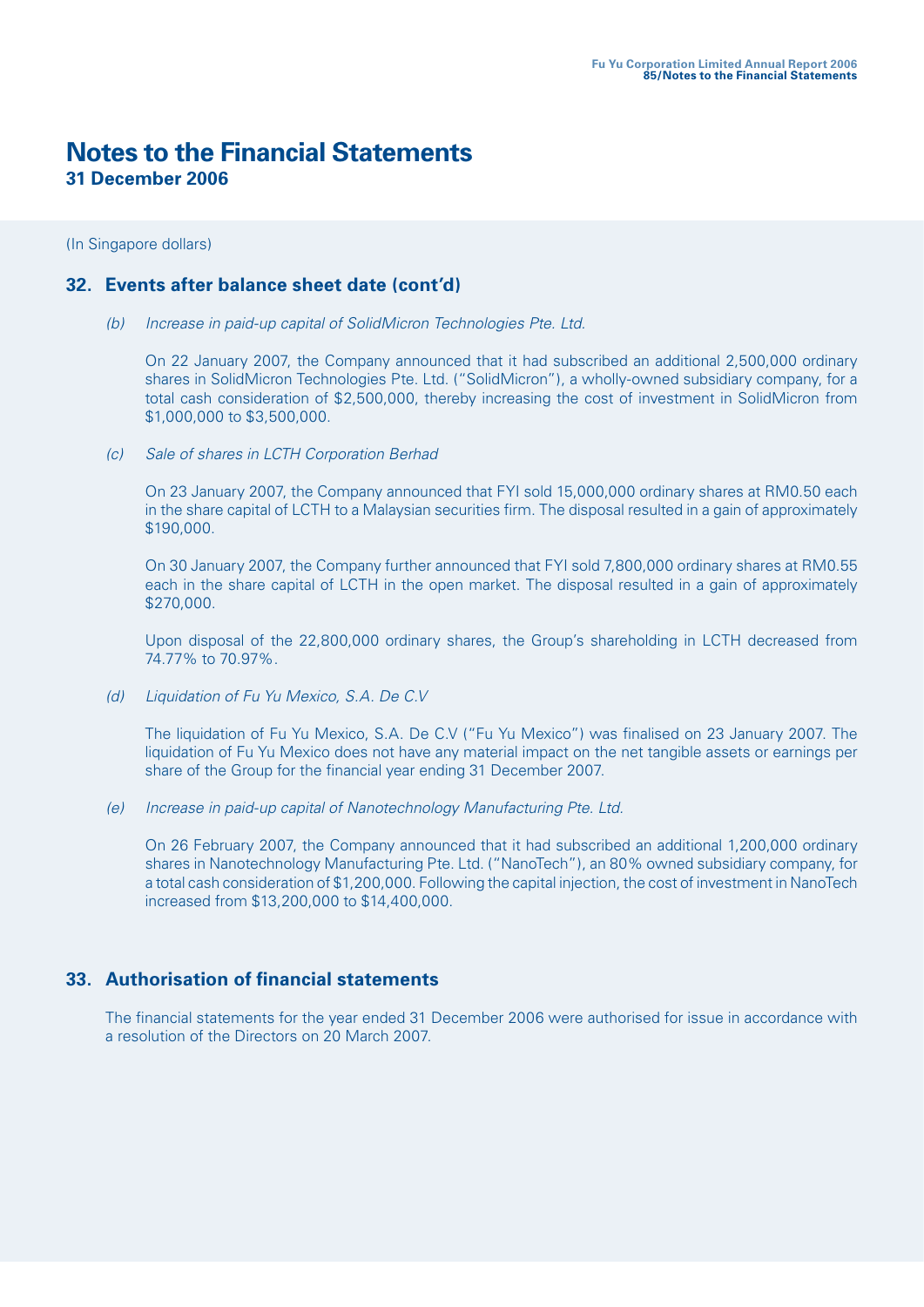# **Statistics of Shareholdings As At 15 March 2007**

| Issued and fully paid-up capital | \$96.748.888.27             |
|----------------------------------|-----------------------------|
| Class of shares                  | 593,254,775 ordinary shares |
| Voting rights                    | One vote per share          |

## **Distribution of Shareholdings**

| <b>Size of Shareholding</b>     | <b>Number of</b><br><b>Shareholders</b> | $\%$   | <b>Number of</b><br><b>Shares</b> | $\%$   |
|---------------------------------|-----------------------------------------|--------|-----------------------------------|--------|
|                                 |                                         |        |                                   |        |
| 999                             | 185                                     | 2.42   | 71.901                            | 0.01   |
| 1,000<br>10,000<br>$\sim$       | 4,322                                   | 56.63  | 22,419,531                        | 3.78   |
| 10,001<br>1.000.000<br>$\omega$ | 3,102                                   | 40.65  | 119,790,250                       | 20.19  |
| 1,000,001 and above             | 23                                      | 0.30   | 450,973,093                       | 76.02  |
| Total                           | 7,632                                   | 100.00 | 593,254,775                       | 100.00 |

## **Substantial Shareholders**

(As recorded in the Register of Substantial Shareholders)

| <b>Direct Interest</b> | $\%$  | <b>Interest</b> |               | $\%$  |
|------------------------|-------|-----------------|---------------|-------|
| 338,710,000            | 57.09 | -               |               |       |
| 4,287,975              | 0.72  | 338,710,000     |               | 57.09 |
| 12,037,975             | 2.03  | 339,010,000     | (2)           | 57.14 |
| 12,321,725             | 2.08  | 338,710,000     | (3)           | 57.09 |
| 12,562,975             | 2.12  | 338,724,000     | (4)           | 57.10 |
|                        |       |                 | <b>Deemed</b> |       |

### **Notes:**

- 1. Mr Ching Heng Yang is deemed to be interested in the shares held in the name of Fu Yu Holding Pte Ltd by virtue that he holds not less than 20% voting rights in Fu Yu Holding Pte Ltd. The 3,037,975 shares held in the name of Merill Lynch (Singapore) Pte Ltd was transferred to his own name during the year.
- 2. Mr Tam Wai is deemed to be interested in 300,000 shares held in the name of his spouse. By virtue that Mr Tam holds not less than 20% voting rights in Fu Yu Holding Pte Ltd, he is also deemed to be interested in the shares held by Fu Yu Holding Pte Ltd.
- 3. Mr Ho Nee Kit is deemed to be interested in the shares held in the name of Fu Yu Holding Pte Ltd by virtue that he holds not less than 20% voting rights in Fu Yu Holding Pte Ltd.
- 4. Mr Lui Choon Hay is deemed to be interested in 14,000 shares held in the name of his spouse. By virtue that Mr Lui holds not less than 20% voting rights in Fu Yu Holding Pte Ltd, he is also deemed to be interested in the shares held by Fu Yu Holding Pte Ltd.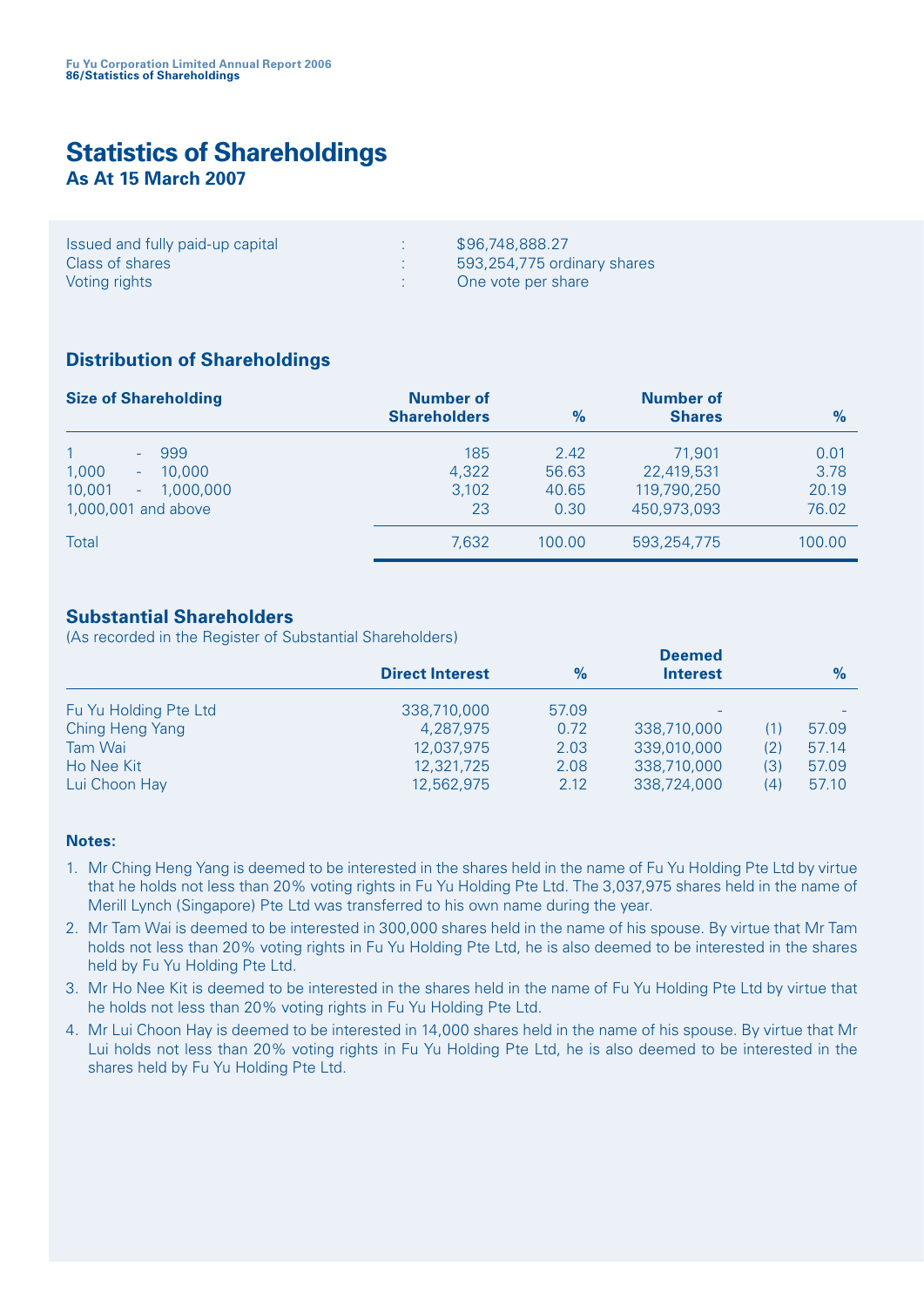# **Statistics of Shareholdings**

**As At 15 March 2007**

# **Twenty Largest Shareholders**

| No.               | <b>Name of Shareholders</b>                        | <b>Number of Shares</b> | $\%$  |
|-------------------|----------------------------------------------------|-------------------------|-------|
| $\mathbf{1}$      | Fu Yu Holding Pte Ltd                              | 338,710,000             | 57.09 |
| $\overline{2}$    | Lui Choon Hay                                      | 12,562,975              | 2.12  |
| 3                 | Ho Nee Kit                                         | 12,321,725              | 2.08  |
| $\overline{4}$    | <b>Tam Wai</b>                                     | 12,037,975              | 2.03  |
| 5                 | <b>DBS Nominees Pte Ltd</b>                        | 10,208,851              | 1.72  |
| $6\,$             | United Overseas Bank Nominees Pte Ltd              | 6,721,279               | 1.13  |
| 7                 | HSBC (Singapore) Nominees Pte Ltd                  | 6,706,500               | 1.13  |
| $8\,$             | Kim Eng Securities Pte Ltd                         | 6,206,755               | 1.05  |
| $\overline{9}$    | <b>DBSN Services Pte Ltd</b>                       | 5,490,250               | 0.93  |
| 10                | <b>OCBC Securities Private Ltd</b>                 | 4,889,000               | 0.82  |
| 11                | Ching Heng Yang                                    | 4,287,975               | 0.72  |
| $12 \overline{ }$ | <b>Phillip Securities Pte Ltd</b>                  | 3,833,499               | 0.65  |
| 13                | <b>OCBC Nominees Singapore Pte Ltd</b>             | 3,616,260               | 0.61  |
| 14                | <b>UOB Kay Hian Pte Ltd</b>                        | 3,566,250               | 0.60  |
| 15                | Citibank Nominees Singapore Pte Ltd                | 3,345,500               | 0.56  |
| 16                | Yang Siok Hum                                      | 2,953,000               | 0.50  |
| 17                | UOB Nominees (2006) Pte Ltd                        | 2,942,500               | 0.50  |
| 18                | DBS Vickers Securities (S) Pte Ltd                 | 2,921,750               | 0.49  |
| 19                | Morgan Stanley Asia (Singapore) Securities Pte Ltd | 1,983,249               | 0.33  |
| 20                | Citibank Consumer Nominees Pte Ltd                 | 1,905,750               | 0.32  |
|                   | <b>Total</b>                                       | 447,211,043             | 75.38 |

# **Percentage Of Shareholding In Public's Hands**

35.64% of the Company's shares are held in the hands of public. Accordingly, the Company has complied with Rule 723 of the Listing Manual of the SGX-ST.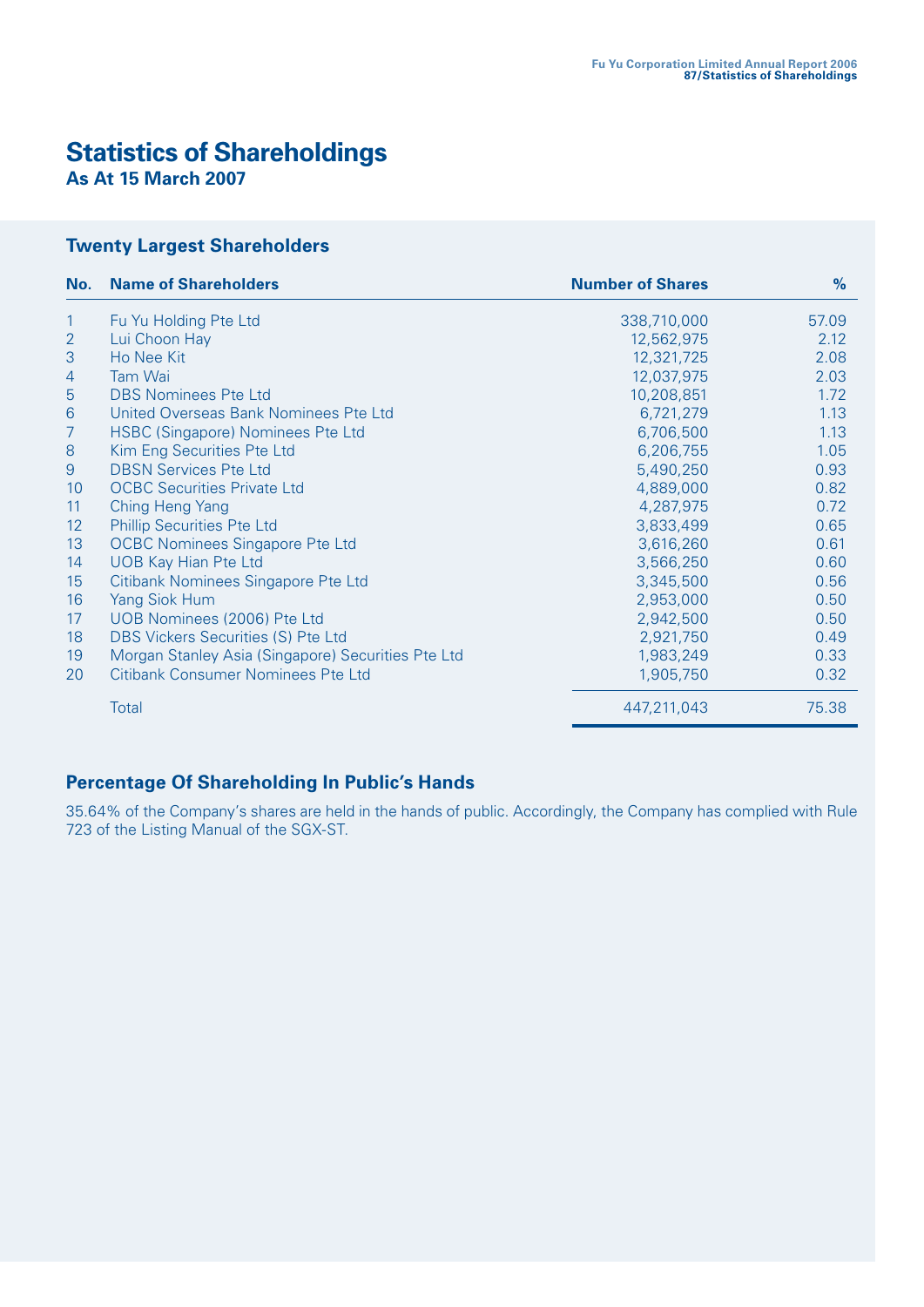# **Notice of Annual General Meeting**

NOTICE IS HEREBY GIVEN that the Annual General Meeting of Fu Yu Corporation Limited ("the Company") will be held at Chartroom, Level 2, Raffles Marina, 10 Tuas West Drive, Singapore 638404 on Thursday, 19 April 2007 at 9.30 a.m. for the following purposes:

# **AS ORDINARY BUSINESS**

- 1. To receive and adopt the Directors' Report and the Audited Accounts of the Company for the year ended 31 December 2006 together with the Auditors' Report thereon. **(Resolution 1) (Resolution 1)**
- 2. To re-elect the following Directors retiring pursuant to Articles 91 and 97 of the Company's Articles of Association:- a) Mr Ho Nee Kit (Retiring under Article 91) **(Resolution 2)**
	-
	- b) Mr Tan Yew Beng (Retiring under Article 91) **(Resolution 3)** c) Mr Hew Lien Lee (Retiring under Article 97) **(Resolution 4)**

Mr Tan Yew Beng will, upon re-election as a Director of the Company, remain as Chairman of Remuneration *Committee/ Nominating Committee and Member of the Audit Committee and will be considered independent for the purposes of Rule 704(8) of Listing Manual of the Singapore Exchange Securities Trading Limited.*

Mr Hew Lien Lee, the director appointed on 22 March 2007 will in accordance with Article 97 retire at this *annual general meeting and he has expressed his desire to be re-elected.*

- 3. To approve the payment of Directors' fees of S\$264,668/- for the year ended 31 December 2006. [2005: S\$177,000/-] **(Resolution 5)**
- 4. To appoint Messrs KPMG as the Company's Auditors in place of the retiring Auditors, Messrs Ernst & Young and to authorise the Directors to fix their remuneration and that the appointment takes effect on the date of Consent to Act or the shareholders' approval whichever is the later. [See Explanatory Note (i)]

**(Resolution 6)**

5. To transact any other ordinary business which may properly be transacted at an Annual General Meeting. 

# **AS SPECIAL BUSINESS**

To consider and if thought fit, to pass the following resolutions as Ordinary Resolution, with or without any modifications:

## **Authority to issue shares up to 50 per centum (50%) of issued share capital**

- 6. That pursuant to Section 161 of the Companies Act, Cap. 50 and Rule 806 of the Listing Manual of the Singapore Exchange Securities Trading Limited, the Directors be empowered to issue shares in the capital of the Company at any time and upon such terms and conditions and for such purposes as the Directors may, in their absolute discretion, deem fit provided that the aggregate number of shares to be issued pursuant to this Resolution shall not exceed fifty per centum (50%) of the issued share capital of the Company at the time of the passing of this Resolution, of which the aggregate number of shares to be issued other than on a pro rata basis to all shareholders of the Company shall not exceed twenty per centum (20%) of the issued share capital of the Company and that such authority shall, unless revoked or varied by the Company in general meeting, continue in force until the conclusion of the Company's next Annual General Meeting or the date by which the next Annual General Meeting of the Company is required by law to be held, whichever is earlier. [See Explanatory Note (ii)] **(Resolution 7)**
- By Order of the Board

Low Geok Eng Susie Company Secretary Singapore, 3 April 2007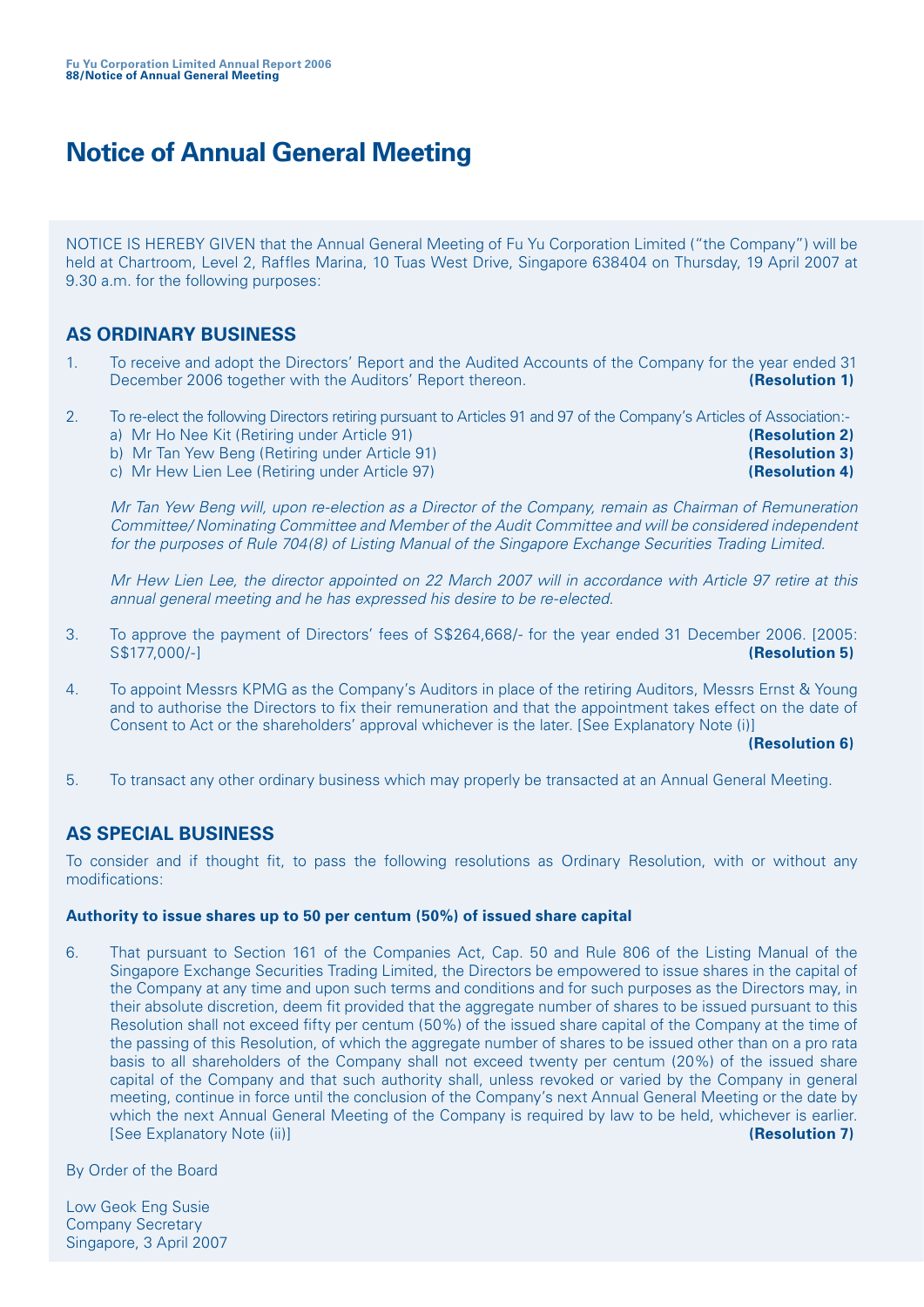# **Notice of Annual General Meeting**

### **Explanatory Note:**

(i) A notice of nomination may be found on page 90 of the Annual Report.

 The incoming auditors are in the process of obtaining professional clearance. Upon receipt of the professional clearance, a Consent to Act will be issued to the Company. Shareholders will be notified via SGXNET should the Consent to Act be received after the date of the Annual General Meeting.

(ii) The Ordinary Resolution 7 proposed in item 6 above, if passed, will empower the Directors from the date of this Meeting until the date of the next Annual General Meeting, or the date by which the next Annual General Meeting is required by law to be held or when varied or revoked by the Company in general meeting, whichever is the earlier, to allot and issue shares in the Company. The number of shares that the Directors may allot and issue under this resolution would not exceed fifty per centum (50%) of the issued capital of the Company at the time of the passing of this resolution. For issue of shares other than on a pro rata basis to all shareholders, the aggregate number of shares to be issued shall not exceed twenty per centum (20%) of the issued capital of the Company.

 For the purpose of this resolution, the percentage of issued capital is based on the Company's issued capital at the time this proposed Ordinary Resolution is passed after adjusting for any subsequent consolidation or subdivision of shares.

#### **Notes:**

- 1. A Member entitled to attend and vote at the Annual General Meeting (the "Meeting") is entitled to appoint a proxy to attend and vote in his/her stead. A proxy need not be a Member of the Company.
- 2. If the appointor is a corporation, the proxy must be executed under seal or the hand of its duly authorised officer or attorney.
- 3. The instrument appointing a proxy must be deposited at the Registered Office of the Company at No.2 Serangoon North Avenue 5 Singapore 554911 not less than 48 hours before the time appointed for holding the Meeting.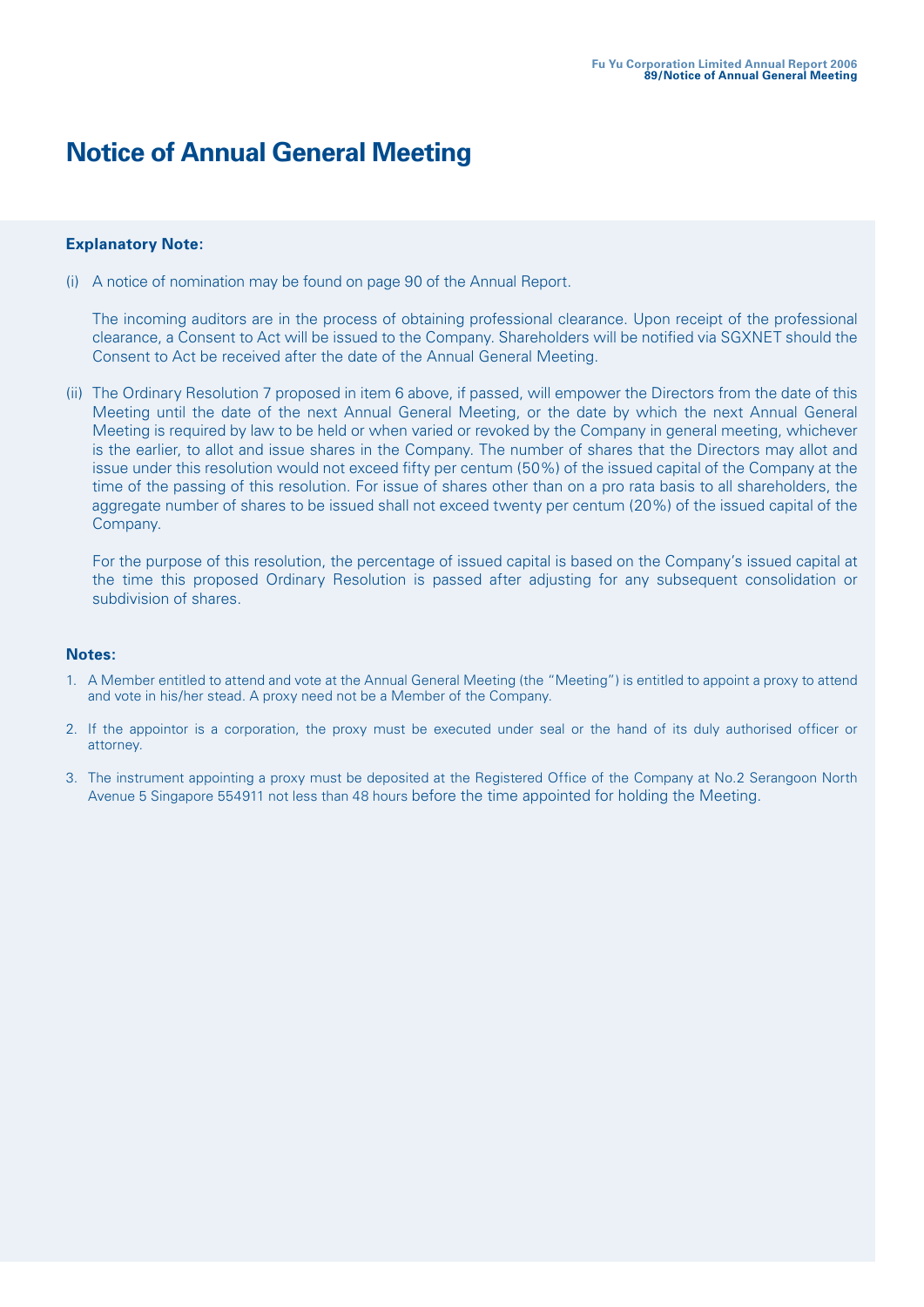# **Notice of Nomination**

20 March 2007

The Board of Directors Fu Yu Corporation Limited 2 Serangoon North Avenue 5 Singapore 554911

Dear Sirs

### **NOMINATION OF AUDITORS**

Pursuant to Section 205 of the Companies Act Cap. 50, I, Mr Ching Heng Yang of 8A Galistan Avenue Singapore 669681, being a shareholder of the Company, hereby nominate KPMG, Certified Public Accountants, Singapore situated at 16 Raffles Quay #22-00 Hong Leong Building Singapore 048581, for appointment as auditors of the Company in place of the retiring auditors, Messrs Ernst & Young, at the forthcoming Annual General Meeting.

Yours faithfully

Ching Heng Yang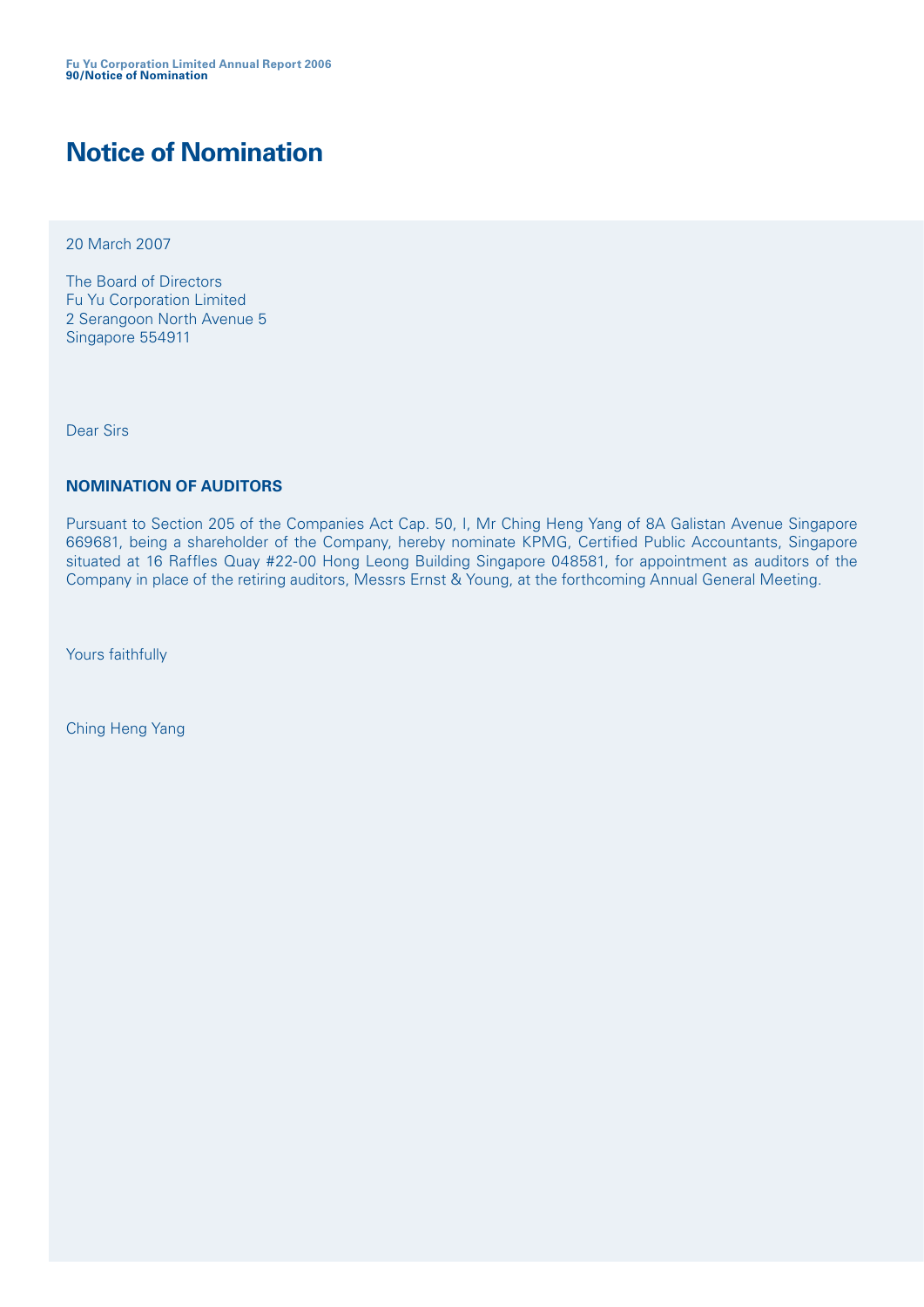### **FU YU CORPORATION LIMITED**

(Incorporated In The Republic of Singapore with limited liability) (Co Reg No. 198004601C)

# **Proxy Form**

(Please see notes overleaf before completing this Form)

#### **IMPORTANT:**

- 1. For investors who have used their CPF monies to buy Fu Yu Corporation Limited's shares, this Report is forwarded to them at the request of the CPF Approved Nominees and is sent solely FOR INFORMATION ONLY.
- 2. This Proxy Form is not valid for use by CPF investors and shall be ineffective for all intents and purposes if used or purported to be used by them.
- 3. CPF investors who wish to attend the Meeting as an observer must submit their requests through their CPF Approved Nominees within the time frame specified. If they also wish to vote, they must submit their voting instructions to the CPF Approved Nominees within the time frame specified to enable them to vote on their behalf.

I/We, \_\_\_\_\_\_\_\_\_\_\_\_\_\_\_\_\_\_\_\_\_\_\_\_\_\_\_\_\_\_\_\_\_\_\_\_\_\_\_\_\_\_\_\_\_\_\_\_\_\_\_\_\_\_\_\_\_\_\_\_\_\_\_\_\_\_\_\_\_\_\_\_\_\_\_\_\_\_\_\_\_\_\_\_\_\_\_\_\_\_\_\_\_\_\_\_

being a member/members of Fu Yu Corporation Limited (the "Company"), hereby appoint:

| <b>NRIC/Passport No.</b> | <b>Proportion of Shareholdings</b> |               |
|--------------------------|------------------------------------|---------------|
|                          | <b>No. of Shares</b>               | $\frac{9}{6}$ |
|                          |                                    |               |
|                          |                                    |               |
|                          |                                    |               |

of \_\_\_\_\_\_\_\_\_\_\_\_\_\_\_\_\_\_\_\_\_\_\_\_\_\_\_\_\_\_\_\_\_\_\_\_\_\_\_\_\_\_\_\_\_\_\_\_\_\_\_\_\_\_\_\_\_\_\_\_\_\_\_\_\_\_\_\_\_\_\_\_\_\_\_\_\_\_\_\_\_\_\_\_\_\_\_\_\_\_\_\_\_\_\_\_\_\_\_

and/or (delete as appropriate)

| <b>Name</b>    | <b>NRIC/Passport No.</b> | <b>Proportion of Shareholdings</b> |      |
|----------------|--------------------------|------------------------------------|------|
|                |                          | <b>No. of Shares</b>               | $\%$ |
| <b>Address</b> |                          |                                    |      |

or failing the person, or either or both of the persons, referred to above, the Chairman of the Meeting as my/our proxy/proxies to vote for me/us on my/our behalf at the Annual General Meeting (the "Meeting") of the Company to be held on Thursday, 19 April 2007 at 9.30 a.m. and at any adjournment thereof. I/We direct my/our proxy/proxies to vote for or against the Resolutions proposed at the Meeting as indicated hereunder. If no specific direction as to voting is given or in the event of any other matter arising at the Meeting and at any adjournment thereof, the proxy/ proxies will vote or abstain from voting at his/her discretion. The authority herein includes the right to demand or to join in demanding a poll and to vote on a poll.

(Please indicate your vote "For" or "Against" with a tick [(] within the box provided.)

|   | No.   Resolutions relating to:                                                      | For | <b>Against</b> |
|---|-------------------------------------------------------------------------------------|-----|----------------|
|   | Directors' Report and Audited Accounts for the year<br>ended 31 December 2006       |     |                |
|   | Re-election of Mr Ho Nee Kit as a Director                                          |     |                |
|   | Re-election of Mr Tan Yew Beng as a Director                                        |     |                |
|   | Re-election of Mr Hew Lien Lee as a Director                                        |     |                |
| 5 | Approval of Directors' fees amounting to S\$264,668                                 |     |                |
| 6 | Appointment of KPMG as Auditors in place of<br>the retiring auditors, Ernst & Young |     |                |
|   | Authority to issue new shares                                                       |     |                |

Dated this \_\_\_\_\_\_\_\_\_\_\_ day of \_\_\_\_\_\_\_\_\_\_\_\_\_\_ 2007

Signature of Shareholder(s) or, Common Seal of Corporate Shareholder

\_\_\_\_\_\_\_\_\_\_\_\_\_\_\_\_\_\_\_\_\_\_\_\_\_\_\_\_\_\_\_\_\_\_\_

\*Delete where inapplicable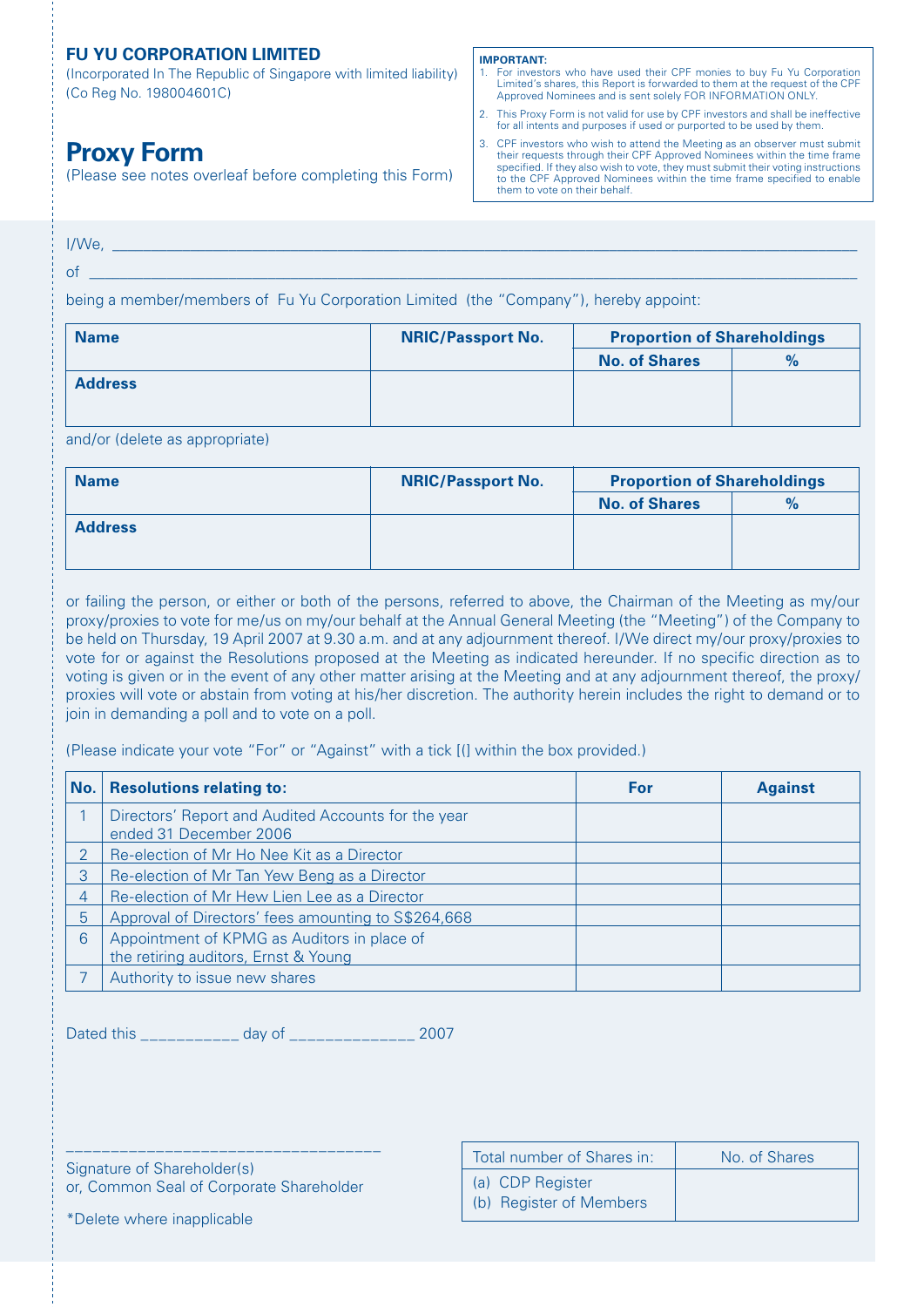### **Notes :**

- 1. Please insert the total number of Shares held by you. If you have Shares entered against your name in the Depository Register (as defined in Section 130A of the Companies Act, Chapter 50 of Singapore), you should insert that number of Shares. If you have Shares registered in your name in the Register of Members, you should insert that number of Shares. If you have Shares entered against your name in the Depository Register and Shares registered in your name in the Register of Members, you should insert the aggregate number of Shares entered against your name in the Depository Register and registered in your name in the Register of Members. If no number is inserted, the instrument appointing a proxy or proxies shall be deemed to relate to all the Shares held by you.
- 2. A member of the Company entitled to attend and vote at a meeting of the Company is entitled to appoint one or two proxies to attend and vote in his/her stead. A proxy need not be a member of the Company.
- 3. Where a member appoints two proxies, the appointments shall be invalid unless he/she specifies the proportion of his/her shareholding (expressed as a percentage of the whole) to be represented by each proxy. If no such proportion or number is specified, the first named proxy shall be treated as representing 100% of the shareholding and any second named proxy as an alternate to the first named proxy.
- 4. Completion and return of this instrument appointing a proxy shall not preclude a member from attending and voting at the Meeting. Any appointment of a proxy or proxies shall be deemed to be revoked if a member attends the meeting in person, and in such event, the Company reserves the right to refuse to admit any person or persons appointed under the instrument of proxy to the Meeting.
- 5. The instrument appointing a proxy or proxies must be deposited at the registered office of the Company at No.2 Serangoon North Avenue 5 Singapore 554911 not less than 48 hours before the time appointed for the Meeting.
- 6. The instrument appointing a proxy or proxies must be under the hand of the appointor or of his attorney duly authorised in writing. Where the instrument appointing a proxy or proxies is executed by a corporation, it must be executed either under its seal or under the hand of an officer or attorney duly authorised. Where the instrument appointing a proxy or proxies is executed by an attorney on behalf of the appointor, the letter or power of attorney or a duly certified copy thereof must be lodged with the instrument.
- 7. A corporation which is a member may authorise by resolution of its directors or other governing body such person as it thinks fit to act as its representative at the Meeting, in accordance with Section 179 of the Companies Act, Chapter 50 of Singapore.

### **General:**

The Company shall be entitled to reject the instrument appointing a proxy or proxies if it is incomplete, improperly completed or illegible or where the true intentions of the appointor are not ascertainable from the instructions of the appointor specified in the instrument appointing a proxy or proxies. In addition, in the case of Shares entered in the Depository Register, the Company may reject any instrument appointing a proxy or proxies lodged if the member, being the appointor, is not shown to have Shares entered against his name in the Depository Register as at 48 hours before the time appointed for holding the Meeting, as certified by The Central Depository (Pte) Limited to the Company.